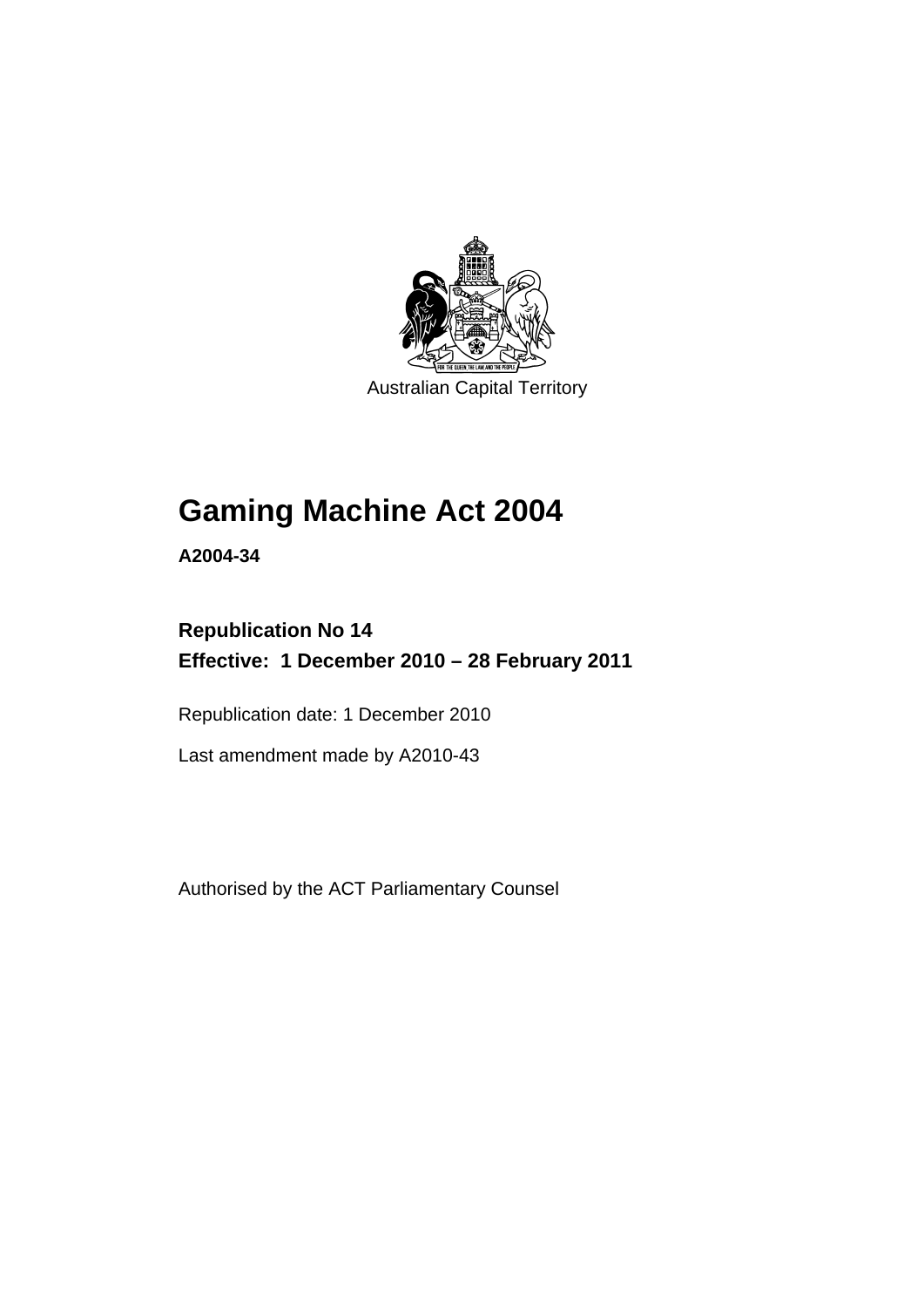# **About this republication**

### **The republished law**

This is a republication of the *Gaming Machine Act 2004* (including any amendment made under the *Legislation Act 2001*, part 11.3 (Editorial changes)) as in force on 1 December 2010*.* It also includes any amendment, repeal or expiry affecting the republished law to 1 December 2010.

The legislation history and amendment history of the republished law are set out in endnotes 3 and 4.

### **Kinds of republications**

The Parliamentary Counsel's Office prepares 2 kinds of republications of ACT laws (see the ACT legislation register at www.legislation.act.gov.au):

- authorised republications to which the *Legislation Act 2001* applies
- unauthorised republications.

The status of this republication appears on the bottom of each page.

#### **Editorial changes**

The *Legislation Act 2001*, part 11.3 authorises the Parliamentary Counsel to make editorial amendments and other changes of a formal nature when preparing a law for republication. Editorial changes do not change the effect of the law, but have effect as if they had been made by an Act commencing on the republication date (see *Legislation Act 2001*, s 115 and s 117). The changes are made if the Parliamentary Counsel considers they are desirable to bring the law into line, or more closely into line, with current legislative drafting practice.

This republication does not include amendments made under part 11.3 (see endnote 1).

#### **Uncommenced provisions and amendments**

If a provision of the republished law has not commenced or is affected by an uncommenced amendment, the symbol  $\mathbf{U}$  appears immediately before the provision heading. The text of the uncommenced provision or amendment appears only in the last endnote.

#### **Modifications**

If a provision of the republished law is affected by a current modification, the symbol  $\mathbf{M}$ appears immediately before the provision heading. The text of the modifying provision appears in the endnotes. For the legal status of modifications, see *Legislation Act 2001*, section 95.

#### **Penalties**

At the republication date, the value of a penalty unit for an offence against this law is \$110 for an individual and \$550 for a corporation (see *Legislation Act 2001*, s 133).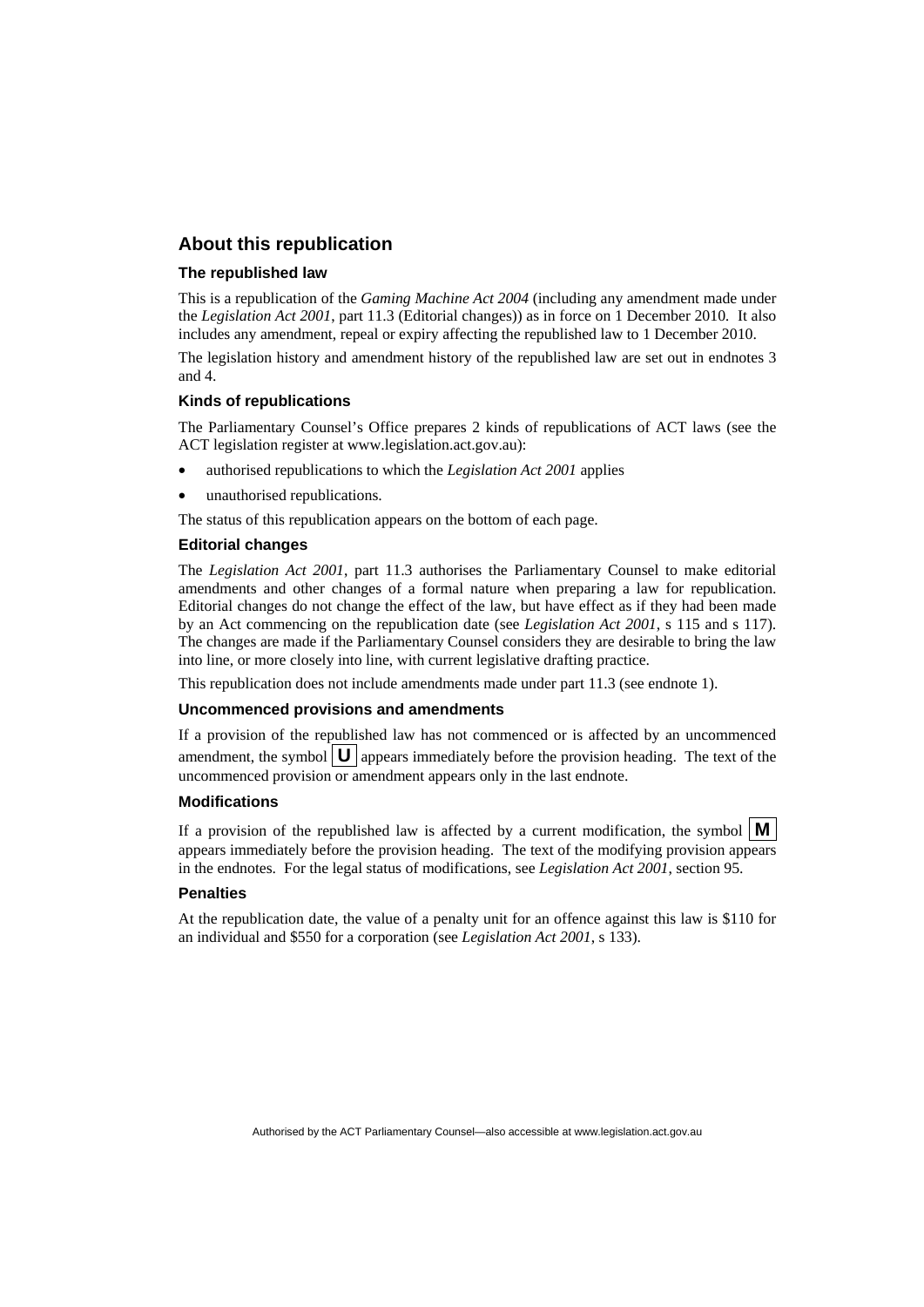

# **[Gaming Machine Act 2004](#page-12-0)**

# **Contents**

01/12/10

|                     |                                                       | Page       |
|---------------------|-------------------------------------------------------|------------|
| Part 1              | <b>Preliminary</b>                                    |            |
| 1                   | Name of Act                                           | 2          |
| 3                   | Dictionary                                            | 2          |
| 4                   | <b>Notes</b>                                          | 2          |
| 5                   | Offences against Act-application of Criminal Code etc | 3          |
| Part 2              | <b>Licences</b>                                       |            |
| <b>Division 2.1</b> | Definitions and important concepts                    |            |
| 6                   | Definitions for pt 2                                  | 4          |
| 7                   | Meaning of influential person for Act                 | 4          |
| 8                   | What licence authorises                               | 5          |
| 9                   | Kinds of applications under pt 2                      | 5          |
| 10                  | Applications to be dealt with in order of receipt     | 6          |
| R <sub>14</sub>     | Gaming Machine Act 2004                               | contents 1 |

Authorised by the ACT Parliamentary Counsel—also accessible at www.legislation.act.gov.au

Effective: 01/12/10-28/02/11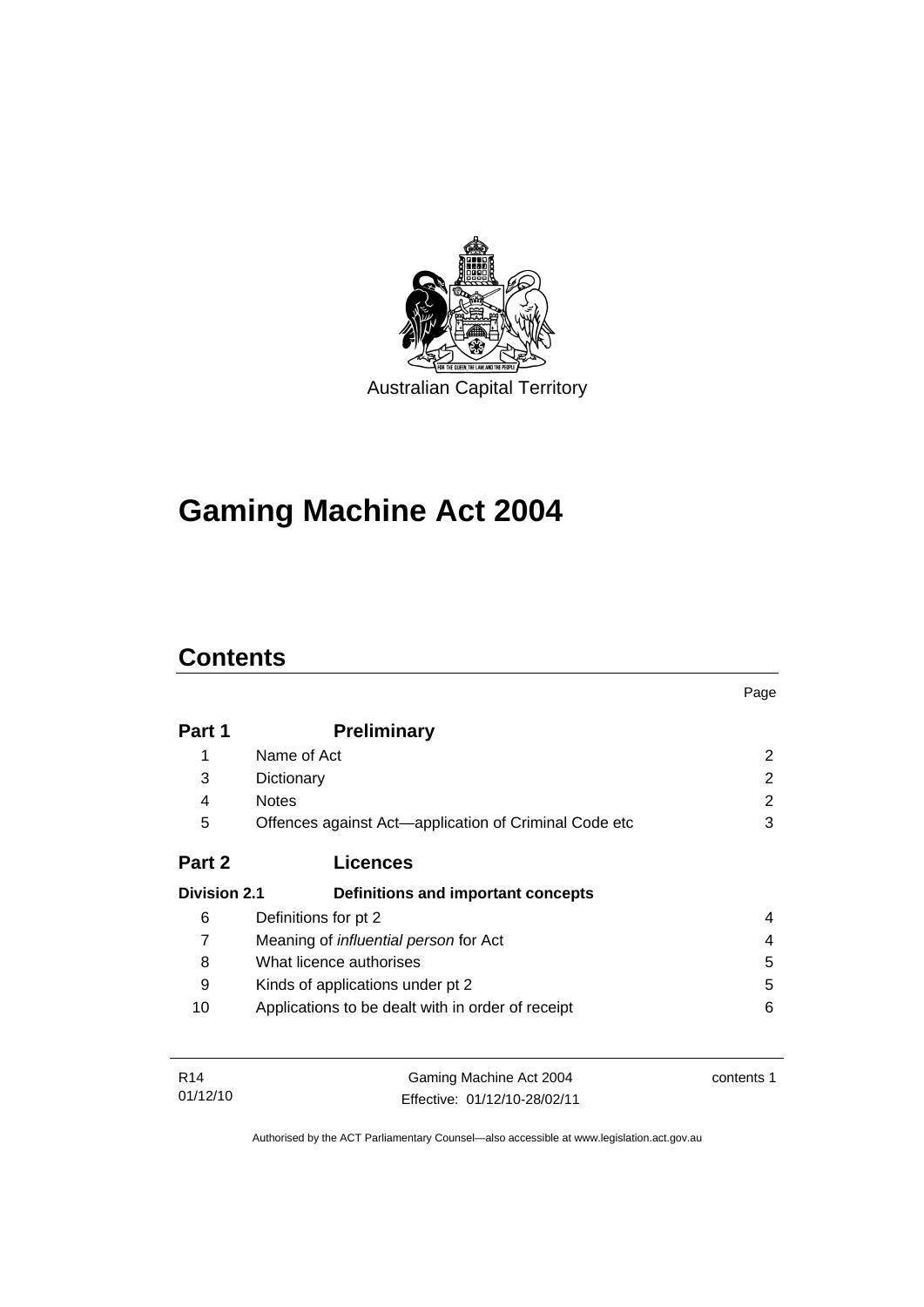#### **Contents**

|                                                                     |                                                               | Page |  |
|---------------------------------------------------------------------|---------------------------------------------------------------|------|--|
| <b>Division 2.2</b>                                                 | <b>Issue of licences</b>                                      |      |  |
| 11                                                                  | Initial licence application                                   | 7    |  |
| 12                                                                  | <b>Issue of licences</b>                                      | 10   |  |
| 13                                                                  | Additional mandatory requirements for issue of licence        | 11   |  |
| 14                                                                  | Grounds for refusing initial licence application by club      | 12   |  |
| 15                                                                  | Form of licence                                               | 14   |  |
| 16                                                                  | Restrictions on what commission may authorise—non-clubs       | 14   |  |
| 17                                                                  | No available gaming machines                                  | 15   |  |
| <b>Division 2.3</b>                                                 | <b>Social impact assessments</b>                              |      |  |
| 18                                                                  | Social impact assessment                                      | 16   |  |
| 19                                                                  | Publication of social impact assessments by applicant         | 17   |  |
| <b>Division 2.4</b>                                                 | <b>Eligible people</b>                                        |      |  |
| 20                                                                  | Eligibility of individuals                                    | 18   |  |
| 21                                                                  | Eligibility of clubs and other corporations                   | 21   |  |
| <b>Division 2.5</b>                                                 | <b>Licence amendments</b>                                     |      |  |
| 22                                                                  | Licence amendment applications                                | 21   |  |
| 23                                                                  | Contents of licence amendment applications                    | 23   |  |
| 24                                                                  | Substantive licence amendments                                | 23   |  |
| 25                                                                  | Technical licence amendments                                  | 26   |  |
| 26                                                                  | Temporary licence amendment                                   | 27   |  |
| 27                                                                  | Request for return of licence                                 | 27   |  |
| 28                                                                  | Commencement of amendments                                    | 28   |  |
| 29                                                                  | Revocation of uncommenced licence amendments                  | 28   |  |
| <b>Division 2.6</b>                                                 | <b>Transfer and surrender of licences</b>                     |      |  |
| 30                                                                  | Definitions for div 2.6                                       | 29   |  |
| 31                                                                  | Application for transfer of licence                           | 29   |  |
| 32                                                                  | Transfer of licence                                           | 30   |  |
| 33                                                                  | Current licensees obligations on proposed transfer of licence | 31   |  |
| 34                                                                  | Surrender of licences                                         | 32   |  |
| <b>Division 2.7</b><br><b>Restriction on gaming machine numbers</b> |                                                               |      |  |
| 35                                                                  | Maximum number of gaming machines allowed                     | 32   |  |
| 36                                                                  | Minister must take into account commission's recommendation   | 33   |  |
|                                                                     |                                                               |      |  |

contents 2 Gaming Machine Act 2004 Effective: 01/12/10-28/02/11

R14 01/12/10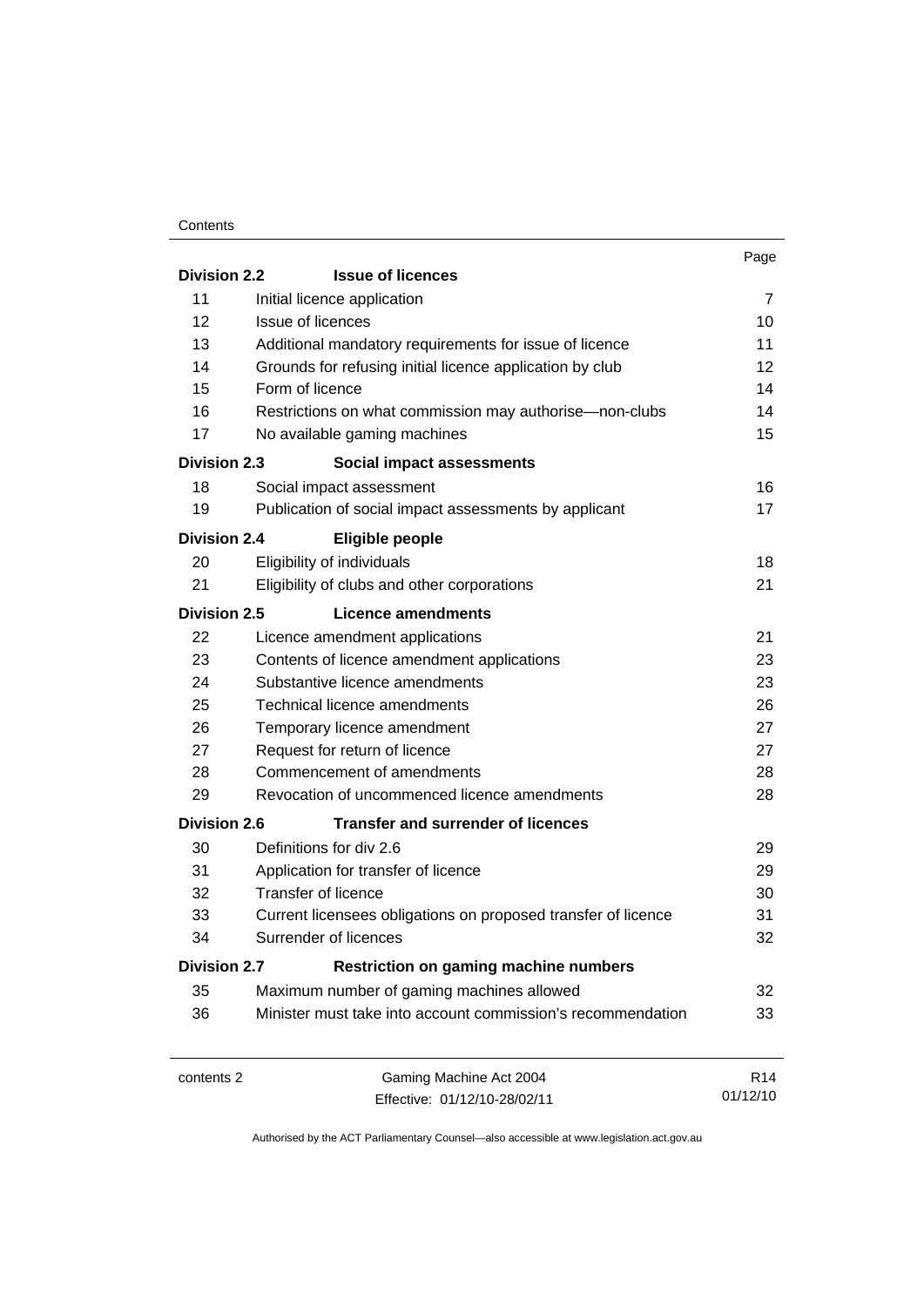|                     |                                                                   | Contents   |
|---------------------|-------------------------------------------------------------------|------------|
|                     |                                                                   | Page       |
| <b>Division 2.8</b> | <b>Gaming machine licences</b>                                    |            |
| 37                  | Register of licences                                              | 34         |
| 38                  | Giving copy of licence                                            | 34         |
| Part 3              | <b>Conditions on licences</b>                                     |            |
| <b>Division 3.1</b> | <b>Compliance with licence conditions</b>                         |            |
| 39                  | Failure to comply with conditions of licence                      | 35         |
| <b>Division 3.2</b> | <b>General licence conditions</b>                                 |            |
| 39A                 | Compliance with requirements for issue of licence                 | 35         |
| 40                  | Compliance with directions                                        | 36         |
| 41                  | Display of licence at licensed premises                           | 36         |
| 42                  | Licence schedule to be kept at premises                           | 36         |
| 43                  | Rules and control procedures for operation of gaming machines and |            |
|                     | peripheral equipment                                              | 36         |
| 44                  | Installation in accordance with Act                               | 37         |
| 45                  | Installation certificate                                          | 37         |
| 46                  | Operation after installation                                      | 37         |
| 47                  | Operation subject to correct percentage payout                    | 38         |
| 48                  | Percentage payout of gaming machines to be displayed              | 38         |
| 49                  | Maximum stake amount                                              | 38         |
| 50                  | Licensee to comply with relevant codes of practice                | 38         |
| 51                  | Licensee to use gaming machines                                   | 38         |
| 52                  | Accounts relating to gaming machines                              | 39         |
| <b>Division 3.3</b> | <b>Club licence conditions</b>                                    |            |
| 53                  | Conditions about inequitable benefits                             | 39         |
| 54                  | Annual report of clubs                                            | 41         |
| 55                  | Other conditions of club licences                                 | 41         |
| Part 4              | <b>Disciplinary action</b>                                        |            |
| 56                  | Definitions for pt 4                                              | 43         |
| 57                  | Grounds for disciplinary action                                   | 43         |
| 58                  | Disciplinary action                                               | 45         |
| 59                  | Criteria for disciplinary action                                  | 45         |
| 60                  | When disciplinary notice may be given                             | 46         |
| R <sub>14</sub>     | Gaming Machine Act 2004                                           | contents 3 |
| 01/12/10            | Effective: 01/12/10-28/02/11                                      |            |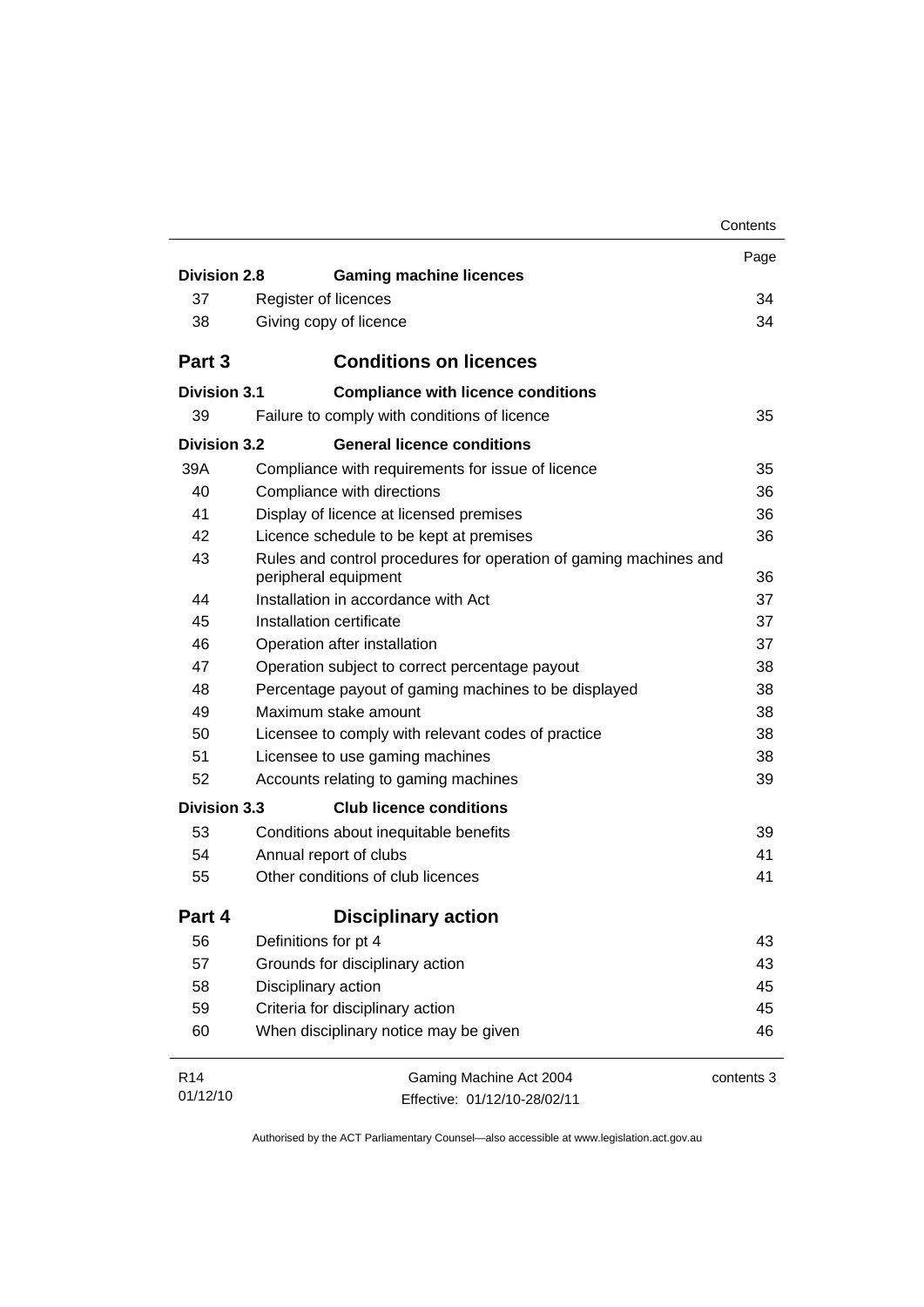| 61                  | <b>Disciplinary notices</b>                                                        | Page<br>46 |
|---------------------|------------------------------------------------------------------------------------|------------|
| 62                  | Commission may take disciplinary action against licensee                           | 46         |
| 63                  | Suspension of licences because of suspension of general and on<br>licences         | 47         |
| 64                  | Cancellation of licences because of cancellation etc of general and on<br>licences | 47         |
| 65                  | Return of licence on cancellation                                                  | 48         |
| Part 5              | <b>Centralised monitoring system</b>                                               |            |
| 66                  | Meaning of centralised monitoring system                                           | 49         |
| 67                  | <b>Regulations about CMS</b>                                                       | 49         |
| Part 6              | Approval of gaming machines, peripherals,<br>suppliers, technicians and attendants |            |
| <b>Division 6.1</b> | Approval of gaming machines and peripheral<br>equipment                            |            |
| 68                  | Meaning of peripheral equipment                                                    | 50         |
| 69                  | Approval of gaming machines and peripheral equipment                               | 50         |
| 70                  | Cancellation or suspension of gaming machine and peripheral<br>equipment approval  |            |
| 71                  | Machine access register                                                            | 52         |
| <b>Division 6.2</b> | <b>Approved suppliers</b>                                                          |            |
| 72                  | Application and approval as supplier                                               | 53         |
| 73                  | Giving copy of certificate about approved supplier                                 | 54         |
| 73A                 | Cancellation etc of supplier's approval                                            | 54         |
| <b>Division 6.3</b> | <b>Approved technicians</b>                                                        |            |
| 74                  | Application for approval as technician                                             | 55         |
| 75                  | Approval of technicians                                                            | 56         |
| 76                  | Short-term approval of technicians                                                 |            |
| 77                  | Ending short-term approvals                                                        |            |
| 78                  | Transfer etc of technician's approval                                              | 58         |
| 79                  | Cancellation etc of technician's approval                                          | 59         |
| 80                  | Certificates and identity cards for approved technicians                           | 60         |
| 81                  | Giving copy of certificate about approved technician or identity card              | 61         |
|                     |                                                                                    |            |

J.

contents 4 Gaming Machine Act 2004 Effective: 01/12/10-28/02/11

R14 01/12/10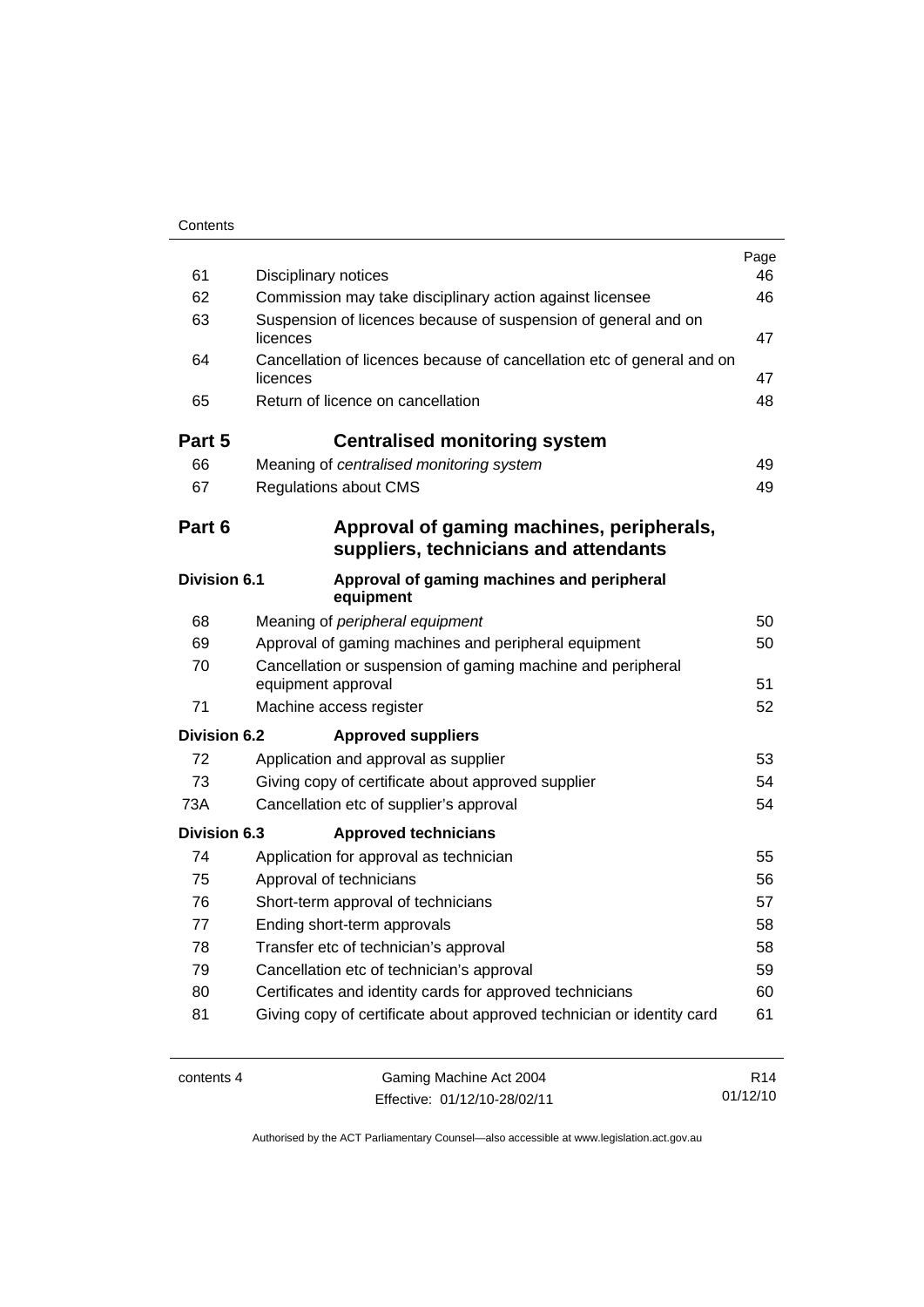|                     |                                                                                | Contents   |
|---------------------|--------------------------------------------------------------------------------|------------|
|                     |                                                                                | Page       |
| 82                  | Notice by supplier if technician no longer employed                            | 61         |
| 83                  | Return of approval certificates and identity cards for approved<br>technicians | 61         |
| 84                  | Renewal of technician's approval                                               | 62         |
| Division 6.4        | <b>Approved attendants</b>                                                     |            |
| 85                  | Application for approval as attendant                                          | 63         |
| 86                  | Approval of attendants                                                         | 64         |
| 87                  | Short-term approval of attendants                                              | 64         |
| 88                  | Ending short-term approvals                                                    | 65         |
| 89                  | Transfer etc of attendant's approval                                           | 65         |
| 90                  | Suspension of attendant's approval for short-term unemployment                 | 66         |
| 91                  | Cancellation etc of attendant's approval                                       | 66         |
| 92                  | Certificates for approved attendants                                           | 67         |
| 93                  | Giving copy of certificate about approved attendant                            | 67         |
| 94                  | Notice by licensee if attendant no longer employed                             | 68         |
| 95                  | Return of approval certificates for approved attendants                        | 68         |
| 96                  | Renewal of attendant's approval                                                | 69         |
| Division 6.5        | <b>Gaming machine dealings</b>                                                 |            |
| 97                  | Control procedures                                                             | 69         |
| 98                  | Acquisition of gaming machines-general                                         | 70         |
| 99                  | Application for approval of acquisition of gaming machines                     | 71         |
| 100                 | Decision on application for approval to acquire gaming machines                | 71         |
| 101                 | Application and approval of financial arrangements                             | 72         |
| 102                 | Decision on application for approval of financial arrangements                 | 73         |
| 103                 | Possession and operation of gaming machines                                    | 73         |
| 104                 | Playing unlicensed gaming machines                                             | 74         |
| 105                 | Operation of gaming machines other than in accordance with licences            | 75         |
| <b>Division 6.6</b> | <b>Repossession of gaming machines</b>                                         |            |
| 106                 | Offences by people repossessing gaming machines                                | 75         |
| 107                 | Application for repossession approval                                          | 76         |
| 108                 | Approval of repossession of gaming machines                                    | 76         |
| 109                 | Conditions on approval to repossess gaming machine                             | 77         |
| 110                 | Contravention of repossession approval conditions                              | 77         |
| R <sub>14</sub>     | Gaming Machine Act 2004                                                        | contents 5 |

Authorised by the ACT Parliamentary Counsel—also accessible at www.legislation.act.gov.au

Effective: 01/12/10-28/02/11

01/12/10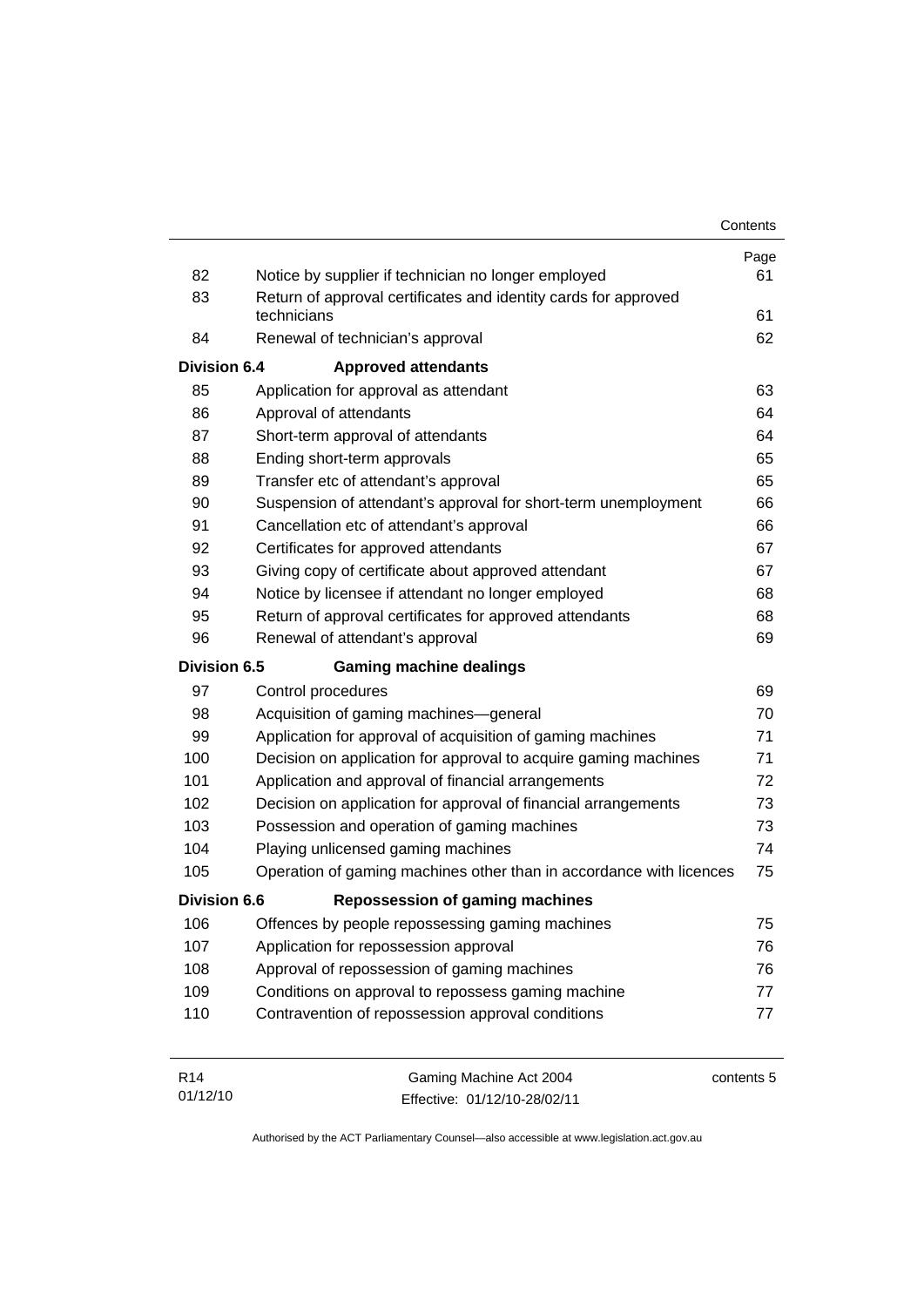### **Contents**

| <b>Division 6.7</b><br>111<br>112<br>113 | <b>Disposal of gaming machines</b><br>Unapproved disposal of gaming machines<br>Application for approval for disposal of gaming machines<br>Approval of disposal of gaming machines<br>Seizure of gaming machines<br>Seizure of unlawful gaming machines | 78<br>78<br>78  |
|------------------------------------------|----------------------------------------------------------------------------------------------------------------------------------------------------------------------------------------------------------------------------------------------------------|-----------------|
|                                          |                                                                                                                                                                                                                                                          |                 |
|                                          |                                                                                                                                                                                                                                                          |                 |
|                                          |                                                                                                                                                                                                                                                          |                 |
|                                          |                                                                                                                                                                                                                                                          |                 |
| <b>Division 6.8</b>                      |                                                                                                                                                                                                                                                          |                 |
| 114                                      |                                                                                                                                                                                                                                                          | 79              |
| 115                                      | Receipt for gaming machines seized                                                                                                                                                                                                                       | 79              |
| 116                                      | Application for order disallowing seizure                                                                                                                                                                                                                | 80              |
| 117                                      | Order for return of seized gaming machine                                                                                                                                                                                                                | 80              |
| 118                                      | Adjournment pending hearing of other proceedings                                                                                                                                                                                                         | 81              |
| 119                                      | Forfeiture of seized gaming machines                                                                                                                                                                                                                     | 81              |
| <b>Division 6.9</b>                      | Installation and operation of gaming machines                                                                                                                                                                                                            |                 |
| 120                                      | Installation to be in accordance with approval of commission                                                                                                                                                                                             | 82              |
| 121                                      | Offence to install gaming machines                                                                                                                                                                                                                       | 82              |
| 122                                      | Certificate about meter readings                                                                                                                                                                                                                         | 83              |
| 123                                      | Sealing computer cabinet                                                                                                                                                                                                                                 | 83              |
| 124                                      | Commission may require information                                                                                                                                                                                                                       | 83              |
| 125                                      | Operation to be subject to correct percentage payout                                                                                                                                                                                                     | 84              |
| 126                                      | Position for percentage payout of gaming machines display                                                                                                                                                                                                | 84              |
| 127                                      | Maximum stake amount                                                                                                                                                                                                                                     | 84              |
| Part 7                                   | <b>Regulation of gaming machines generally</b>                                                                                                                                                                                                           |                 |
| 128                                      | Machine access generally                                                                                                                                                                                                                                 | 85              |
| 129                                      | Interference with gaming machines                                                                                                                                                                                                                        | 86              |
| 130                                      | Opening computer cabinets                                                                                                                                                                                                                                | 87              |
| 131                                      | Rendering gaming machines inoperable on licence ceasing to be in                                                                                                                                                                                         |                 |
|                                          | force                                                                                                                                                                                                                                                    | 87              |
| 132                                      | Removal of gaming machines from premises                                                                                                                                                                                                                 | 88              |
| Part 8                                   | Linked-jackpot arrangements                                                                                                                                                                                                                              |                 |
| 133                                      | Operation of linked-jackpot arrangements                                                                                                                                                                                                                 | 89              |
| 134                                      | Single-user authorisation for linked-jackpot arrangements                                                                                                                                                                                                | 89              |
| 135                                      | Issue of multi-user permits                                                                                                                                                                                                                              | 90              |
| 136                                      | Conditions on multi-user permits                                                                                                                                                                                                                         | 92              |
| contents 6                               | Gaming Machine Act 2004                                                                                                                                                                                                                                  | R <sub>14</sub> |

Effective: 01/12/10-28/02/11

01/12/10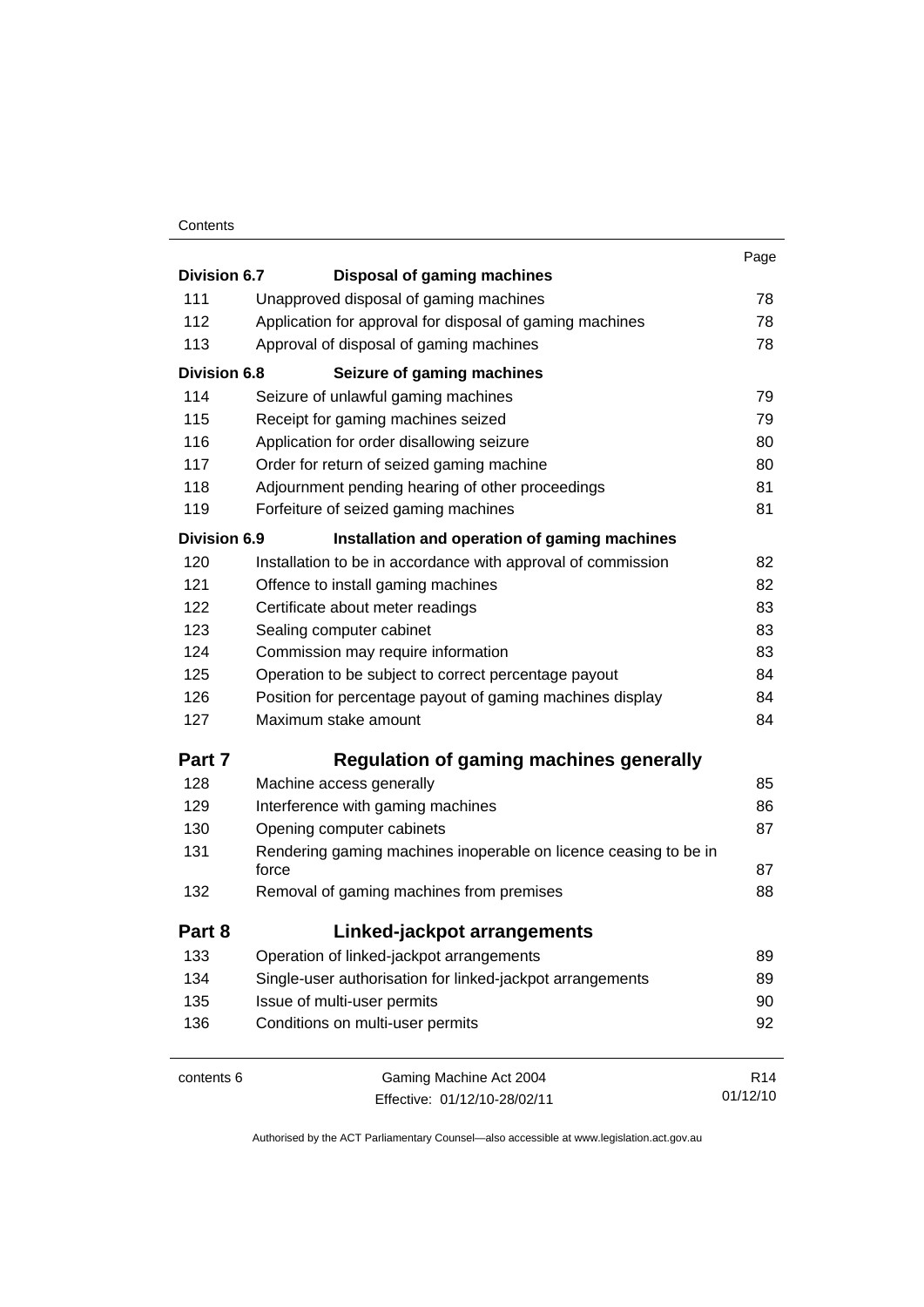| 137                  | Term of multi-user permits                                           | Page<br>93 |  |
|----------------------|----------------------------------------------------------------------|------------|--|
| 138                  | Amendment of multi-user permits in interest of users                 |            |  |
| 139                  | Amendment of multi-user permit on request                            | 93         |  |
| 140                  | Amendment of financial and operational aspects of multi-user permits | 95         |  |
| 141                  | Transfer of multi-user permits                                       | 95         |  |
| 142                  | Surrender of multi-user permits                                      | 96         |  |
| 143                  | Unclaimed jackpots                                                   | 96         |  |
| 144                  | Undisbursed jackpots                                                 | 97         |  |
| Part 9               | <b>Club administration</b>                                           |            |  |
| 145                  | Eligible objects                                                     | 98         |  |
| 146                  | Eligible clubs                                                       | 98         |  |
| 147                  | Associated organisations                                             | 99         |  |
| 148                  | Keeping records relating to club elections                           | 100        |  |
| 149                  | Power to require information about status of eligible clubs          | 101        |  |
| 150                  | Disclosure of gifts by executive officer                             | 101        |  |
| Part 10              | <b>Gaming areas</b>                                                  |            |  |
| 151                  | <b>Warning notices</b>                                               | 102        |  |
| 152                  | <b>External signs</b>                                                | 103        |  |
| 152A                 | External visibility of gaming machines                               | 104        |  |
| 153                  | Cash facilities                                                      | 104        |  |
| 154                  | Lending or extending credit                                          | 105        |  |
| 155                  | Children must not enter gaming area                                  | 106        |  |
| 156                  | Children must not play gaming machines                               | 106        |  |
| 157                  | Using false identification                                           | 106        |  |
| Part 11              | <b>Finance</b>                                                       |            |  |
| <b>Division 11.1</b> | General                                                              |            |  |
| 158                  | Audit of financial statements etc                                    | 107        |  |
| 159                  | Gaming machine tax                                                   | 108        |  |
| 161                  | Payment of gaming machine tax                                        | 109        |  |
| 162                  | Gaming machine tax returns                                           | 109        |  |
| 163                  | Payment of gaming machine tax following transfer                     | 110        |  |
| R <sub>14</sub>      | Gaming Machine Act 2004                                              | contents 7 |  |

Effective: 01/12/10-28/02/11

01/12/10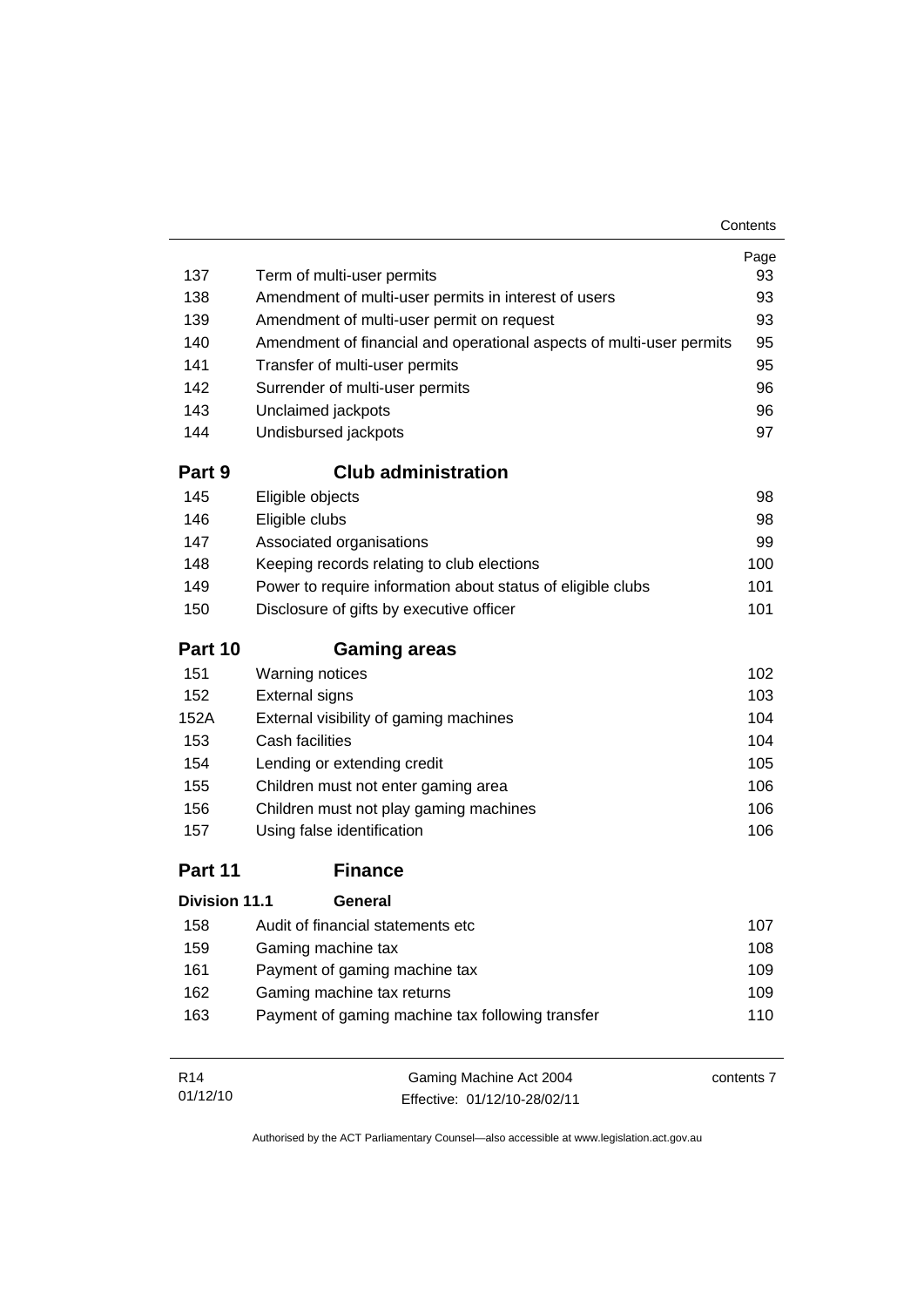### **Contents**

|                   |                                             | Page |
|-------------------|---------------------------------------------|------|
| Part 12           | <b>Community contributions</b>              |      |
| 164               | Approval of community contributions         | 111  |
| 165               | Records of contributions                    | 113  |
| 166               | Report about records and finances           | 113  |
| 167               | Commission must report to Minister          | 114  |
| 168               | Minister must present commission's report   | 114  |
| 169               | Required community contributions            | 114  |
| 170               | Corporations with several licences          | 115  |
| 171               | Women's sport community contributions       | 115  |
| 171A              | Problem gambling community contributions    | 116  |
| 172               | Community contribution shortfall tax        | 116  |
| Part 13           | <b>Notification and review of decisions</b> |      |
| 173               | Meaning of reviewable decision-pt 13        | 118  |
| 173A              | Reviewable decision notices                 | 118  |
| 173B              | Applications for review                     | 118  |
| Part 14           | <b>Miscellaneous</b>                        |      |
| 174               | Acts and omissions of representatives       | 119  |
| 175               | Canberra Airport                            | 120  |
| 176               | Evidentiary certificates                    | 120  |
| 177               | Determination of fees                       | 120  |
| 178               | Regulation-making power                     | 121  |
| <b>Schedule 1</b> | <b>Reviewable decisions</b>                 | 122  |
|                   |                                             |      |
| <b>Dictionary</b> |                                             | 126  |
| <b>Endnotes</b>   |                                             |      |
| 1                 | About the endnotes                          | 136  |
| $\overline{2}$    | Abbreviation key                            | 136  |
| 3                 | Legislation history                         | 137  |
|                   |                                             |      |
|                   |                                             |      |

| contents 8 |  |
|------------|--|
|------------|--|

Gaming Machine Act 2004 Effective: 01/12/10-28/02/11

R14 01/12/10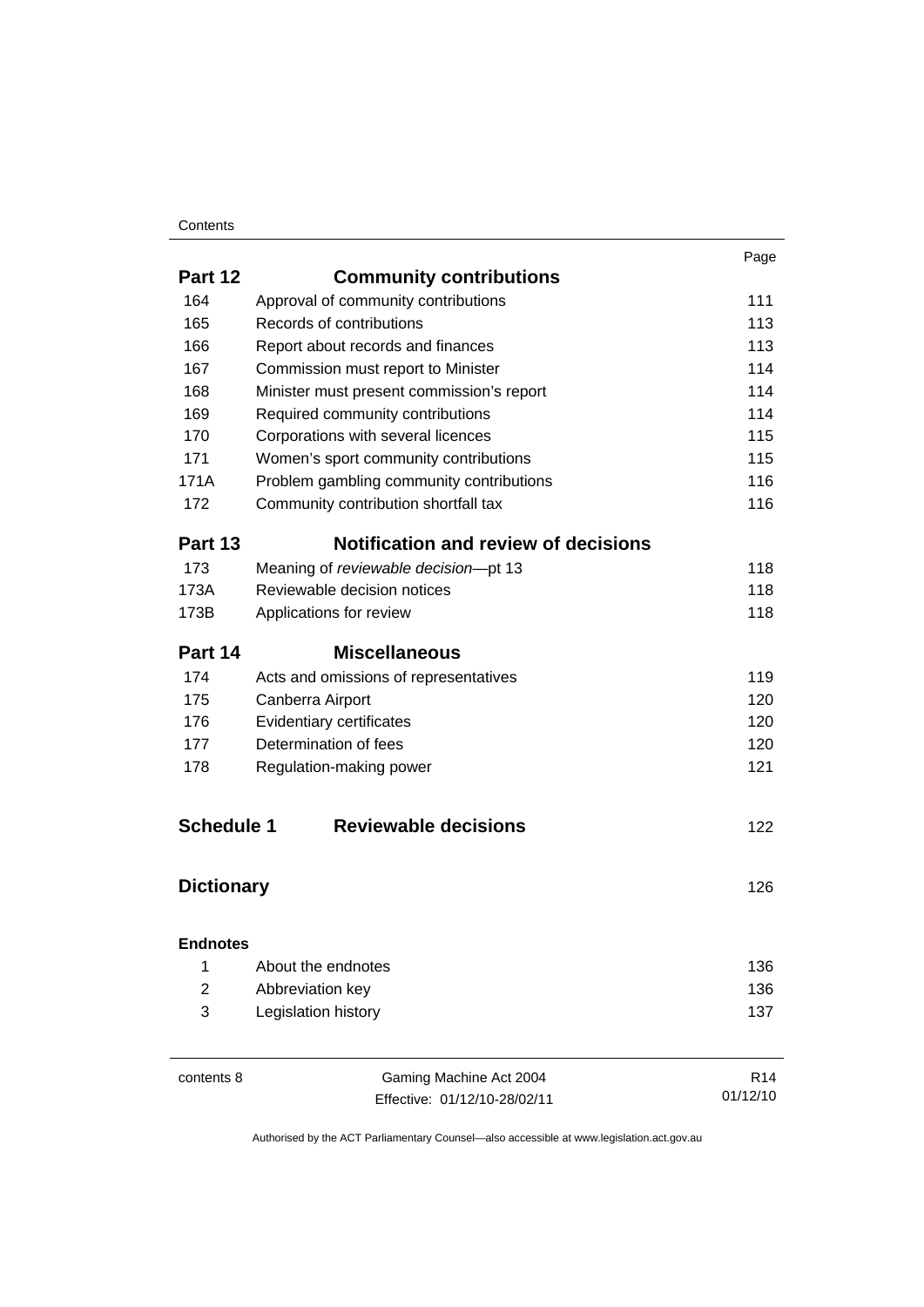|   |                        | Contents |
|---|------------------------|----------|
|   |                        | Page     |
| 4 | Amendment history      | 138      |
| 5 | Earlier republications | 141      |

contents 9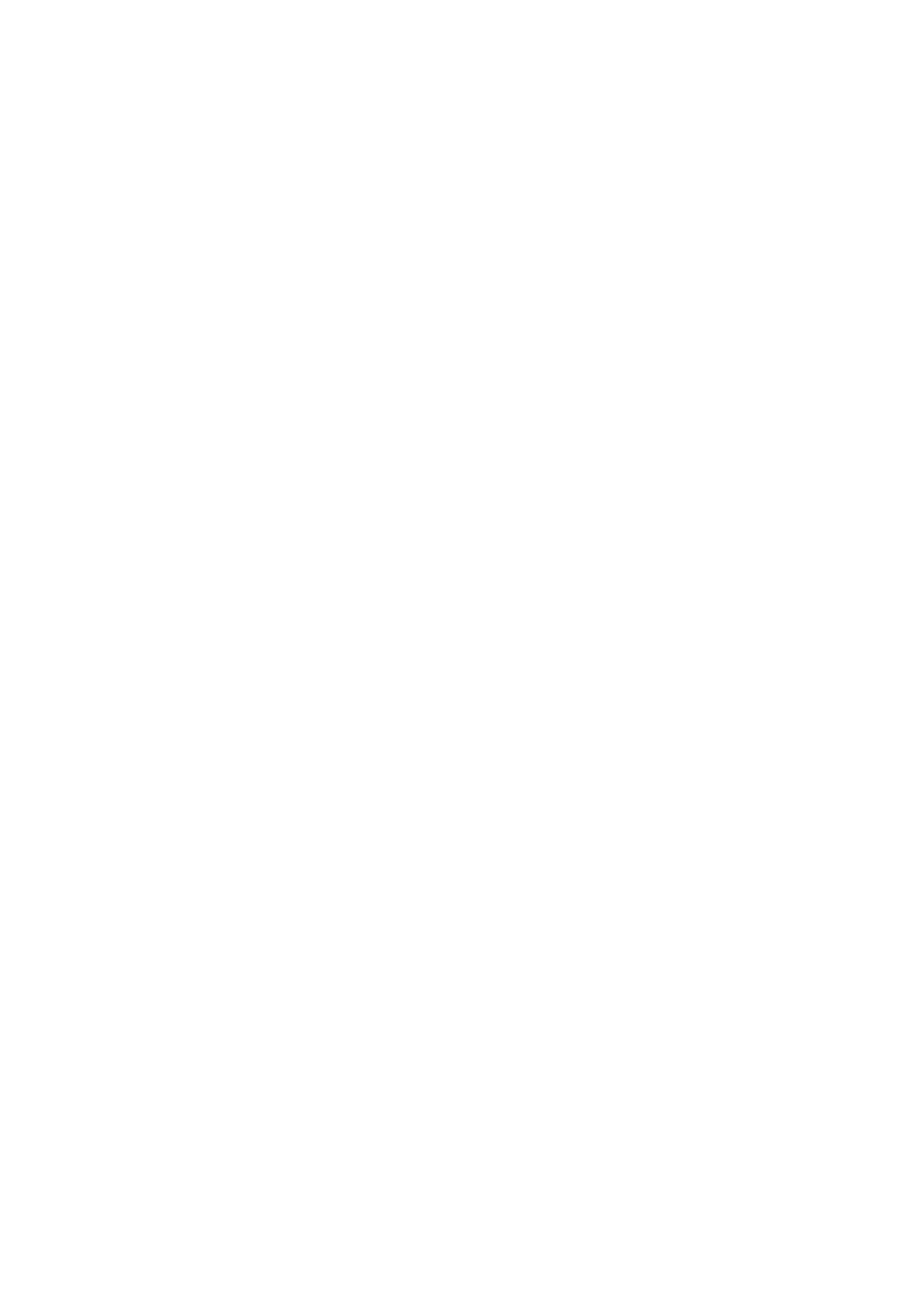<span id="page-12-0"></span>

# **Gaming Machine Act 2004**

An Act in relation to gaming machines, and for other purposes

R14 01/12/10

l

Gaming Machine Act 2004 Effective: 01/12/10-28/02/11 page 1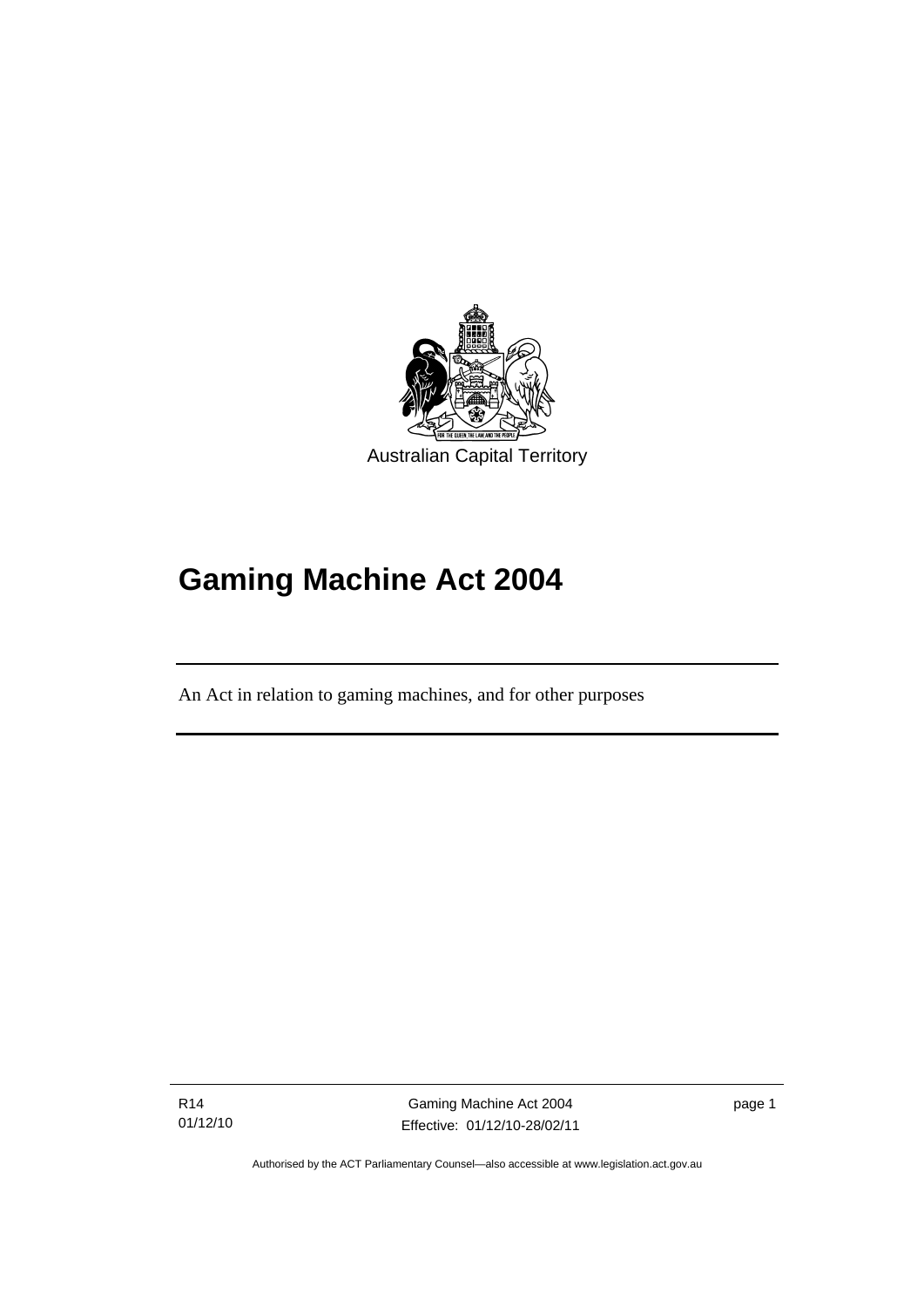### <span id="page-13-0"></span>Part 1 **Preliminary**

Section 1

# **Part 1** Preliminary

### **1 Name of Act**

This Act is the *Gaming Machine Act 2004*.

### **3 Dictionary**

The dictionary at the end of this Act is part of this Act.

*Note 1* The dictionary at the end of this Act defines certain terms used in this Act, and includes references (*signpost definitions*) to other terms defined elsewhere.

> For example, the signpost definition '*associated entity*—see the *Electoral Act 1992*, section 198.' means that the term 'associated entity' is defined in that section and the definition applies to this Act.

*Note 2* A definition in the dictionary (including a signpost definition) applies to the entire Act unless the definition, or another provision of the Act, provides otherwise or the contrary intention otherwise appears (see Legislation Act, s 155 and s 156 (1)).

### **4 Notes**

A note included in this Act is explanatory and is not part of this Act.

*Note* See the Legislation Act, s 127 (1), (4) and (5) for the legal status of notes.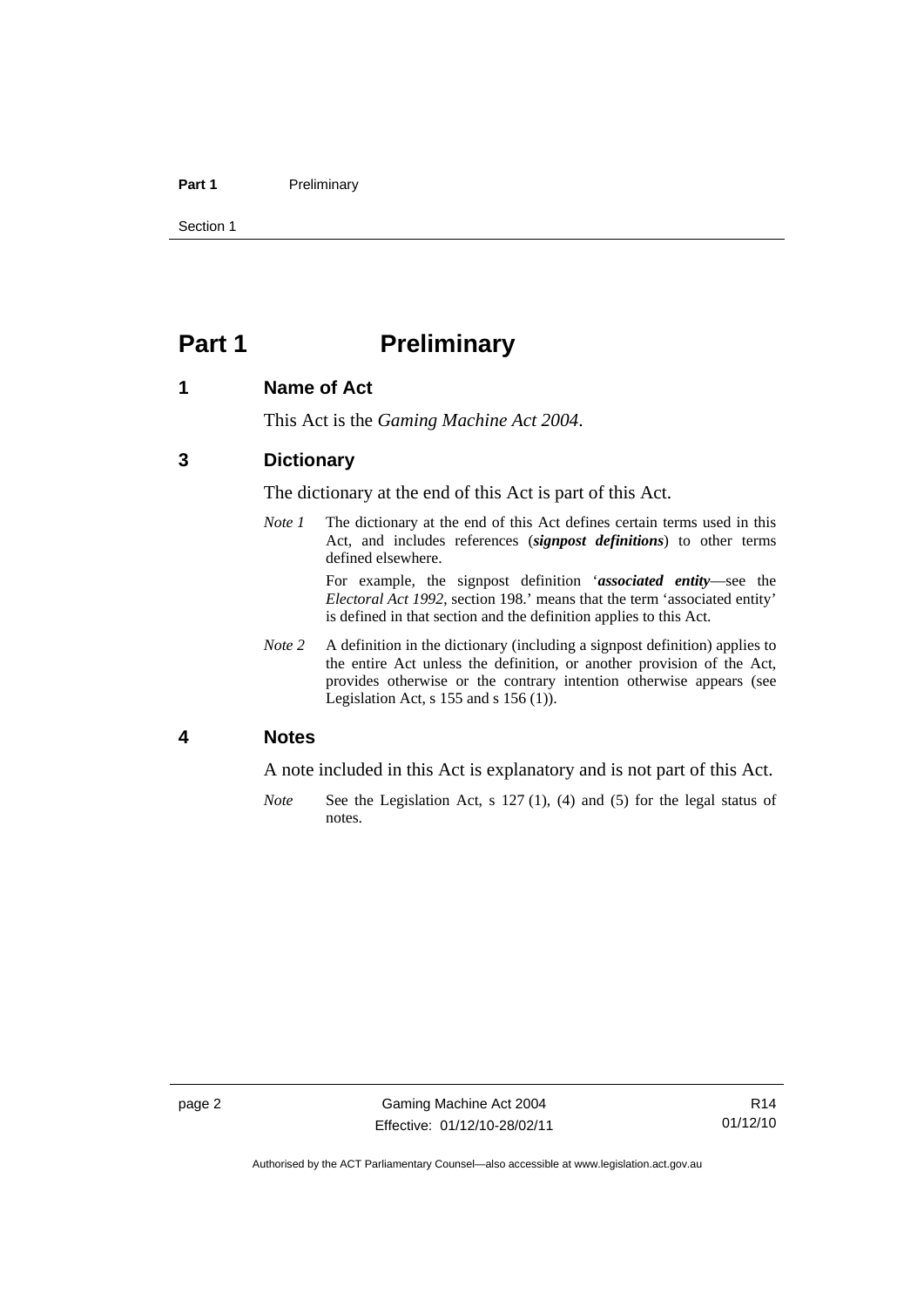# <span id="page-14-0"></span>**5 Offences against Act—application of Criminal Code etc**

Other legislation applies in relation to offences against this Act.

*Note 1 Criminal Code*

The Criminal Code, ch 2 applies to all offences against this Act (see Code, pt 2.1).

The chapter sets out the general principles of criminal responsibility (including burdens of proof and general defences), and defines terms used for offences to which the Code applies (eg *conduct*, *intention*, *recklessness* and *strict liability*).

*Note 2 Penalty units* 

The Legislation Act, s 133 deals with the meaning of offence penalties that are expressed in penalty units.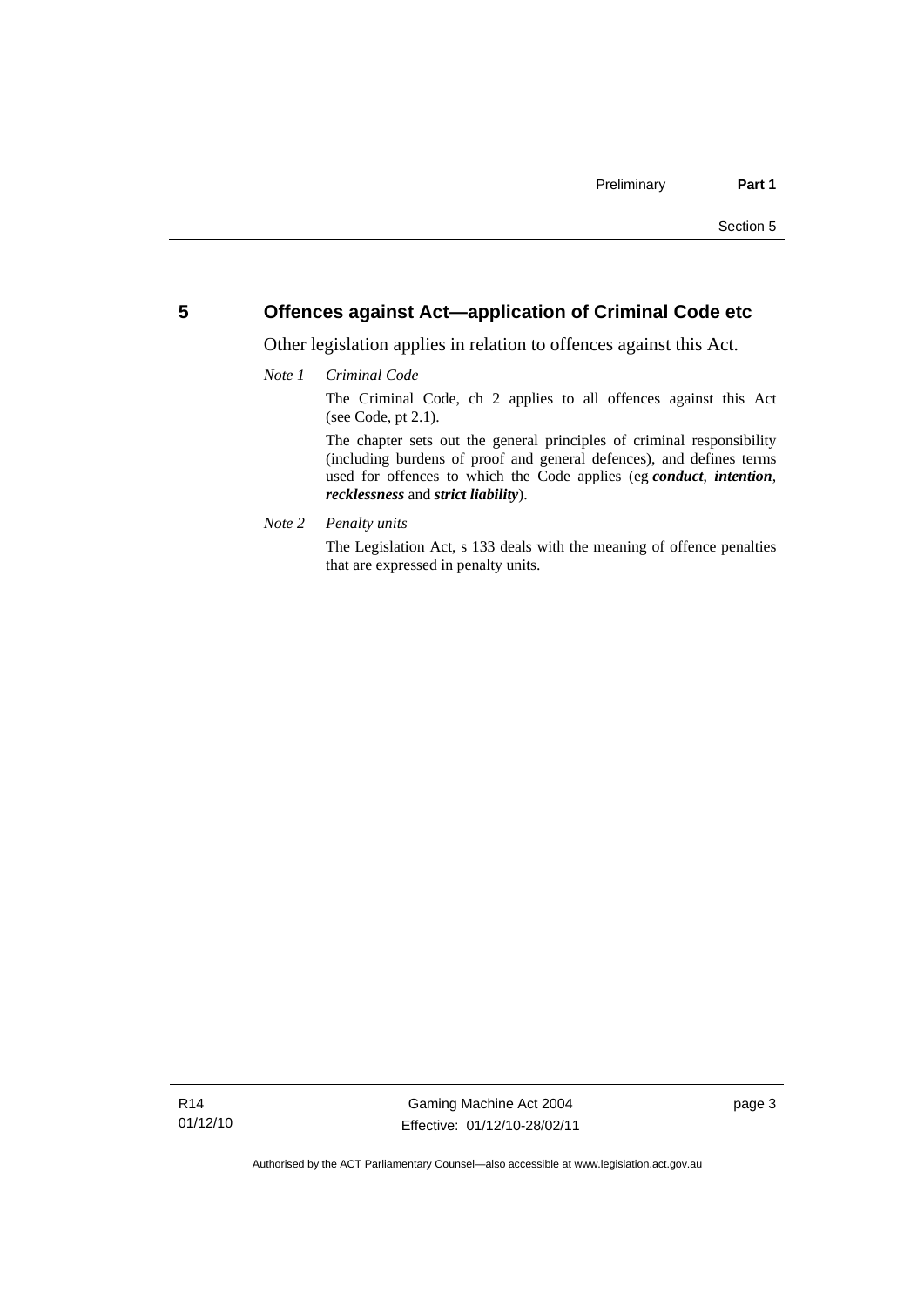# <span id="page-15-0"></span>**Part 2 Licences**

# **Division 2.1 Definitions and important concepts**

# **6 Definitions for pt 2**

In this part:

*initial licence application*—see section 9.

*licence amendment application*–see section 9.

# **7 Meaning of** *influential person* **for Act**

(1) In this Act:

*influential person*, for a corporation—

- (a) means any of the following:
	- (i) an executive officer of the corporation;
	- (ii) a related corporation;
	- (iii) an executive officer of a related corporation;
	- (iv) an influential owner; and
- (b) includes a person who, though not mentioned in paragraph (a), can exercise as much influence over the actions of the corporation as someone mentioned in that paragraph.
- *Note Corporation* includes a club (see dict).
- (2) In this section:

*influential owner*, of a corporation, means a person who, whether directly or through intermediary corporate ownership or nominees—

 (a) can control 5% of the votes at an annual general meeting of the corporation; or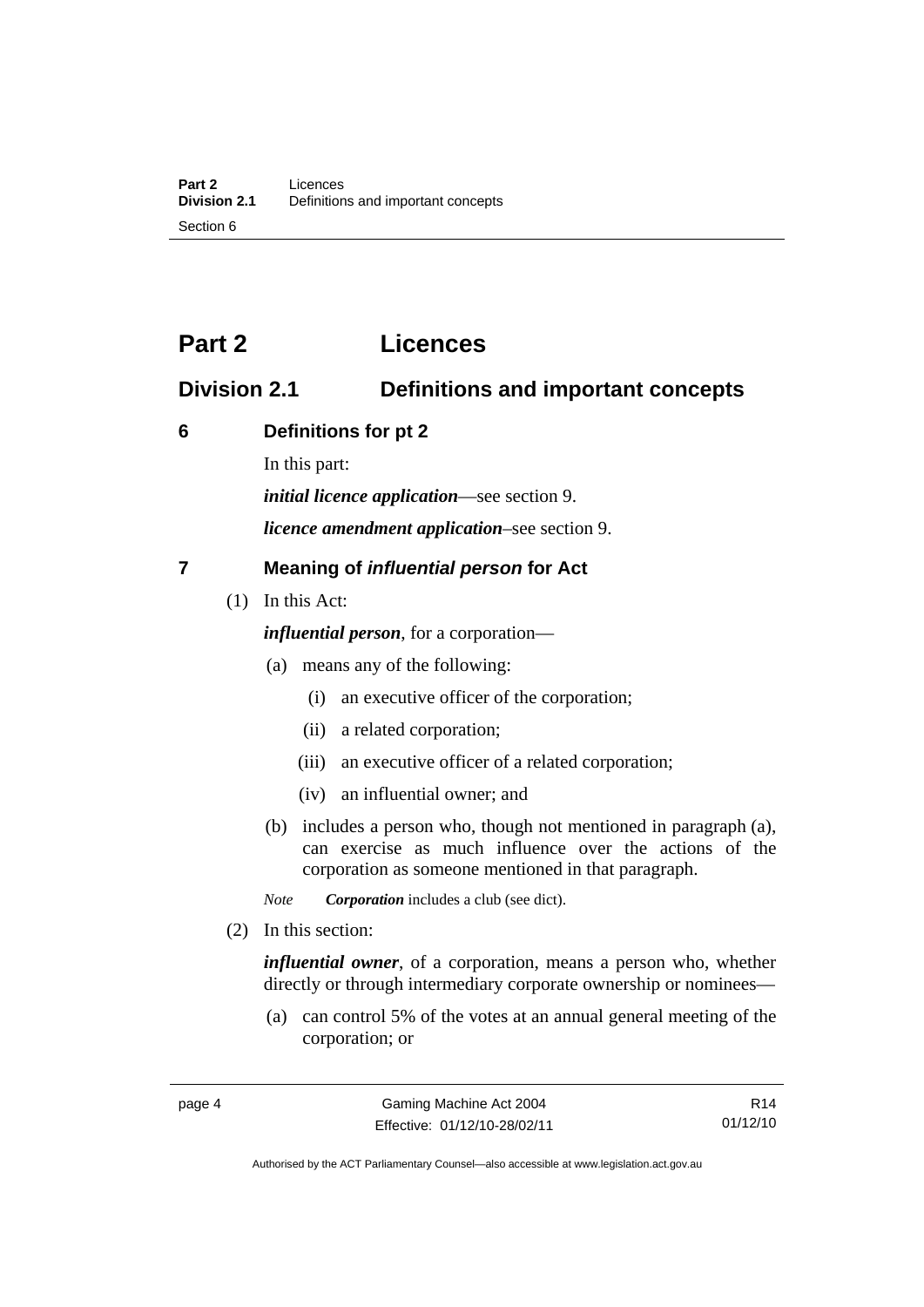<span id="page-16-0"></span>(b) can control the appointment of a director of the corporation.

*related corporation* means a related body corporate under the Corporations Act.

### **8 What licence authorises**

(1) A licence authorises the licensee—

- (a) to acquire and dispose of gaming machines; and
- (b) to install gaming machines on the licensed premises under the licence; and
- (c) to operate the gaming machines stated in the licence on the licensed premises.
- *Note* This Act, and the licence, may limit or place conditions on the authority under this section.
- (2) However, a licence does not authorise the licensee to operate gaming machines on more than 1 licensed premises under the licence.
- (3) The regulations may prescribe times when licensees must not operate a gaming machine.
- (4) A licence may authorise the use of only class B and class C gaming machines.

# **9 Kinds of applications under pt 2**

A person may apply to the commission for a licence (an *initial licence application*) or amendment of a licence (a *licence amendment application*).

- *Note 1* If a form is approved under the Control Act, s 53D for an application, the form must be used.
- *Note* 2 A fee may be determined under s 177 for this provision.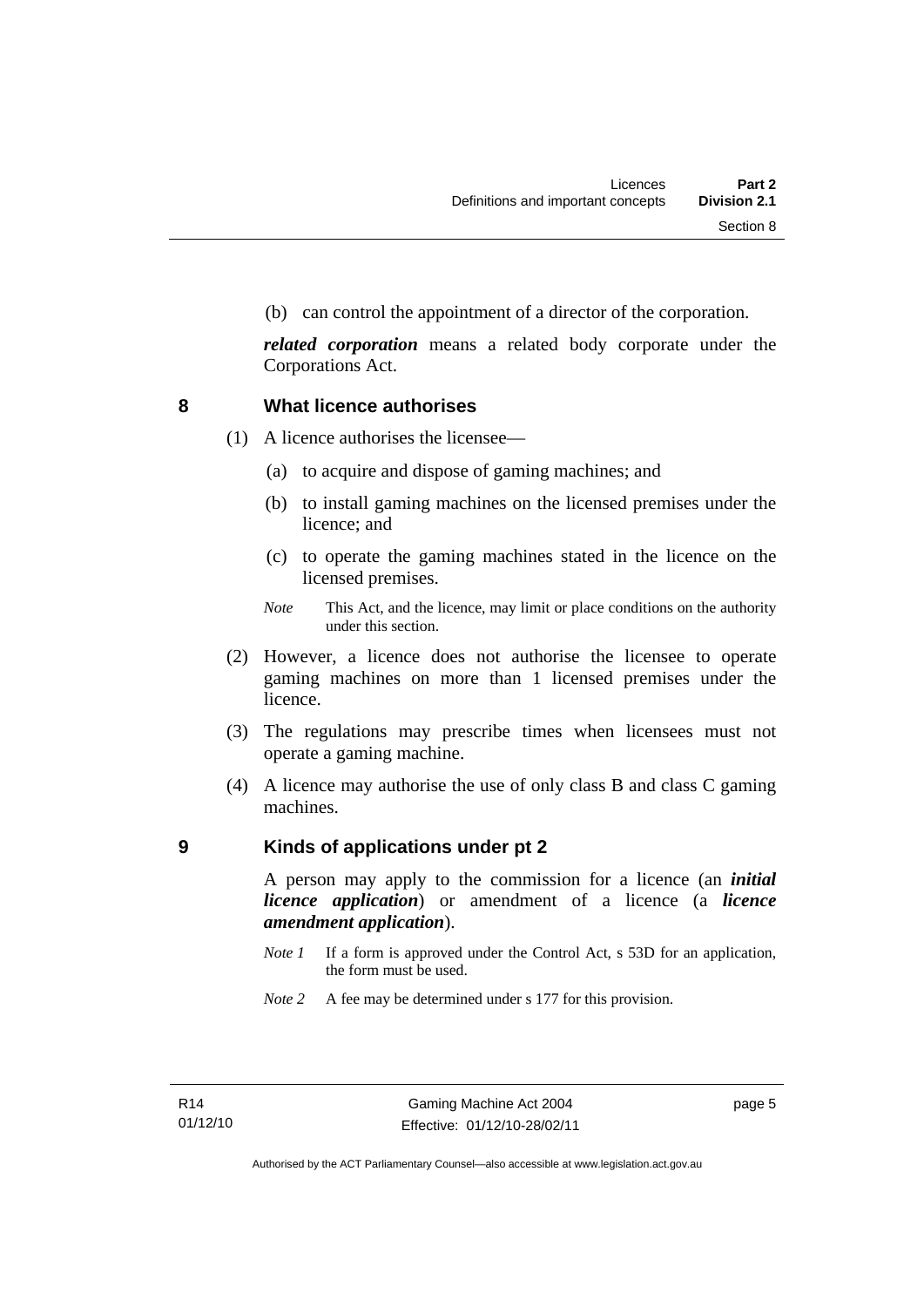# <span id="page-17-0"></span>**10 Applications to be dealt with in order of receipt**

- (1) This section applies to the following applications made in accordance with this Act:
	- (a) initial licence applications;
	- (b) licence amendment applications if the application is to increase the number of gaming machines authorised to be operated under the licence.
- (2) However, this section does not apply to the application if—
	- (a) the applicant has been authorised to operate 1 or more gaming machines because of the application; or
	- (b) the application has been refused.
- (3) Applications to which this section applies must be dealt with in the order in which they are received by the commission.
- (4) However, if an application does not contain sufficient information to allow the commission to decide the application, subsection (3) applies to the application as if it were received by the commission when sufficient information is given to the commission to allow the commission to decide it.
- (5) The commission is not required to make a decision about the number of gaming machines authorised to be operated under a licence if licences that have already been issued authorise the operation of the maximum number of gaming machines allowed on all licensed premises in the ACT.
	- *Note* The maximum number of gaming machines on all licensed premises in the ACT is set under s 35.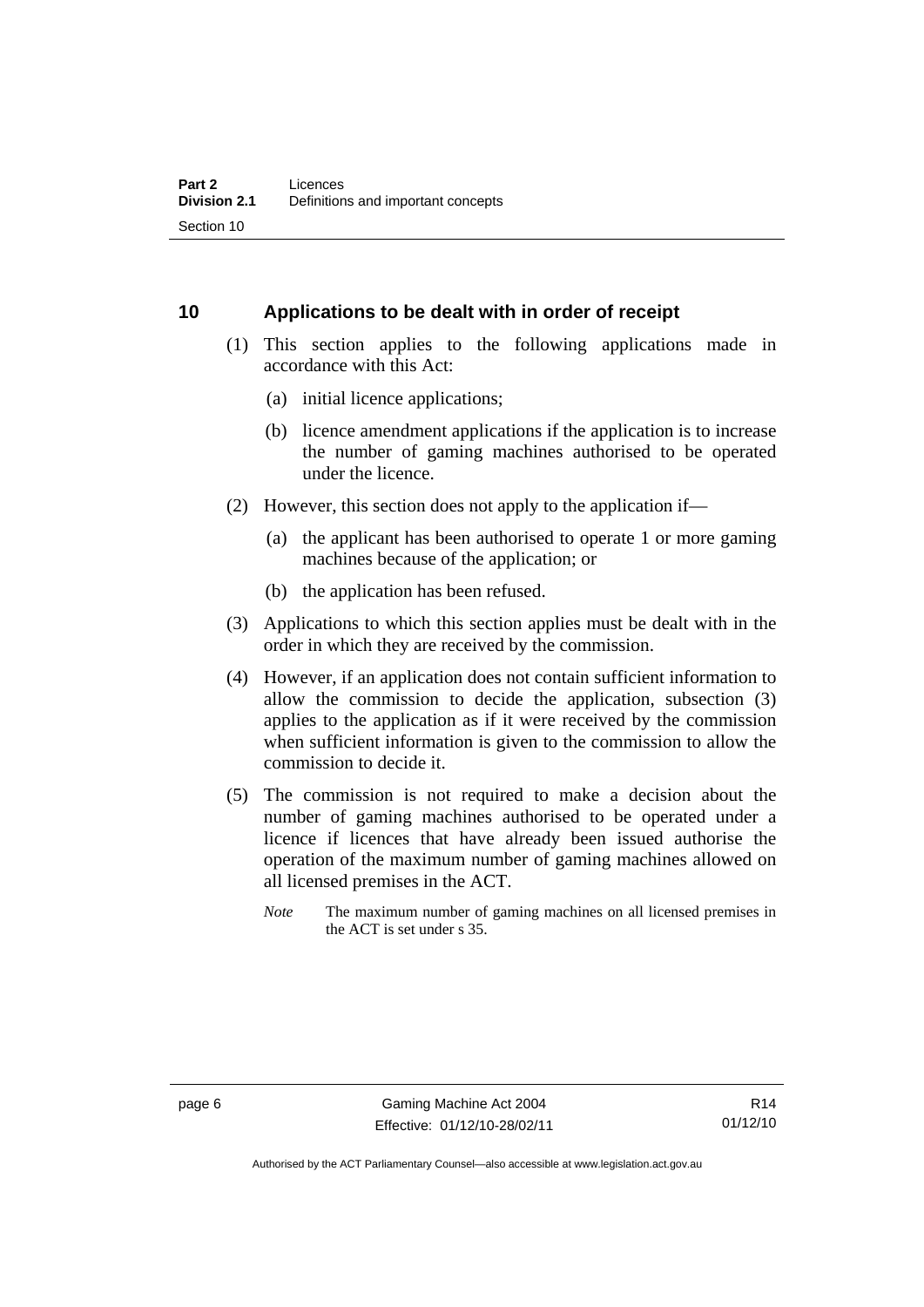- <span id="page-18-0"></span> (6) The commission may, by written notice given to the applicant, require an applicant to provide updated information in an application mentioned in subsection (1), including verified updated information, if—
	- (a) subsection (5) applied to the application; and
	- (b) at a later time, subsection (5) stopped applying to the application.
- (7) To remove any doubt, updated information includes an updated required document.

# **Division 2.2 Issue of licences**

# **11** Initial licence application

- (1) An initial licence application must—
	- (a) be in writing signed by the applicant; and
	- (b) state the applicant's name and address; and
	- (c) if the applicant is a corporation—state the name and address of each director of the corporation; and
	- (d) state the address, and block and section number, of the premises proposed to be licensed; and
	- (e) state the class, number, kind, coin denomination and percentage payout of gaming machines for which the licence is sought; and
	- (f) for a corporation—name each influential person for the corporation and the person's relationship with the corporation; and
	- (g) be accompanied by each of the required documents for the application.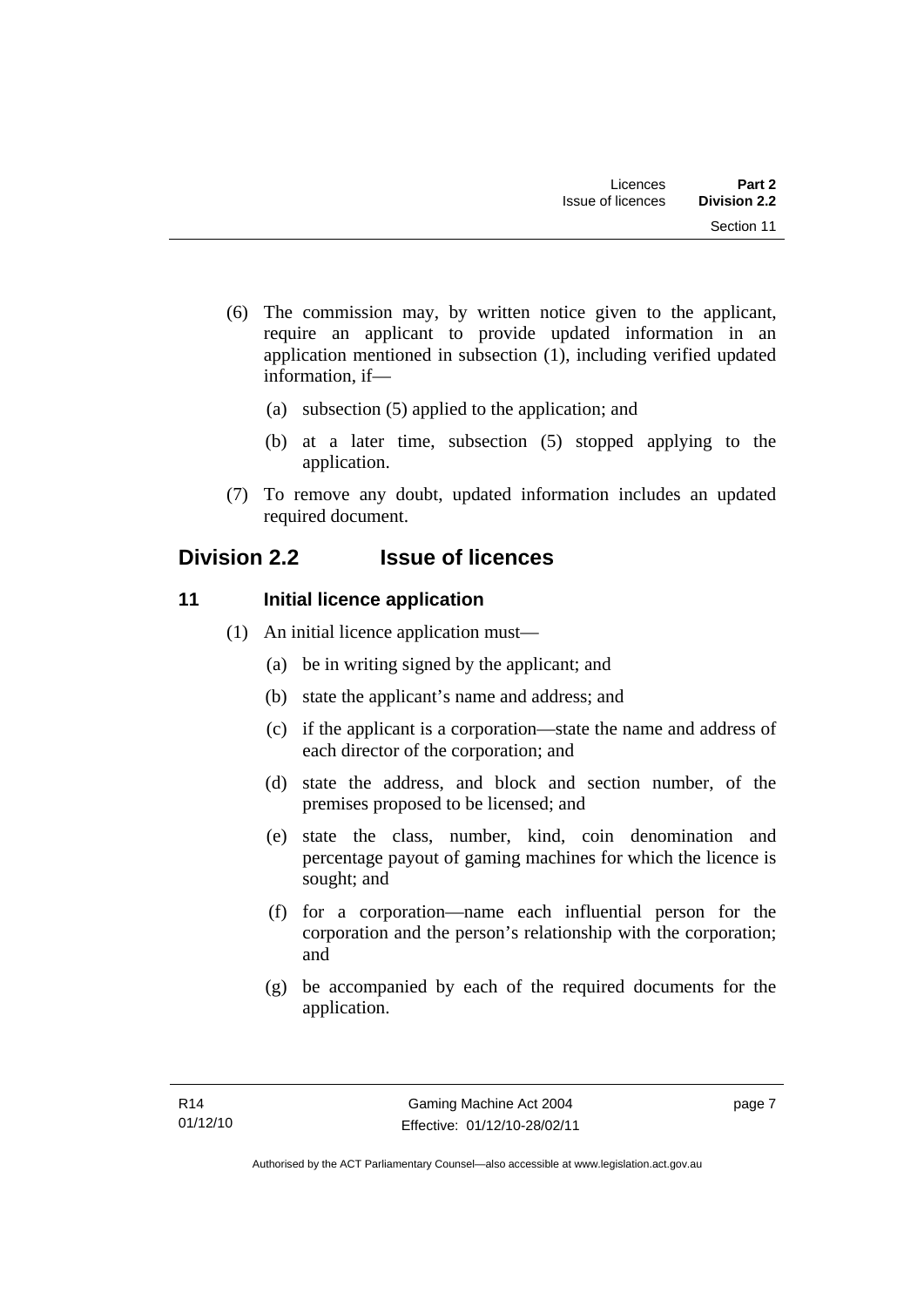- (2) The following are *required documents* for every initial licence application:
	- (a) a social impact assessment for the application;
	- (b) a scale plan of the premises, or part of the premises, proposed to be licensed, showing where the gaming machines are to be installed (the *proposed gaming area*);
	- (c) a copy of the rules the applicant has adopted to control the operation of gaming machines on the premises proposed to be licensed;

### **Examples of what rules may cover**

- 1 how long a machine may be reserved for
- 2 prohibiting abuse of machines
- 3 payment of prizes by attendants
- 4 delay of payment if machine has malfunctioned or been interfered with
- *Note* An example is part of the Act, is not exhaustive and may extend, but does not limit, the meaning of the provision in which it appears (see Legislation Act, s 126 and s 132).
- (d) a copy of the control procedures the applicant has adopted to control the operation of gaming machines on the premises proposed to be licensed;
	- *Note* Control procedures are covered in s 97.
- (e) any other documents required for the application under the regulations.
- (3) The following are also *required documents* for an initial licence application by a club:
	- (a) a copy of the club's constitution;
	- (b) an alphabetical list of names and addresses of all current members of the club, certified correct by the club secretary;
	- (c) a statement, signed by the club secretary, stating the grounds on which the club claims to be an eligible club;

R14 01/12/10

Authorised by the ACT Parliamentary Counsel—also accessible at www.legislation.act.gov.au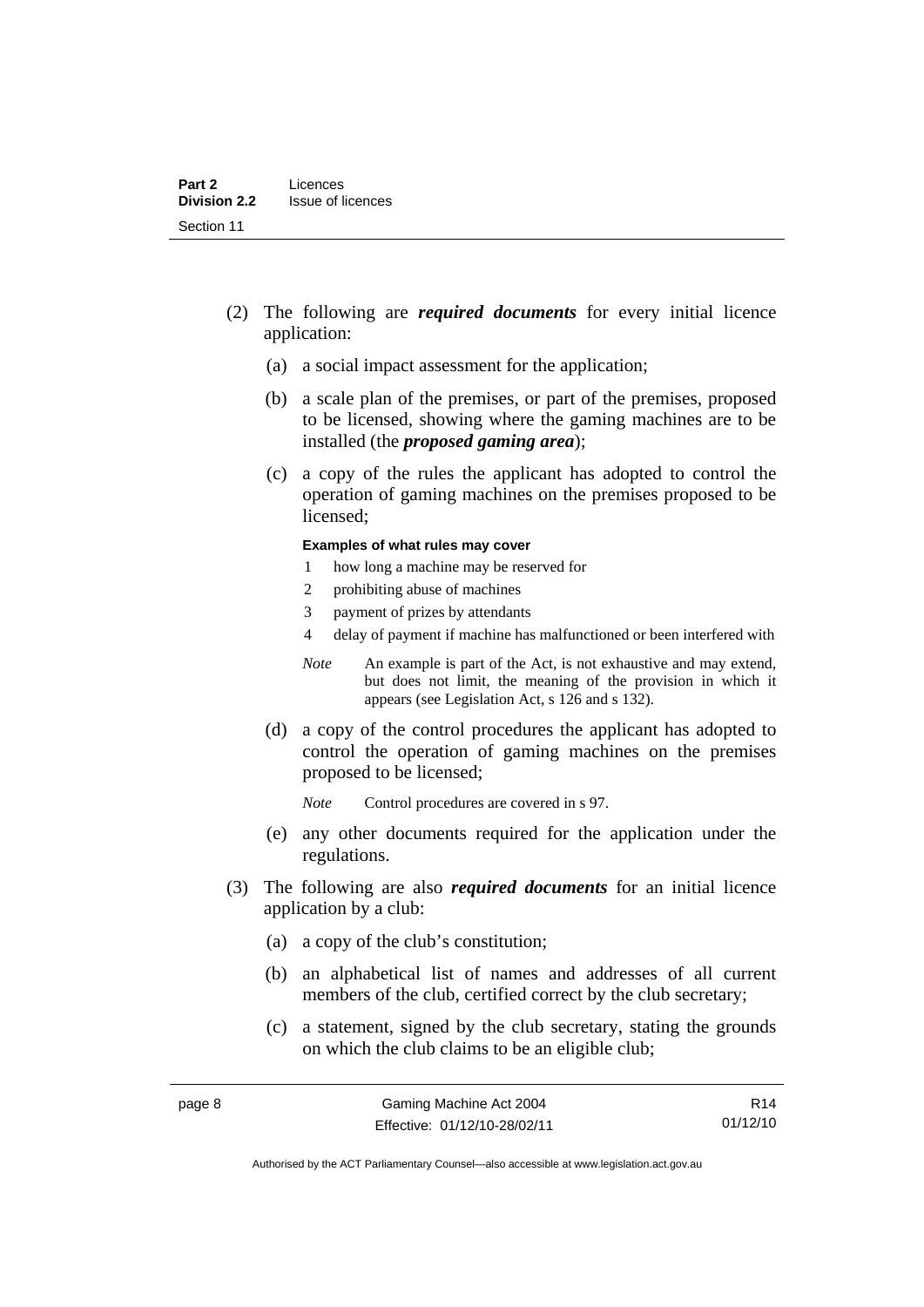- (d) evidence that a majority of the voting members of the club who voted in a ballot conducted under the regulations voted for the club having gaming machines.
- (4) The regulations may require—
	- (a) a required document, or any information in a required document, to be verified in a particular way; or
	- (b) an application to include particular information; or
	- (c) an application, or any information in an application, to be verified in a particular way.
- (5) The commission need not consider an initial licence application if—
	- (a) the application does not include any information required under this section; or
	- (b) the application, or any information in the application, is not verified as required under this section; or
	- (c) the application is not accompanied by a document required under this section to accompany the application; or
	- (d) a document accompanying the application does not include any information required under this section; or
	- (e) a document accompanying the application, or any information in a document accompanying the application, is not verified as required under this section; or
	- (f) any form required to be used for the application, or any document accompanying the application is not used; or
	- (g) any requirement of a form required to be used for the application, or any document accompanying the application, is not complied with.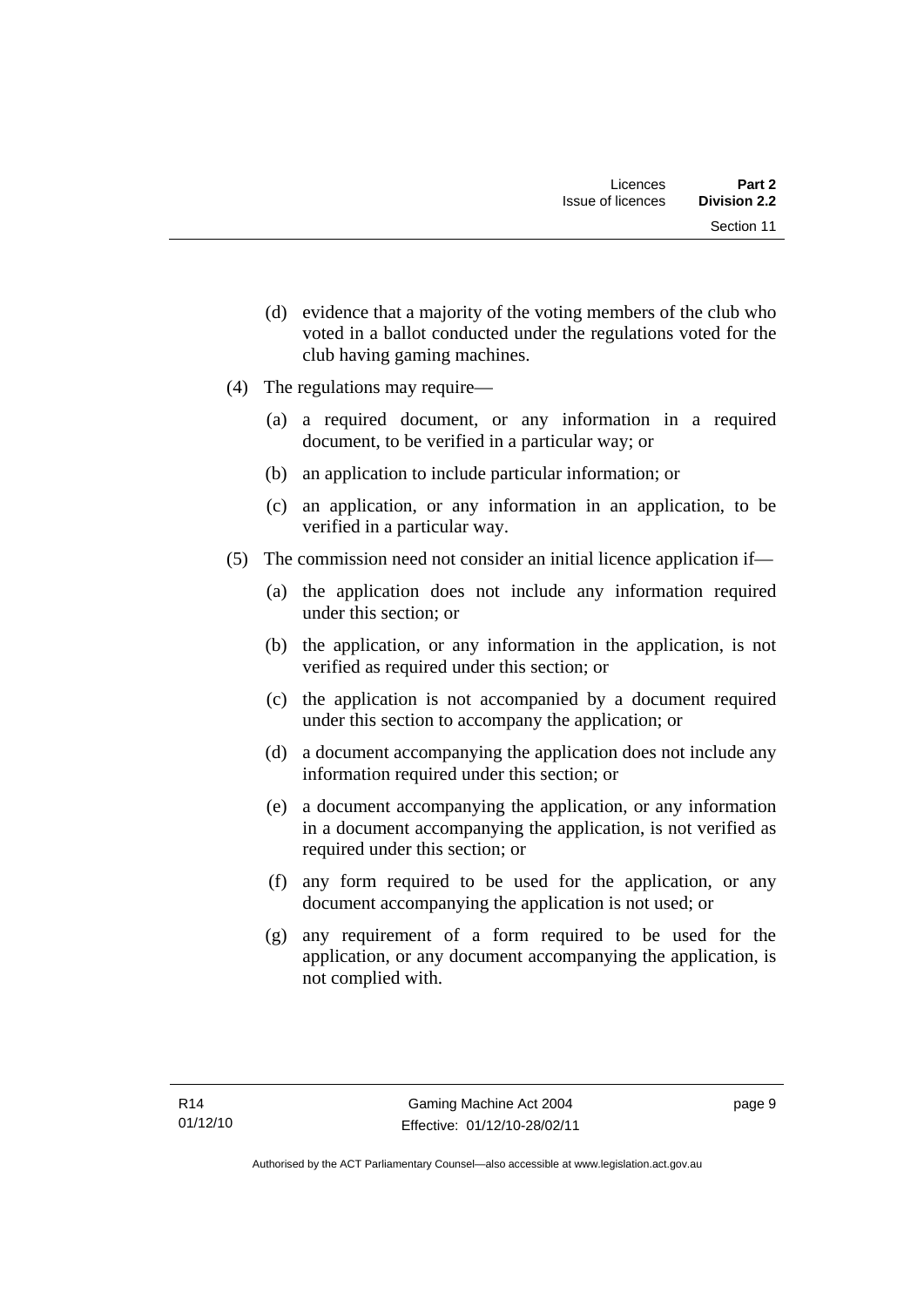# <span id="page-21-0"></span>**12 Issue of licences**

- (1) This section applies to an initial licence application under section 11.
- (2) The commission must issue a licence to the applicant if—
	- (a) the applicant is an eligible person;
	- *Note* Eligibility for individuals—see s 20. Eligibility for corporations—see s 21.
	- (b) for an application by a club—a majority of the voting members of the club who voted in a ballot conducted under the regulations voted for the club having gaming machines; and
	- (c) the commission is satisfied about each additional mandatory requirement under section 13 in relation to the application; and
	- (d) authorising the use of the number of gaming machines to be authorised by the licence would not contravene section 35 (Maximum number of gaming machines allowed).
- (3) However, the commission may refuse to issue a licence to a club if a ground for refusing the licence exists under section 14.
- (4) A licence may be conditional.

### **Example**

a condition that a gaming area be separated from other parts of the premises

- *Note* An example is part of the Act, is not exhaustive and may extend, but does not limit, the meaning of the provision in which it appears (see Legislation Act, s 126 and s 132).
- (5) In deciding the number and kind of gaming machines to be allowed under a licence, the commission must consider the following:
	- (a) the size and layout of the premises the application relates to;
	- (b) the size and layout of the proposed gaming area;

Authorised by the ACT Parliamentary Counsel—also accessible at www.legislation.act.gov.au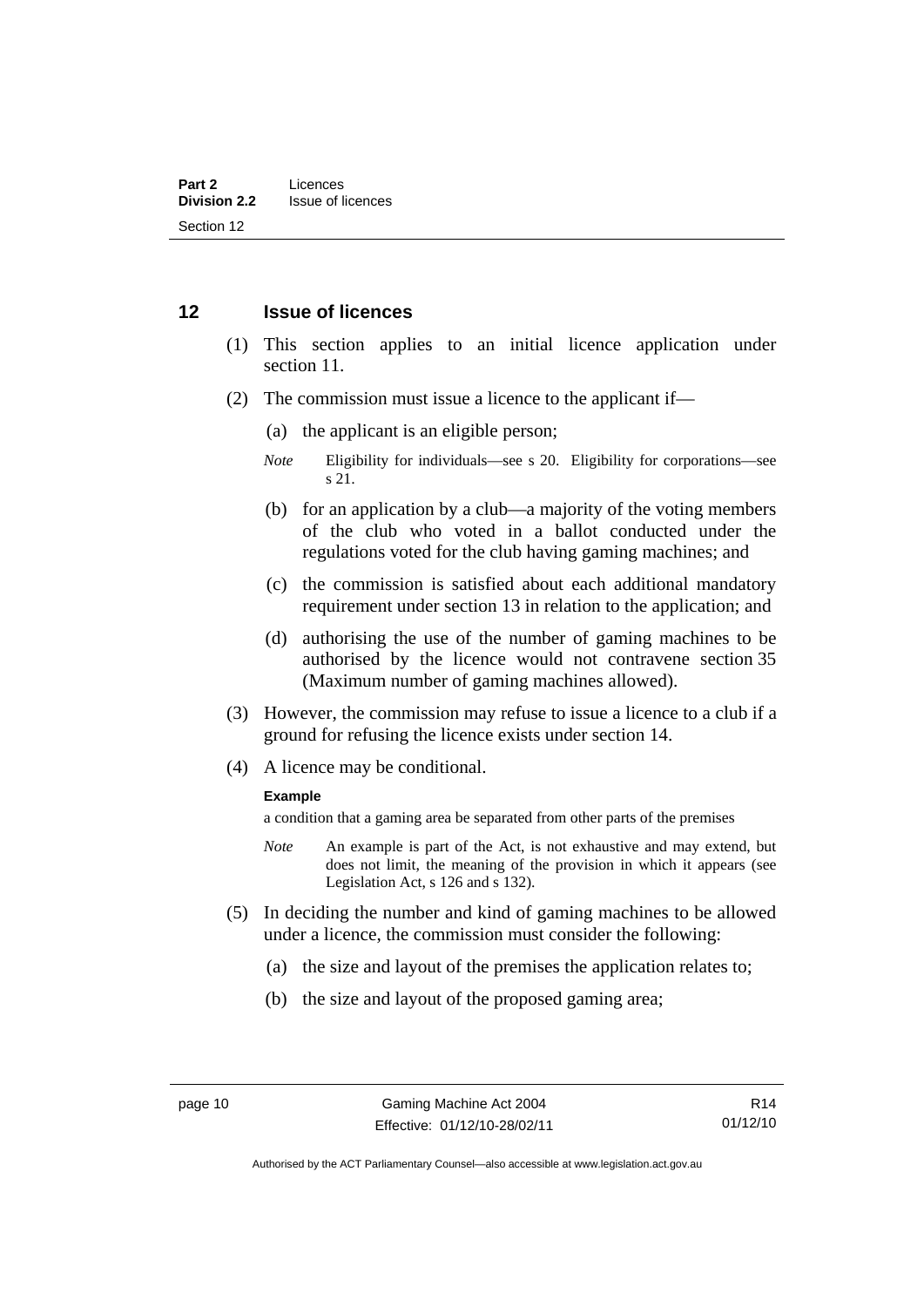- <span id="page-22-0"></span> (c) for an application by a club—
	- (i) the number of club members worked out under the regulations; and
	- (ii) the ratio of club members to the number and kinds of gaming machines held by the licensee; and
	- (iii) the extent to which the club has contributed to, or is likely to contribute to, the community, supported and benefited the community;
- (d) the social impact assessment for the application for the licence and any submission made on the assessment within the 6-week comment period under section 19;
- (e) what the commission may allow under section 16.
- (6) The commission may consider any other relevant matter.

# **13 Additional mandatory requirements for issue of licence**

- (1) The following requirements are mandatory requirements under section 12 (2) (c) for an initial licence application:
	- (a) for a corporation (including a club)—the rules and control procedures of the corporation to control the operation of gaming machines are adequate to control that operation;
	- (b) the size and layout of the proposed gaming area are suitable for the installation of gaming machines;
	- (c) the applicant is likely to comply with this Act;

### **Example**

If the applicant previously held a licence, the commission may consider how well the applicant complied with its conditions in assessing whether the applicant is likely to comply with this Act.

*Note* An example is part of the Act, is not exhaustive and may extend, but does not limit, the meaning of the provision in which it appears (see Legislation Act, s 126 and s 132).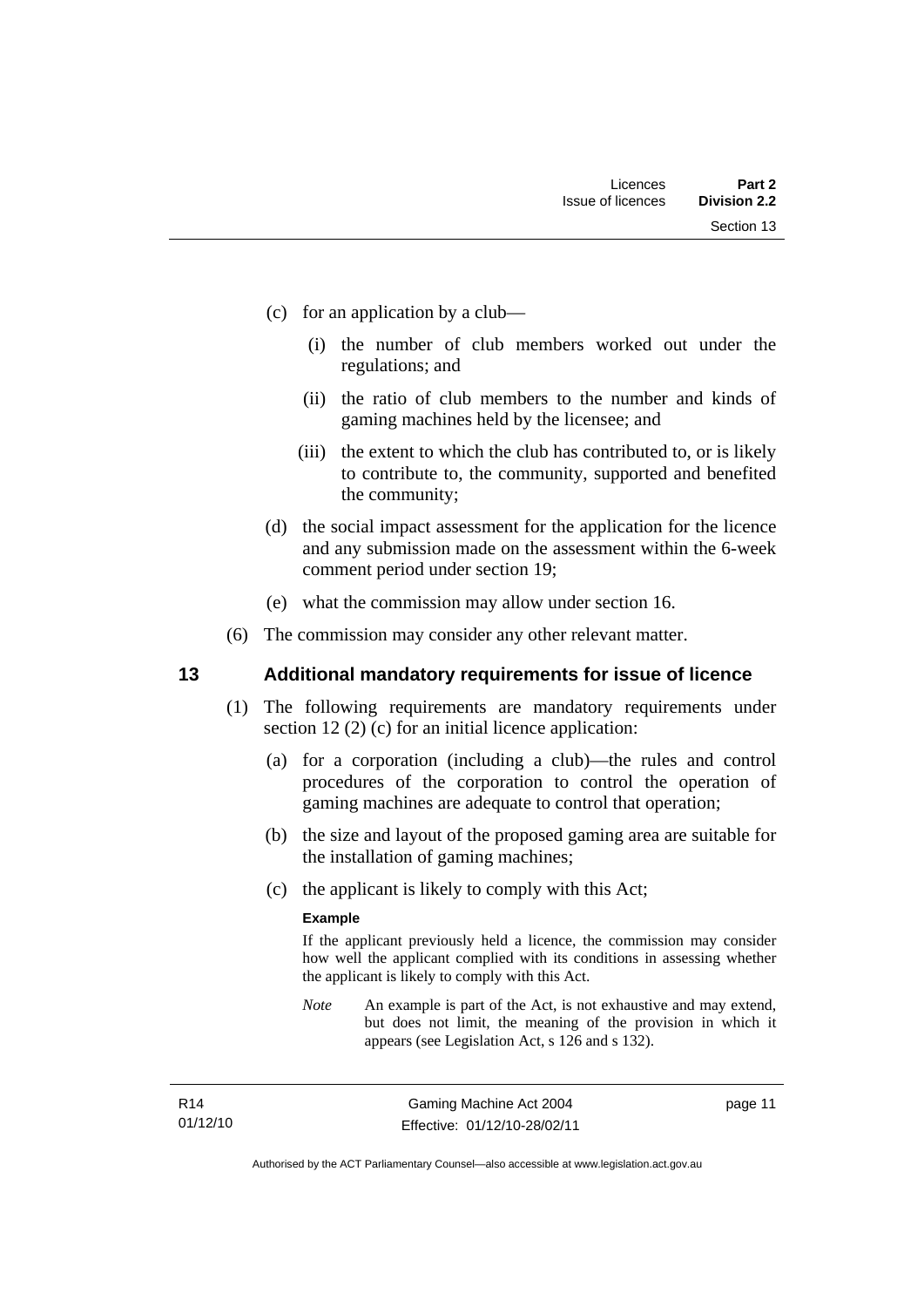- <span id="page-23-0"></span> (d) if an on licence applies to the premises to which the application relates—the premises are used by people mainly for drinking alcohol;
- (e) taking into consideration the social impact assessment for the application and any submission made on the assessment within the 6-week comment period under section 19, the issue of the licence is appropriate.

### **Example for par (e)**

the issue of a licence for the premises to which a general licence or on licence applies may not be appropriate if it would adversely affect the nature or character of the premises and the general use and enjoyment of the premises

 (2) In deciding whether a proposed gaming area is suitable for the installation of gaming machines, the commission must consider the safety and comfort of, and harm minimisation strategies for, patrons.

# **14 Grounds for refusing initial licence application by club**

- (1) The commission may refuse to issue a gaming machine licence to an applicant that is a club if satisfied that—
	- (a) payments for the rental or lease of the club's premises are unreasonable or are related to the level of gaming machine performance; or
	- (b) someone, other than the lessor or leasing agent, will receive a payment or benefit during or at the end of a lease, agreement or arrangement entered into by the club for its premises; or
	- (c) the election of a member of the club's management committee or board has been decided, controlled or influenced in a significant way, or to a significant degree, by—
		- (i) people who are not voting members of the club; or
		- (ii) only some voting members of the club; or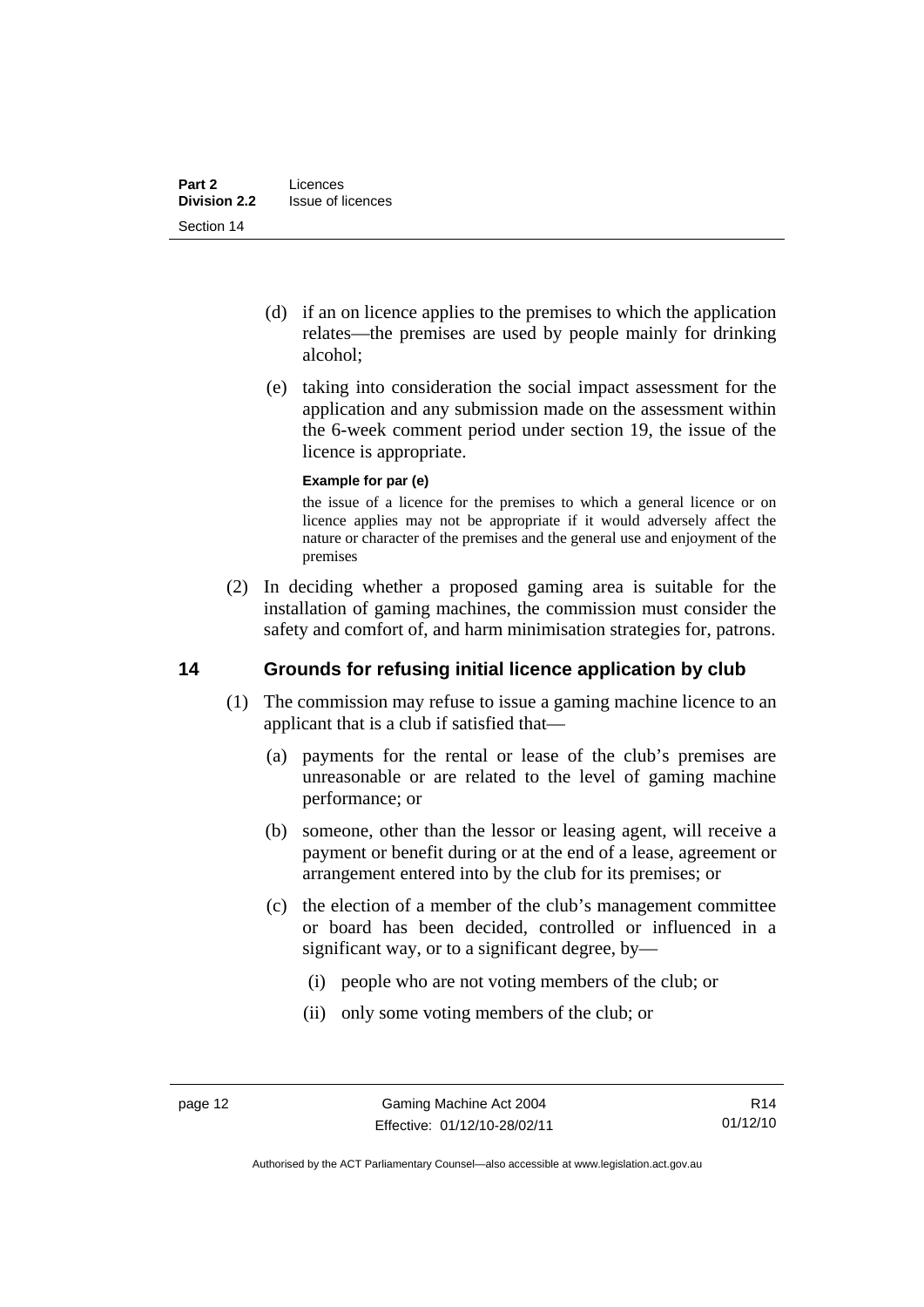- (d) the voting members of the club, taken as a group, do not have complete control over the election of all members of the club's management committee or board; or
- (e) each voting member of the club does not have an equal right to elect people, and to nominate or otherwise choose people for election, to the club's management committee or board; or
- (f) if the club does not own its premises—an executive officer or employee of the club is also the club's lessor, or an associate of the club's lessor; or
- (g) an executive officer or employee of the club is a creditor, or an associate of a creditor, of the club; or
- (h) the club's management committee or board does not, for any reason, have complete control over the club's business or operations, or a significant aspect of the club's business or operations; or
- (i) the club is being, or may be, used as a device for individual gain or commercial gain by someone other than the club.
- (2) However, the commission must not refuse to issue a gaming machine licence under subsection  $(1)$   $(c)$ ,  $(d)$  or  $(e)$  only because-
	- (a) the commission is satisfied that the election of a member of the club's management committee or board has been decided, controlled or influenced in a significant way, or to a significant degree, by an associated organisation; or
	- (b) the voting members of the club, taken as a group, do not have complete control over the election of all members of the club's management committee or board because an associated organisation has some control; or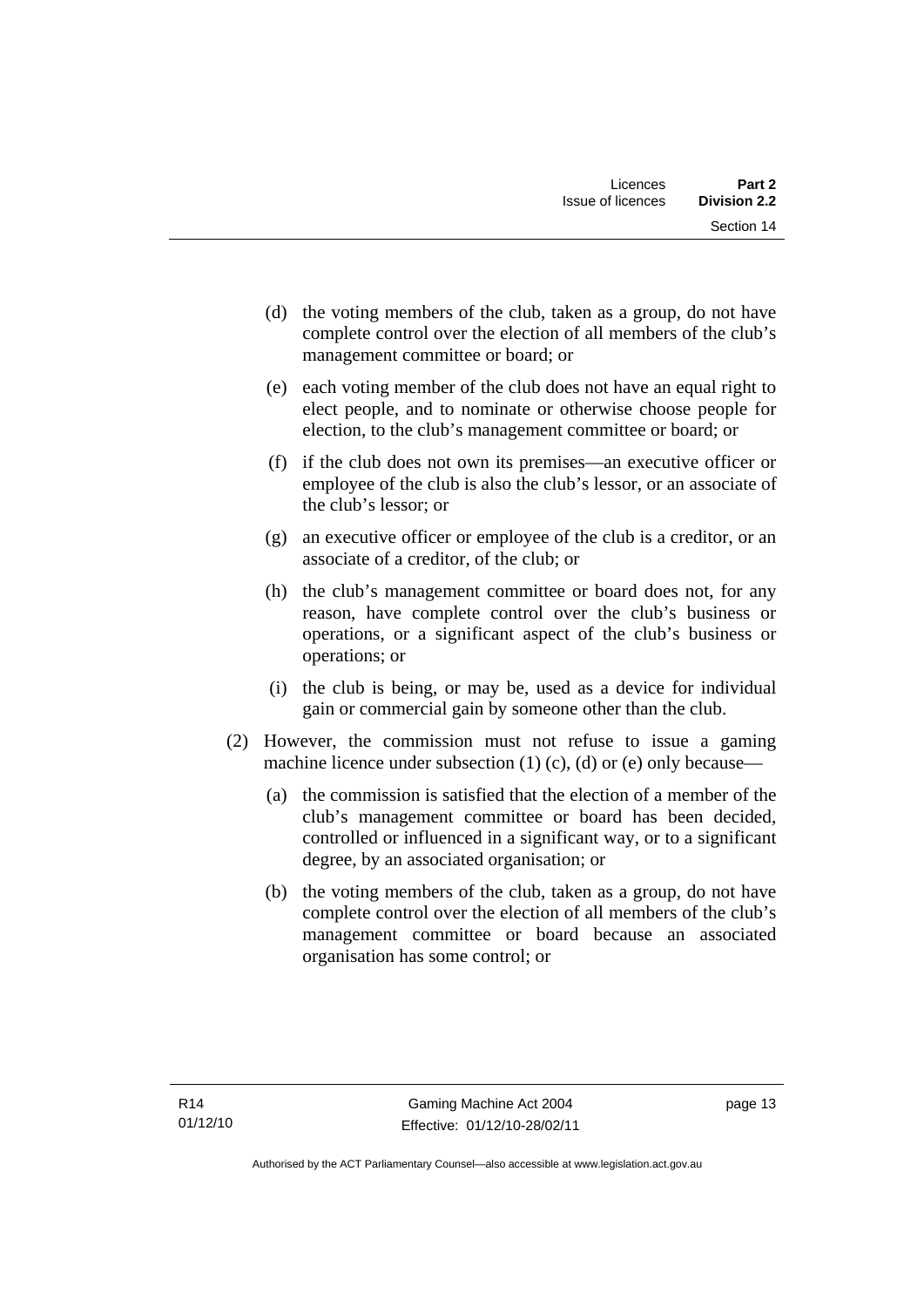<span id="page-25-0"></span> (c) each voting member of the club does not have an equal right to elect people, and to nominate or otherwise choose people for election, to the club's management committee or board because an associated organisation has a right to elect, nominate or otherwise choose people for election.

# **15 Form of licence**

- (1) A licence must—
	- (a) state the number and class of gaming machines that the licensee is allowed to operate; and

### **Example**

3 class B gaming machines

- *Note* An example is part of the Act, is not exhaustive and may extend, but does not limit, the meaning of the provision in which it appears (see Legislation Act, s 126 and s 132).
- (b) state the premises, and each part of the premises (the *gaming areas*), where the licensee is allowed to operate the gaming machines; and
- (c) include a schedule that contains the serial number of each gaming machine authorised to be operated under the licence.
- (2) The regulations may prescribe other requirements in relation to the form of a licence.

# **16 Restrictions on what commission may authorise—nonclubs**

- (1) This section applies if the commission must issue a licence under section 12 on an initial licence application.
- (2) The commission may issue a licence that authorises the use of no more than 10 class B gaming machines, and no class C gaming machines, if—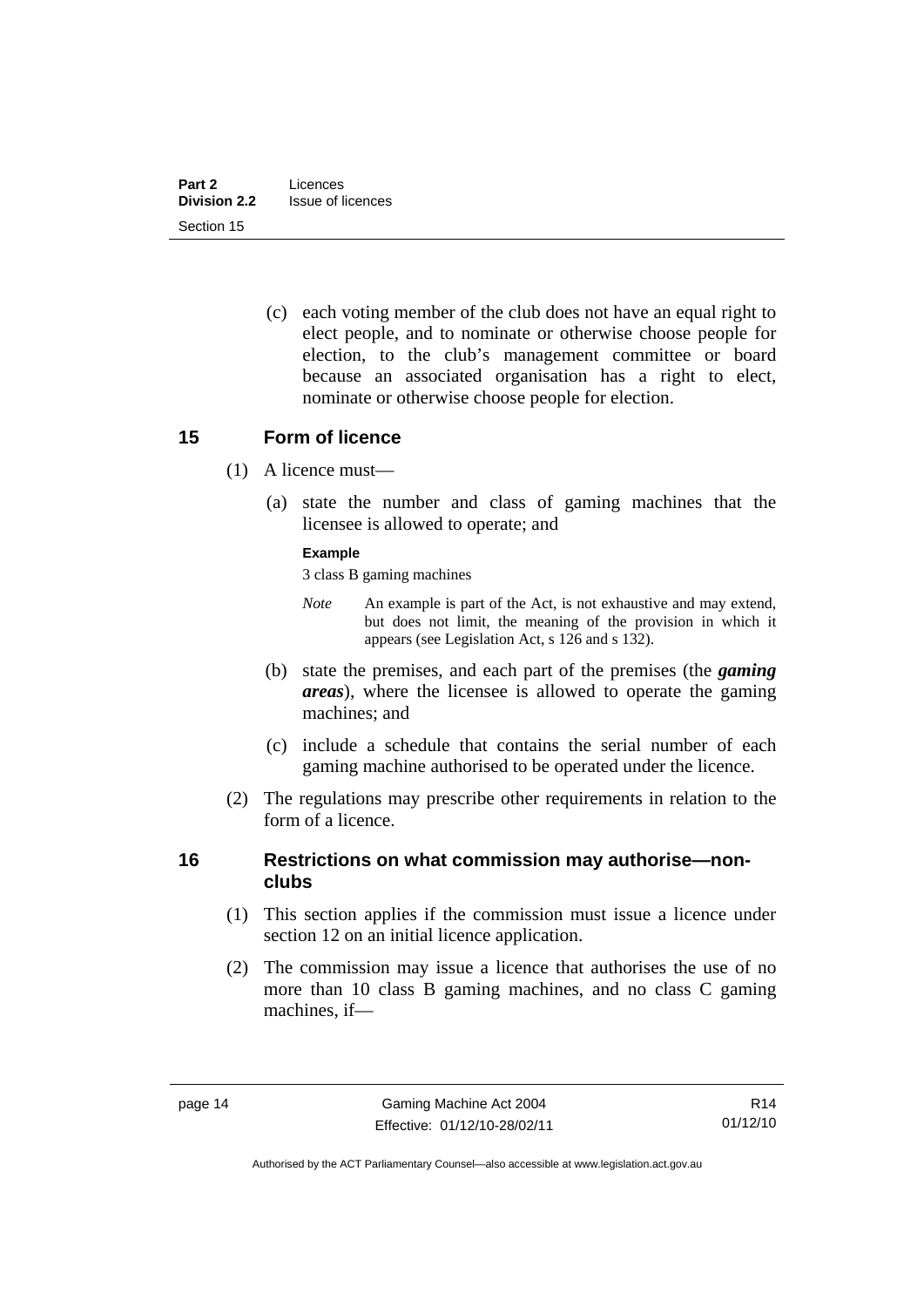- <span id="page-26-0"></span> (a) a general licence applies to the premises to which the application relates; and
- (b) the premises have at least 12 rooms that are used for residential accommodation for lodgers or guests.
- (3) The commission may issue a licence that authorises the use of no more than 2 class B gaming machines, and no class C gaming machines, if—
	- (a) a general licence applies to the premises to which the application relates; but
	- (b) the premises have fewer than 12 rooms (including no rooms) that are used for residential accommodation for lodgers or guests.
- (4) The commission may issue a licence that authorises the use of 2 class B gaming machines, and no class C gaming machines, if an on licence applies to the premises to which the application relates.

# **17 No available gaming machines**

- (1) This section applies to an applicant for an initial licence if—
	- (a) the maximum number of gaming machines allowed on all licensed premises in the ACT has been reached; and
	- (b) the commission would otherwise have issued a licence to the applicant.
	- *Note* The maximum number of gaming machines on all licensed premises in the ACT is set under s 35.
- (2) The commission must—
	- (a) tell the applicant that the maximum number of gaming machines allowed on all licensed premises in the ACT has been reached; and

page 15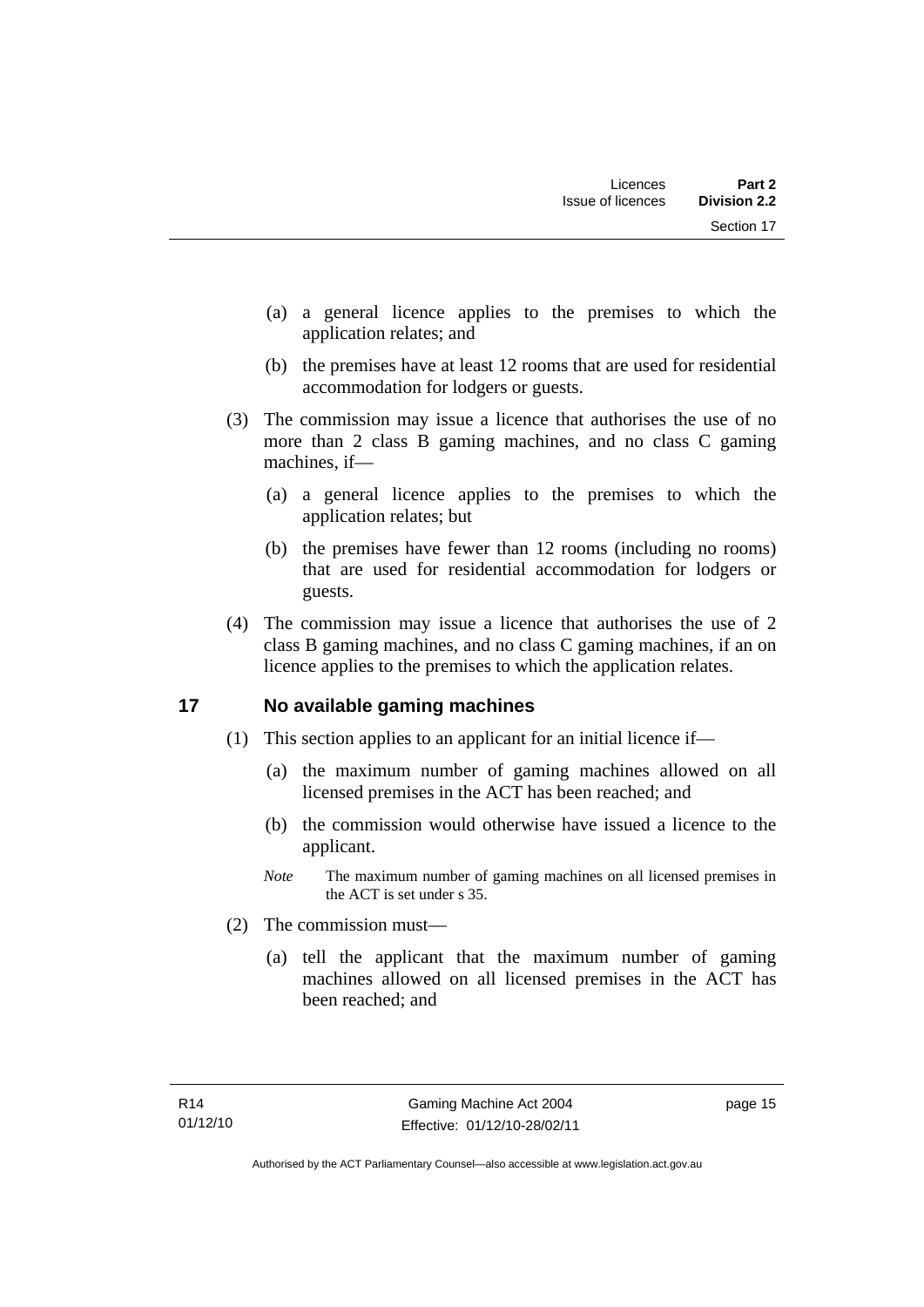- <span id="page-27-0"></span> (b) give the applicant a certificate (a *certificate of suitability*) stating that the commission would otherwise have issued a licence to the applicant and that the number of machines the applicant is to be authorised to operate will be determined when—
	- (i) the number of gaming machines allowed to be operated on all licensed premises in the ACT falls below the maximum number of gaming machines allowed on all licensed premises in the ACT; or
	- (ii) the commission is considering the transfer of a licence to the applicant under section 32 (Transfer of licence).

# **Division 2.3 Social impact assessments**

# **18 Social impact assessment**

- (1) A social impact assessment for an initial licence application or licence amendment application is a written assessment of the likely economic and social impact of the operation of gaming machines under the proposed licence or the licence as proposed to be amended.
	- *Note* A social impact assessment is required for an initial licence application (see s 11 (2) (a)) and certain licence amendment applications (see s 22 (2)).
- (2) The regulations may make provision in relation to social impact assessments, including, for example—
	- (a) the requirements that must be satisfied by a social impact assessment; and
	- (b) the matters to be addressed by a social impact assessment; and
	- (c) the information to be given in a social impact assessment.
	- *Note* An example is part of the Act, is not exhaustive and may extend, but does not limit, the meaning of the provision in which it appears (see Legislation Act, s 126 and s 132).

R14 01/12/10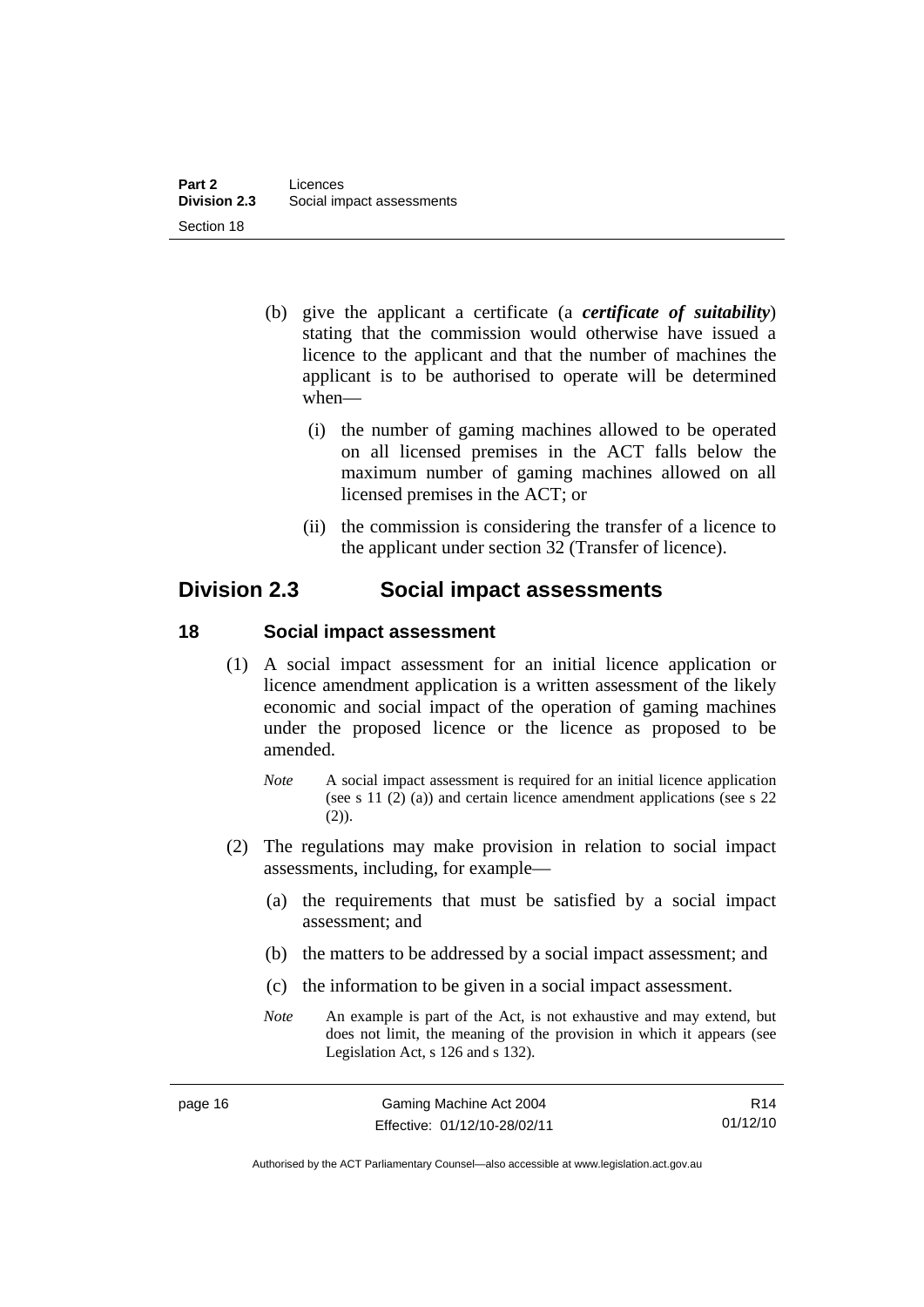### <span id="page-28-0"></span>**19 Publication of social impact assessments by applicant**

- (1) This section applies if an applicant for a licence or amendment of a licence is required to provide a social impact assessment.
- (2) The applicant must publish an advertisement about the application in a newspaper published and circulating in the ACT.
	- *Note* If a form is approved under the Control Act, s 53D for an advertisement, the form must be used.
- (3) The advertisement must state that—
	- (a) the social impact assessment for the application will be available for inspection by members of the public at the commission's office during ordinary business hours for 6 weeks after a day stated in the advertisement (the *6-week comment period*); and
	- (b) any written submissions about the social impact assessment may be made to the commission within the 6-week comment period.
- (4) Before the beginning of the 6-week comment period, the applicant must give the commission—
	- (a) the social impact assessment for the application; and
	- (b) a copy of the advertisement for the application mentioned in subsection (2).
- (5) On or before the day the advertisement is published, the applicant must place a sign (the *information sign*) containing information about the application in a prominent position outside each public entrance to the premises to which the application relates, and ensure that the sign stays at the entrance for the 6-week comment period.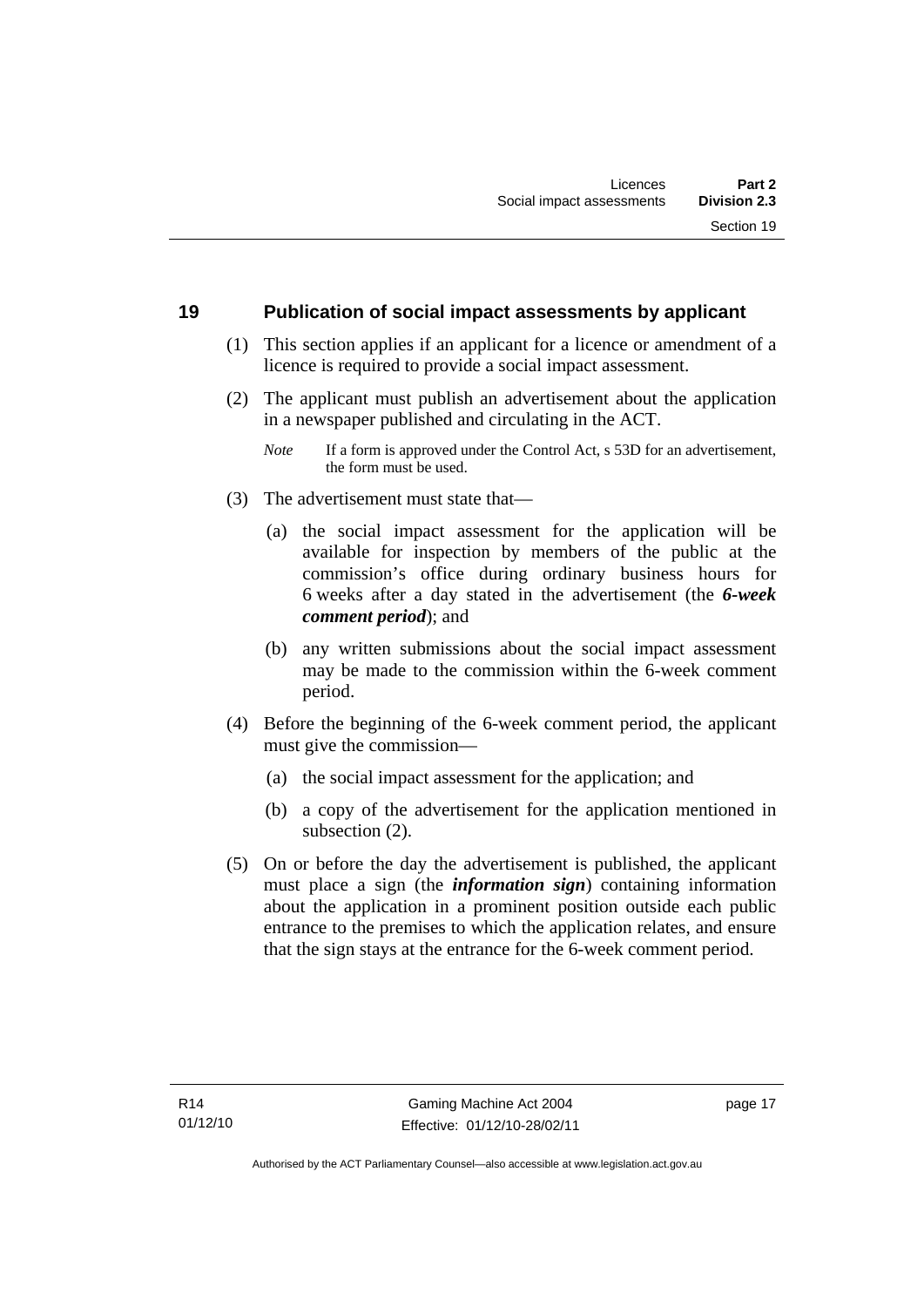- <span id="page-29-0"></span> (6) The information sign for an application must include the following:
	- (a) a description of the application;
	- (b) a statement of when and where the social impact assessment for the application will be available;
	- (c) an invitation to make written submissions to the commission about the social impact assessment within the 6-week comment period;
	- (d) when the 6-week comment period ends;
	- (e) details of where to get more information about the application.
- (7) The commission must make the social impact assessment available for inspection by members of the public at the commission's office during ordinary business hours during the 6-week comment period.
- (8) The commission must not decide the application until the 6-week comment period has ended.

# **Division 2.4 Eligible people**

# **20 Eligibility of individuals**

- (1) For this Act, an individual, other than an applicant for a licence, is an *eligible person* if there is not a disqualifying ground in relation to the individual.
- (2) For this Act, an individual who is an applicant for a licence is an *eligible person* for the application if—
	- (a) the individual—
		- (i) is an adult; and
		- (ii) holds a general licence or on licence; and
	- (b) there is not a disqualifying ground in relation to the individual.

Authorised by the ACT Parliamentary Counsel—also accessible at www.legislation.act.gov.au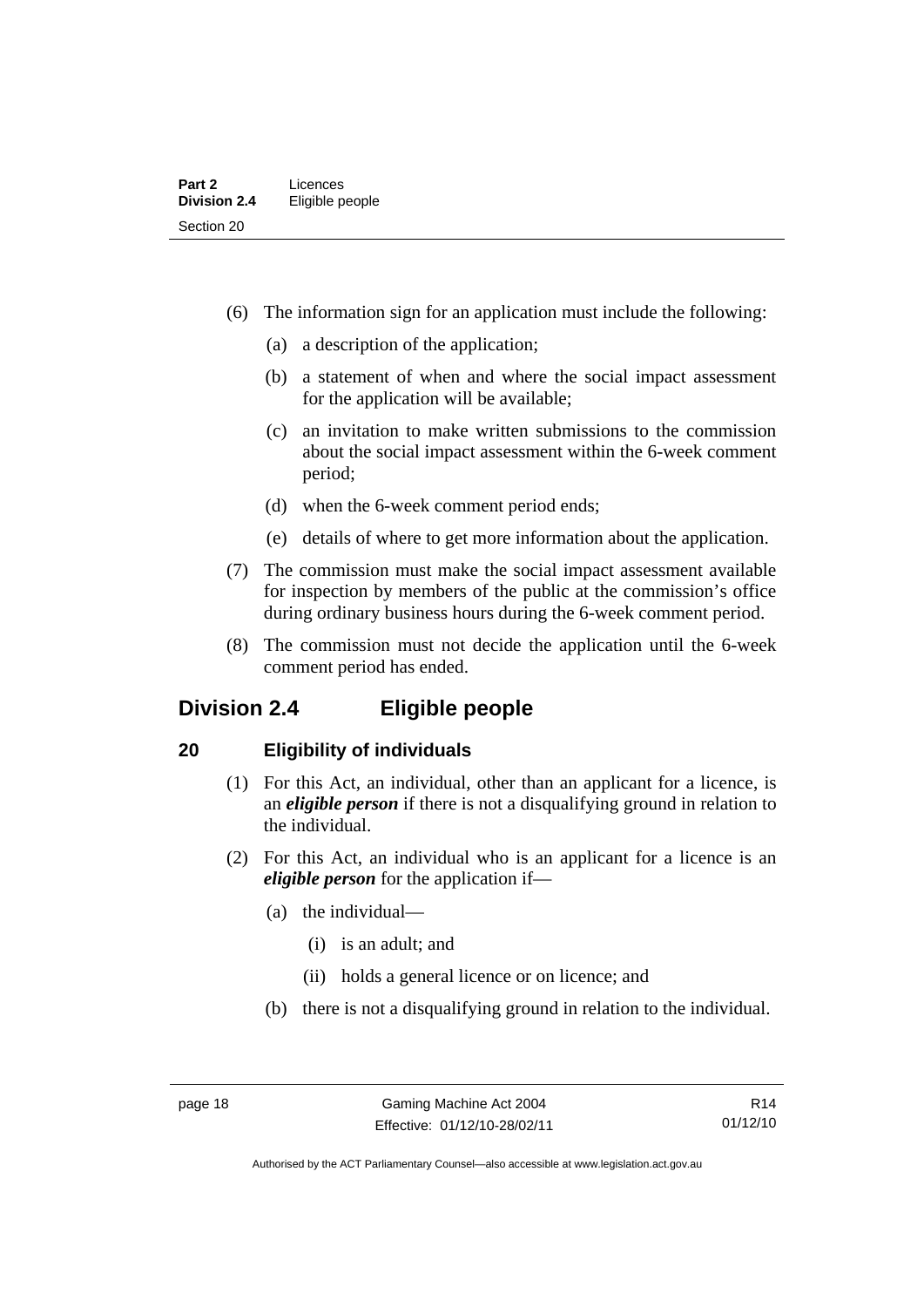- (3) Each of the following is a *disqualifying ground* in relation to an individual:
	- (a) the individual has been convicted, or found guilty, within the previous 5 years, whether in the ACT or elsewhere, of an offence—
		- (i) involving fraud or dishonesty; or
		- (ii) punishable by imprisonment for at least 1 year; or
		- (iii) against a law about gaming;
	- (b) the individual is an undischarged bankrupt or has obligations under a personal insolvency agreement or, at any time in the last 5 years—
		- (i) was an undischarged bankrupt; or
		- (ii) executed a personal insolvency agreement; or
		- (iii) applied to take the benefit of any law for the relief of bankrupt or insolvent debtors;
	- (c) at any time in the last 5 years the individual was involved in the management of a corporation when—
		- (i) the corporation became the subject of a winding-up order; or
		- (ii) a controller or administrator was appointed.
	- (d) at any time in the last 12 months the individual had—
		- (i) a licence cancelled under section 58 (Disciplinary action); or
		- (ii) a licence cancelled under section 64 (Cancellation of licences because of cancellation etc of general and on licences); or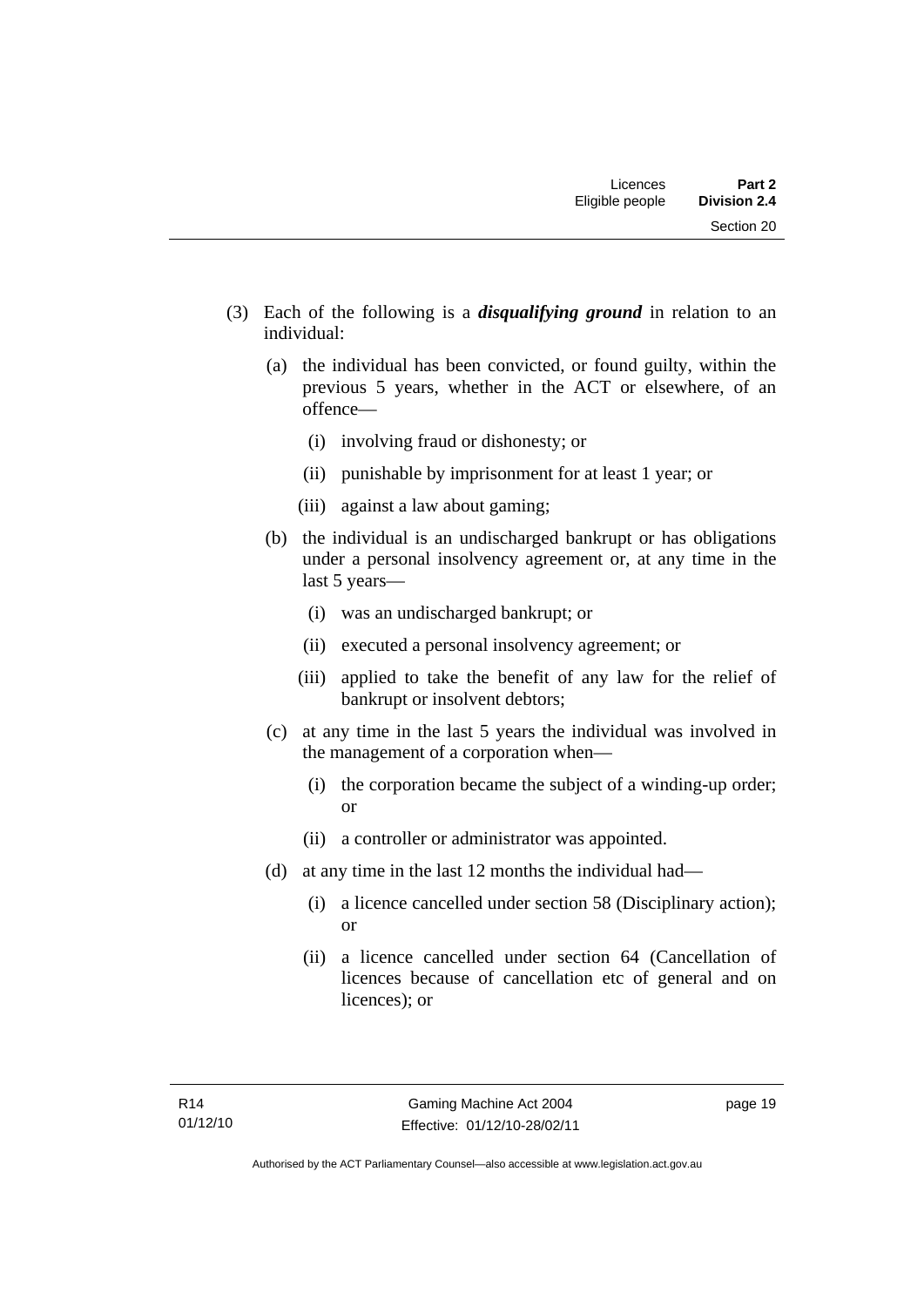- (iii) an application for approval as a supplier refused, on the basis that the person provided false or misleading information, under section 72 (Application and approval as supplier); or
- (iv) approval as a supplier cancelled under section 73A (Cancellation etc of supplier's approval); or
- (v) an application for approval as a technician refused, on the basis that the person provided false or misleading information, under section 75 (Approval of technicians); or
- (vi) approval as a technician cancelled under section 79 (1) (a) or (c) (Cancellation etc of technician's approval); or
- (vii) an application for approval as an attendant refused, on the basis that the person provided false or misleading information, under section 86 (Approval of attendants); or
- (viii) approval as an attendant cancelled under section 91 (1) (a) or (c) (Cancellation etc of attendant's approval).
- (4) Despite subsection (3), the commission may decide that the individual is an *eligible person* even though there is a disqualifying ground in relation to the individual.
- (5) However, the commission must not make a decision under subsection (4) unless satisfied that—
	- (a) if the individual is an applicant for a licence—the operation of gaming machines by the individual would not adversely affect the public; and
	- (b) it is otherwise in the public interest that the individual be treated as an eligible person.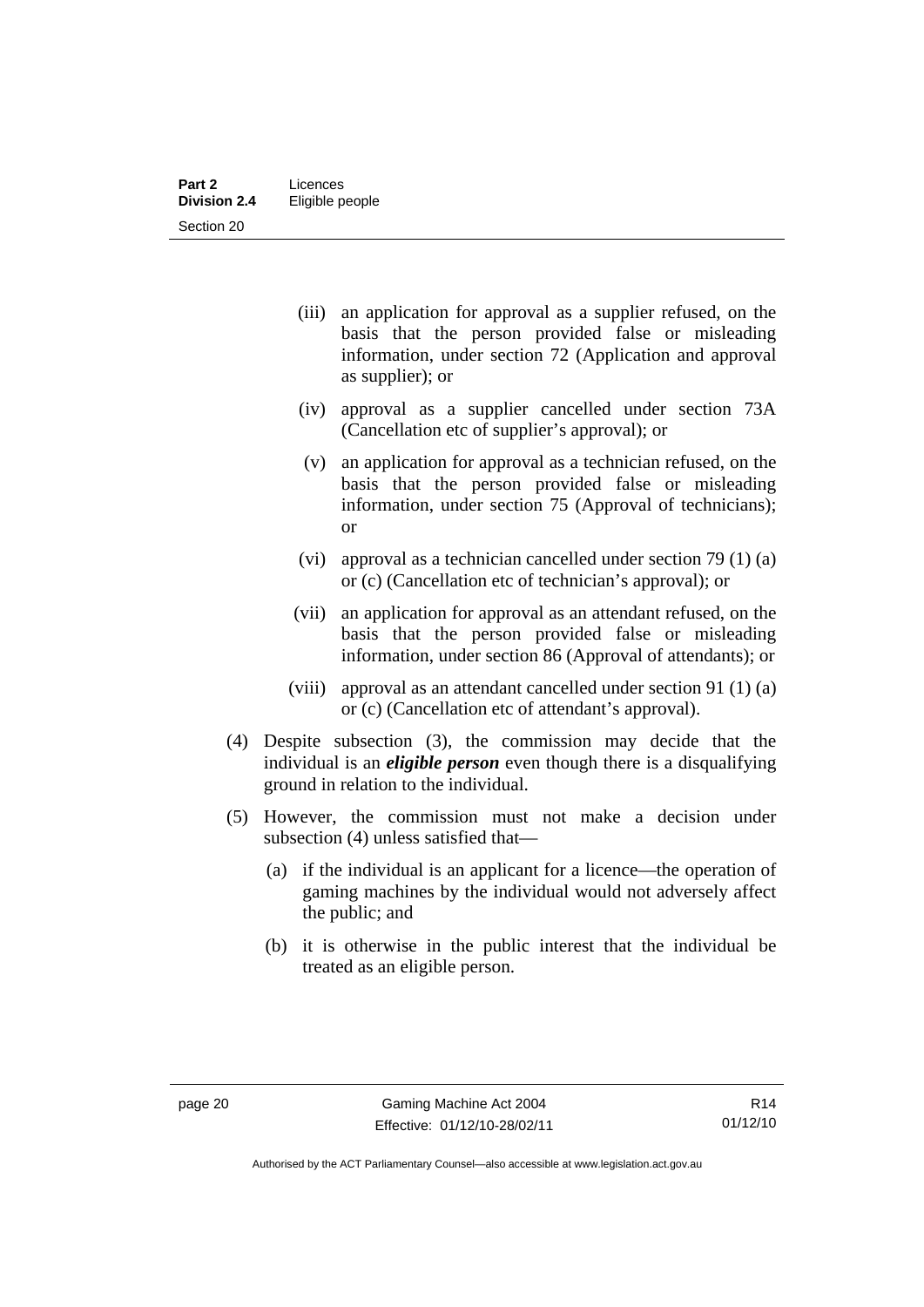# <span id="page-32-0"></span>**21 Eligibility of clubs and other corporations**

- (1) A corporation is an *eligible person* if—
	- (a) each executive officer and influential person of the corporation is an eligible person; and
	- (b) for a club—it is an eligible club; or
	- (c) for a corporation that is not a club—the corporation holds a general licence or on licence; and
	- (d) the corporation is not the subject of a winding-up order, and has not been the subject of a winding-up order in the last 3 years; and
	- (e) a controller or administrator has not been appointed for the corporation in the last 3 years.
- (2) Despite subsection (1), the commission may decide that the corporation is an eligible person even though a provision of that subsection does not apply in relation to the corporation.
- (3) However, the commission must not make a decision under subsection (2) in relation to the corporation unless satisfied that—
	- (a) the operation of gaming machines by the corporation would not adversely affect the public; and
	- (b) it is otherwise in the public interest that the corporation be treated as an eligible person.

# **Division 2.5 Licence amendments**

# **22 Licence amendment applications**

- (1) A licensee may apply in writing to amend the licence only—
	- (a) to increase or reduce the number of licensed gaming machines allowed under the licence; or

page 21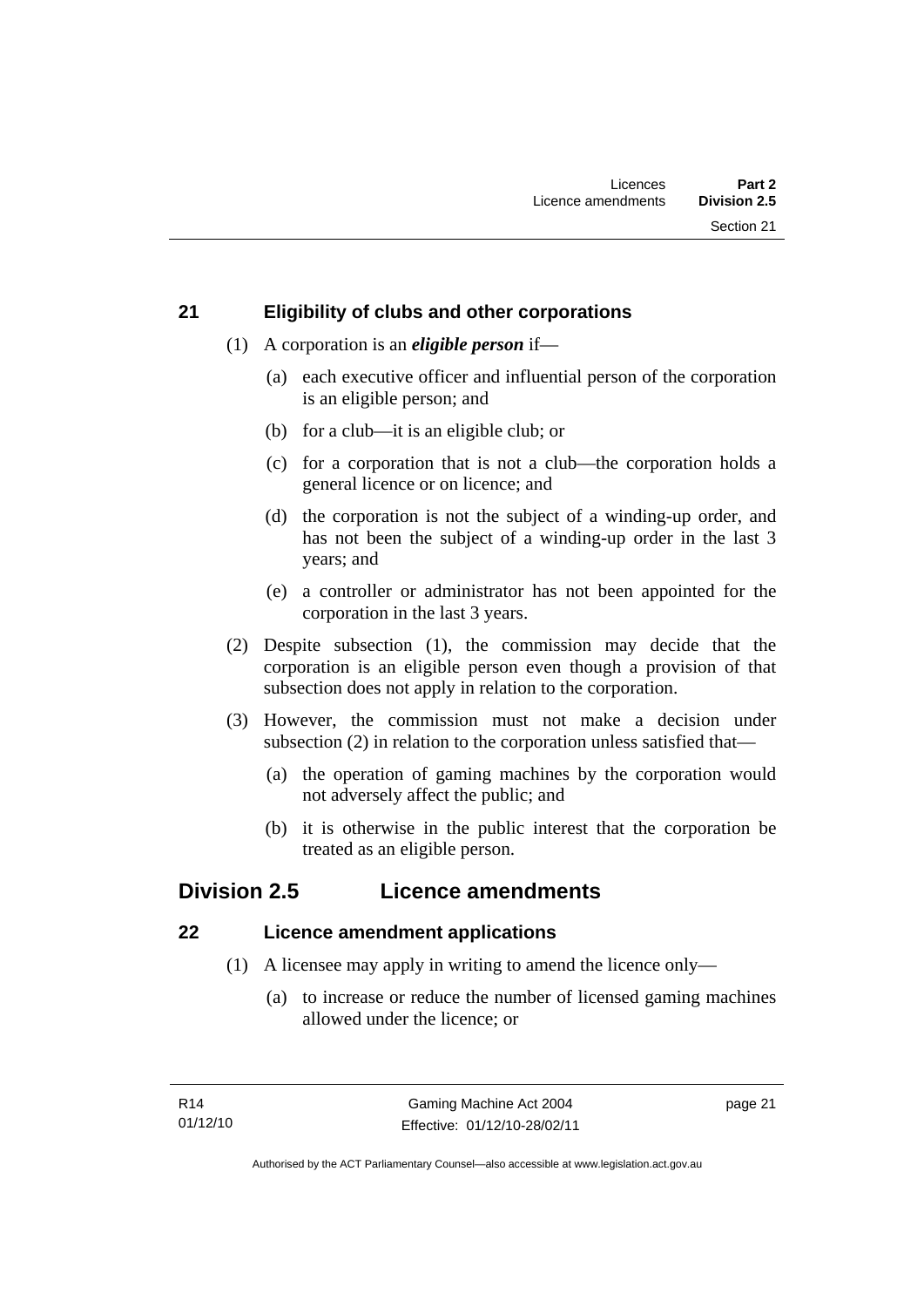- (b) to change the licensed premises, whether structurally, by changing a part of the premises where the licensee is allowed to operate gaming machines or by moving the gaming machines to different premises; or
- (c) to change the percentage payout of a licensed gaming machine used under the licence; or
- (d) to change the basic stake denomination of a licensed gaming machine used under the licence; or
- (e) to change the kind of a licensed gaming machine used under the licence; or

### **Examples**

to change from King of the Thames mk 2 gaming machines to King of the Thames mk 3 gaming machines or to Magnificent Mel gaming machines

- *Note* An example is part of the Act, is not exhaustive and may extend, but does not limit, the meaning of the provision in which it appears (see Legislation Act, s 126 and s 132).
- (f) to change any other detail mentioned in the schedule to the licence.
- (2) The application must be accompanied by—
	- (a) if the application is for a change to licensed premises—a plan of the part of the premises where the machines are to be installed; or
	- (b) for an application mentioned in subsection (1) (a) for an increase in the number of machines or subsection (1) (b) to change the licensed premises by moving the gaming machines to different premises—a social impact assessment.
	- *Note* A fee may be determined under s 177 for this provision.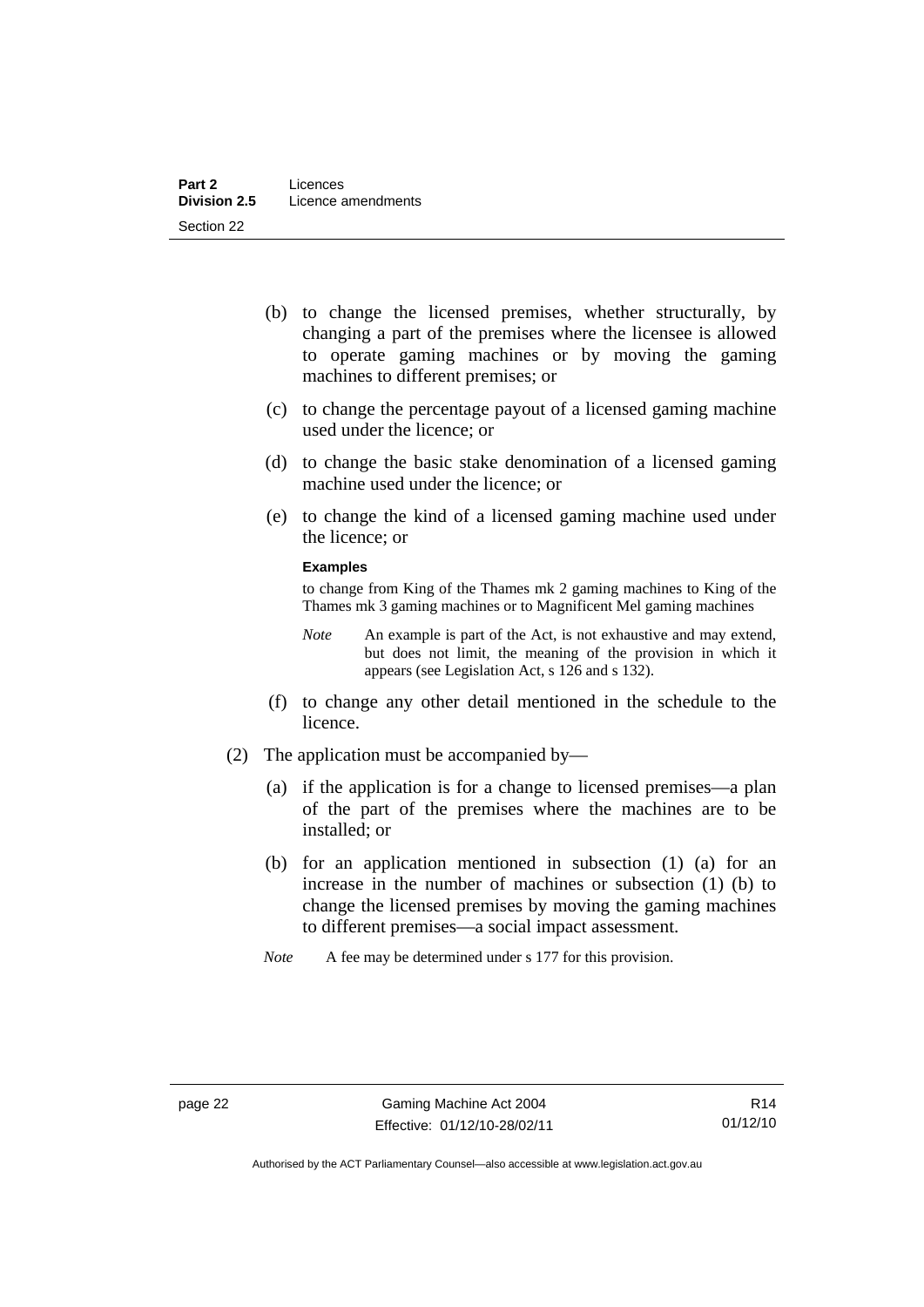# <span id="page-34-0"></span>**23 Contents of licence amendment applications**

- (1) A licence amendment application must—
	- (a) be in writing signed by the applicant; and
	- (b) set out the proposed amendment to the licence; and
	- (c) explain why the applicant is seeking the amendment.
- (2) The regulations may require an application to include particular information or be accompanied by particular documents.
- (3) The commission need not decide the licence amendment application if the application is not in accordance with this section.

# **24 Substantive licence amendments**

- (1) This section applies if a licensee has applied under section 22 for—
	- (a) an amendment of the licence mentioned in section 22 (1) (a) to increase the number of gaming machines allowed under the licence; or
	- (b) an amendment of the licence mentioned in section 22 (1) (b) to move the gaming machines to different premises.
- (2) However, this section does not apply to an amendment mentioned in subsection (1) (b) if the commission is satisfied that—
	- (a) the gaming machines need to be moved from the licensed premises for a good reason; and
	- (b) if the amendment is approved—
		- (i) the gaming machines are to be moved to different premises temporarily; and
		- (ii) the gaming machines will not be operated in the different premises.

page 23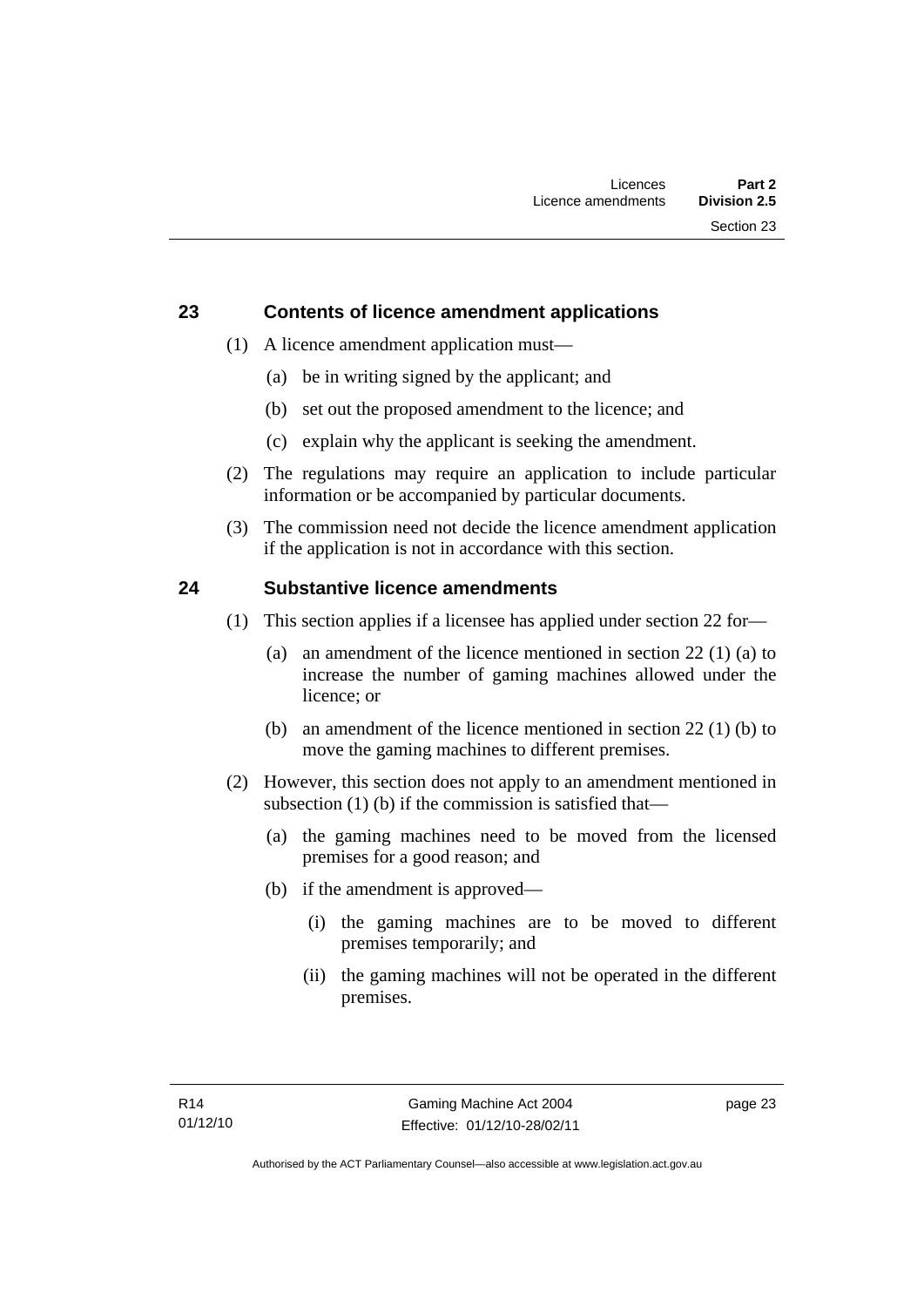- (3) The commission must amend the licence in accordance with the application if—
	- (a) for an application by a club—a majority of the voting members of the club who voted in a ballot conducted under the regulations voted for the amendment; and
	- (b) for an application for an amendment mentioned in section 22 (1) (a) to increase the number of gaming machines allowed to be operated under the licence—
		- (i) the commission is satisfied that the size and layout of each gaming area are suitable for the installation of the number of extra gaming machines applied for; and
		- (ii) the authorisation of the number of extra gaming machines would not exceed the maximum number of gaming machines allowed on all licensed premises in the ACT; and
		- (iii) if the licensee is a club—the commission is satisfied that the number of club members worked out under the regulations, and the pattern of use of gaming machines by club members, is sufficient to justify the number of extra gaming machines; and
		- (iv) if the licensee is a club—the extent to which the club has contributed to, or is likely to contribute to, the community, and supported and benefited the community; and
	- (c) for an application for an amendment mentioned in section 22 (1) (b)—the commission is satisfied that the size and layout of the different premises are suitable for the operation of the gaming machines allowed under the licence; and

Authorised by the ACT Parliamentary Counsel—also accessible at www.legislation.act.gov.au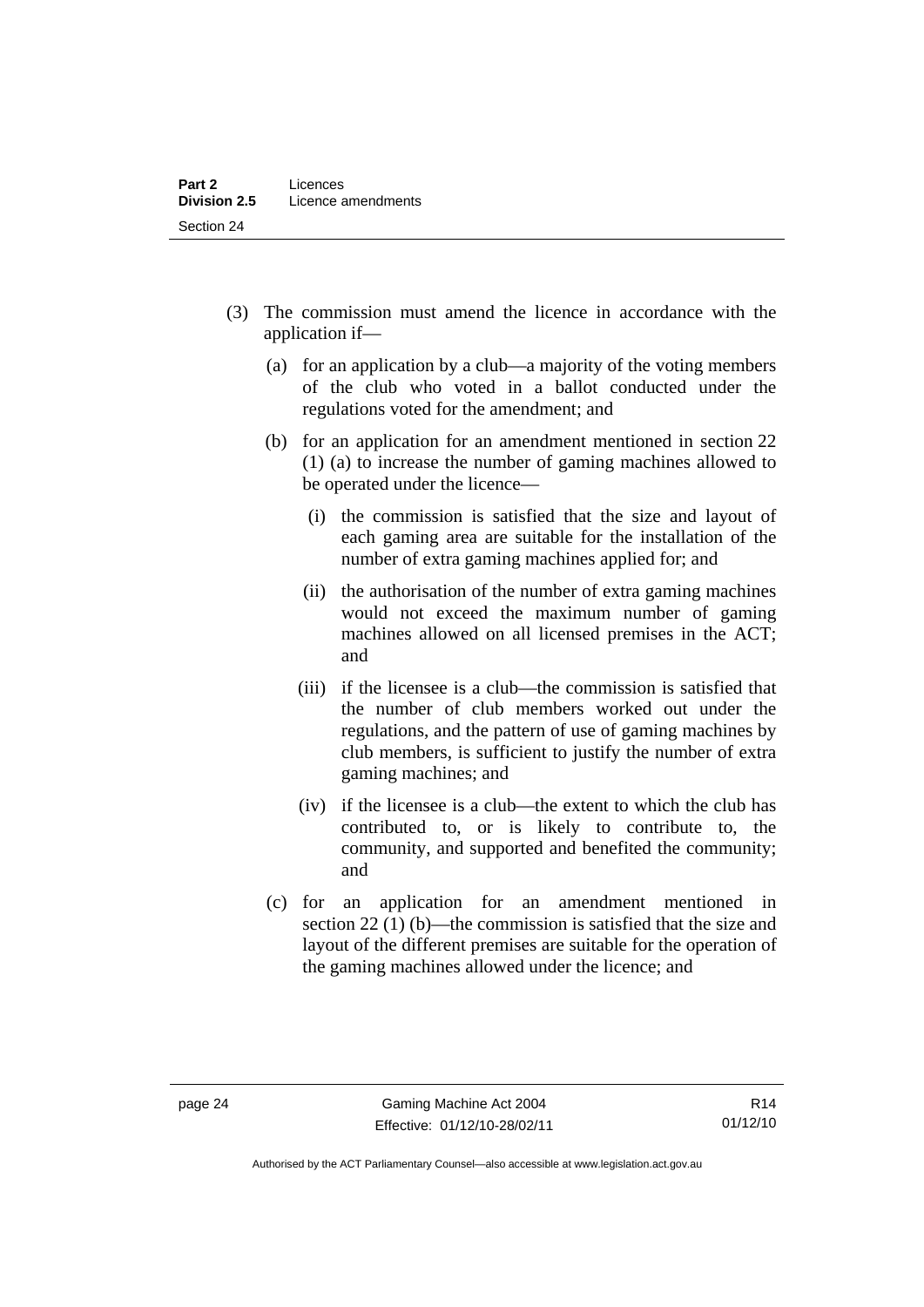- (d) the commission is satisfied that, taking into consideration the social impact assessment for the application and any submission made on the assessment within the 6-week comment period under section 19, the approval of the amendment is appropriate; and
- (e) the licensee does not owe an amount to the Territory under a tax law or a gaming law.
- (4) If an application is made under subsection (1) (a), the commission may amend a licence to allow the licensee to operate more gaming machines than the licensee was previously allowed to operate (the *new number* of gaming machines), but less than the number applied for, if the commission is satisfied that—
	- (a) taking into account the application, and any submissions made in relation to the social impact assessment for the application amendment of the licence to allow the new number of gaming machines is appropriate; and
	- (b) the size and layout of each gaming area is suitable for the installation of the new number of gaming machines; and
	- (c) the authorisation of the new number of gaming machines would not exceed the maximum number of gaming machines allowed on all licensed premises in the ACT; and
	- (d) if the licensee is a club—the number of club members, and the pattern of use of gaming machines by club members, is sufficient to justify the new number of gaming machines; and
	- (e) if the licensee is a club—the extent to which the club has contributed to, or is likely to contribute to, the support and benefit of the community; and
	- (f) the licensee does not owe an amount to the Territory under a tax law or a gaming law.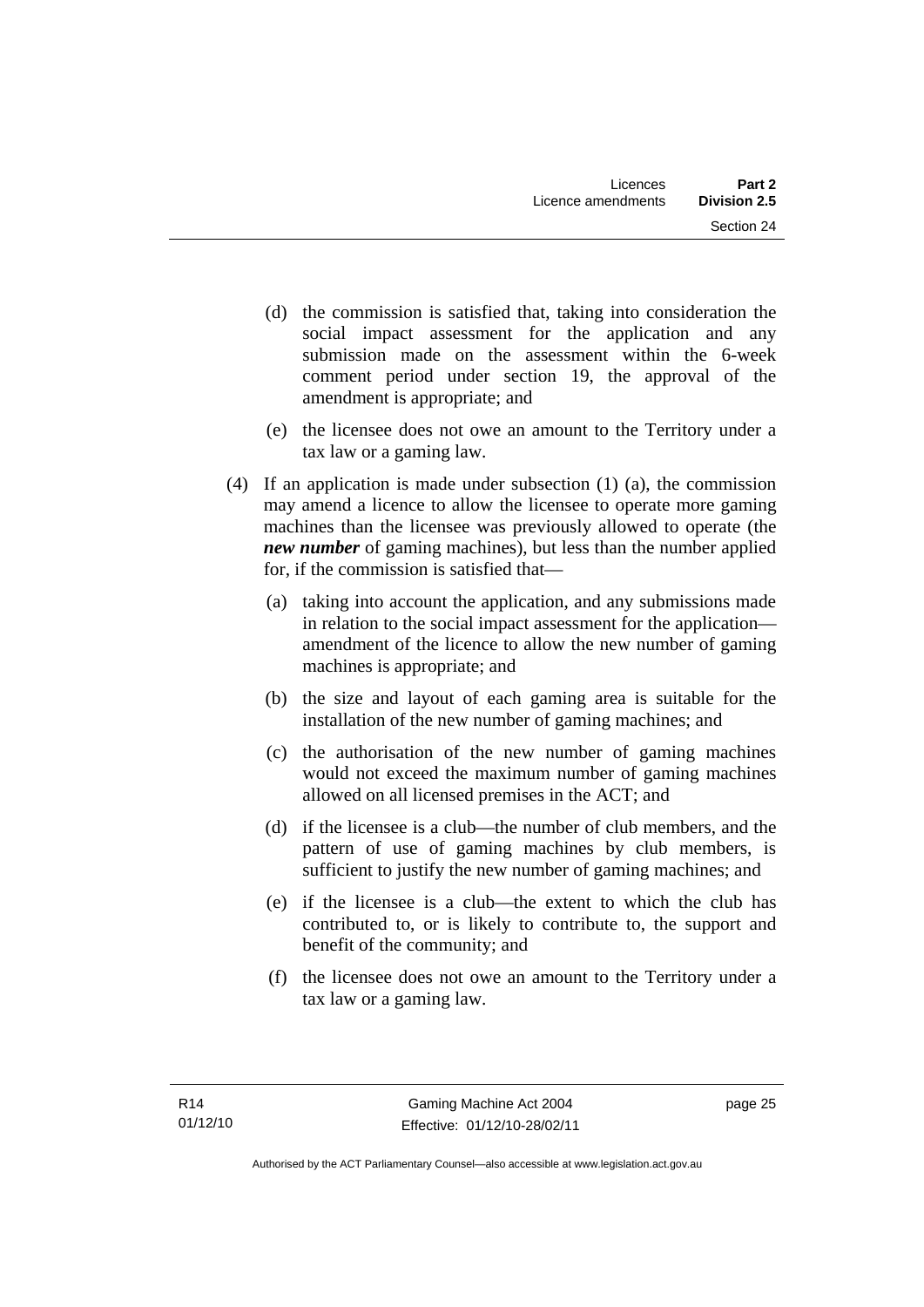#### **25 Technical licence amendments**

- (1) This section applies if a licensee has applied under section 22 for an amendment of the licence of the following kind:
	- (a) an amendment mentioned in section 22 (1) (a) to reduce the number of gaming machines allowed under the licence;
	- (b) an amendment mentioned in section 22 (1) (b) to structurally change a gaming area on licensed premises;
	- (c) an amendment mentioned in section 22 (1) (c), (d), (e) or (f).
- (2) The commission must amend the licence in accordance with the application.
- (3) However—
	- (a) the commission must not amend the licence to structurally change a gaming area on the licensed premise unless satisfied that after the changes the gaming area will be suitable for the installation of gaming machines; and
	- (b) the commission must not amend the licence in accordance with an application under section 22 (1) (c), (d), (e) or (f) if the commission considers that the change to the gaming machine applied for is technically unsuitable.
- (4) In deciding whether a change to a gaming machine is technically unsuitable, the commission must take into account each technical evaluation of the gaming machine.

*Note Technical evaluation* means a technical evaluation under s 69.

 (5) In deciding whether a gaming area will be suitable for the installation of gaming machines, the commission must consider the safety and comfort of, and harm minimisation strategies for, patrons.

Authorised by the ACT Parliamentary Counsel—also accessible at www.legislation.act.gov.au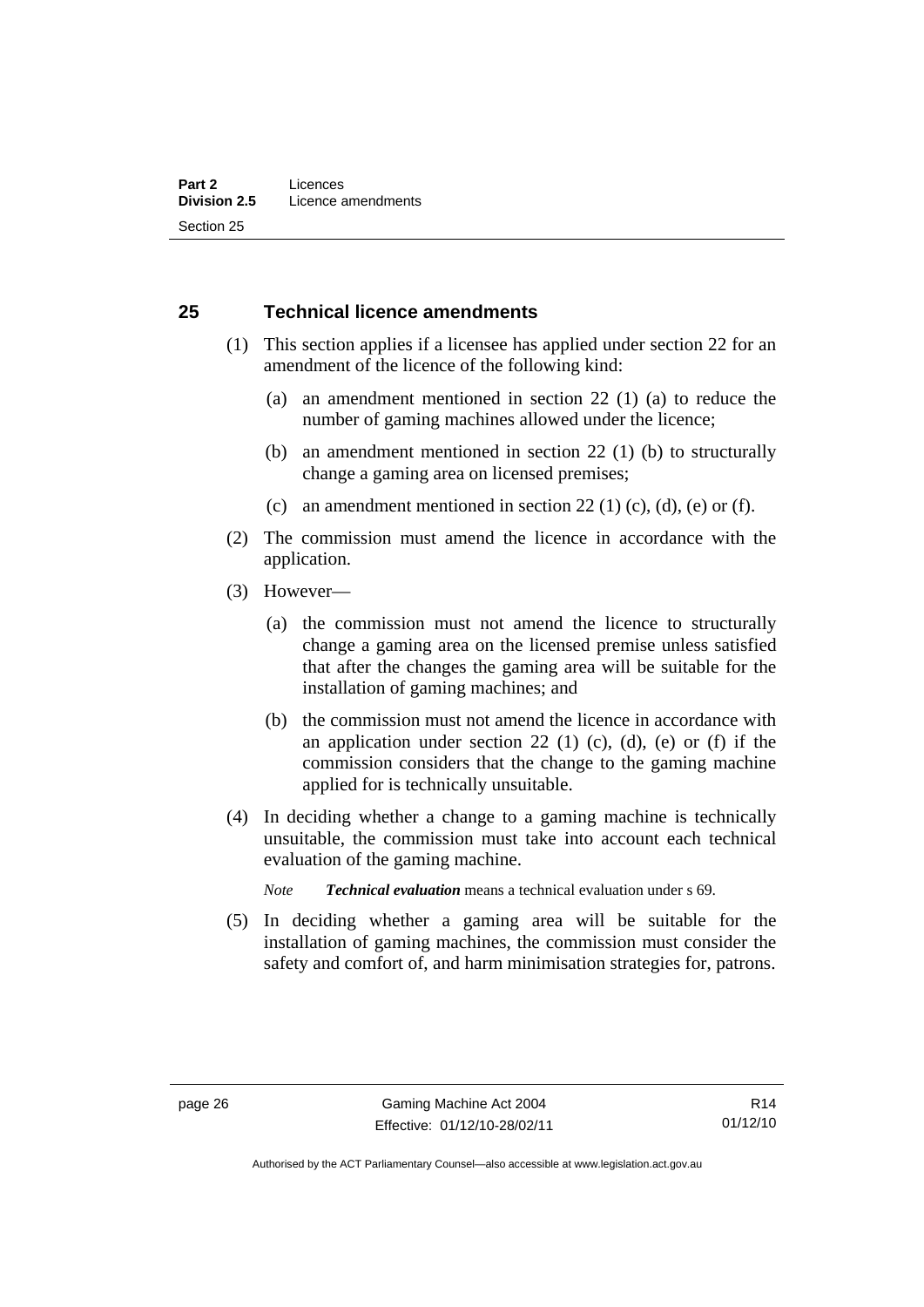#### **26 Temporary licence amendment**

- (1) This section applies if a licensee has applied under section 22 for an amendment of the licence mentioned in section 22 (1) (b) if the commission is satisfied that—
	- (a) the gaming machines need to be moved from the licensed premises for a good reason; and
	- (b) if the amendment is approved—
		- (i) the gaming machines are to be moved to different premises temporarily; and
		- (ii) the gaming machines will not be operated in the different premises.
- (2) The commission may amend the licence (the *temporary licence amendment*) for a stated period.
- (3) To remove any doubt, the temporary licence amendment does not affect the number of gaming machines licensed to the licensee.

### **27 Request for return of licence**

- (1) If the commission proposes to amend a licence under this division, the commission must give the licensee written notice of the proposed amendment and ask for the licence to be given to the commission for amendment.
- (2) The commission need not amend a licence under this division unless—
	- (a) the licensee returns the licence to the commission; or
	- (b) the licensee has told the commission about the loss, theft or destruction of the licence, and given any statement required, under section 38.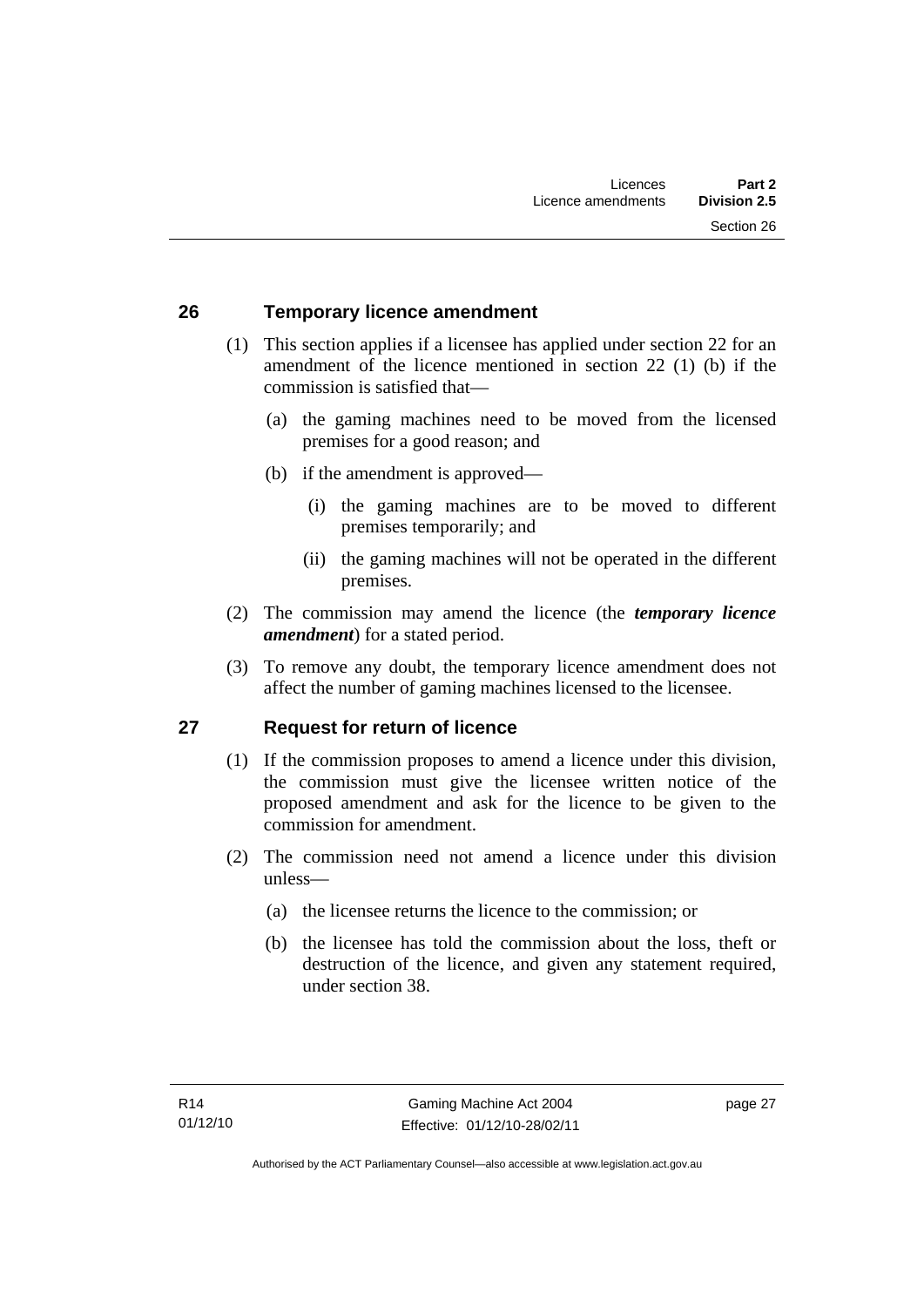#### **28 Commencement of amendments**

If the commission amends a licence under section 24, section 25 or section 26, the licence as amended must state the date the amendment commences.

#### **Examples**

- 1 The amendment commences on the day the machines are modified by an approved technician.
- 2 The amendment commences on the day an installation certificate is issued for the new gaming machine.
- *Note* An example is part of the Act, is not exhaustive and may extend, but does not limit, the meaning of the provision in which it appears (see Legislation Act, s 126 and s 132).

#### **29 Revocation of uncommenced licence amendments**

- (1) This section applies if—
	- (a) the commission has amended a licence under section 24 or section 25; and
	- (b) the amendment does not commence within a time the commission is satisfied is reasonable; and
	- (c) the commission is satisfied that it is appropriate to take action under this section.
- (2) The commission may give written notice to the licensee—
	- (a) stating that the amendment has not commenced; and
	- (b) stating that the commission intends to revoke the amendment; and
	- (c) telling the licensee that the licensee may make written submissions to the commission about the commission's intention within 3 weeks after the day the notice is given to the licensee.

Authorised by the ACT Parliamentary Counsel—also accessible at www.legislation.act.gov.au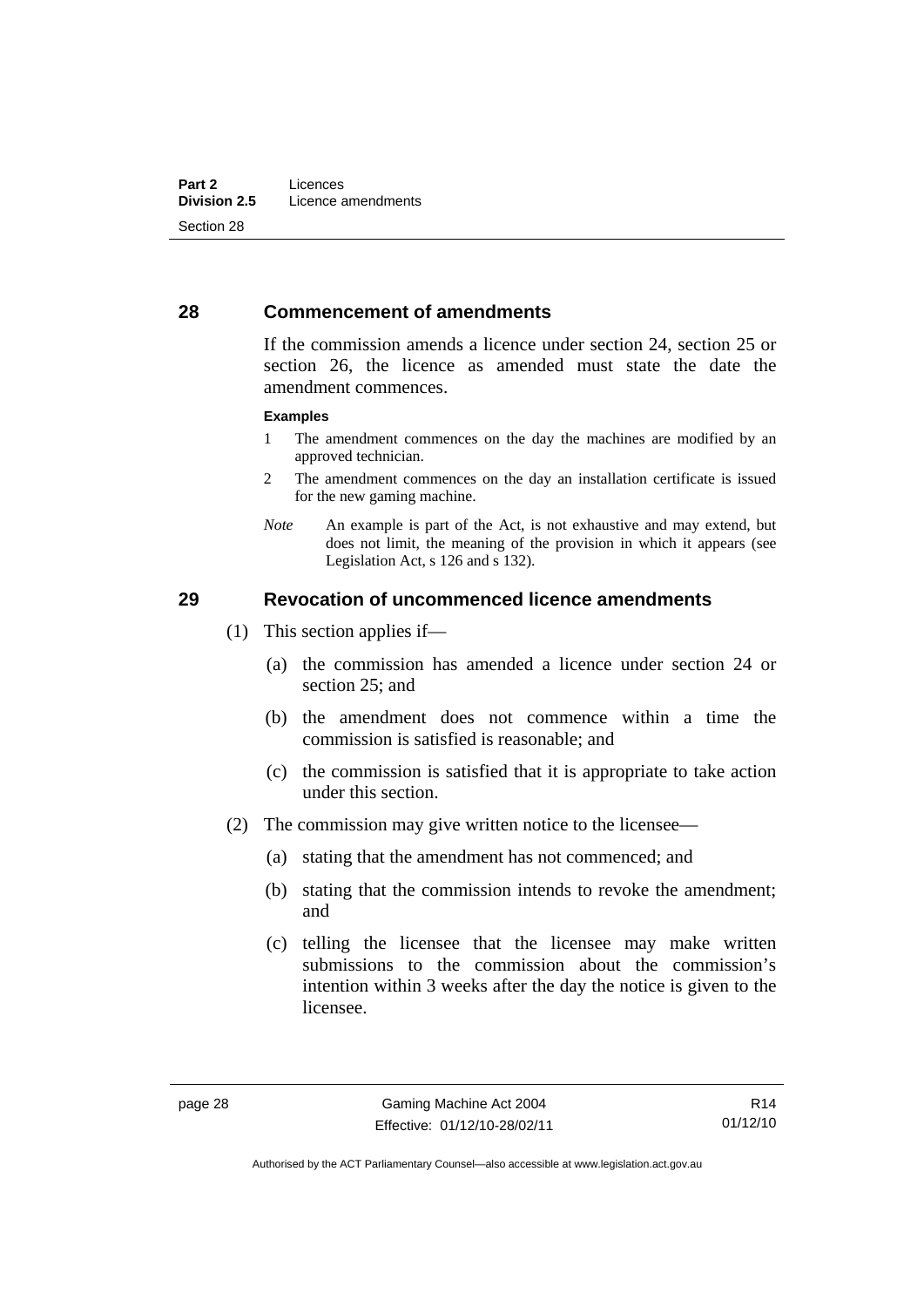(3) The commission may revoke the amendment if, after considering any submissions made within the 3-week period, the commission is satisfied on reasonable grounds that the licensee has not implemented the changes authorised by the amendment.

# **Division 2.6 Transfer and surrender of licences**

## **30 Definitions for div 2.6**

In this division:

*current licensee*—see section 31 (1).

*prospective licensee*—see section 31 (1).

## **31 Application for transfer of licence**

- (1) A person (the *prospective licensee*) may apply to the commission for the transfer of a licence from the licensee (the *current licensee*).
- (2) An application for the transfer of a licence must—
	- (a) be in writing signed by the applicant; and
	- (b) state the full name and address of—
		- (i) for an application by an individual—the applicant; and
		- (ii) for an application by a corporation—each executive officer of the corporation; and
	- (c) be accompanied by—
		- (i) a signed consent to transfer by the current licensee; and
		- (ii) anything else prescribed under the regulations.
	- *Note 1* If a form is approved under the Control Act, s 53D for an application, the form must be used.
	- *Note* 2 A fee may be determined under s 177 for this provision.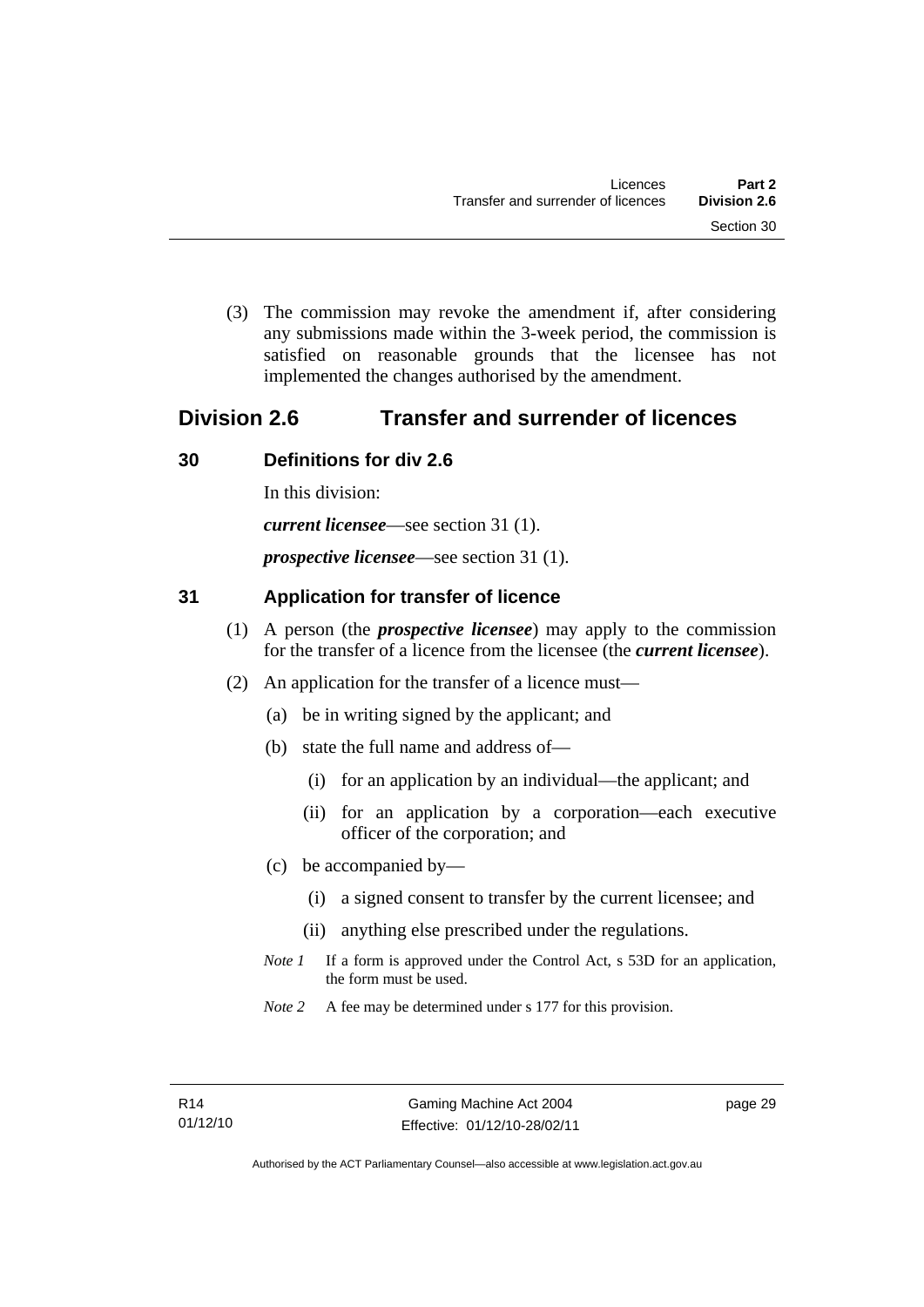#### **32 Transfer of licence**

- (1) The commission may, on application under section 31, transfer a licence if—
	- (a) the licence is not suspended; and
	- (b) a disciplinary notice has not been given in relation to the licence; and
	- (c) if the prospective licensee is a club—the prospective licensee is a licensee or has a certificate of suitability; and
	- (d) if the prospective licensee is a club—a majority of the voting members of the club who voted in a ballot conducted under the regulations voted for the transfer; and
	- (e) the licence would be issued to the prospective licensee on an initial licence application; and

*Note* Subsection (2) deals with considerations the commission must not take into account.

- (f) if the current licensee is a club—a majority of the voting members of the club who voted in a ballot conducted under the regulations voted for the transfer; and
- (g) the current licensee has done everything required to be done under section 33.
- (2) In considering whether a licence would be issued on an initial licence application for subsection (1) (e), the commission—
	- (a) must not take into consideration the requirement under section 11 (1) (g) to provide a social impact assessment; and
	- (b) when considering under section 13 (1) (e) whether the issue of the licence is appropriate—must not take into consideration the lack of a social impact statement and submissions.

R14 01/12/10

Authorised by the ACT Parliamentary Counsel—also accessible at www.legislation.act.gov.au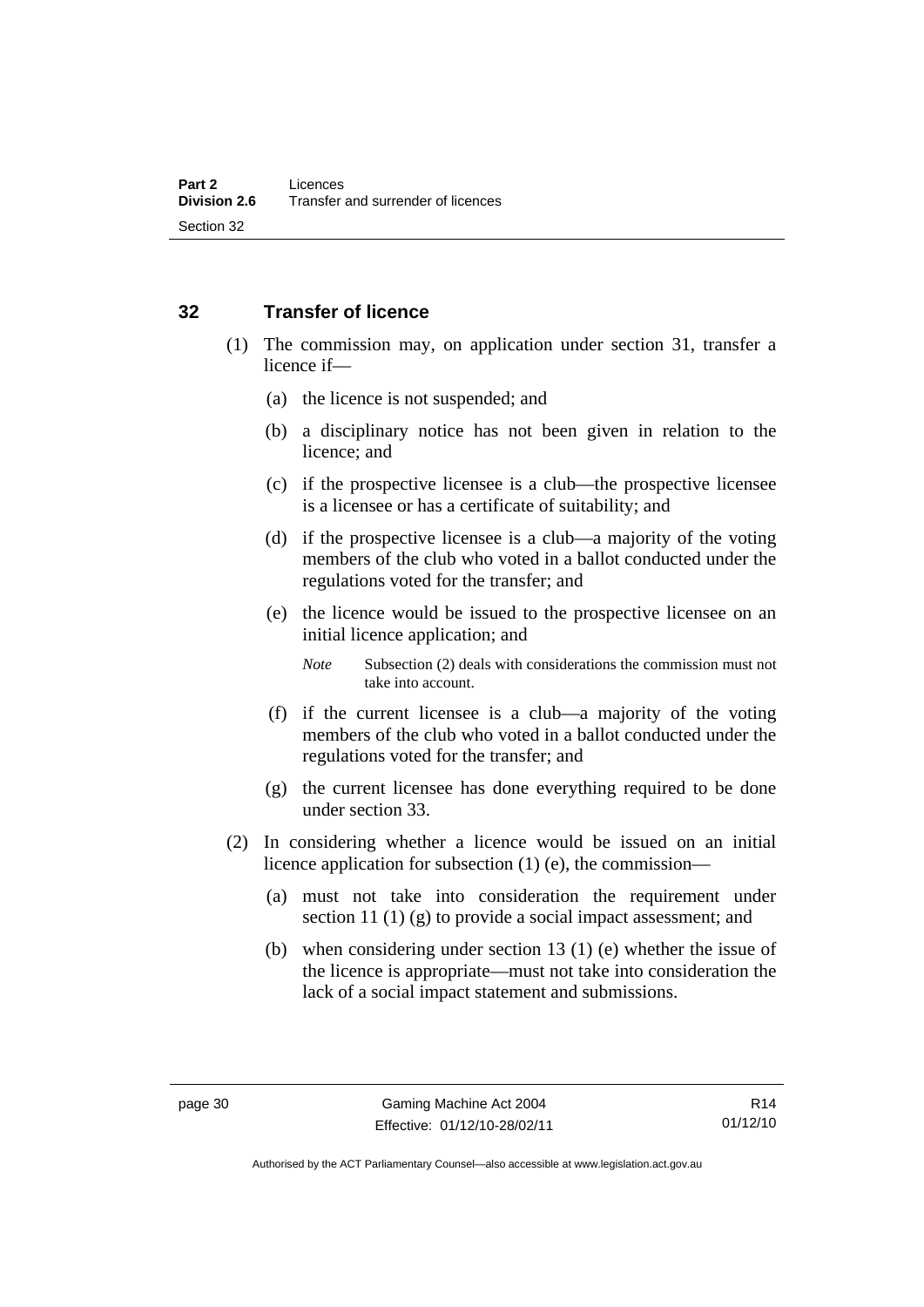- (3) If the commission transfers a licence under this section, the commission must give the prospective licensee—
	- (a) the licence as amended to mention—
		- (i) the prospective licensee rather than the current licensee; and
		- (ii) the number of machines the prospective licensee is authorised to operate; and
	- (b) the machine access register for the gaming machines covered by the licence.

#### **33 Current licensees obligations on proposed transfer of licence**

If the commission proposes to transfer a licence, the current licensee must give the commission—

- (a) the licence; and
- (b) the current licensee's machine access register; and
- (c) the accounts kept by the current licensee under section 52 (Accounts relating to gaming machines) that relate to amounts taken during the month when the transfer is made; and
- (d) any other accounts kept in connection with the licence under that section that the commission requires; and
- (e) any outstanding amount payable by the licensee under this Act.
- *Note* Amounts are payable by licensees under provisions including s 143, s 159 and s 172.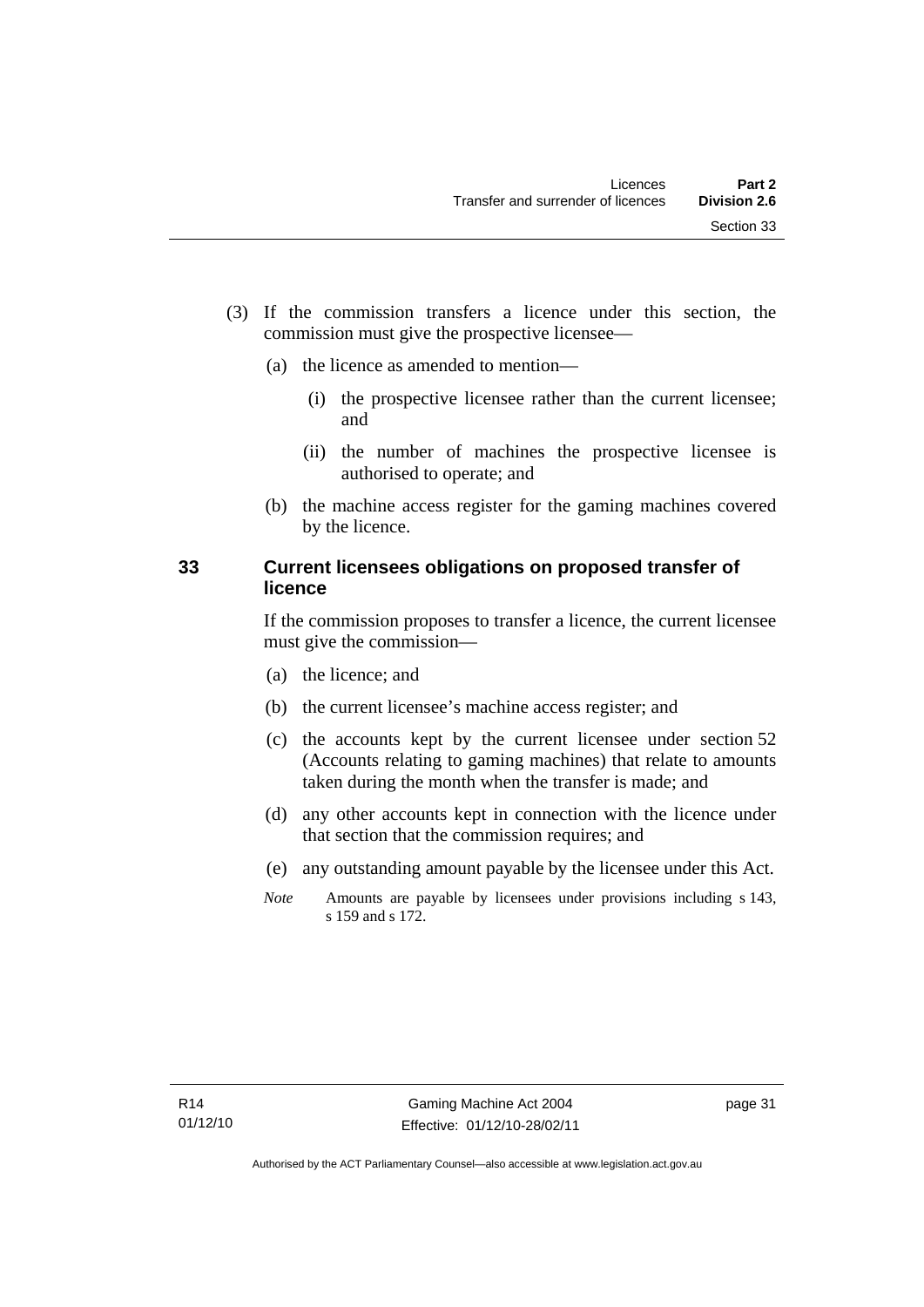#### **34 Surrender of licences**

- (1) This section applies to a licensee if the licensee does not owe the Territory an amount under this Act.
- (2) The licensee may surrender the licence by—
	- (a) giving the commission a written notice stating that the licensee surrenders the licence; and
	- (b) if the licensee is a club—giving the commission evidence—
		- (i) that a majority of the voting members of the club who voted in a ballot conducted under the regulations voted for the club surrendering the licence; or
		- (ii) that a vote would not be practical; and
	- (c) returning the licence to the commission.

#### **Example for par (b) (ii)**

all memberships have expired and the club does not propose to continue operating

- *Note* An example is part of the Act, is not exhaustive and may extend, but does not limit, the meaning of the provision in which it appears (see Legislation Act, s 126 and s 132).
- (3) The surrender of the licence takes effect 4 weeks after the day the notice under subsection (2) (a) is given to the commission or, if the notice states a later date of effect, that date.

## **Division 2.7 Restriction on gaming machine numbers**

#### **35 Maximum number of gaming machines allowed**

- (1) The maximum number of gaming machines allowed on all licensed premises in the ACT is 5 200.
- (2) However, if the Minister declares, in writing, a number of gaming machines to be the maximum number of gaming machines allowed on all licensed premises in the ACT, that number is the maximum

Authorised by the ACT Parliamentary Counsel—also accessible at www.legislation.act.gov.au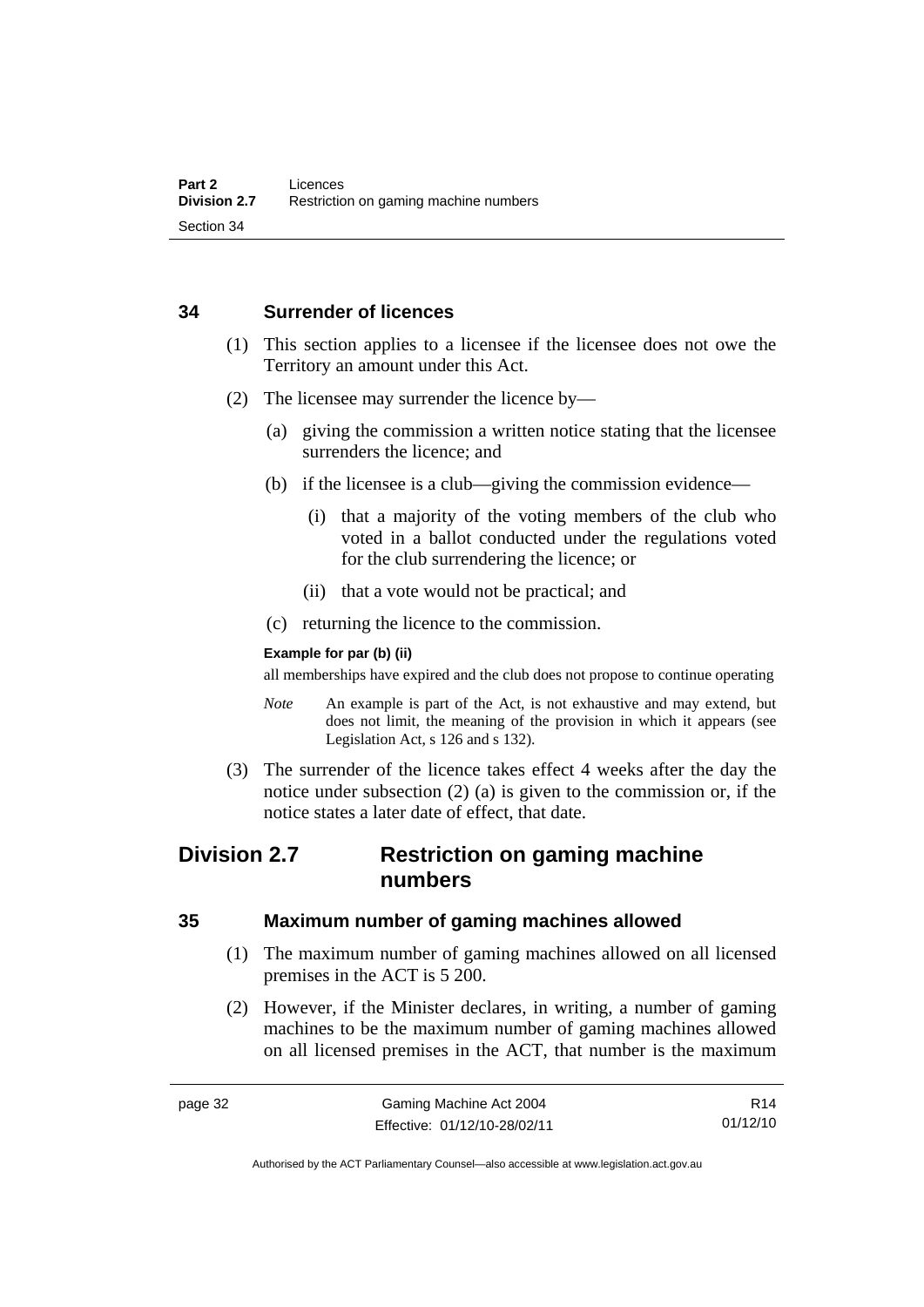number of gaming machines allowed on all licensed premises in the ACT.

- (3) A declaration is a disallowable instrument.
	- *Note* A disallowable instrument must be notified, and presented to the Legislative Assembly, under the Legislation Act.
- (4) Subject to any disallowance or amendment under the Legislation Act, chapter 7, the declaration commences—
	- (a) if there is a motion to disallow the declaration and the motion is negatived by the Legislative Assembly—the day after the day the disallowance motion is negatived; or
	- (b) the day after the 6th sitting day after the day it is presented to the Legislative Assembly under that chapter; or
	- (c) if the declaration provides for a later date or time of commencement—on that date or at that time.
- (5) This section is subject to section 36.

### **36 Minister must take into account commission's recommendation**

- (1) The Minister may make a declaration under section 35 only if—
	- (a) the commission has made a written recommendation to the Minister about the maximum number of gaming machines that should be allowed on all licensed premises in the ACT; and
	- (b) the Minister has taken the recommendations into account.
- (2) The commission may at any time make a recommendation to the Minister under subsection (1) (a) and must make a recommendation if the Minister asks it to do so.
- (3) In making a recommendation to the Minister under this section, the commission must have regard to the following:
	- (a) the use on licensed premises of existing gaming machines;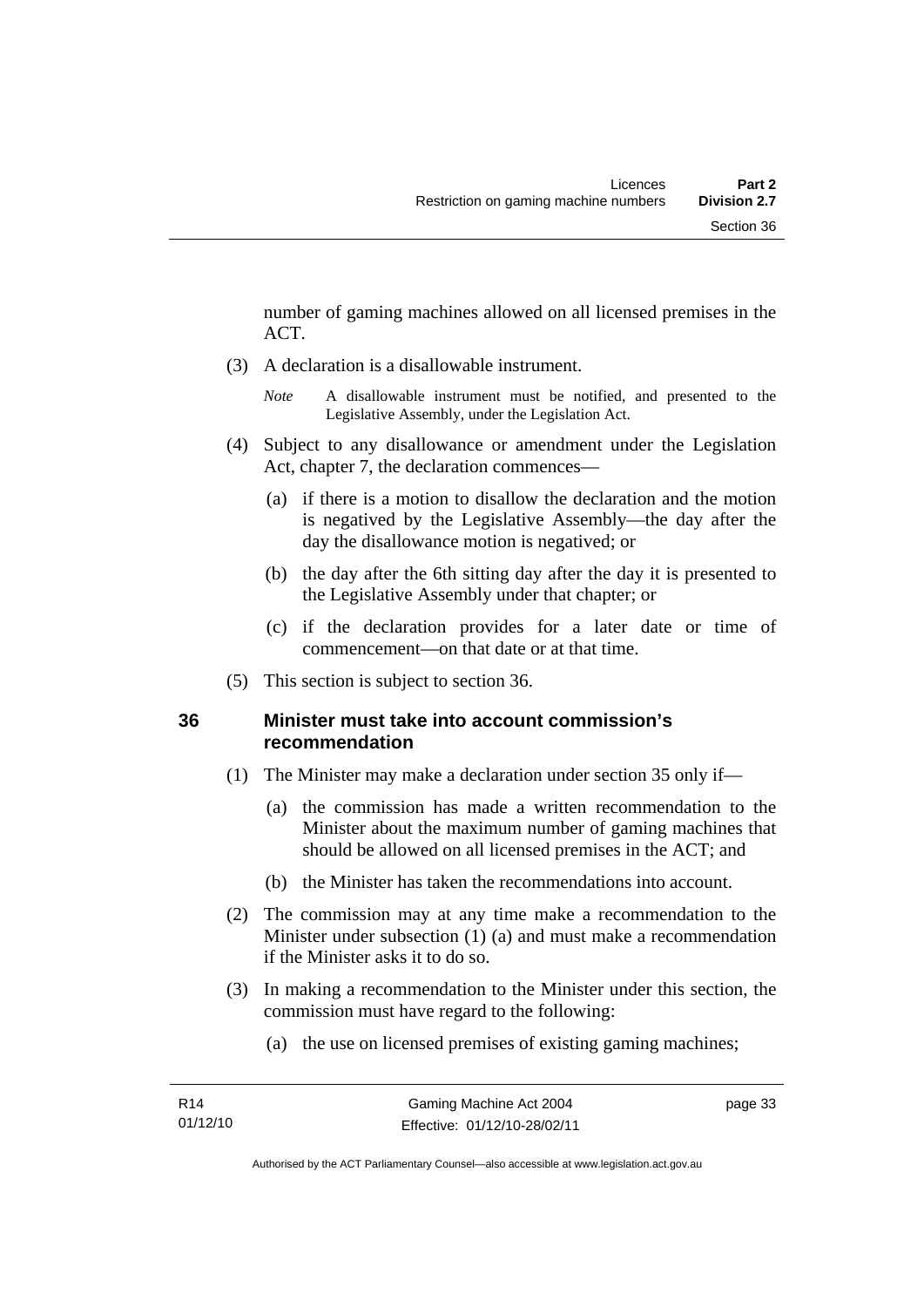- (b) the public demand for gambling in the community;
- (c) the incidence of problem gambling in the community and the availability of support services for problem gamblers.
- (4) Subsection (3) does not limit the matters the commission may have regard to.

# **Division 2.8 Gaming machine licences**

### **37 Register of licences**

- (1) The commission must keep a register of licences.
- (2) The commission must enter in the register details of the following:
	- (a) the issue, amendment or transfer of a licence;
	- (b) the suspension or cancellation of a licence;
	- (c) any other details prescribed under the regulations.

### **38 Giving copy of licence**

- (1) This section applies if a licensee tells the commission, in writing, about the loss, theft or destruction of the licence.
- (2) The commission may, by written notice given to the licensee, require the licensee to give the commission, within a stated period and in a stated form, a statement confirming, and explaining the circumstances of, the loss, theft or destruction.
- (3) If the commission is satisfied that the licence has been lost, stolen or destroyed, the commission may give a replacement licence to the licensee.

*Note* A fee may be determined under s 177 for this provision.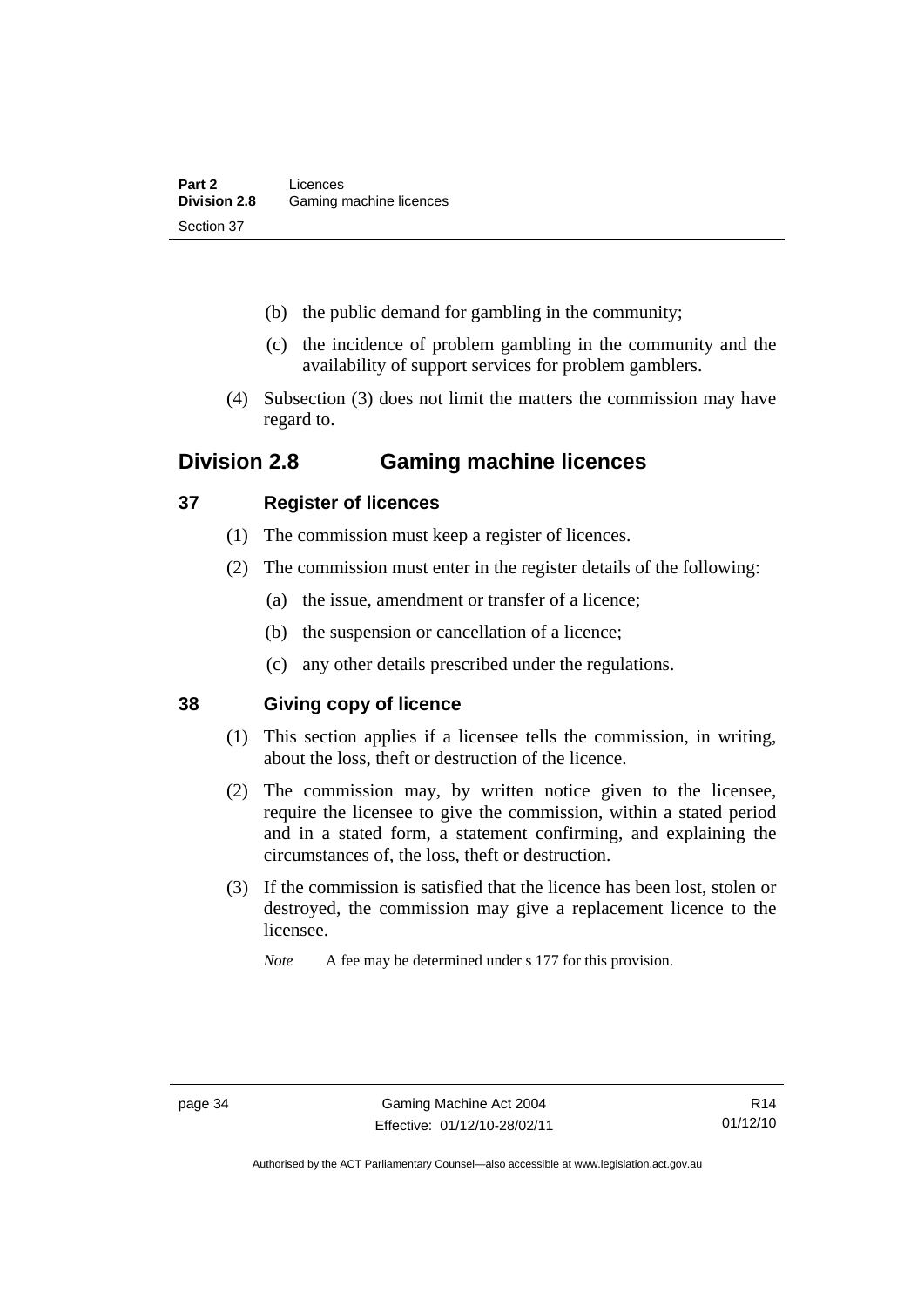# **Part 3 Conditions on licences**

## **Division 3.1 Compliance with licence conditions**

### **39 Failure to comply with conditions of licence**

- (1) A licensee commits an offence if—
	- (a) the licensee's licence is subject to a condition; and
	- (b) the licensee fails to comply with a requirement of the condition.

Maximum penalty: 100 penalty units.

- (2) An offence against this section is a strict liability offence.
	- *Note* Licence conditions are imposed by the commission and by other parts of the Act, as well as by this part.

# **Division 3.2 General licence conditions**

### **39A Compliance with requirements for issue of licence**

It is a condition of a licence that the licensee—

- (a) continually meets each requirement for the issue of a gaming machine licence; and
	- *Note* For the requirements for the issue of a gaming machine licence see s 12 and s 13.
- (b) continues not to do anything that would, if the licensee were applying for a gaming machine licence, cause the licensee to be refused the licence.
	- *Note* For the grounds for refusing to issue a gaming machine licence to an applicant that is a club—see s 14.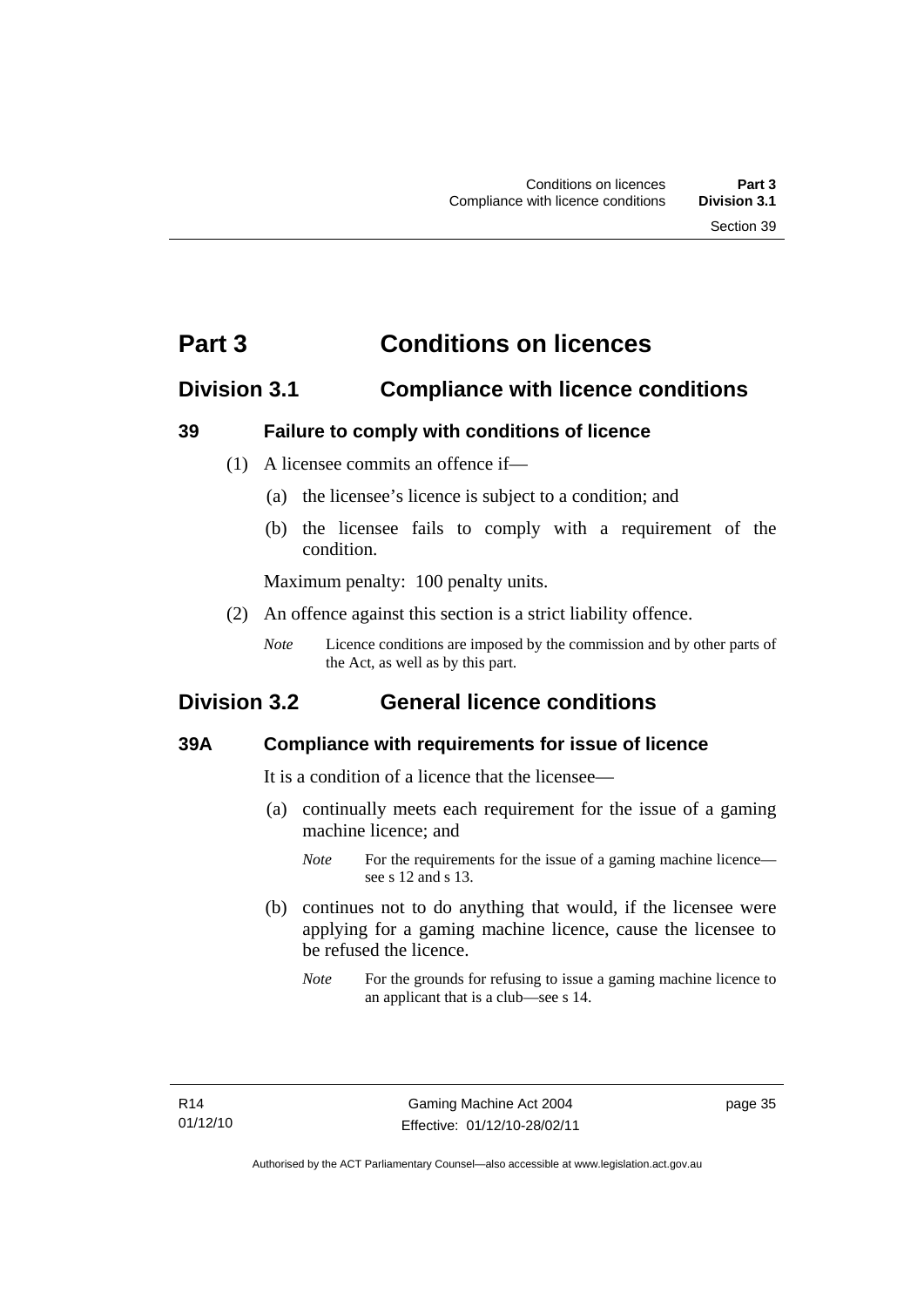#### **40 Compliance with directions**

It is a condition of a licence that the licensee complies with a written direction given to the licensee by the commission.

#### **41 Display of licence at licensed premises**

- (1) It is a condition of a licence that the licensee displays the licence, or a copy of the licence, at each entrance to each gaming area of the licensed premises.
- (2) However, the licensee need not display the schedule to the licence.
- (3) Subsection (1) does not apply if the licensee has given the licence to the commission under section 27 (which is about a request for return of licences for amendment) or section 33 (1) (which is about obligations on licensee on transfer).
- (4) Also, subsection (1) does not apply if—
	- (a) the licence has been lost, stolen or destroyed; and
	- (b) the licensee gave the commission prompt notice under section 38 (Issue of copy of licence) of the loss, theft or destruction; and
	- (c) if the commission required the licensee to give a statement under section 38—the licensee gave the statement as required.

#### **42 Licence schedule to be kept at premises**

It is a condition of a licence that the licensee keeps a copy of the schedule to the licence at the licensed premises.

#### **43 Rules and control procedures for operation of gaming machines and peripheral equipment**

It is a condition of a licence that the licensee must not operate a gaming machine or peripheral equipment on its licensed premises otherwise than in accordance with licensee's rules and control procedures.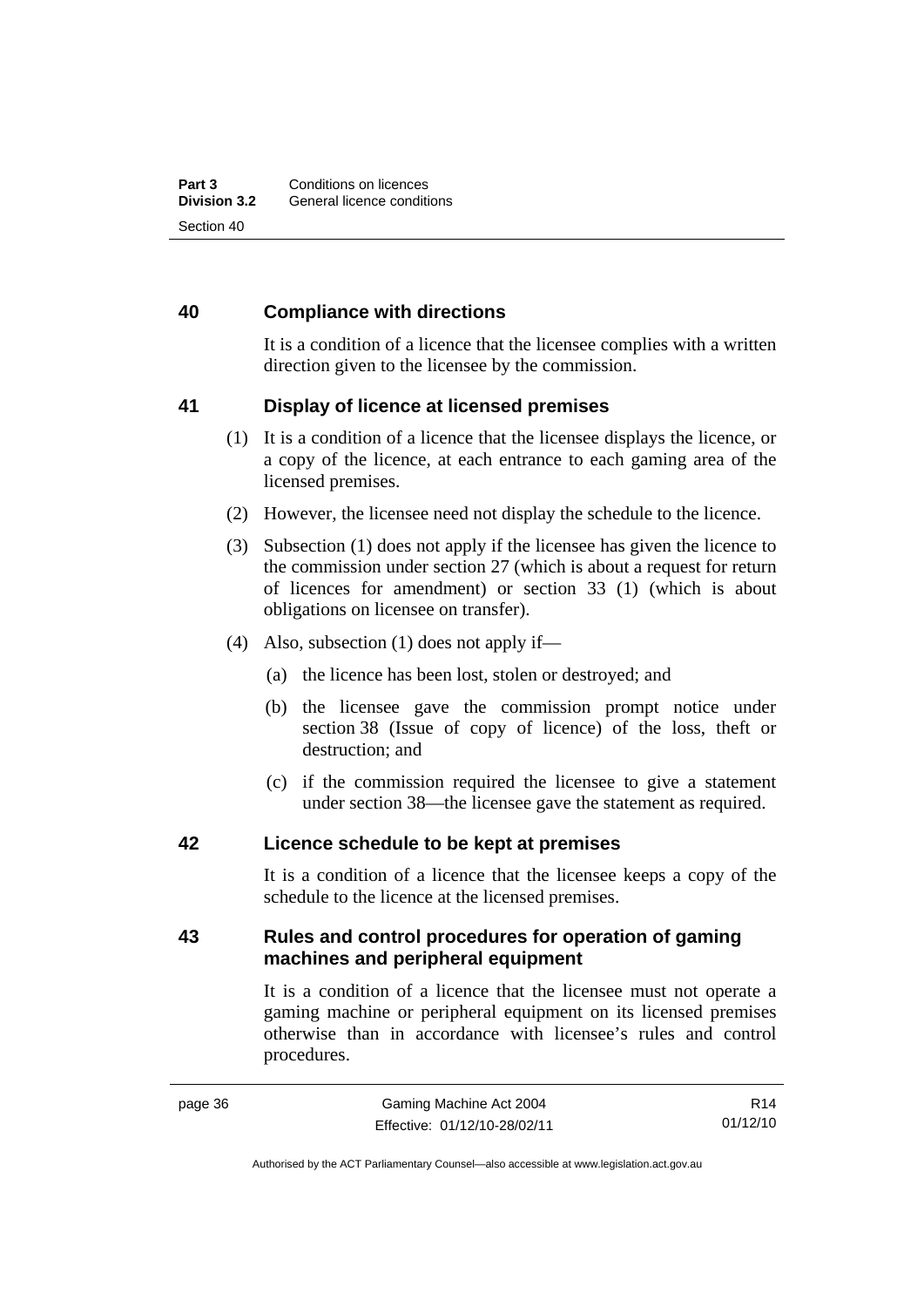#### **44 Installation in accordance with Act**

It is a condition of a licence that the licensee must not allow the installation of a gaming machine on the licensed premises otherwise than in accordance with this Act.

#### **45 Installation certificate**

- (1) This section applies if—
	- (a) a gaming machine is installed on licensed premises; and
	- (b) the commission gives the licensee a notice under section 124 for the gaming machine.
- (2) It is a condition of the licence that the licensee gives the commission written notice of the stated details for the gaming machine as soon as practicable, but not later than 3 days after the later of the following:
	- (a) the day the machine is installed;
	- (b) the day the commission gives the notice.

#### **46 Operation after installation**

- (1) This section applies if a gaming machine is operated on licensed premises.
- (2) It is a condition of the licence that the licensee not allow the gaming machine to be operated on the licensed premises unless the licensee has given the commission a notice under section 45 (2) for the machine.
- (3) However, subsection (2) does not prevent the operation of the gaming machine for maintenance.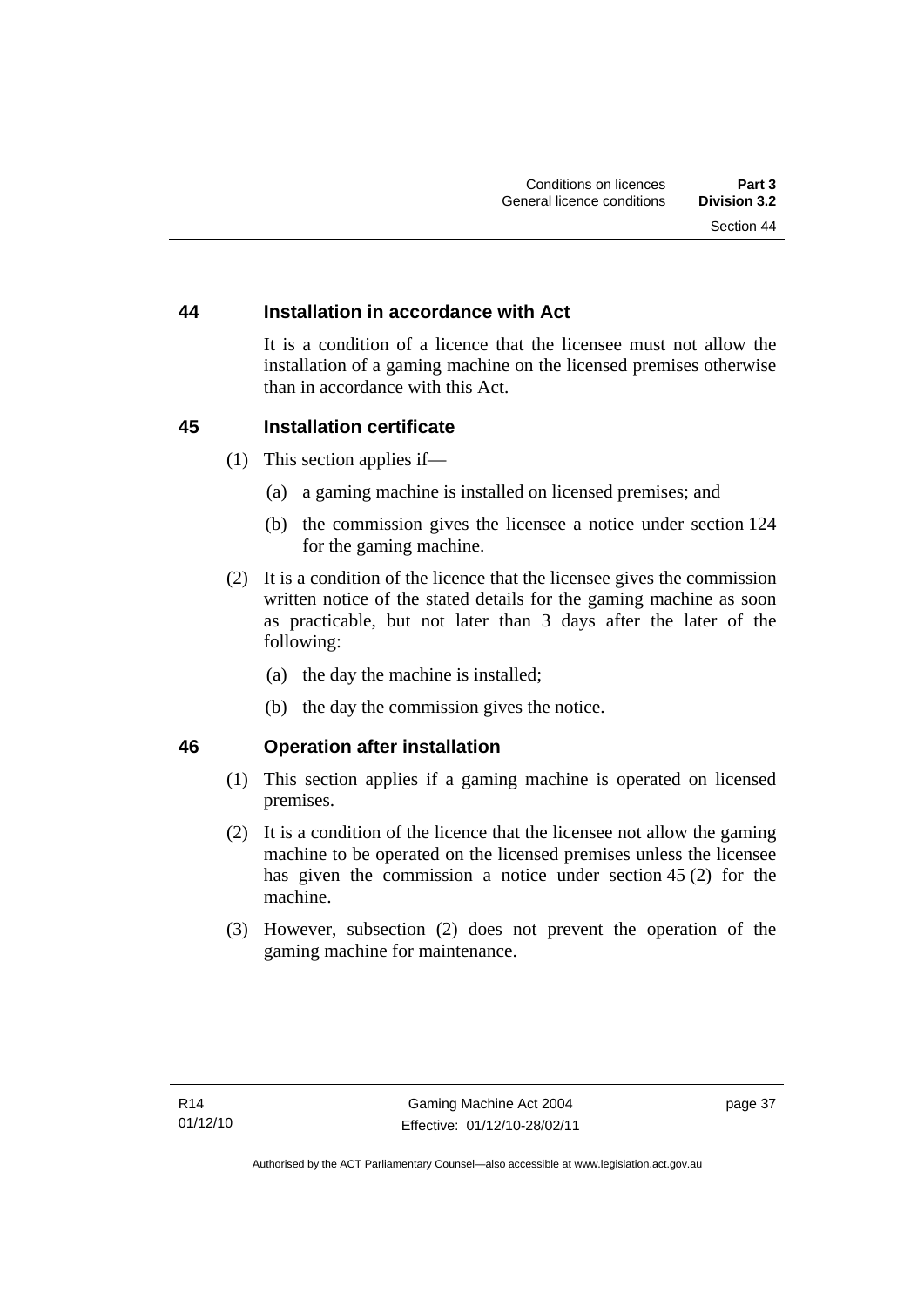#### **47 Operation subject to correct percentage payout**

- (1) It is a condition of a licence that the licensee not operate a gaming machine on the licensed premises if the percentage payout on a gaming machine on the licensed premises is not the percentage payout under the licence for the machine.
- (2) Subsection (1) does not prevent the operation of the gaming machine to correct the percentage payout.

#### **48 Percentage payout of gaming machines to be displayed**

It is a condition of a licence that each licensed gaming machine has the percentage payout under the licence for the gaming machine clearly displayed on the machine in a position approved by the commission under section 126.

#### **49 Maximum stake amount**

It is a condition of the licence that the licensee not operate a gaming machine with a stake amount that is more than the amount prescribed under the regulations.

#### **50 Licensee to comply with relevant codes of practice**

It is a condition of a licence that the licensee comply with the relevant code of practice (if any) prescribed under the Control Act.

#### **51 Licensee to use gaming machines**

- (1) It is a condition of a licence that the licensee use the licensed gaming machines.
- (2) However, a licensee does not contravene the condition under subsection (1) if—
	- (a) the period for which the gaming machine is not used is 1 month or less; or

Authorised by the ACT Parliamentary Counsel—also accessible at www.legislation.act.gov.au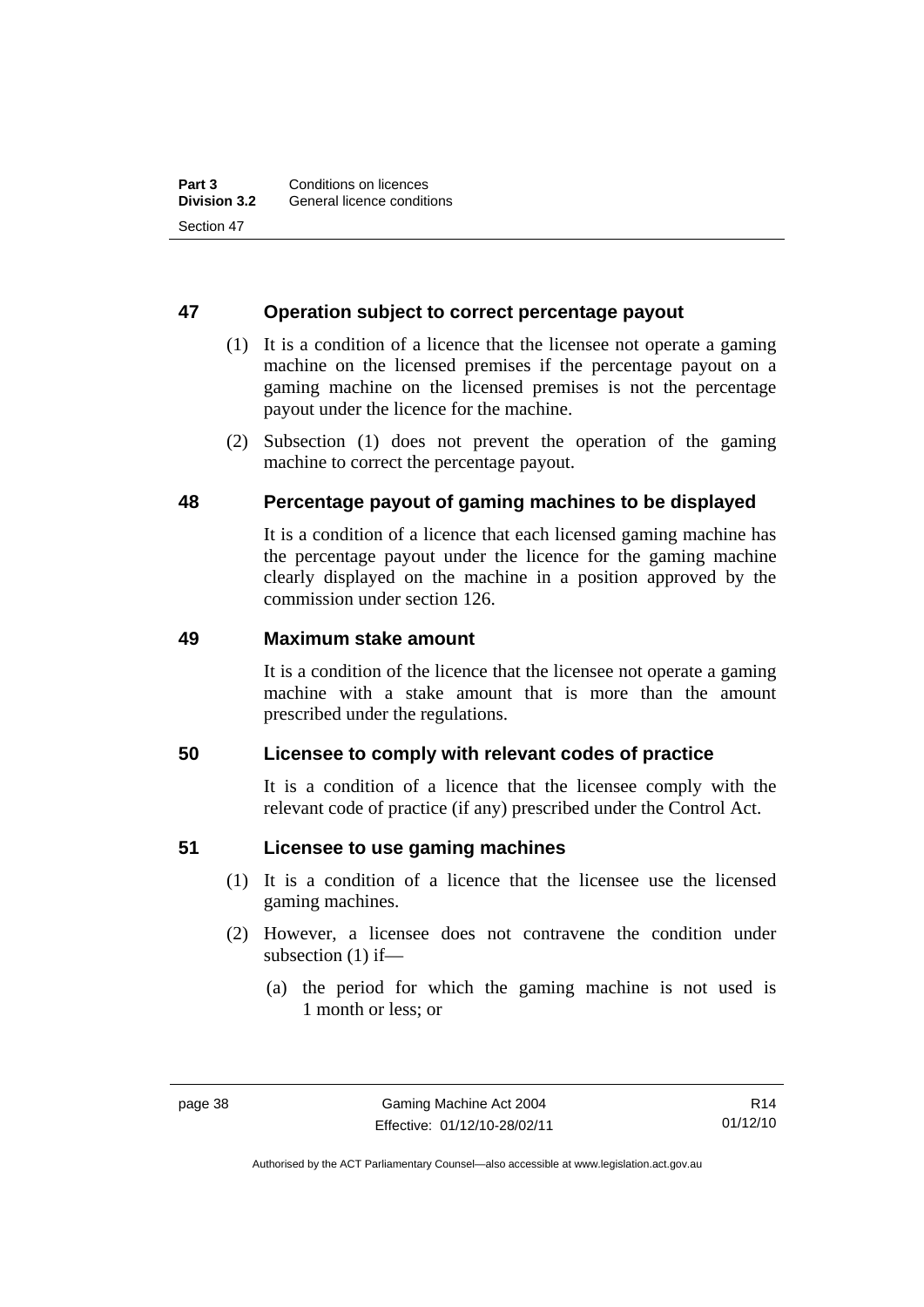- (b) the gaming machine is not used because it is broken or damaged and the licensee has taken, or is taking, all reasonable steps to make the machine operational again; or
- (c) the licensee has the commission's written approval for the gaming machine not to be used.
- (3) On written application by the licensee, the commission may approve the non-use of a gaming machine for a stated period if satisfied that the gaming machine is not being used for a good reason.

## **52 Accounts relating to gaming machines**

It is a condition of a licence that the licensee must—

- (a) keep full and separate accounts of all amounts taken from each gaming machine on the licensed premises; and
- (b) keep the accounts in a way that allows them to be conveniently and properly audited; and
- (c) correctly balance the accounts at the end of each month.

# **Division 3.3 Club licence conditions**

## **53 Conditions about inequitable benefits**

- (1) It is a condition of a licence for a club that nobody, whether or not a member of a club, directly or indirectly derives a benefit from the club other than a benefit that—
	- (a) is available equally to all voting members of the club; or
	- (b) arises under an agreement in which the parties are dealing with each other at arm's length; or
	- (c) is given to a member under a resolution passed at a general meeting of voting members.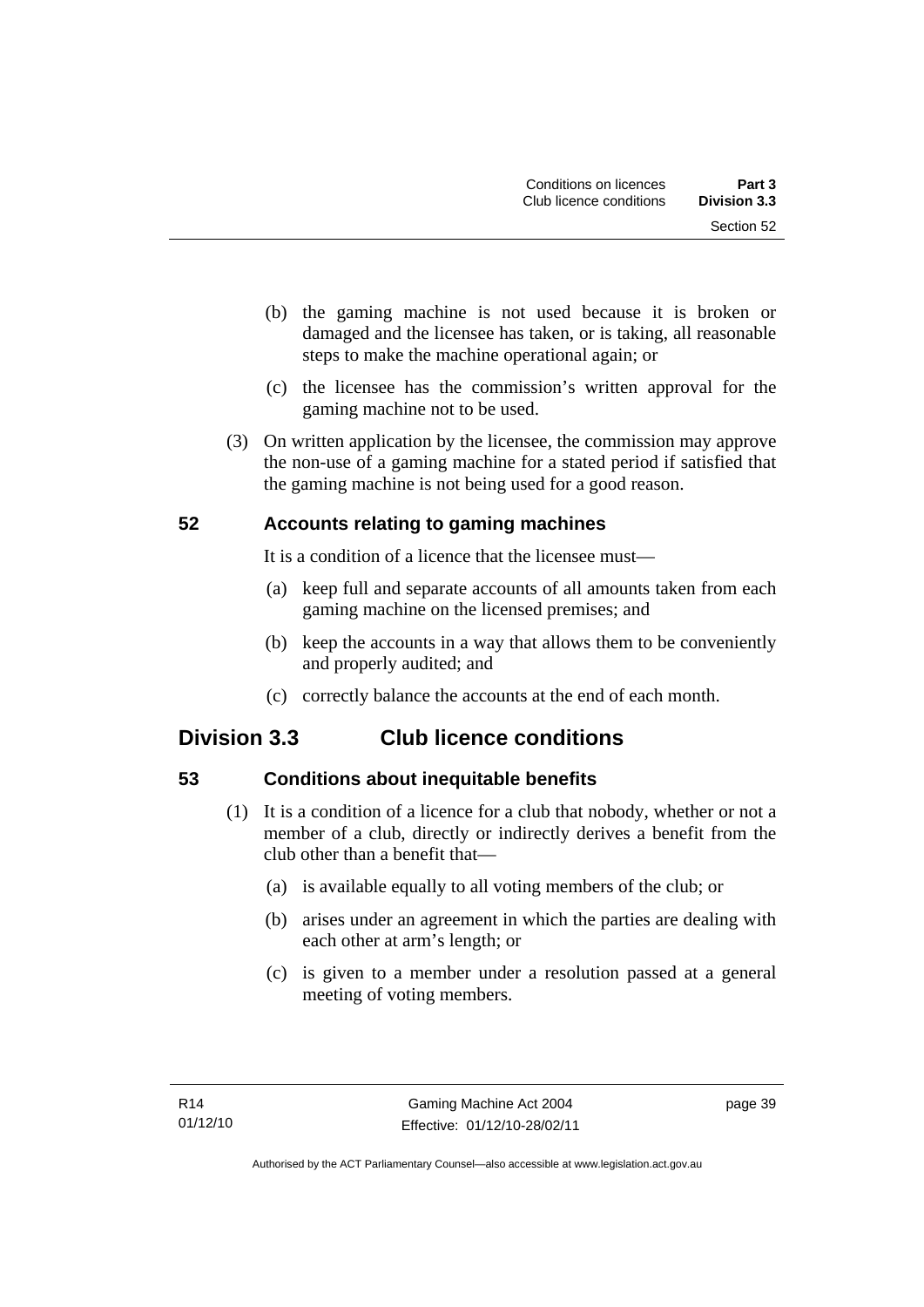| Part 3              | Conditions on licences  |
|---------------------|-------------------------|
| <b>Division 3.3</b> | Club licence conditions |
| Section 53          |                         |

- (2) It is a condition of a licence for a club that nobody, whether or not a member of a club, directly or indirectly derives a benefit that is not available equally to all voting members of the club from—
	- (a) the club having applied for a licence; or
	- (b) a licence being issued to the club; or
	- (c) any added value that may accrue to the premises of the club because of a licence being issued to the club.
- (3) For this section, a person is not taken to be not dealing with the club at arm's length only because—
	- (a) the person and the club are corporations that are related under the Corporations Act, section 50; or
	- (b) the person, or an individual representing the person in dealings with the club, is an influential person for the club.
- (4) This section does not prevent a person taking a benefit if—
	- (a) the person is entitled (whether or not under the rules of the club) to the benefit in the course of acting on behalf of the club; and
	- (b) the benefit consists only of—
		- (i) reasonable food or refreshment; or
		- (ii) out-of-pocket expenses reasonably incurred and authorised by a resolution of the club's management committee or board.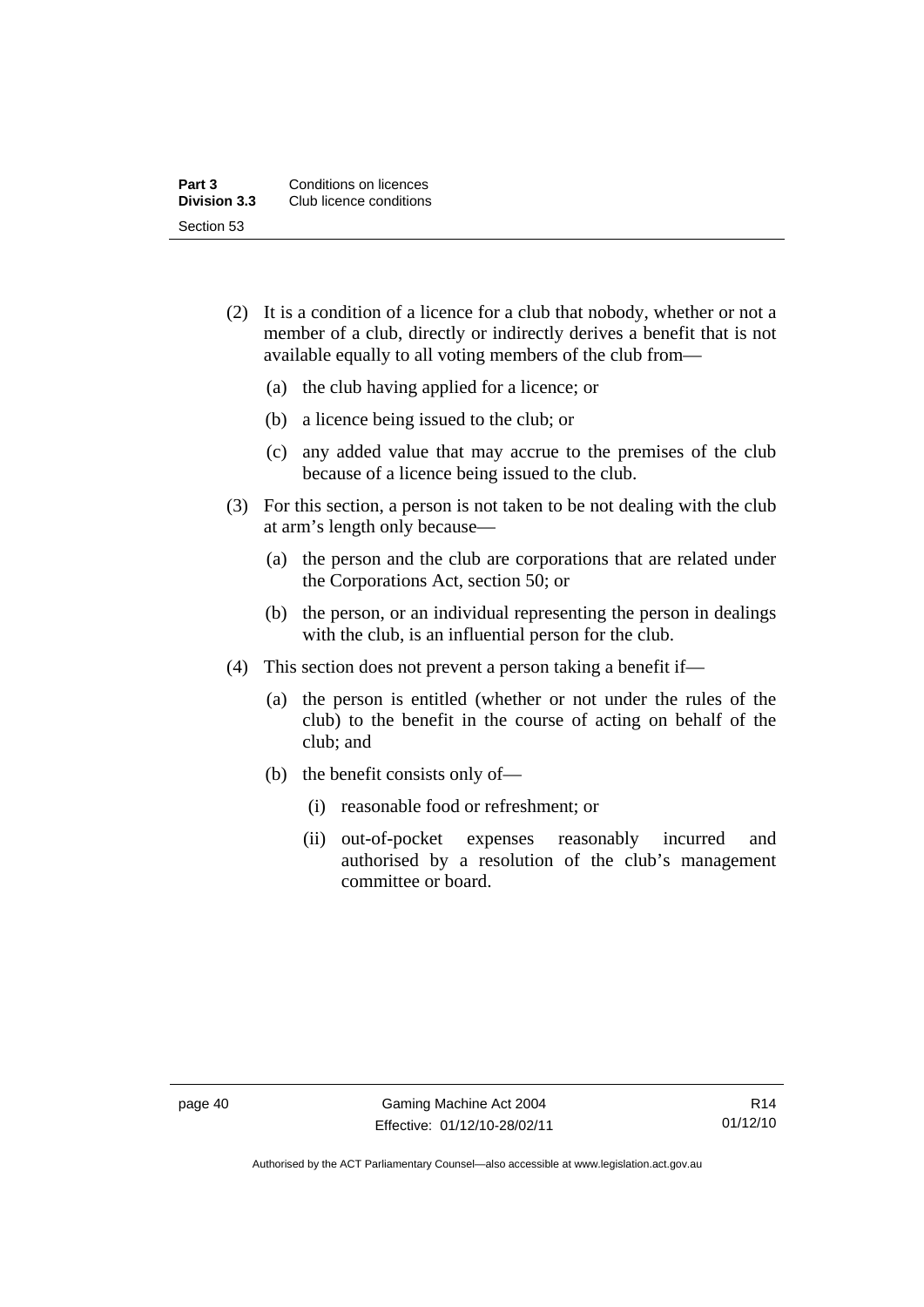#### **54 Annual report of clubs**

It is a condition of a licence for a club that the club's annual report for a financial year of the club include information about the following for the financial year:

- (a) any contractual arrangement or consultancy entered into during the year—
	- (i) with an influential person; or
	- (ii) for more than the amount prescribed under the regulations;
- (b) any remuneration given to a person the value of which is equal to or more than the amount prescribed under the regulations.

#### **Example for par (b)**

A person may be remunerated by salary plus the use of a car.

*Note* An example is part of the Act, is not exhaustive and may extend, but does not limit, the meaning of the provision in which it appears (see Legislation Act, s 126 and s 132).

#### **55 Other conditions of club licences**

Each of the following is a condition of a licence for a club:

- (a) the proceeds from the conduct of gaming are used in a way that promotes the objects of the licensee;
- (b) the licensee follows its objects or purposes honestly and seriously;
- (c) payments made under the licensee's objects are in the best interests of the licensee's members;
- (d) payments made for things bought by the licensee are reasonable;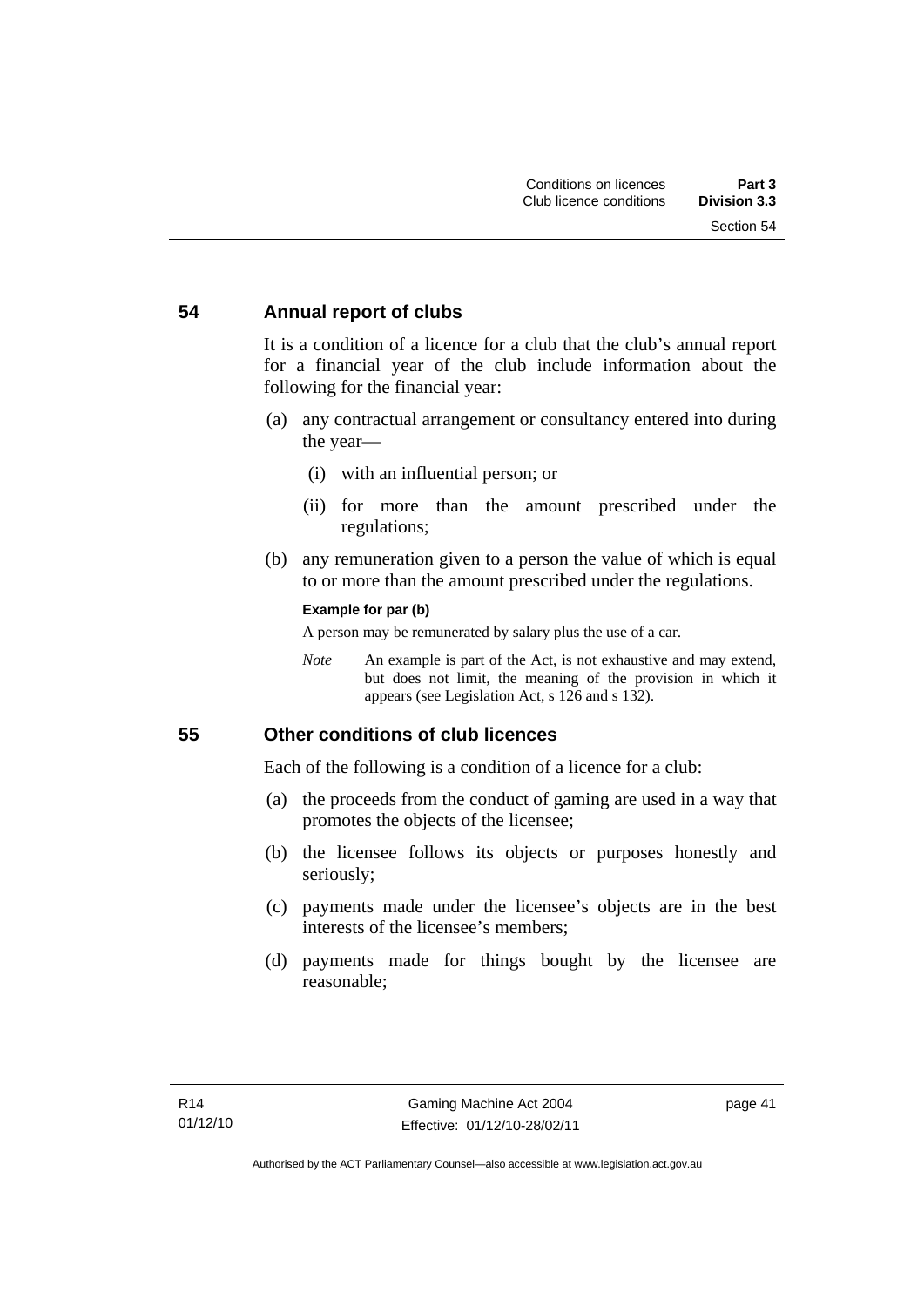- (e) salaries, wages, allowances or benefits paid or payable by the licensee to the licensee's executive officers and employees are reasonable;
- (f) payments for services provided to the licensee are reasonable and necessary, particularly in relation to the scale of the licensee's licensed business;

#### **Example**

The licensee has 4 gaming machines and pays \$150 000 a year for gaming machine advice. This payment is not reasonable because the payment is disproportionately large given the revenues from the 4 machines in relation to which the advice is being given.

- *Note* An example is part of the Act, is not exhaustive and may extend, but does not limit, the meaning of the provision in which it appears (see Legislation Act, s 126 and s 132).
- (g) guests must be signed in by a club member and accompanied by the member who signed them in;
- (h) only members and signed-in guests can play gaming machines in the club.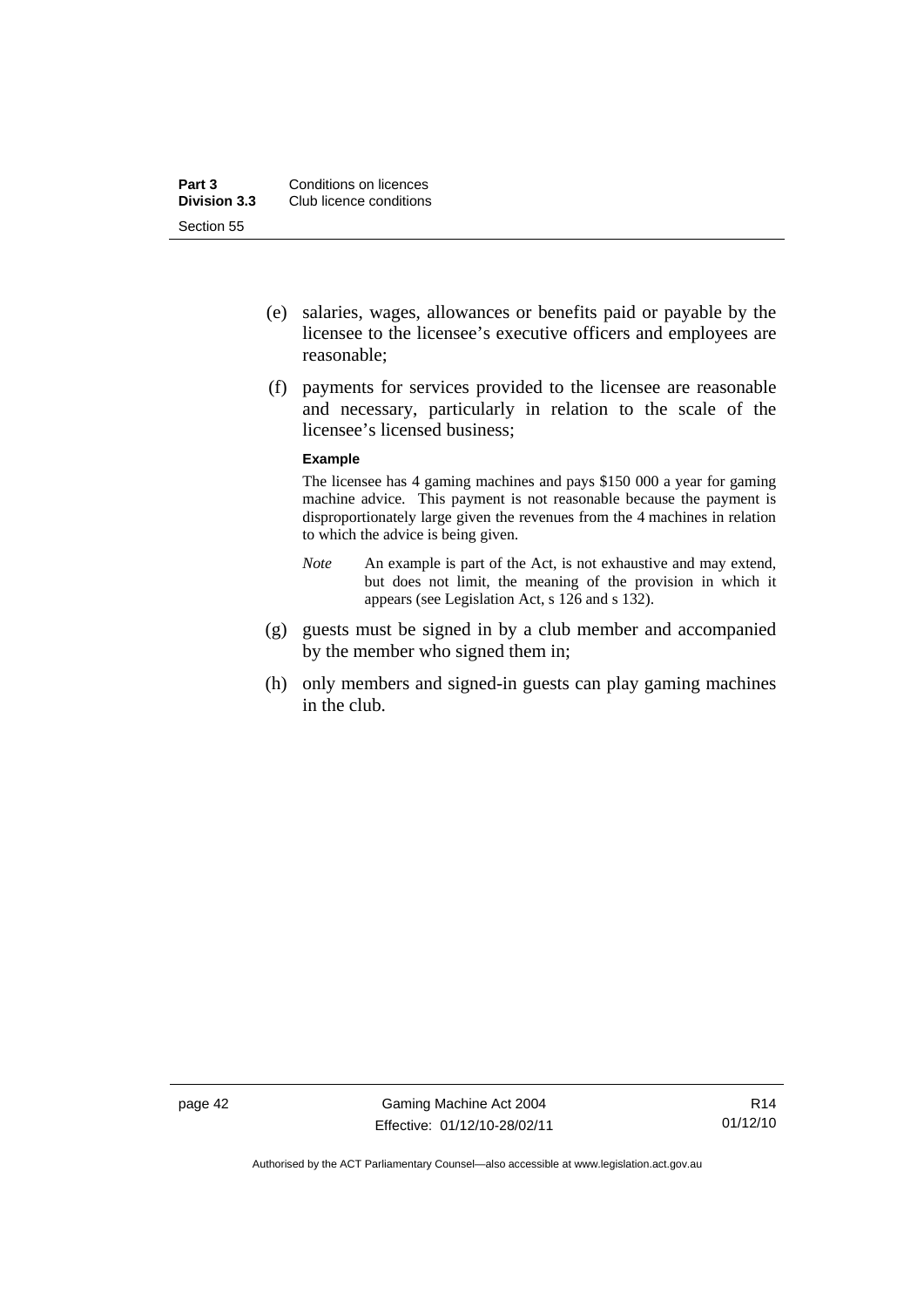# **Part 4 Disciplinary action**

### **56 Definitions for pt 4**

In this part:

*disciplinary action*—see section 58.

*disciplinary notice*—see section 61.

*ground for disciplinary action* against a licensee—see section 57.

### *licence*—

- (a) in relation to a person who is authorised to conduct a linked-jackpot arrangement under section 134, means the authorisation;
- (b) in relation to a permit-holder under part 8 (Linked-jackpot arrangements), means a multi-user permit.

*licensee* includes a permit-holder under part 8.

## **57 Grounds for disciplinary action**

- (1) Each of the following is a *ground for disciplinary action* against a licensee:
	- (a) the licensee has given information to the commission that was false or misleading;
	- (b) the licensee has failed to give information required to be given under this Act or the Control Act;
	- (c) the licensee, or an agent or employee of the licensee, has contravened this Act;
	- (d) the licensee is not, or is no longer, an eligible person;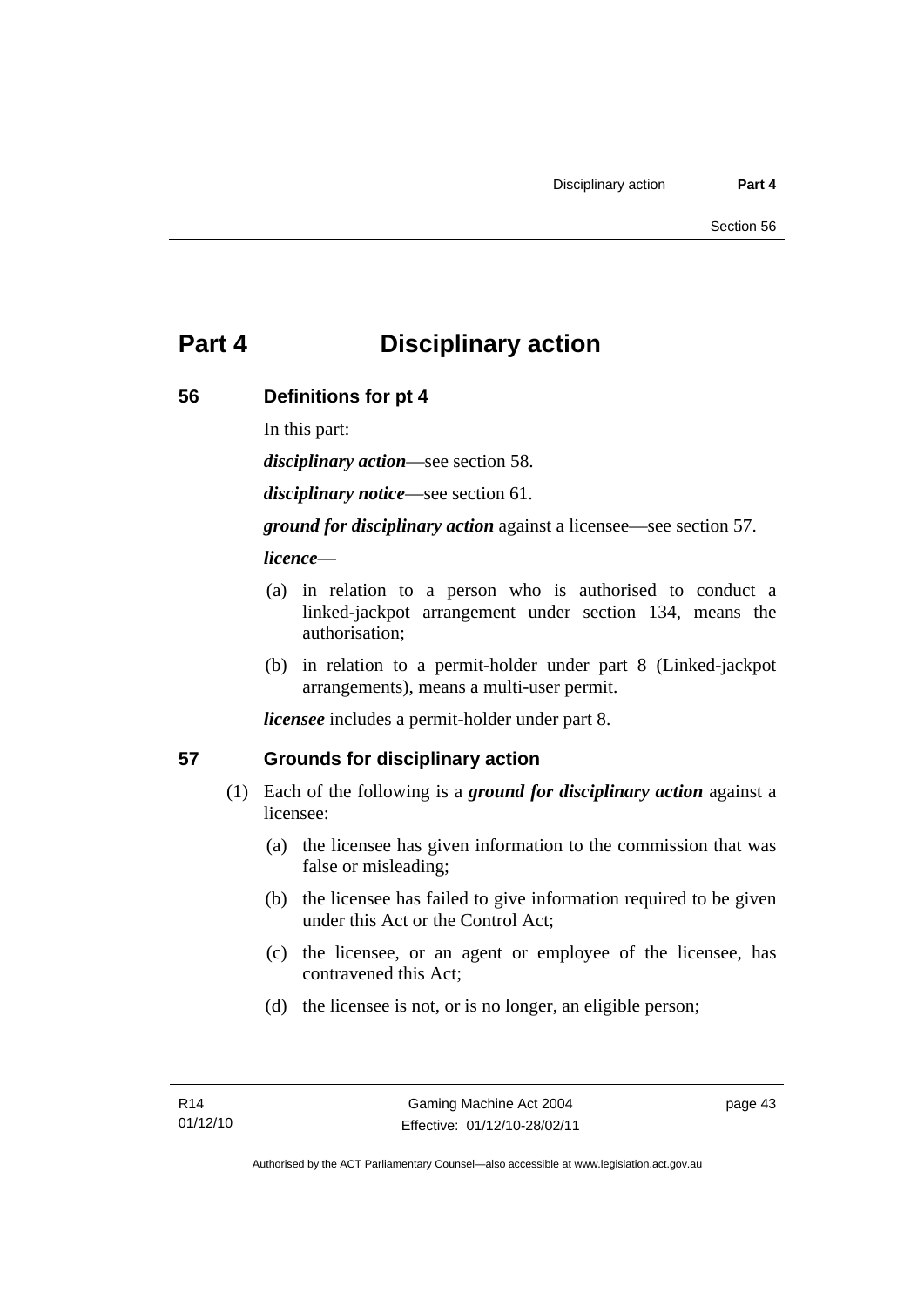- (e) for a corporation—an influential person is not an eligible person;
- (f) for a licence issued to a club—
	- (i) the club has been or is about to be wound up; or
	- (ii) the club has not operated for 3 months or, if the commission approves a longer period, that longer period; or
	- (iii) the club has ceased to be an eligible club;
- (g) for a licence issued in relation to premises to which an on licence applies—the premises are not being used by people mainly for drinking alcohol;
- (h) the licensee has been given a reprimand that included a direction and has not complied with the direction;
- (i) the licensee has failed to pay to the Territory a financial penalty imposed under section 62.
- (2) In subsection (1) (c), a reference to a *contravention* of this Act includes a reference to the following:
	- (a) a contravention of the Criminal Code, part 2.4 (Extensions of criminal responsibility) in relation to an offence against this Act or otherwise in relation to this Act;
	- (b) a contravention of the Criminal Code in relation to a document completed, kept or given, or required to be completed, kept or given, under or in relation to this Act;
	- (c) a contravention of the Criminal Code in relation to anything done, or not done, under or in relation to this Act.
- (3) The commission may, in writing, approve a period longer than 3 months for subsection (1) (f) (ii) if satisfied that—
	- (a) there is a good reason why the club is not operating; and

Authorised by the ACT Parliamentary Counsel—also accessible at www.legislation.act.gov.au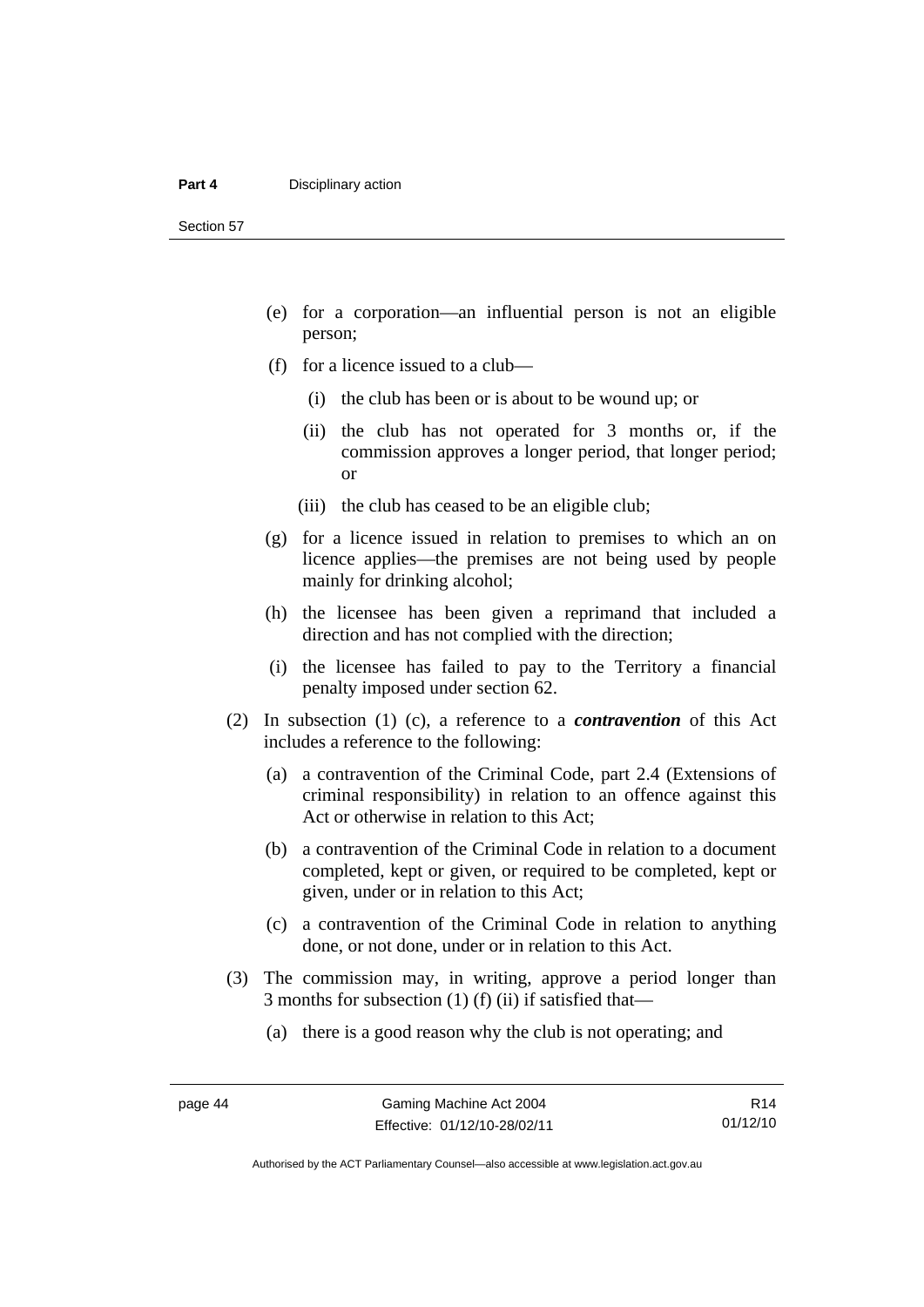(b) the club will operate again after the end of the longer period.

#### **58 Disciplinary action**

- (1) Each of the following is a *disciplinary action* when taken against a person:
	- (a) reprimanding the person;
	- (b) imposing conditions on, or amending the conditions of, the person's licence;
	- (c) ordering the person to pay to the Territory a financial penalty of not more than \$100 000;
	- (d) suspending the person's licence for a stated period or until a stated thing happens;
	- (e) cancelling the person's licence.
- (2) A reprimand may include a direction by the commission that the licensee, within a stated time—
	- (a) cease contravening this Act; or
	- (b) rectify something that contributes to the ground for disciplinary action.
- (3) A financial penalty imposed under this section may be recovered as a debt payable to the Territory.

### **59 Criteria for disciplinary action**

- (1) In deciding what disciplinary action to take under section 58, the commission must consider the following:
	- (a) whether disciplinary action has been taken against the licensee before;
	- (b) whether the disciplinary ground on which the disciplinary action is to be taken endangered the public or the public interest;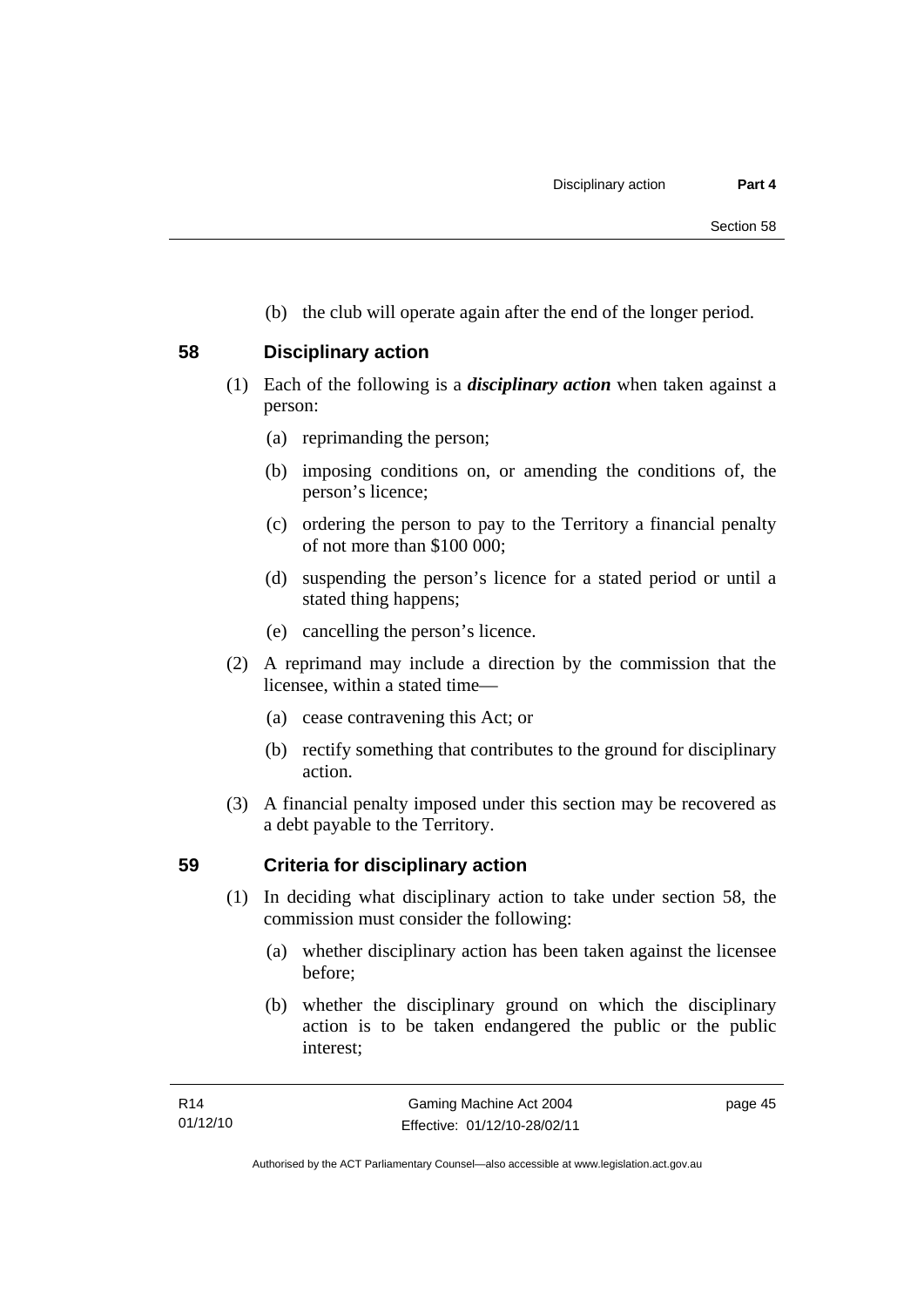#### **Part 4 Disciplinary action**

Section 60

- (c) the seriousness of the disciplinary ground;
- (d) the likelihood of further disciplinary action needing to be taken.
- (2) The commission may also consider any other relevant matter.

#### **60 When disciplinary notice may be given**

If the commission is satisfied that a ground for disciplinary action exists, or may exist, in relation to a licensee, the commission may give the licensee a disciplinary notice.

*Note* The commission need not give a disciplinary notice if the grounds for disciplinary action are the contravention of a direction in a reprimand (see s 62).

#### **61 Disciplinary notices**

A notice (a *disciplinary notice*) given to the licensee must—

- (a) state the ground for disciplinary action that caused the notice to be given; and
- (b) tell the licensee that the licensee may, within 3 weeks after the day the licensee is given the notice, give a written response to the commission about the notice.

#### **62 Commission may take disciplinary action against licensee**

- (1) This section applies if the commission is satisfied that a licensee has contravened a direction in a reprimand.
- (2) This section also applies if—
	- (a) a licensee has been given a disciplinary notice; and
	- (b) after considering any responses given within the 3-week period in relation to the notice under section 61, the commission is satisfied that a ground for disciplinary action exists in relation to a licensee.

R14 01/12/10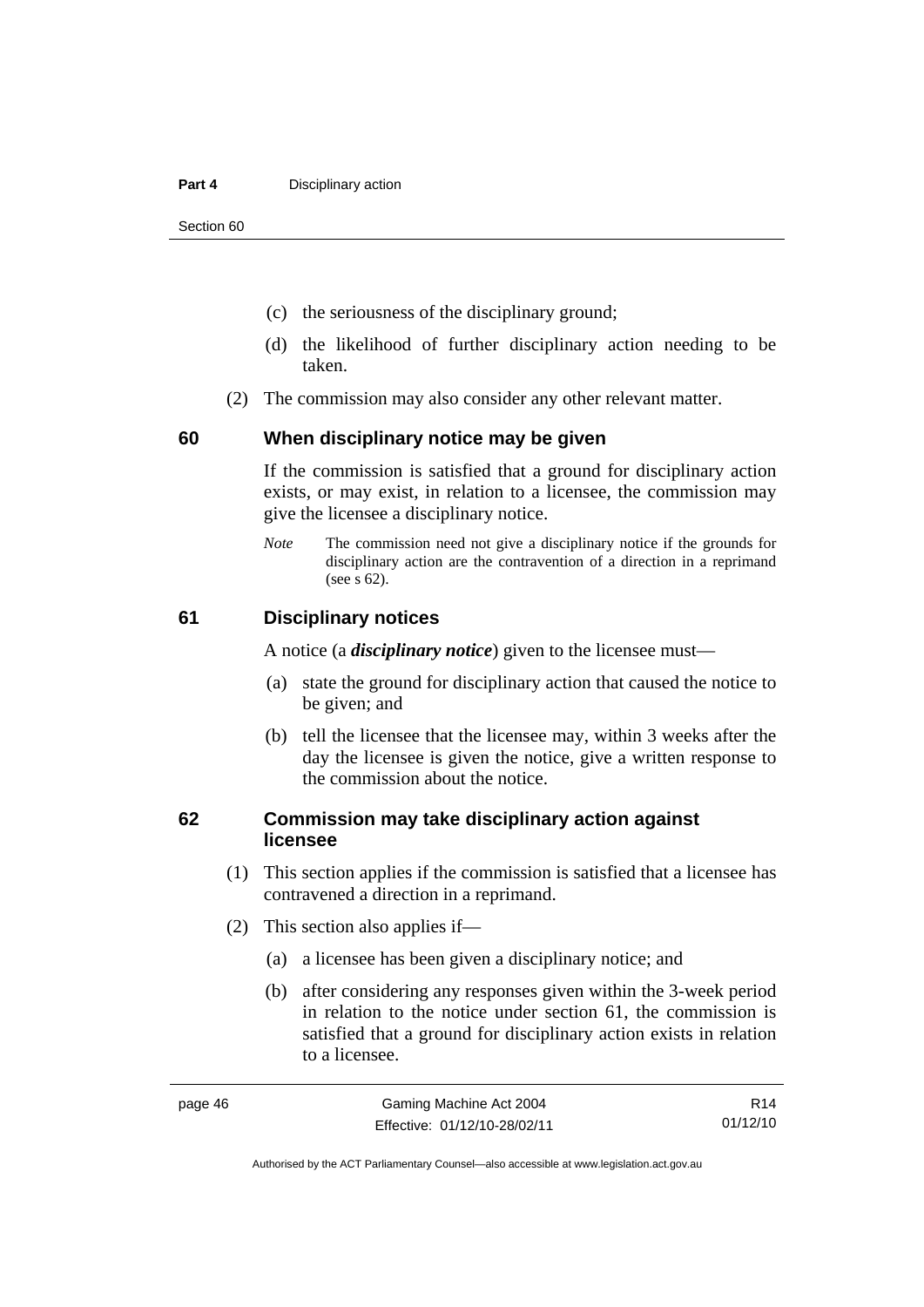- (3) The commission may take disciplinary action against the licensee.
- (4) To remove any doubt, the disciplinary action may consist of 2 or more of the actions mentioned in section 58.
- (5) Disciplinary action takes effect when the licensee receives written notice of the action, or on a later stated date.

#### **63 Suspension of licences because of suspension of general and on licences**

- (1) This section applies if—
	- (a) a gaming machine licence is in force for premises; and
	- (b) a general licence or on licence is also in force for the premises.
- (2) If the general licence or on licence is suspended, the gaming machine licence is also suspended for the period of suspension of the general licence or on licence.
	- *Note* A general licence or on licence may be suspended under the *Liquor Act 2010* or the *ACT Civil and Administrative Tribunal Act 2008.*

#### **64 Cancellation of licences because of cancellation etc of general and on licences**

- (1) This section applies if—
	- (a) a gaming machine licence is in force for premises; and
	- (b) a general licence or on licence is also in force for the premises.
- (2) If the general licence or on licence is not renewed under the *Liquor Act 2010*, the gaming machine licence is cancelled.
- (3) If the general licence or on licence is cancelled, the gaming machine licence is also cancelled.
	- *Note* A general licence or on licence may be cancelled under the *ACT Civil and Administrative Tribunal Act 2008.*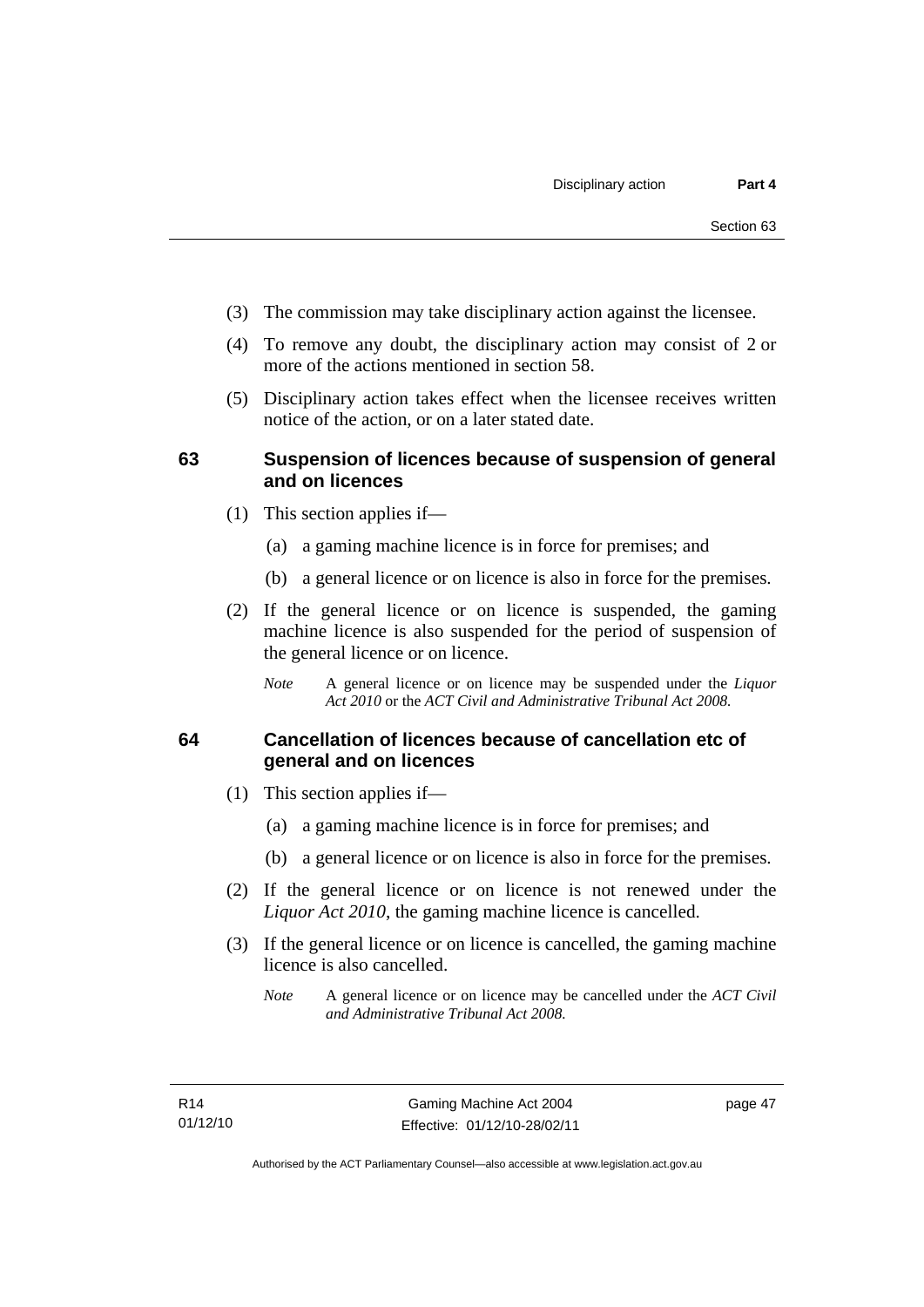#### **Part 4 Disciplinary action**

Section 65

 (4) However, a gaming machine licence cancelled under this section is taken to be in force again if the decision to cancel the general licence or on licence is reversed on appeal.

#### **65 Return of licence on cancellation**

- (1) This section applies if—
	- (a) the commission cancels a person's licence under this part; and
	- (b) the person is given notice of the cancellation.
- (2) This section also applies if—
	- (a) a person's licence is cancelled under section 64 (1); or
	- (b) the person's licence is cancelled under section 64 (2) and the person has notice of the cancellation of the person's general or on licence.
- (3) The person must return the licence to the commission as soon as practicable, but in any case not later than 1 week after the day the cancellation under this part takes effect.

Maximum penalty: 50 penalty units.

(4) An offence against this section is a strict liability offence.

Authorised by the ACT Parliamentary Counsel—also accessible at www.legislation.act.gov.au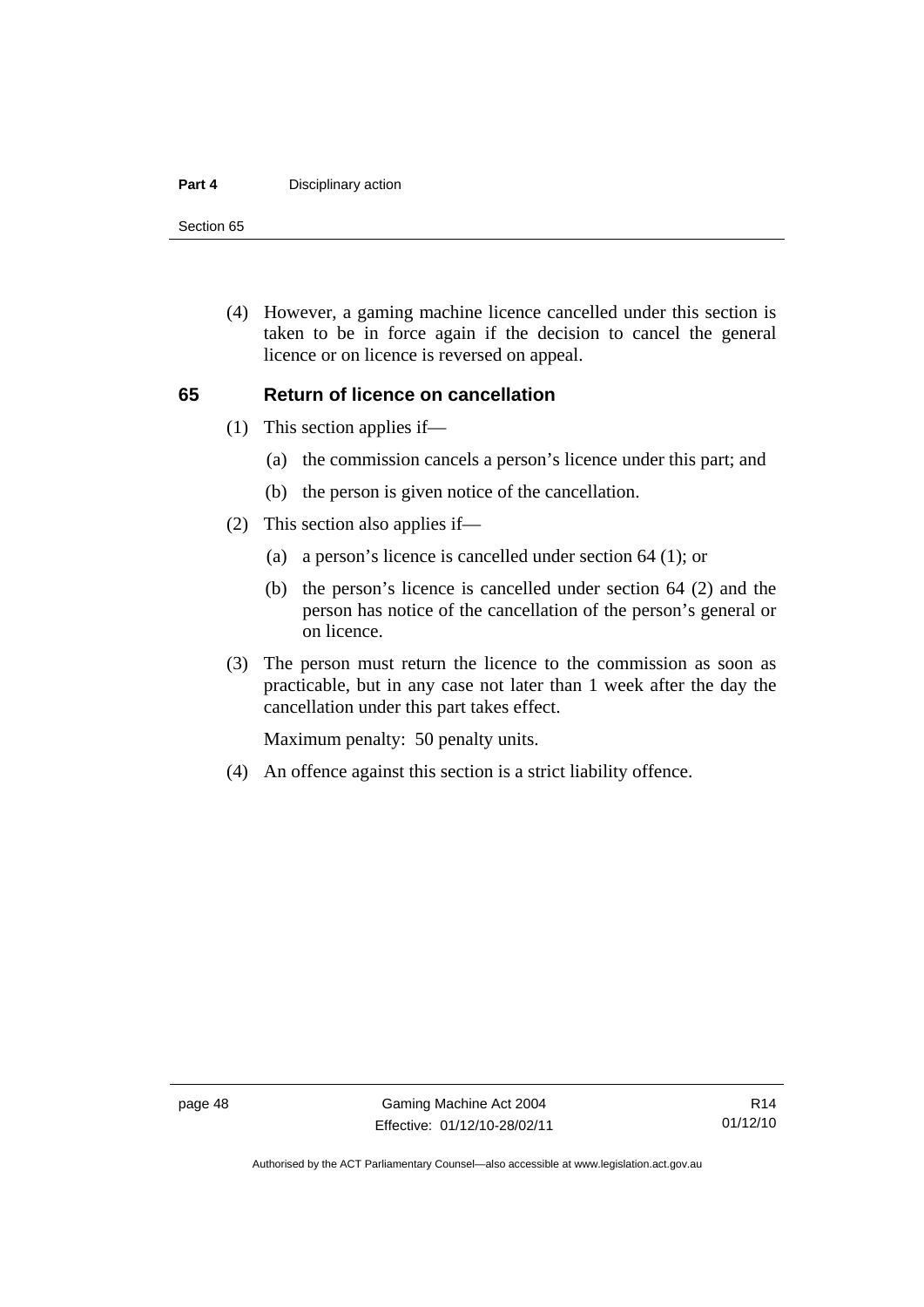# **Part 5 Centralised monitoring system**

#### **66 Meaning of** *centralised monitoring system*

(1) In this Act:

*centralised monitoring system (*or *CMS)* means a system approved in writing by the commission that—

- (a) monitors the operation and performance of approved gaming machines; and
- (b) facilitates the working out and checking for accuracy of tax liability, and the collection of tax, under this Act; and
- (c) can perform other related functions.
- (2) An approval is a notifiable instrument.

*Note* A notifiable instrument must be notified under the Legislation Act.

#### **67 Regulations about CMS**

- (1) The regulations may provide for the approval and operation of a CMS.
- (2) In particular, the regulations may fix a date, or allow the commission to fix a date, by which stated machines must be connected to the CMS.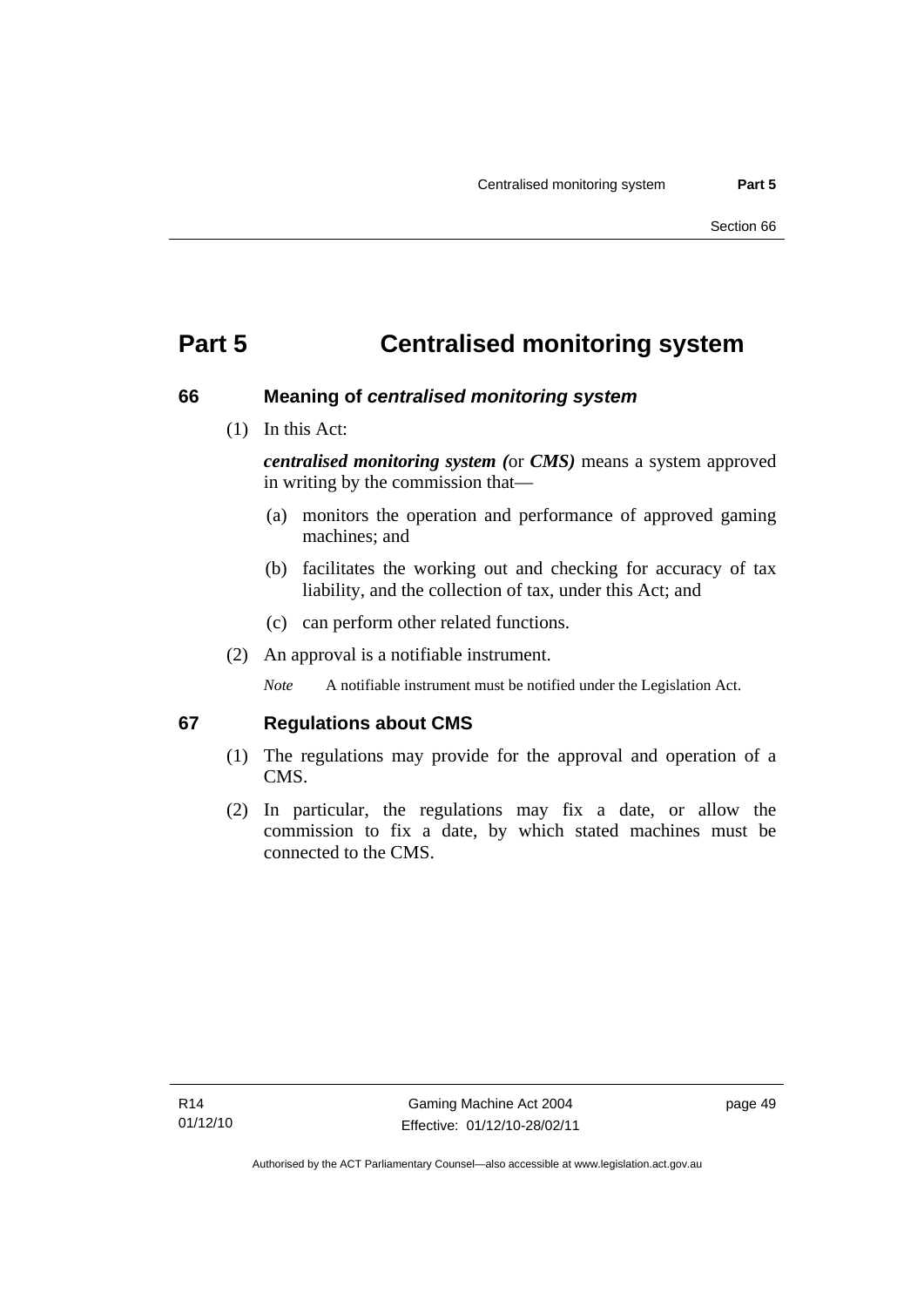| Part 6              | Approval of gaming machines, peripherals, suppliers, technicians and<br>attendants |
|---------------------|------------------------------------------------------------------------------------|
| <b>Division 6.1</b> | Approval of gaming machines and peripheral equipment                               |
| Section 68          |                                                                                    |

# Part 6 **Approval of gaming machines, peripherals, suppliers, technicians and attendants**

# **Division 6.1 Approval of gaming machines and peripheral equipment**

#### **68 Meaning of** *peripheral equipment*

In this Act:

*peripheral equipment*, for a gaming machine, means equipment, or a device, that is incidental to the basic operation of the gaming machine.

#### **Examples**

- 1 note acceptors
- 2 links
- 3 card readers
- 4 ticket readers
- *Note* An example is part of the Act, is not exhaustive and may extend, but does not limit, the meaning of the provision in which it appears (see Legislation Act, s 126 and s 132).

### **69 Approval of gaming machines and peripheral equipment**

- (1) The commission may, in writing, approve—
	- (a) a gaming machine; and
	- (b) any peripheral equipment for the gaming machine.
- (2) However, the commission must not approve something under subsection (1) unless the commission has considered—
	- (a) the results of a technical evaluation of the gaming machine and any peripheral equipment by an approved entity; and

Authorised by the ACT Parliamentary Counsel—also accessible at www.legislation.act.gov.au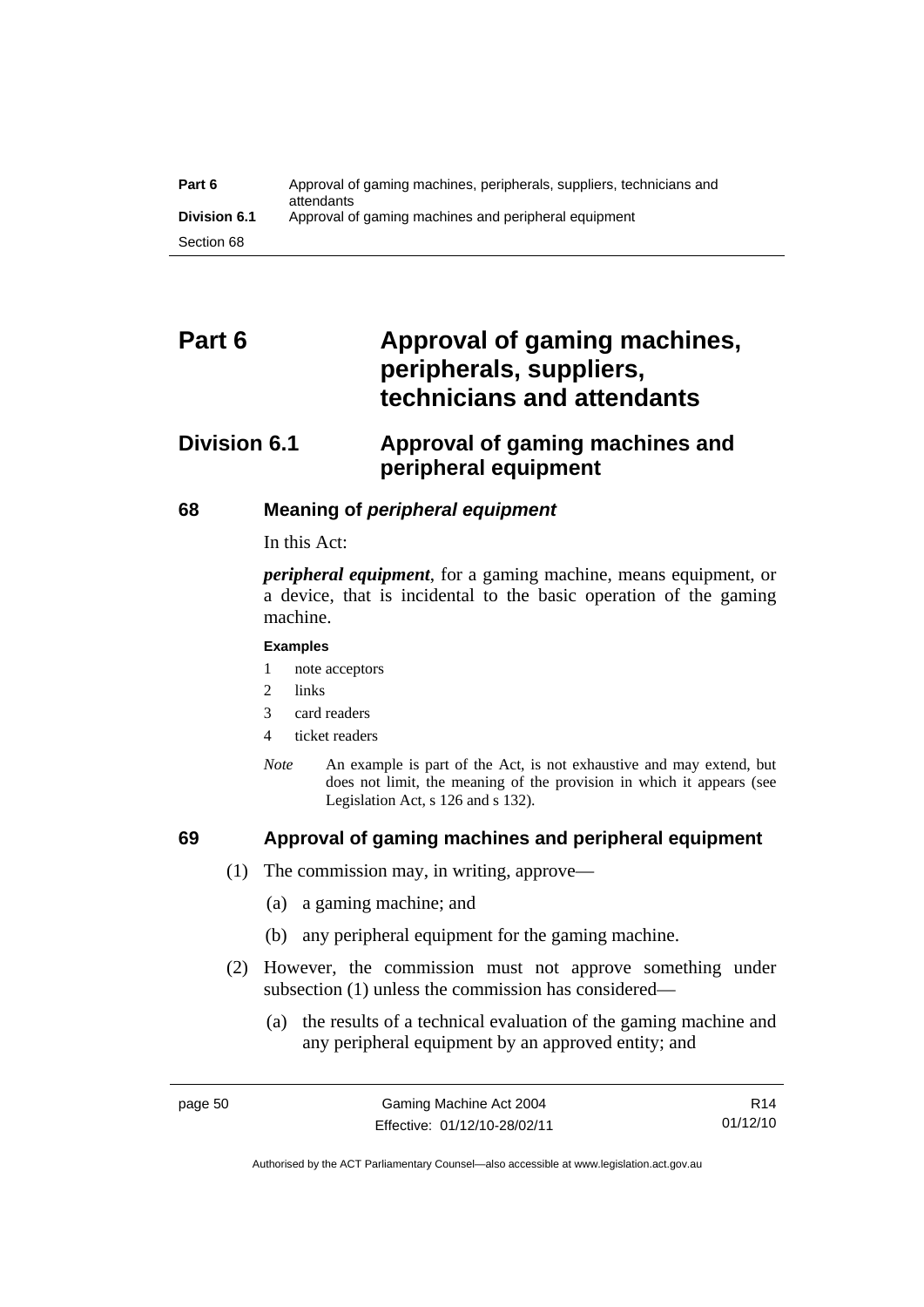- (b) any available research on the consumer protection and harm minimisation implications of the gaming machine or peripheral equipment proposed to be approved.
- (3) The approval of a gaming machine or any peripheral equipment for a gaming machine is a notifiable instrument.

*Note* A notifiable instrument must be notified under the Legislation Act.

(4) In this section:

*approved entity* means an entity approved (however described) under a law of a local jurisdiction about gaming machines to undertake technical evaluations for the law.

## **70 Cancellation or suspension of gaming machine and peripheral equipment approval**

- (1) The commission may, in writing, cancel or suspend the approval of a gaming machine or peripheral equipment if—
	- (a) the machine no longer operates as designed; or
	- (b) the machine no longer operates as intended.
- (2) To remove any doubt, if the approval of a machine is cancelled or suspended under this section, it applies to all machines of that kind, whether or not a particular machine is operating as designed or intended.

#### **Example**

A King of the Thames gaming machine stops operating in accordance with its design. The commission suspends the approval of King of the Thames gaming machines, even though not all King of the Thames gaming machines have stopped operating in accordance with their design.

*Note* An example is part of the Act, is not exhaustive and may extend, but does not limit, the meaning of the provision in which it appears (see Legislation Act, s 126 and s 132).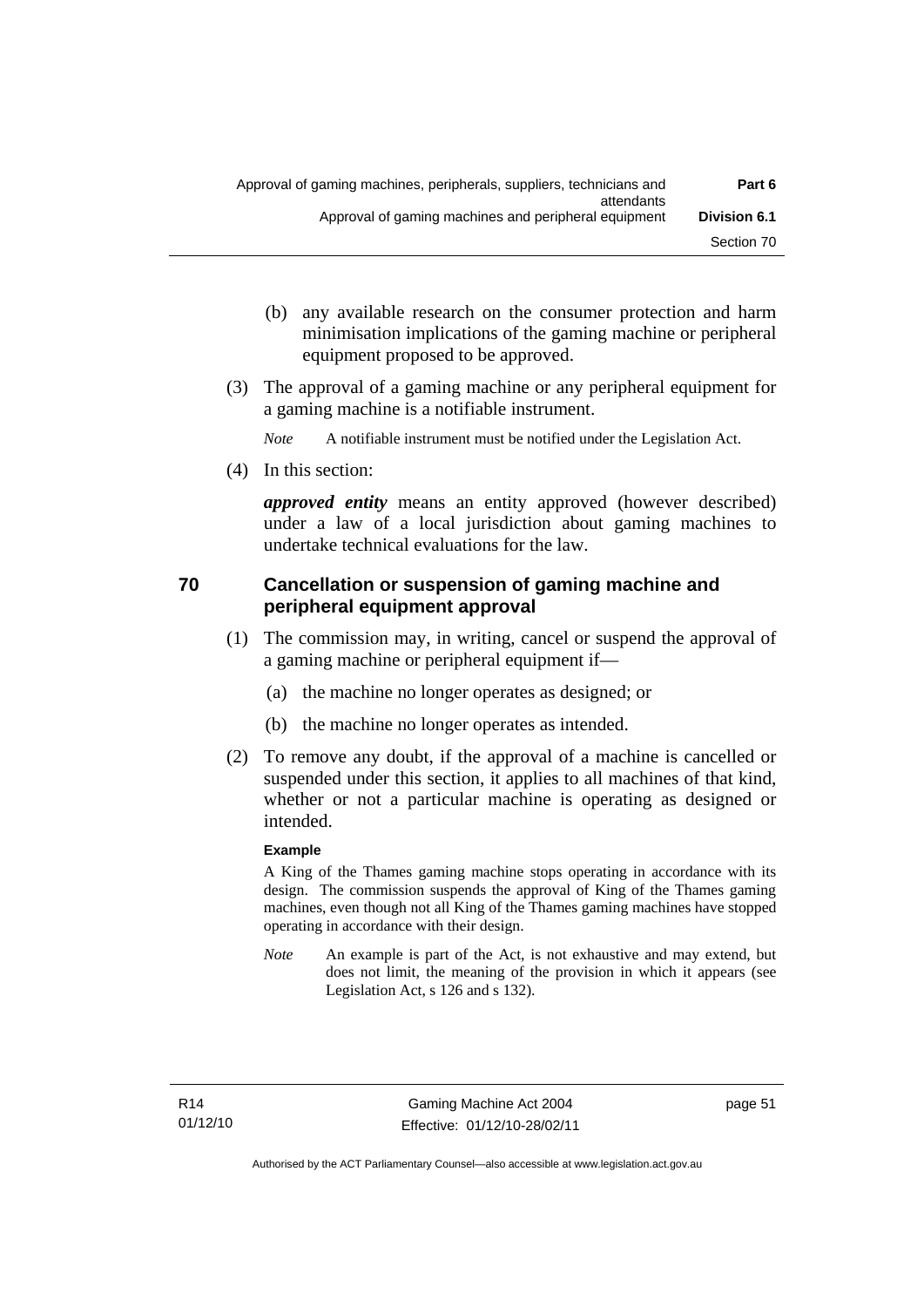| Part 6              | Approval of gaming machines, peripherals, suppliers, technicians and<br>attendants |
|---------------------|------------------------------------------------------------------------------------|
| <b>Division 6.1</b> | Approval of gaming machines and peripheral equipment                               |
| Section 71          |                                                                                    |

 (3) A cancellation or suspension under subsection (1) is a notifiable instrument.

*Note* A notifiable instrument must be notified under the Legislation Act.

#### **71 Machine access register**

- (1) A licensee must keep a register (the *machine access register*) for the licensed gaming machines on the licensed premises.
- (2) If a gaming machine on the licensed premises is not working for a reason peculiar to the machine, the machine access register must record when and why the machine is not working.

#### **Examples**

- 1 technical problems peculiar to the machine, not a problem that affects all machines, eg a blackout
- 2 maintenance
- 3 door open for coin filling or removal
- 4 inspection by authorised officer
- *Note* An example is part of the Act, is not exhaustive and may extend, but does not limit, the meaning of the provision in which it appears (see Legislation Act, s 126 and s 132).
- (3) If an approved supplier, approved technician or approved attendant opens or maintains a gaming machine on the licensed premises in any way, whether or not by opening the machine, the person must enter the following details in the machine access register:
	- (a) information that clearly identifies the machine;
	- (b) the date when the machine was opened, repaired, adjusted or altered;
	- (c) if the machine was repaired or adjusted—a description of the repair or adjustment;
	- (d) the time when, and reason why, the machine was not working;
	- (e) the signature and number of the certificate of approval of the person making the entry;

R14 01/12/10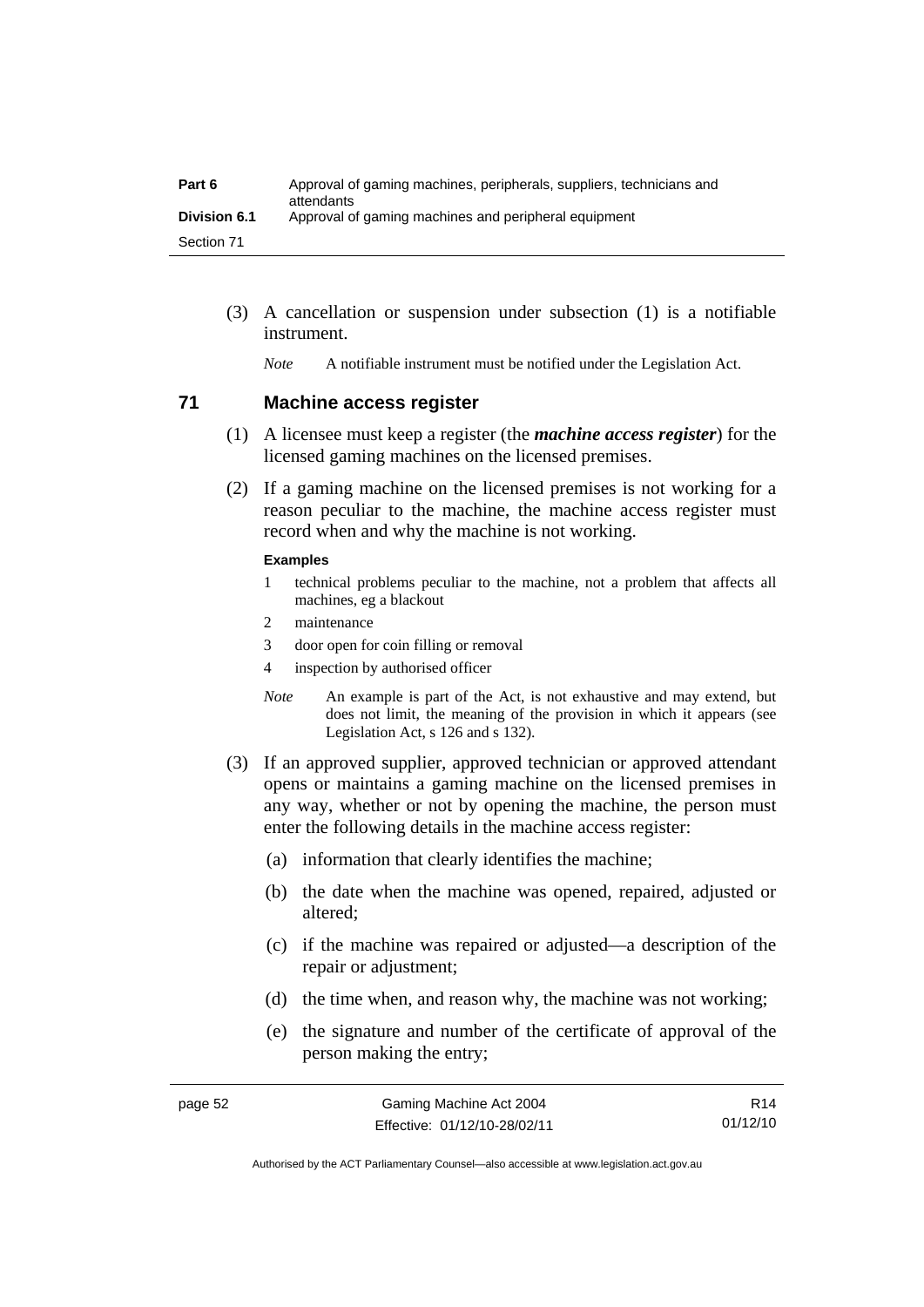- (f) any other information required under the regulations.
- (4) A person commits an offence if—
	- (a) the person enters anything in the machine access register; and
	- (b) the person is not an approved supplier, approved technician, approved attendant or authorised person.

Maximum penalty: 10 penalty units.

(5) An offence against subsection (4) is a strict liability offence.

# **Division 6.2 Approved suppliers**

#### **72 Application and approval as supplier**

- (1) A person may apply in writing for approval as a supplier.
	- *Note 1* If a form is approved under the Control Act, s 53D for an application, the form must be used.
	- *Note* 2 A fee may be determined under s 177 for this provision.
- (2) The commission may approve the person as a supplier if satisfied that—
	- (a) the person sells, installs or maintains gaming machines, peripheral equipment for gaming machines or systems (including a CMS) designed for use with gaming machines; and
	- (b) for an individual—the individual is an eligible person; and
	- (c) for a corporation—each influential person for the corporation is an eligible person; and
	- (d) the person has not, in the last 12 months, provided false or misleading information in an application under subsection (1); and
	- (e) the person satisfies any other requirement prescribed by regulation.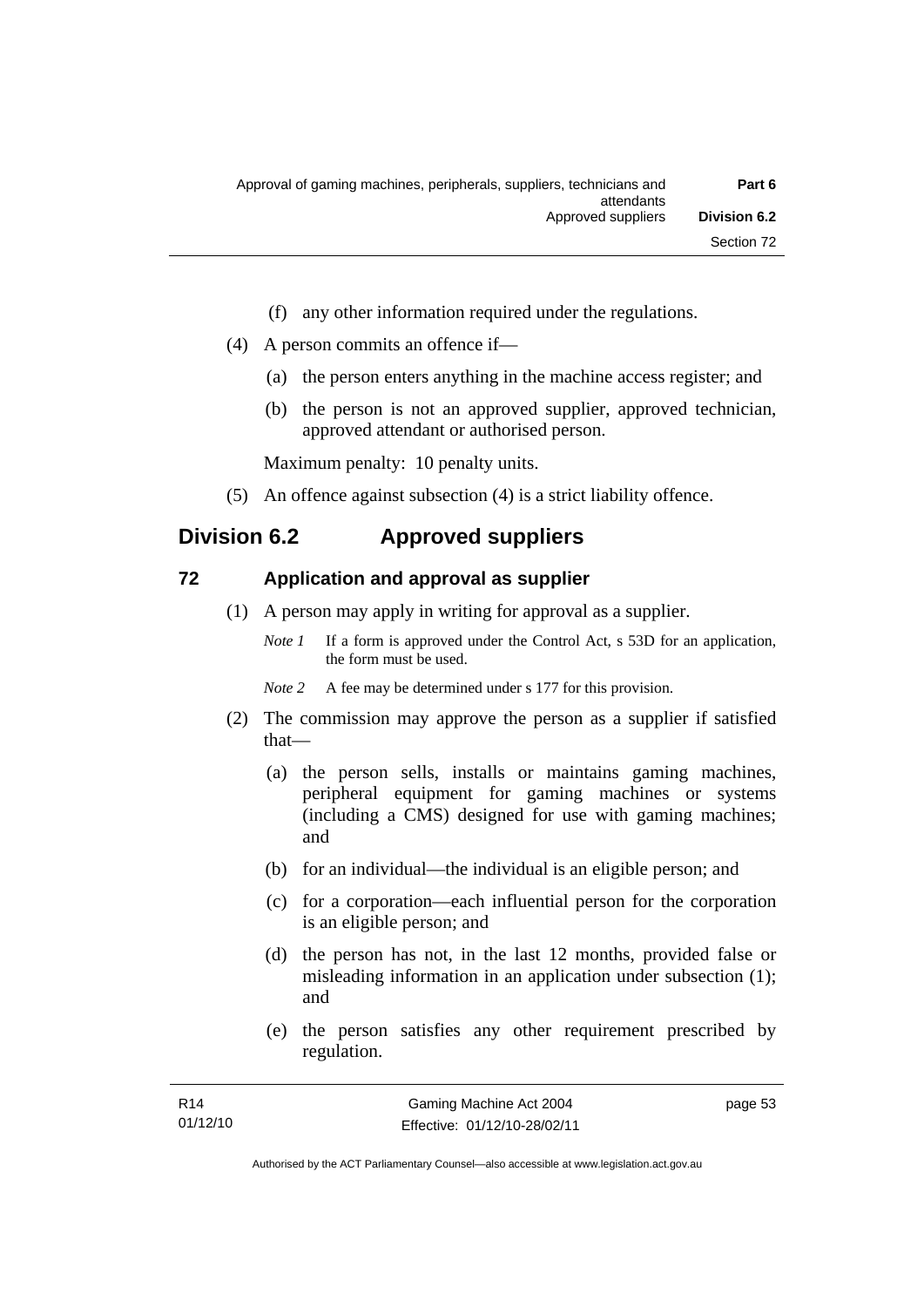| Part 6              | Approval of gaming machines, peripherals, suppliers, technicians and<br>attendants |
|---------------------|------------------------------------------------------------------------------------|
| <b>Division 6.2</b> | Approved suppliers                                                                 |
| Section 73          |                                                                                    |

 (3) If the commission approves a person as a supplier, the commission must give the person a certificate stating that the person is an approved supplier.

#### **73 Giving copy of certificate about approved supplier**

- (1) This section applies if an approved supplier tells the commission, in writing, about the loss, theft or destruction of a certificate given to the person under section 72 (3).
- (2) The commission may, by written notice given to the supplier, require the supplier to give the commission, within a stated period and in a stated form, a statement confirming, and explaining the circumstances of, the loss, theft or destruction.
- (3) If the commission is satisfied that the certificate has been lost, stolen or destroyed, the commission may give a replacement to supplier.

*Note* A fee may be determined under s 177 for this provision.

#### **73A Cancellation etc of supplier's approval**

- (1) This section applies if—
	- (a) the commission stops being satisfied that the supplier meets the conditions for approval stated in section 72 (2); or
	- (b) the commission is satisfied that the supplier has contravened this Act.
- (2) In subsection (1) (b), a reference to a *contravention* of this Act includes a reference to the following:
	- (a) a contravention of the Criminal Code, part 2.4 (Extensions of criminal responsibility) in relation to an offence against this Act or otherwise in relation to this Act;
	- (b) a contravention of the Criminal Code in relation to a document completed, kept or given, or required to be completed, kept or given, under or in relation to this Act;

R14 01/12/10

Authorised by the ACT Parliamentary Counsel—also accessible at www.legislation.act.gov.au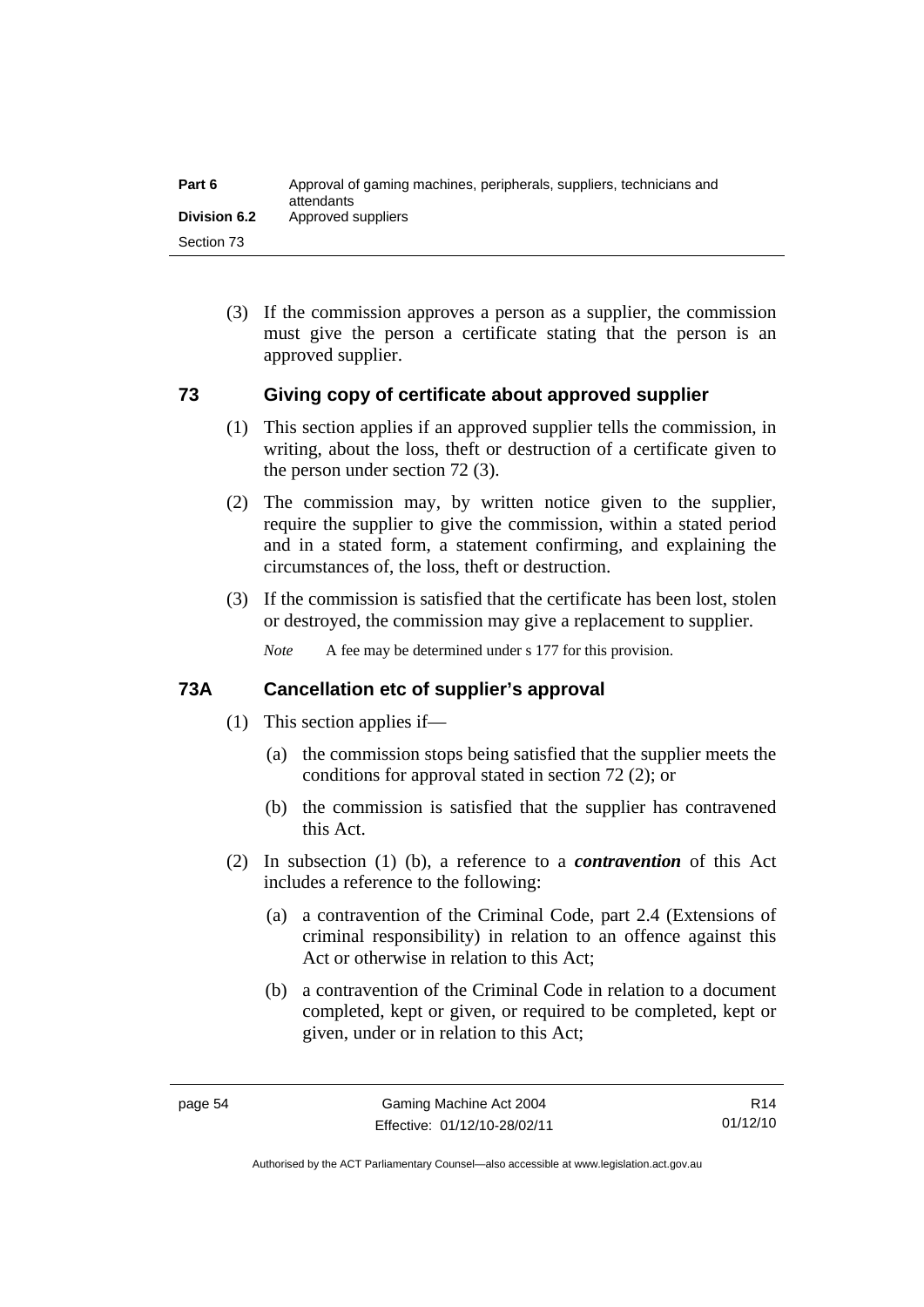- (c) a contravention of the Criminal Code in relation to anything done, or not done, under or in relation to this Act.
- (3) The commission may, by written notice given to the approved supplier—
	- (a) cancel the supplier's approval; or
	- (b) suspend the supplier's approval; or
	- (c) reprimand the supplier.
- (4) In considering whether to take action under this section, the commission must consider the following:
	- (a) whether action has been taken against the approved supplier under this section before;
	- (b) the seriousness of any contravention of this Act;
	- (c) the likelihood of further action needing to be taken against the supplier;
	- (d) the public benefit of suppliers being regulated under this Act.
- (5) The commission may also consider any other relevant matter.

## **Division 6.3 Approved technicians**

#### **74 Application for approval as technician**

- (1) An individual may apply in writing for approval as a technician for 1 or more suppliers.
	- *Note 1* If a form is approved under the Control Act, s 53D for an application, the form must be used.
	- *Note 2* A fee may be determined under s 177 for this provision.
- (2) The application must be accompanied by—
	- (a) a statement by each approved supplier for which the applicant is applying for approval that—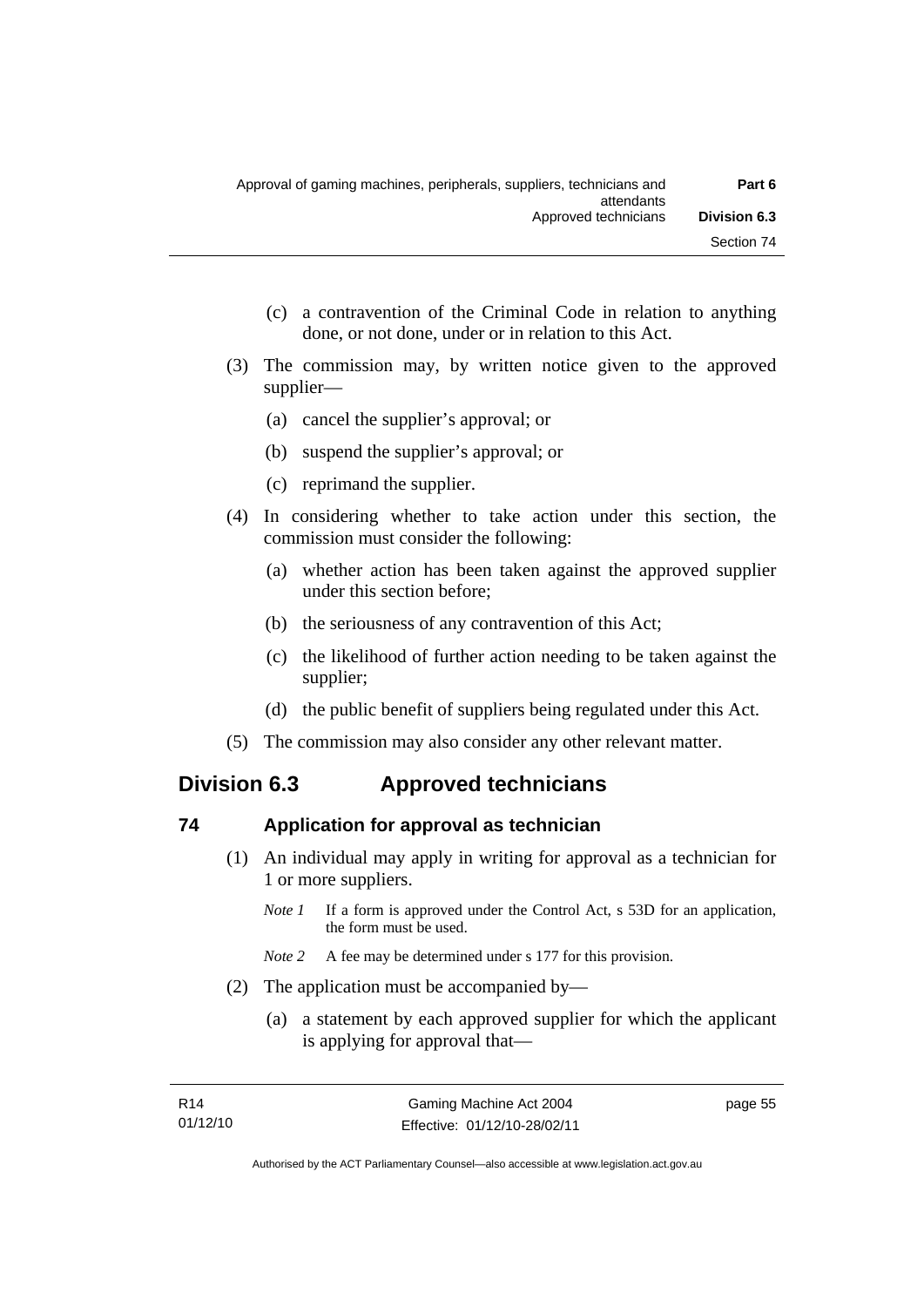| Part 6              | Approval of gaming machines, peripherals, suppliers, technicians and<br>attendants |
|---------------------|------------------------------------------------------------------------------------|
| <b>Division 6.3</b> | Approved technicians                                                               |
| Section 75          |                                                                                    |

- (i) the supplier is satisfied that the applicant is competent to exercise the functions of an approved technician; and
- (ii) the supplier employs, or has offered to employ, the applicant as a technician; and
- (b) if the applicant is an approved supplier and is applying for approval to be a technician for his or her own business—a statement to that effect; and
- (c) an undertaking by the applicant to—
	- (i) ask the police to check the applicant's criminal record using the applicant's fingerprints; and
	- (ii) authorise the police to report the results of the check to the commission; and
- (d) 4 recent passport-size photographs of the applicant.

#### **75 Approval of technicians**

- (1) The commission may, on application under section 74, approve the applicant as a technician for 1 or more suppliers if satisfied that—
	- (a) the applicant is qualified to exercise the functions of an approved technician; and
	- (b) the applicant has not, in the last 12 months, provided false or misleading information in an application under section 74; and
	- (c) either—
		- (i) the applicant is employed, or will be employed, by each supplier; or
		- (ii) the applicant is an approved supplier; or
		- (iii) the applicant is employed, or will be employed, by each supplier and is an approved supplier.
- (2) An approval is for 2 years.

R14 01/12/10

Authorised by the ACT Parliamentary Counsel—also accessible at www.legislation.act.gov.au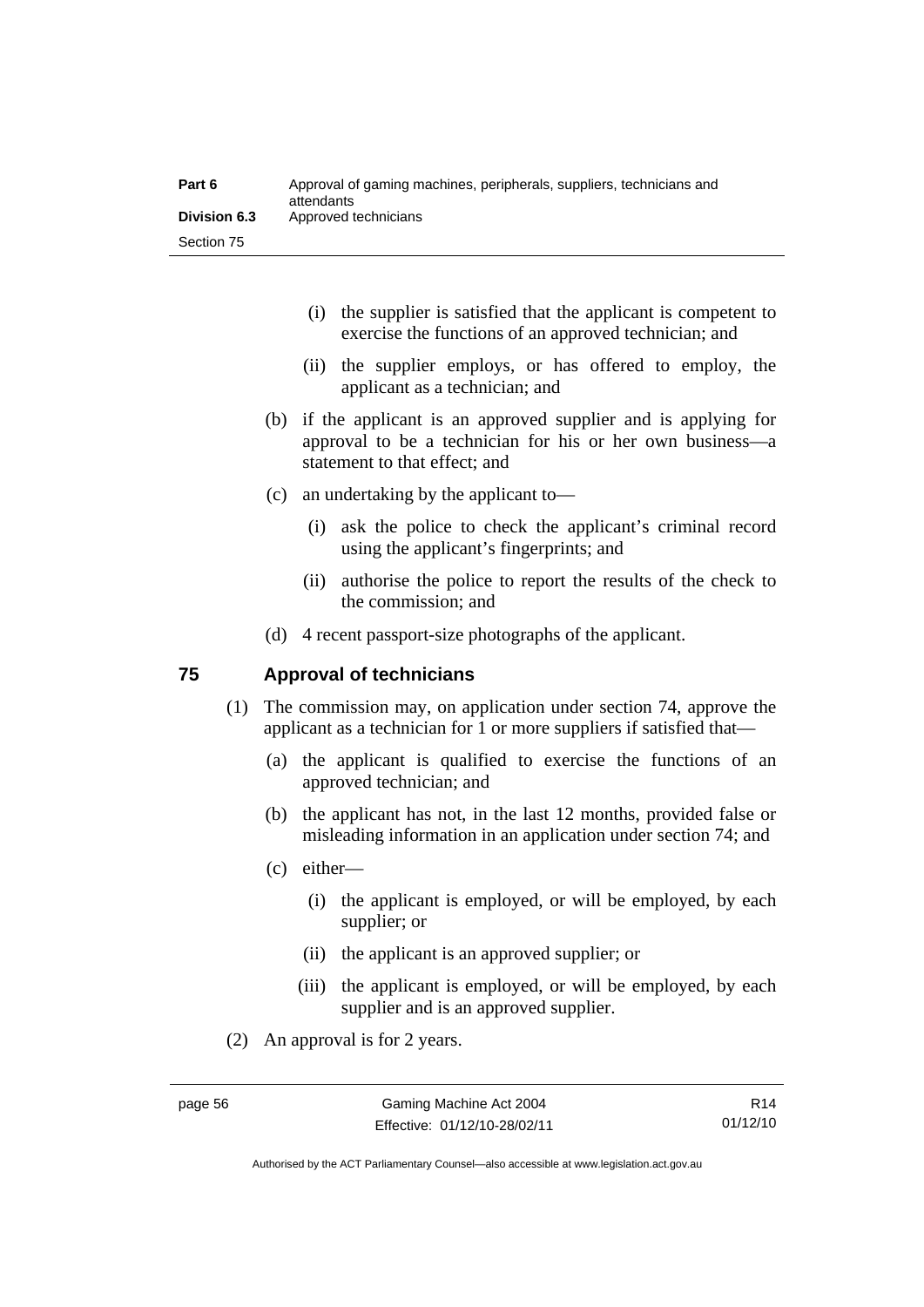(3) If a short-term approval is in force in relation to the applicant, the approval under this section starts when the short-term approval under section 76 began.

#### **Example**

Jo was given a short-term approval as a technician on 1 January 2005 before the results of her police check came through. Her results were satisfactory and she was approved as a technician on 25 February 2005. Her approval ends on 1 January 2007.

- (4) A person is *qualified* to exercise the functions of an approved technician for a supplier if the person—
	- (a) is an individual; and
	- (b) is competent to maintain gaming machines supplied by the supplier; and
	- (c) is an eligible person; and
	- (d) satisfies any requirement prescribed under the regulations.
- (5) To remove any doubt, an approved supplier may be approved as a technician under this section for themselves as supplier, another supplier or both.

#### **76 Short-term approval of technicians**

- (1) This section applies to a person who has applied for approval as a technician if—
	- (a) the commission has not received the results of the police check of the person's criminal record; but
	- (b) the commission would approve the person if the results of the police check did not show that the person was not an eligible person.
- (2) The commission may approve the applicant as a technician.
- (3) An approval under this section (a *short-term approval*) is for 6 months, and cannot be renewed.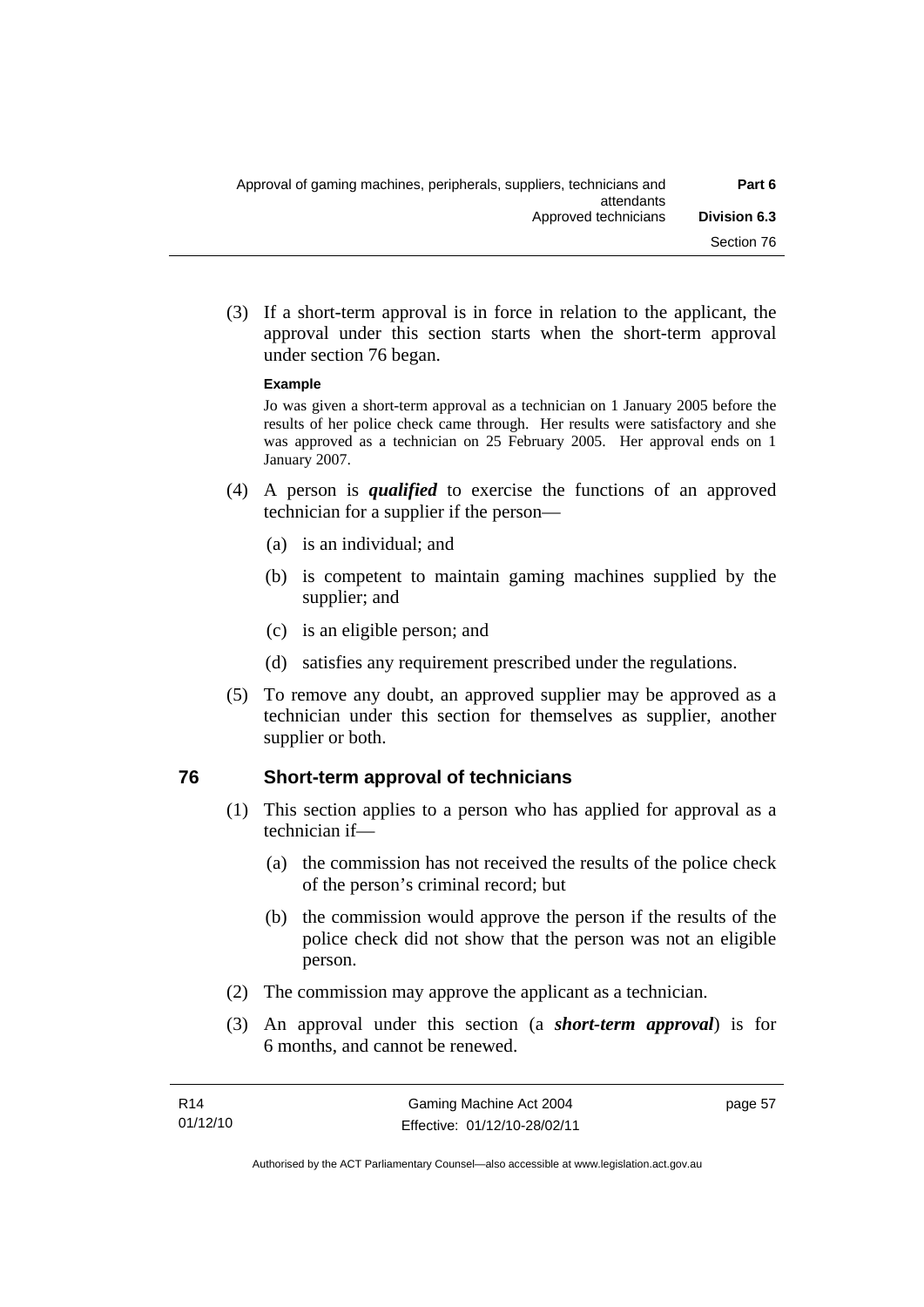#### **77 Ending short-term approvals**

- (1) This section applies to a person if—
	- (a) the person has a short-term approval as a technician; and
	- (b) the commission receives the results of the police check of the person's criminal record; and
	- (c) after considering the results of the police check, the commission is satisfied that the person is not an eligible person.
- (2) The commission must, by written notice given to the technician—
	- (a) refuse the person's application for approval as a technician; and
	- (b) cancel the person's short-term approval as a technician.

#### **78 Transfer etc of technician's approval**

- (1) On written application by an approved technician, the commission may—
	- (a) approve the technician for another supplier (the *new supplier*); or
	- (b) transfer the approval of the technician from 1 supplier to another (the *new supplier*).
	- *Note 1* If a form is approved under the Control Act, s 53D for an application, the form must be used.
	- *Note 2* A fee may be determined under s 177 for this provision.
- (2) The application must be accompanied by a written statement by the new supplier stating that the supplier employs, or has offered to employ, the applicant as a technician.

Authorised by the ACT Parliamentary Counsel—also accessible at www.legislation.act.gov.au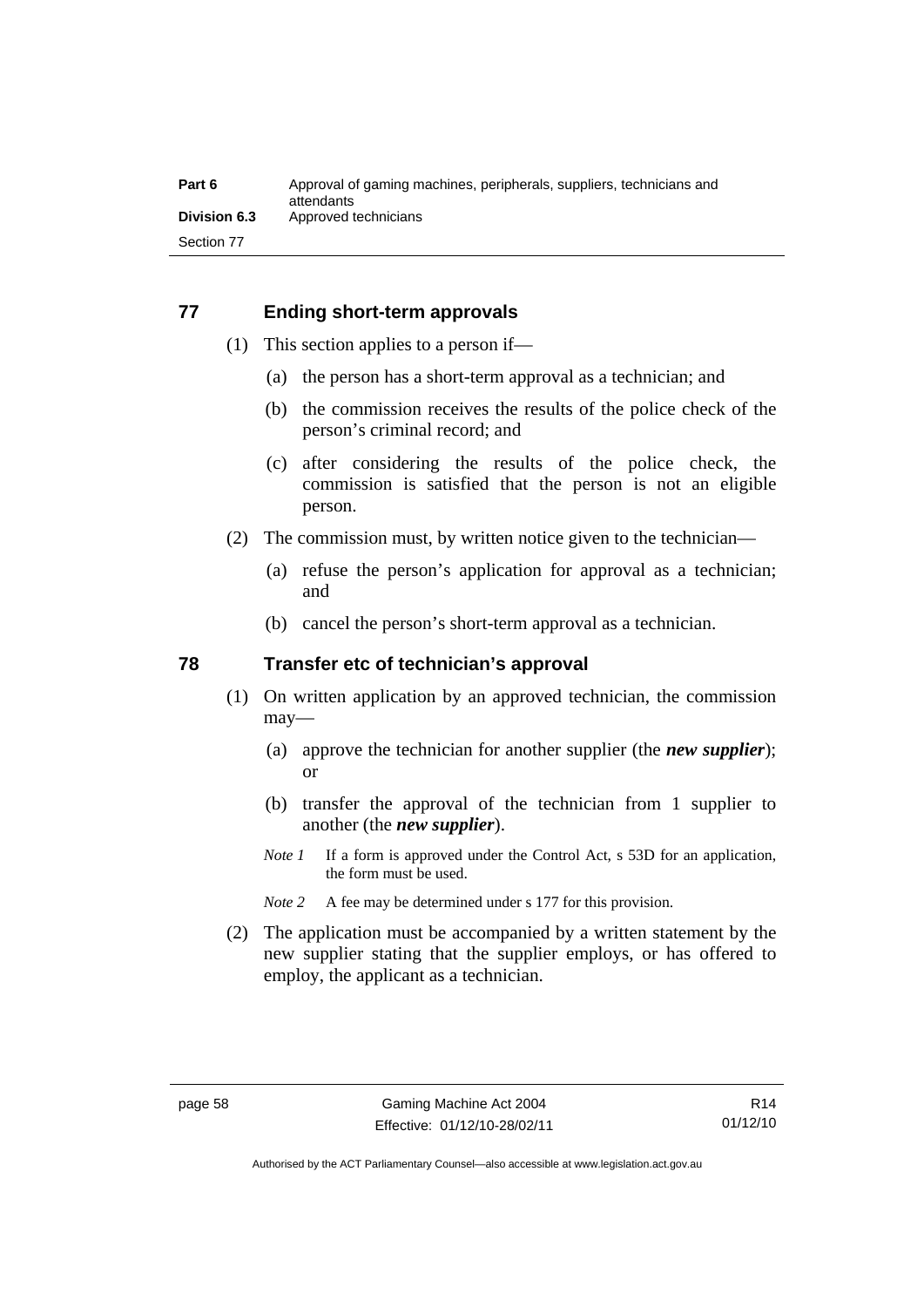## **79 Cancellation etc of technician's approval**

- (1) This section applies if—
	- (a) the commission stops being satisfied that an approved technician is qualified to exercise the functions of an approved technician for each supplier for whom the technician is approved; or
	- (b) the approved technician is not an approved supplier and is not employed by an approved supplier; or
	- (c) the commission is satisfied that the technician has contravened this Act.
- (2) In subsection (1) (c), a reference to a *contravention* of this Act includes a reference to the following:
	- (a) a contravention of the Criminal Code, part 2.4 (Extensions of criminal responsibility) in relation to an offence against this Act or otherwise in relation to this Act;
	- (b) a contravention of the Criminal Code in relation to a document completed, kept or given, or required to be completed, kept or given, under or in relation to this Act;
	- (c) a contravention of the Criminal Code in relation to anything done, or not done, under or in relation to this Act.
- (3) The commission may, by written notice given to the approved technician—
	- (a) cancel the technician's approval; or
	- (b) suspend the technician's approval; or
	- (c) reprimand the technician.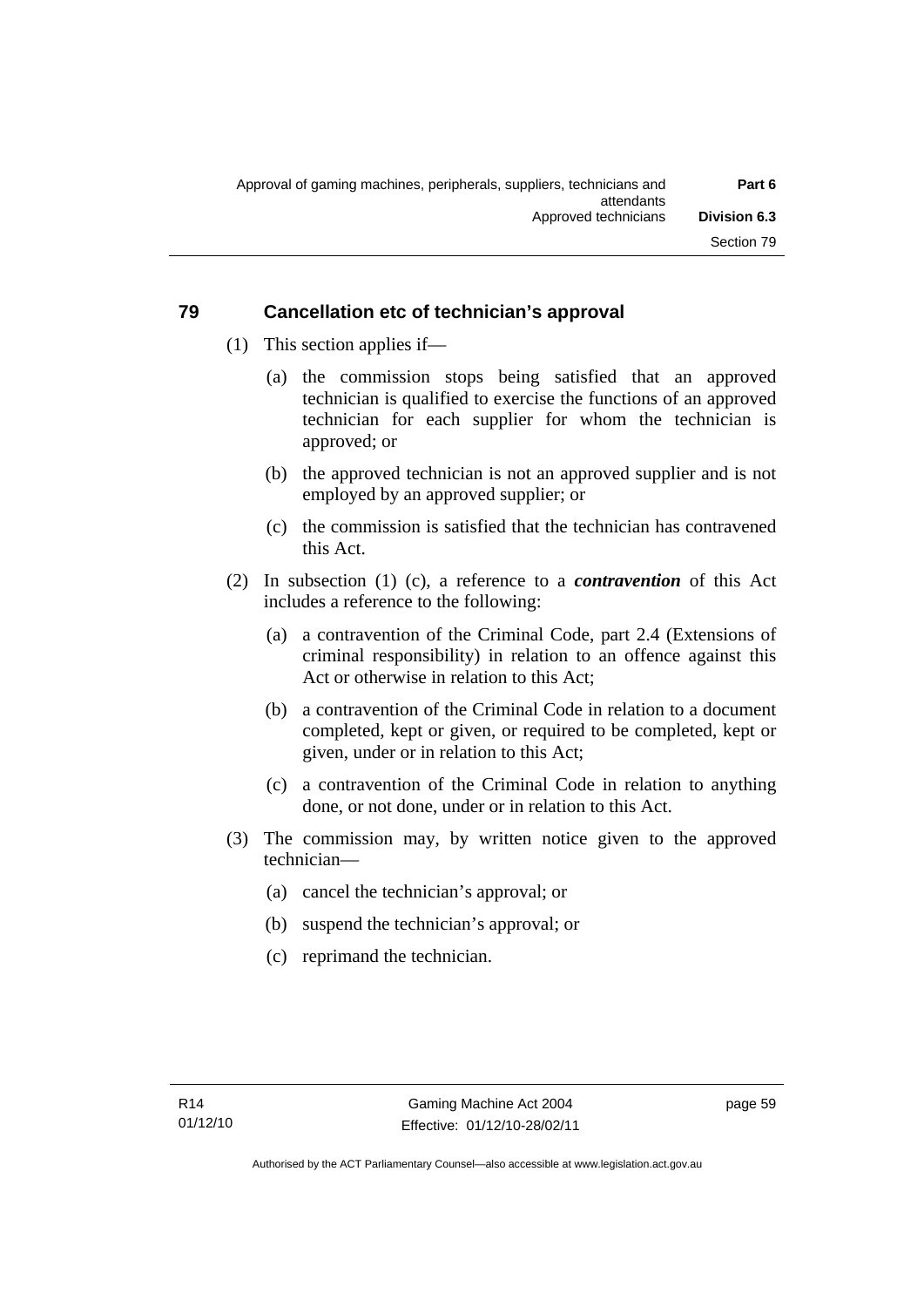| Part 6              | Approval of gaming machines, peripherals, suppliers, technicians and<br>attendants |
|---------------------|------------------------------------------------------------------------------------|
| <b>Division 6.3</b> | Approved technicians                                                               |
| Section 80          |                                                                                    |

- (4) In considering whether to take action under this section, the commission must consider the following:
	- (a) whether action has been taken against the approved technician under this section before;
	- (b) the seriousness of any contravention of this Act;
	- (c) the likelihood of further action needing to be taken against the technician;
	- (d) the public benefit of technicians being regulated under this Act.
- (5) The commission may also consider any other relevant matter.
- (6) In this section:

*approved supplier*—a person is not an *approved supplier* if the person's approval as a supplier is suspended.

*qualified*, to exercise the functions of an approved technician—see section 75 (4).

### **80 Certificates and identity cards for approved technicians**

- (1) This section applies if the commission approves a technician under section 75 (Approval of technicians) or section 76 (Short-term approval of technicians).
- (2) The commission must give—
	- (a) a certificate (the technician's *approval certificate*) to each approved supplier for the technician containing details of the approval; and
	- (b) an identity card to the approved technician containing details of the approval.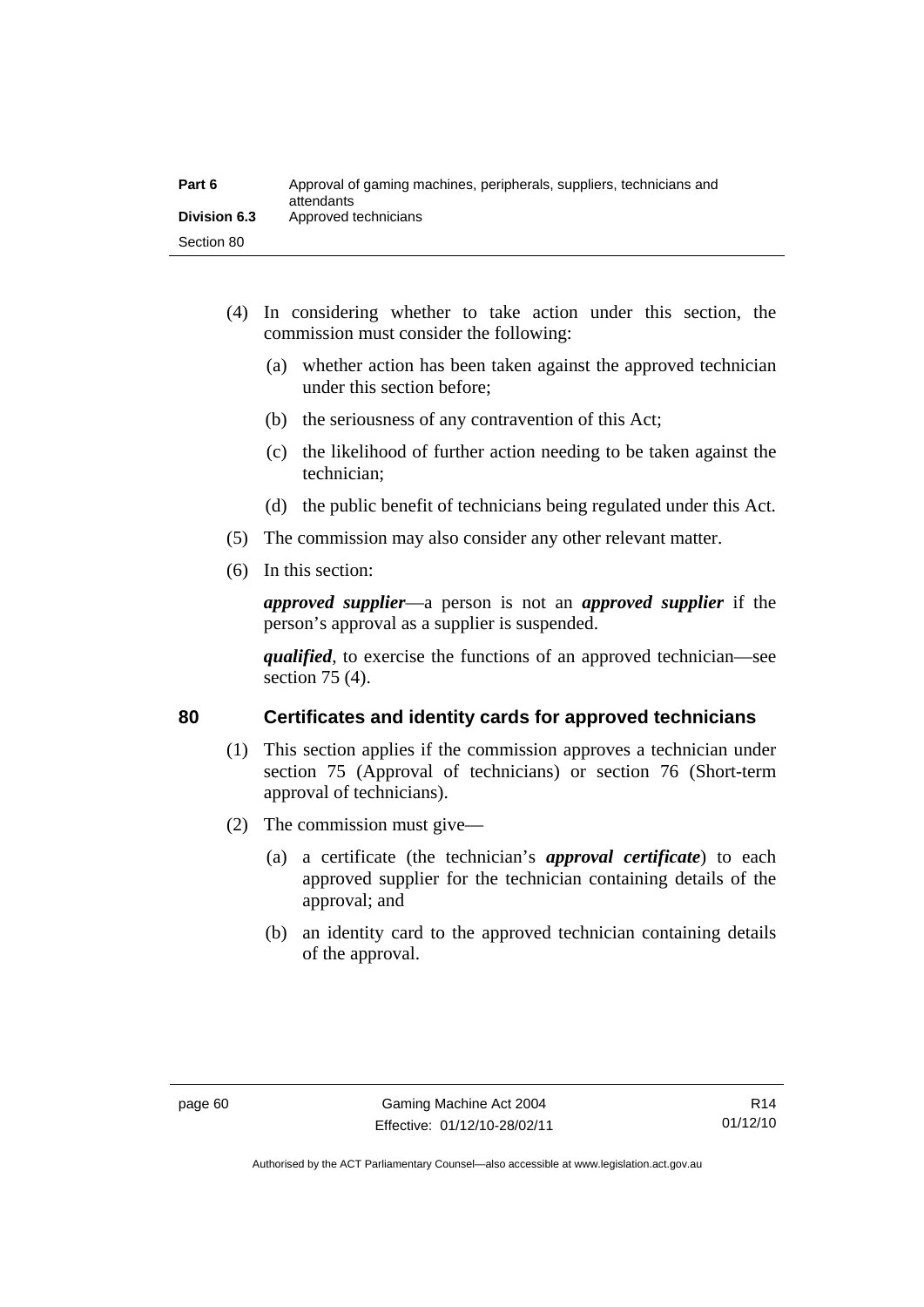# **81 Giving copy of certificate about approved technician or identity card**

- (1) This section applies if an approved supplier or approved technician tells the commission, in writing, about the loss, theft or destruction of a certificate or identity card given to the person under section 80.
- (2) The commission may, by written notice given to the person, require the person to give the commission, within a stated period and in a stated form, a statement confirming, and explaining the circumstances of, the loss, theft or destruction.
- (3) If the commission is satisfied that the certificate or identity card has been lost, stolen or destroyed, the commission may give a replacement to the person.

*Note* A fee may be determined under s 177 for this provision.

# **82 Notice by supplier if technician no longer employed**

- (1) This section applies if—
	- (a) a supplier is the supplier for an approved technician; and
	- (b) the supplier stops employing the technician.
- (2) The supplier must tell the commission in writing that the supplier no longer employs the technician within 1 week after the day the supplier stops employing the technician.

Maximum penalty: 5 penalty units.

(3) An offence against this section is a strict liability offence.

# **83 Return of approval certificates and identity cards for approved technicians**

- (1) This section applies if—
	- (a) a technician's approval expires or is cancelled or suspended; or
	- (b) a technician stops working for an approved supplier.

page 61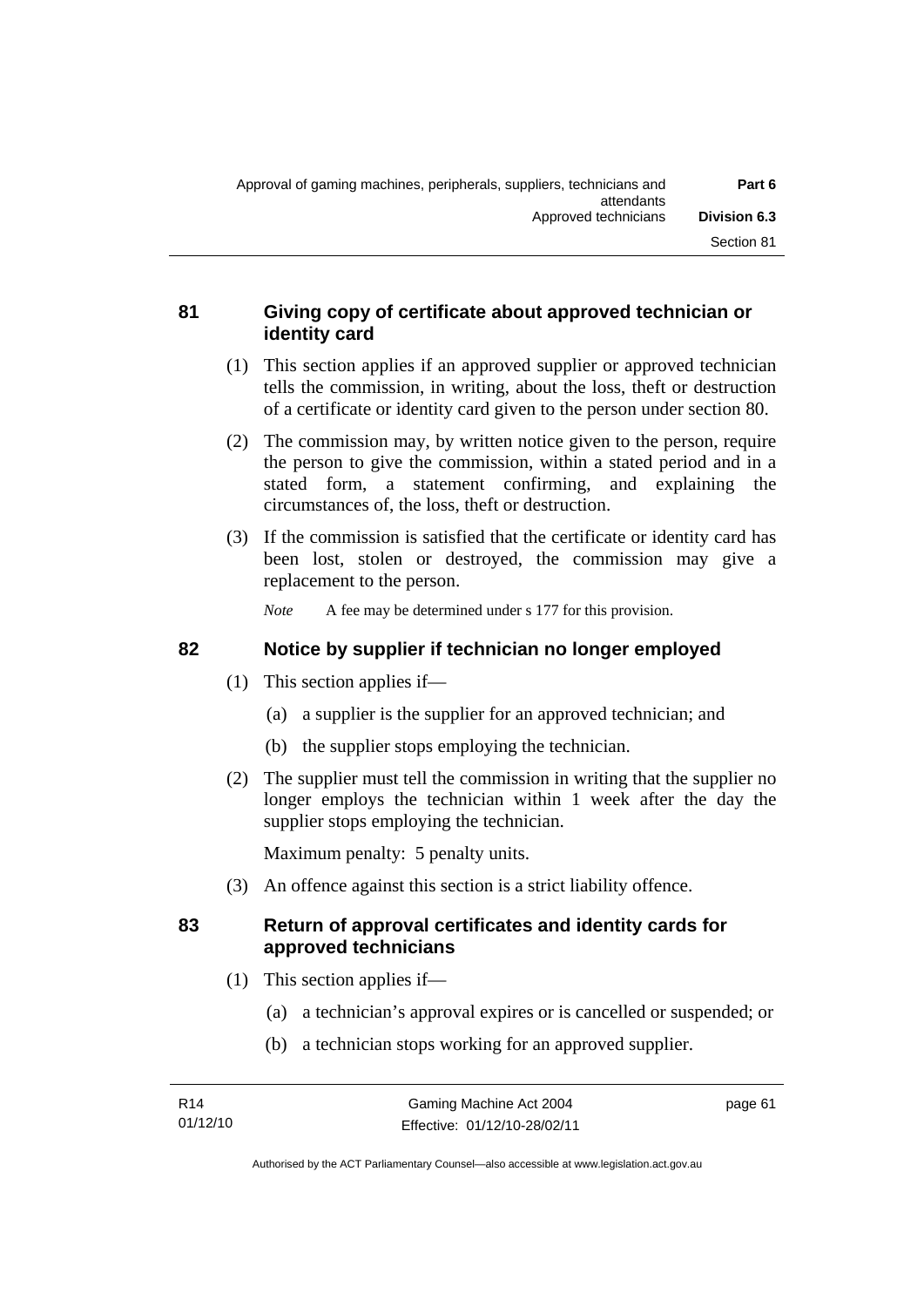| Part 6              | Approval of gaming machines, peripherals, suppliers, technicians and<br>attendants |
|---------------------|------------------------------------------------------------------------------------|
| <b>Division 6.3</b> | Approved technicians                                                               |
| Section 84          |                                                                                    |

- (2) The supplier must return the technician's approval certificate to the commission within 1 week after—
	- (a) the day the technician's approval expires; or
	- (b) the day the technician is given notice of the cancellation or suspension; or
	- (c) the day the approved technician stops working for the supplier.

Maximum penalty: 5 penalty units.

- (3) The technician must return the technician's identity card to the commission within 1 week after—
	- (a) the day the technician's approval expires; or
	- (b) the day the technician is given notice of the cancellation or suspension; or
	- (c) the day the technician no longer works for at least 1 supplier.

Maximum penalty: 5 penalty units.

(4) Strict liability applies to an offence against this section.

#### **84 Renewal of technician's approval**

- (1) An approved technician may apply to the commission for renewal of his or her approval no later than 1 month, and no earlier than 3 months, before the approval expires.
	- *Note* If a form is approved under the Control Act, s 53D for an application, the form must be used.
- (2) The application must be accompanied by an undertaking by the applicant to—
	- (a) ask the police to check the applicant's criminal record using the applicant's fingerprints; and
	- (b) authorise the police to report the results of the check to the commission.

R14 01/12/10

Authorised by the ACT Parliamentary Counsel—also accessible at www.legislation.act.gov.au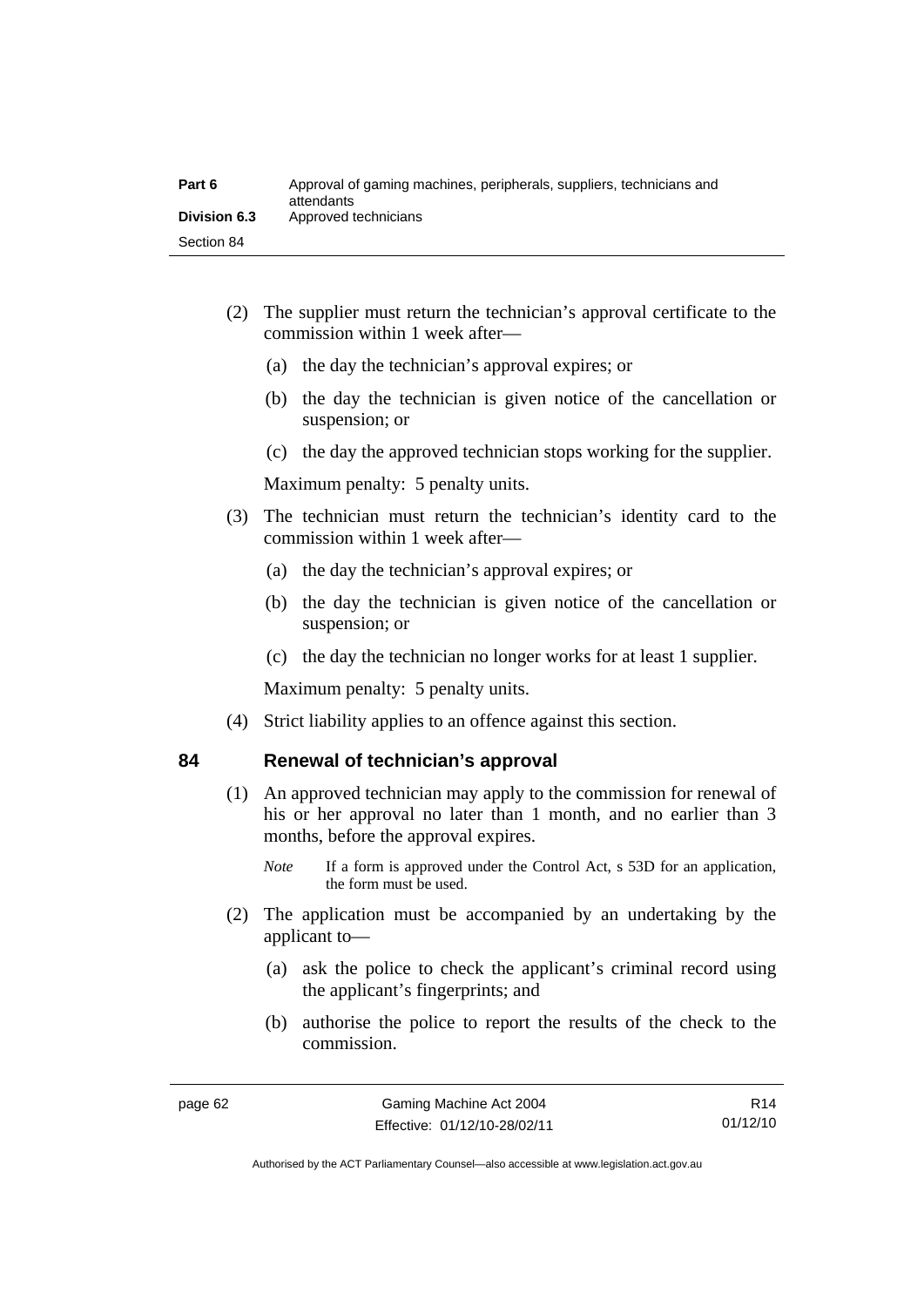- (3) On application under this section, the commission must renew the approval if satisfied that it would approve the applicant if the application were an application for initial approval.
- (4) The renewal of the approval begins on the day after the approval being renewed expires.
- (5) An approval that is suspended may be renewed, but the renewed approval is suspended until the end of the suspension.

# **Division 6.4 Approved attendants**

# **85 Application for approval as attendant**

- (1) An individual may apply in writing for approval as an attendant for 1 or more licensees.
	- *Note 1* If a form is approved under the Control Act, s 53D for an application, the form must be used.
	- *Note 2* A fee may be determined under s 177 for this provision.
- (2) The application must be accompanied by—
	- (a) a statement from each licensee stating that the licensee employs, or has offered to employ, the applicant as an attendant; and
	- (b) an undertaking by the applicant to—
		- (i) ask the police to check the applicant's criminal record using the applicant's fingerprints; and
		- (ii) authorise the police to report the results of the check to the commission; and
	- (c) 4 recent passport-size photographs of the applicant.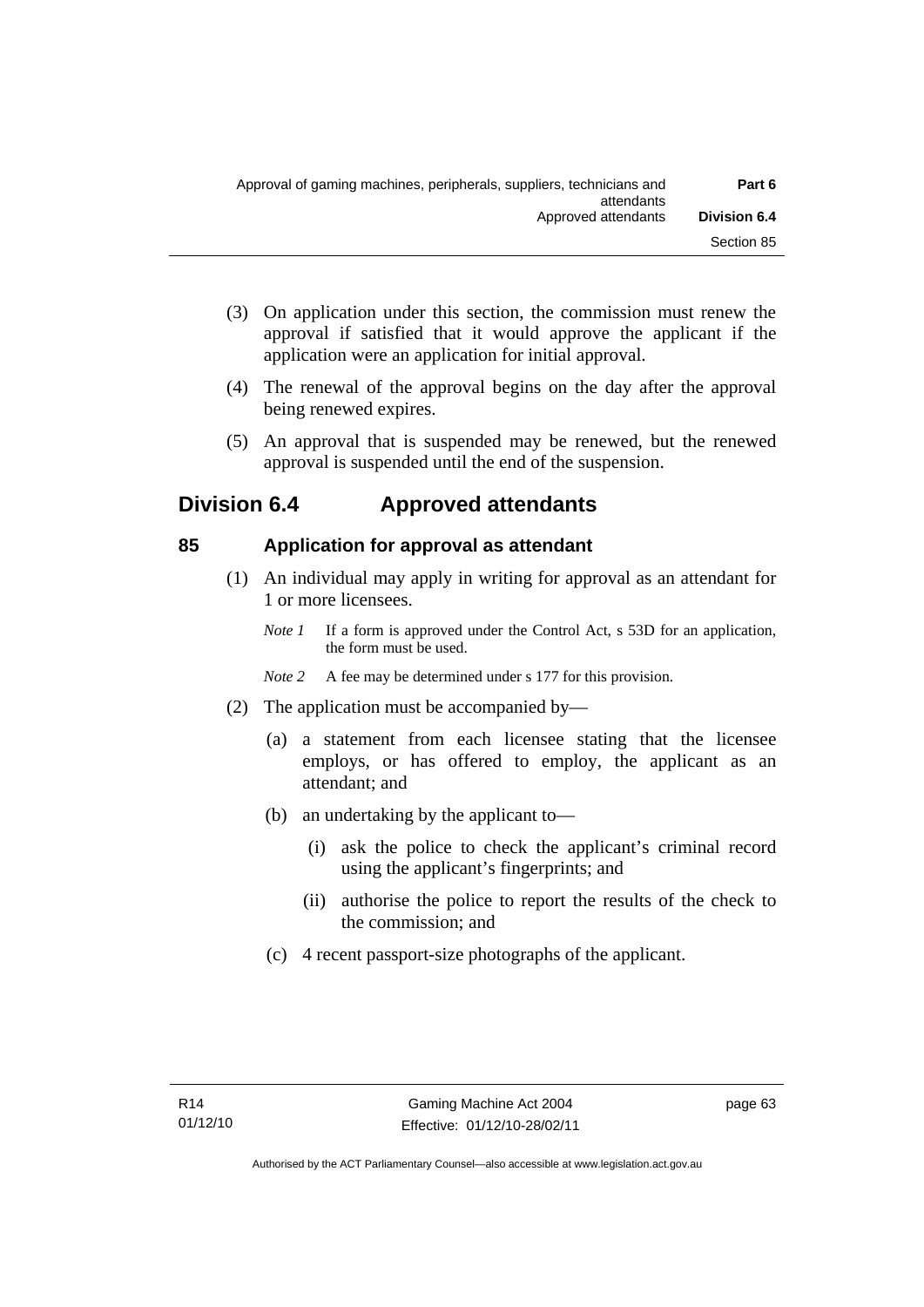| Part 6              | Approval of gaming machines, peripherals, suppliers, technicians and<br>attendants |
|---------------------|------------------------------------------------------------------------------------|
| <b>Division 6.4</b> | Approved attendants                                                                |
| Section 86          |                                                                                    |

#### **86 Approval of attendants**

- (1) The commission may, on application under section 85, approve the applicant as an attendant for 1 or more licensees if satisfied that—
	- (a) the applicant is an eligible person; and
	- (b) the applicant has not, in the last 12 months, provided false or misleading information in an application under section 85; and
	- (c) the applicant is employed, or will be employed, by each licensee.
- (2) An approval is for 2 years.
- (3) If a short-term approval is in force in relation to the applicant, the approval under this section starts when the short-term approval under section 87 began.

#### **Example**

Joe was given a short-term approval as an attendant on 1 January 2005 before the results of his police check came through. His results were satisfactory and he was approved as an attendant on 25 February 2005. His approval ends on 1 January 2007.

#### **87 Short-term approval of attendants**

- (1) This section applies to a person who has applied for approval as an attendant if—
	- (a) the commission has not received the results of the police check of the person's criminal history; but
	- (b) the commission would approve the person if the results of the police check did not show that the person was not an eligible person.
- (2) The commission may approve the applicant as an attendant.
- (3) An approval under this section (a *short-term approval*) is for 6 months, and cannot be renewed.

R14 01/12/10

Authorised by the ACT Parliamentary Counsel—also accessible at www.legislation.act.gov.au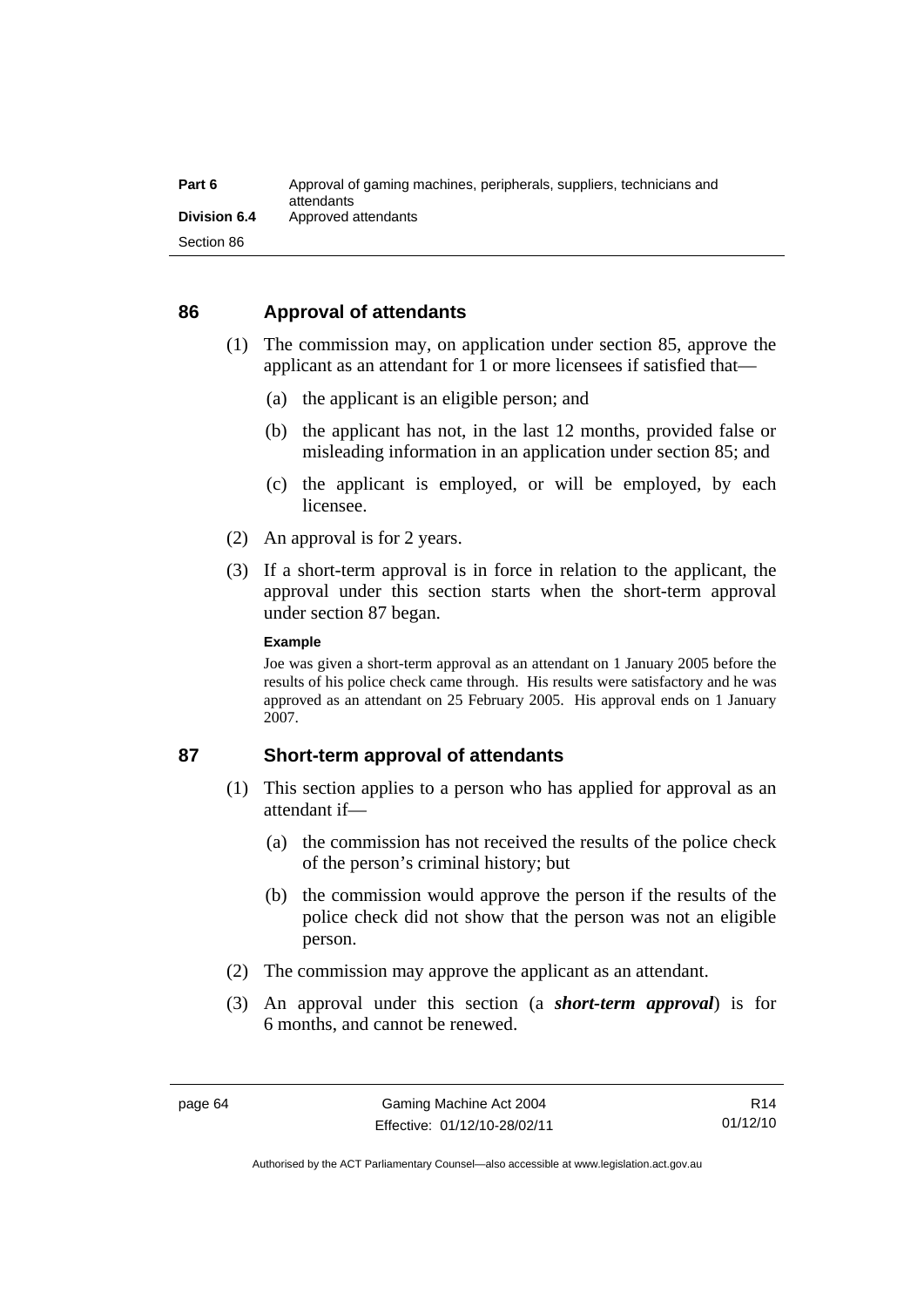#### **88 Ending short-term approvals**

- (1) This section applies to a person if—
	- (a) the person has a short-term approval as an attendant; and
	- (b) the commission receives the results of the police check of the person's criminal history; and
	- (c) after considering the results of the police check, the commission is satisfied that the person is not an eligible person.
- (2) The commission must, by written notice given to the person—
	- (a) refuse the person's application for approval as an attendant; and
	- (b) cancel the person's short-term approval as an attendant.

#### **89 Transfer etc of attendant's approval**

- (1) On written application by an approved attendant, the commission may—
	- (a) approve the attendant for another licensee (the *new licensee*); or
	- (b) transfer the approval of the attendant from 1 licensee to another (the *new licensee*).
	- *Note 1* If a form is approved under the Control Act, s 53D for an application, the form must be used.
	- *Note* 2 A fee may be determined under s 177 for this provision.
- (2) The application must be accompanied by a written statement by the new licensee stating that the licensee employs, or has offered to employ, the applicant as an attendant.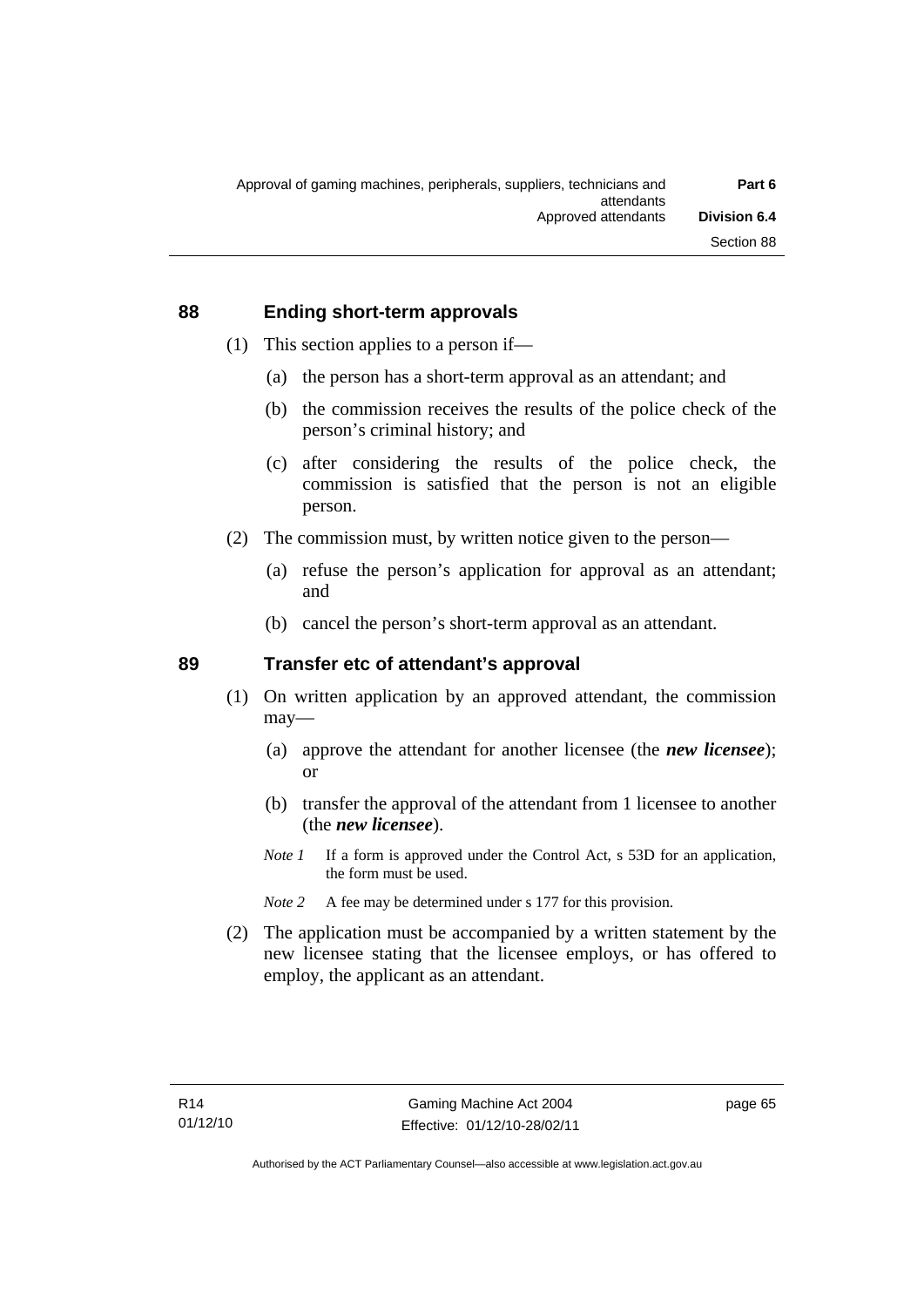| Part 6       | Approval of gaming machines, peripherals, suppliers, technicians and<br>attendants |
|--------------|------------------------------------------------------------------------------------|
| Division 6.4 | Approved attendants                                                                |
| Section 90   |                                                                                    |

## **90 Suspension of attendant's approval for short-term unemployment**

On written application by an approved attendant, the commission may suspend the attendant's approval for up to 3 months from the day the application is given to the commission if the attendant is not employed by a licensee.

# **91 Cancellation etc of attendant's approval**

- (1) This section applies if—
	- (a) the commission stops being satisfied that an approved attendant is an eligible person; or
	- (b) the attendant is not employed by a licensee and his or her approval is not suspended under section 90; or
	- (c) the commission is satisfied that the attendant has contravened this Act.
- (2) In subsection (1) (c), a reference to a *contravention* of this Act includes a reference to the following:
	- (a) a contravention of the Criminal Code, part 2.4 (Extensions of criminal responsibility) in relation to an offence against this Act or otherwise in relation to this Act;
	- (b) a contravention of the Criminal Code in relation to a document completed, kept or given, or required to be completed, kept or given, under or in relation to this Act;
	- (c) a contravention of the Criminal Code in relation to anything done, or not done, under or in relation to this Act.
- (3) The commission may, by written notice to the approved attendant—
	- (a) cancel the attendant's approval; or
	- (b) suspend the attendant's approval; or
	- (c) reprimand the attendant.

Authorised by the ACT Parliamentary Counsel—also accessible at www.legislation.act.gov.au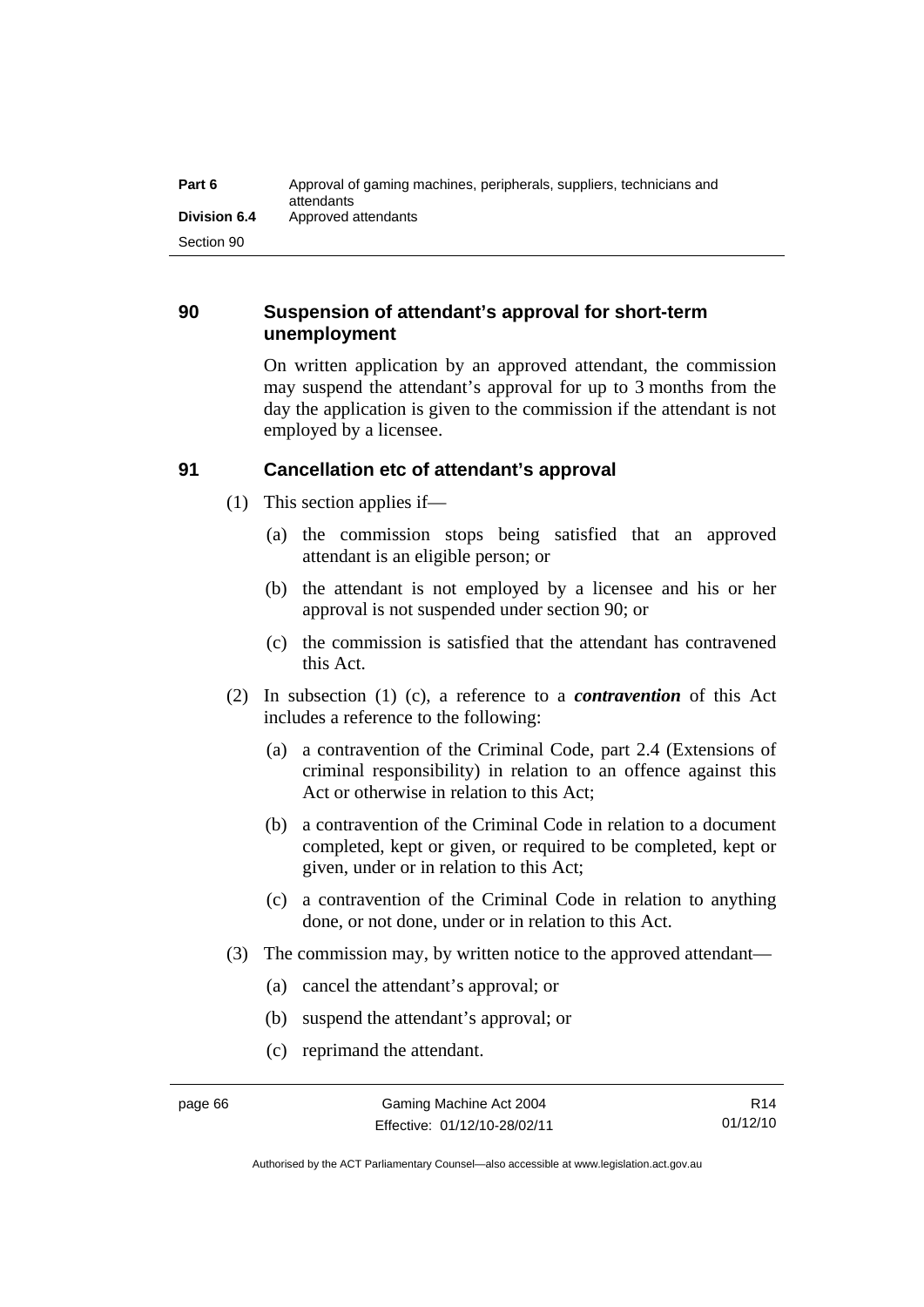- (4) In considering whether to take action under this section, the commission must consider the following:
	- (a) whether action has been taken against the approved attendant under this section before;
	- (b) the seriousness of any contravention of this Act;
	- (c) the likelihood of further action needing to be taken against the attendant;
	- (d) the public benefit of attendants being regulated under this Act.
- (5) The commission may also consider any other relevant matter.

# **92 Certificates for approved attendants**

- (1) This section applies if the commission approves an attendant under section 86 (Approval of attendants) or section 87 (Short-term approval of attendants).
- (2) The commission must give—
	- (a) a certificate (the attendant's *approval certificate*) containing details of the approval to the attendant; and
	- (b) a copy of the certificate to each licensee for the attendant.

# **93 Giving copy of certificate about approved attendant**

- (1) This section applies if an approved attendant or licensee tells the commission, in writing, about the loss, theft or destruction of an approval certificate given to the person under section 92.
- (2) The commission may, by written notice given to the person, require the person to give the commission, within a stated period and in a stated form, a statement confirming, and explaining the circumstances of, the loss, theft or destruction.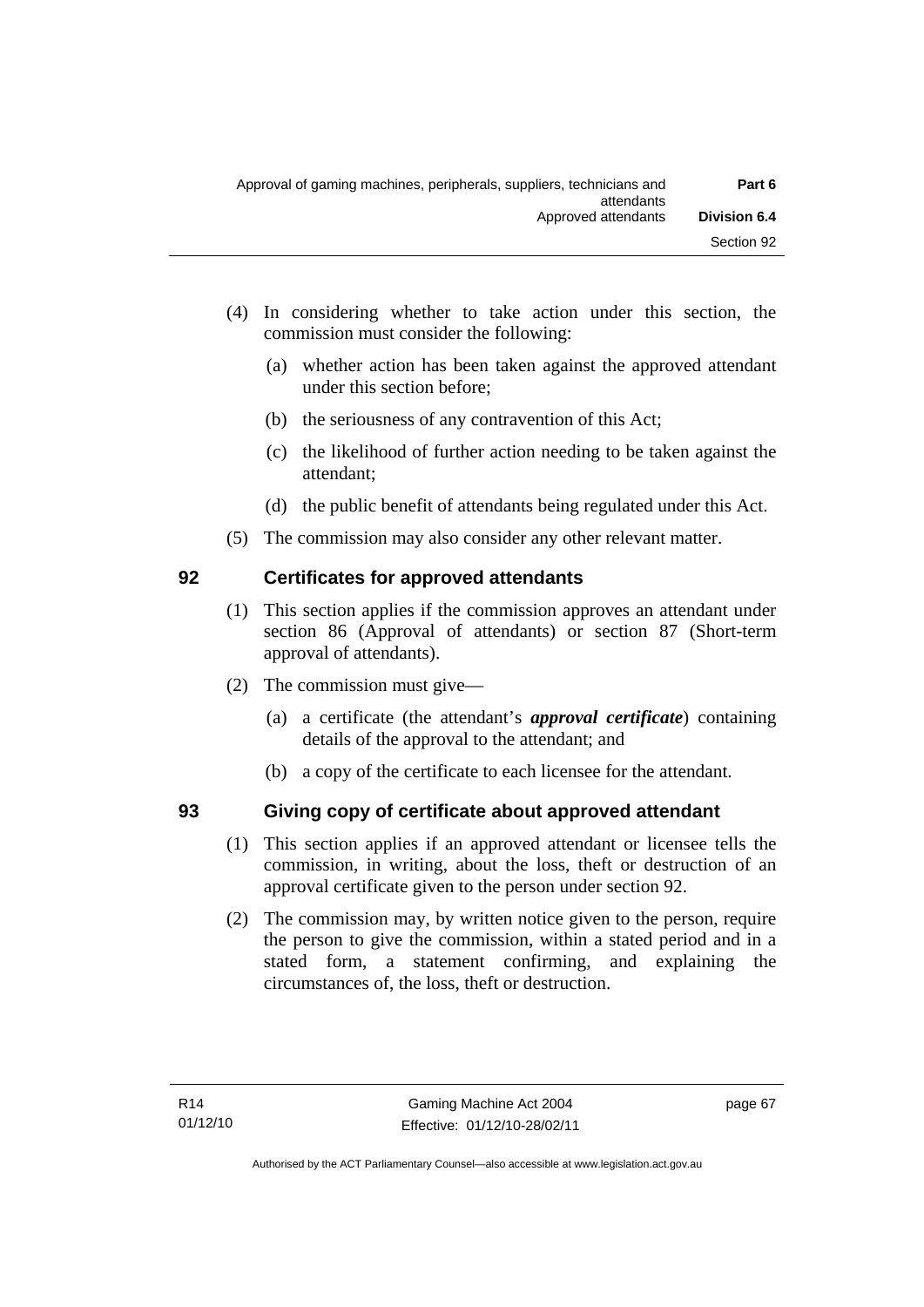| Part 6              | Approval of gaming machines, peripherals, suppliers, technicians and<br>attendants |
|---------------------|------------------------------------------------------------------------------------|
| <b>Division 6.4</b> | Approved attendants                                                                |
| Section 94          |                                                                                    |

 (3) If the commission is satisfied that the certificate has been lost, stolen or destroyed, the commission may give a replacement to the person.

*Note* A fee may be determined under s 177 for this provision.

#### **94 Notice by licensee if attendant no longer employed**

- (1) This section applies if—
	- (a) a licensee is the licensee for an approved attendant; and
	- (b) the licensee stops employing the attendant.
- (2) The licensee must tell the commission in writing that the licensee no longer employs the attendant within 1 week after the day the licensee stops employing the attendant.

# **95 Return of approval certificates for approved attendants**

- (1) This section applies if—
	- (a) an attendant's approval expires or is cancelled or suspended; or
	- (b) the attendant no longer works for at least 1 licensee.
- (2) The attendant must return the attendant's approval certificate to the commission within 1 week after—
	- (a) the day the attendant's approval expires; or
	- (b) the day the attendant is given notice of the cancellation or suspension; or
	- (c) the day the attendant no longer works for at least 1 licensee.

Maximum penalty: 5 penalty units.

(3) An offence against this section is a strict liability offence.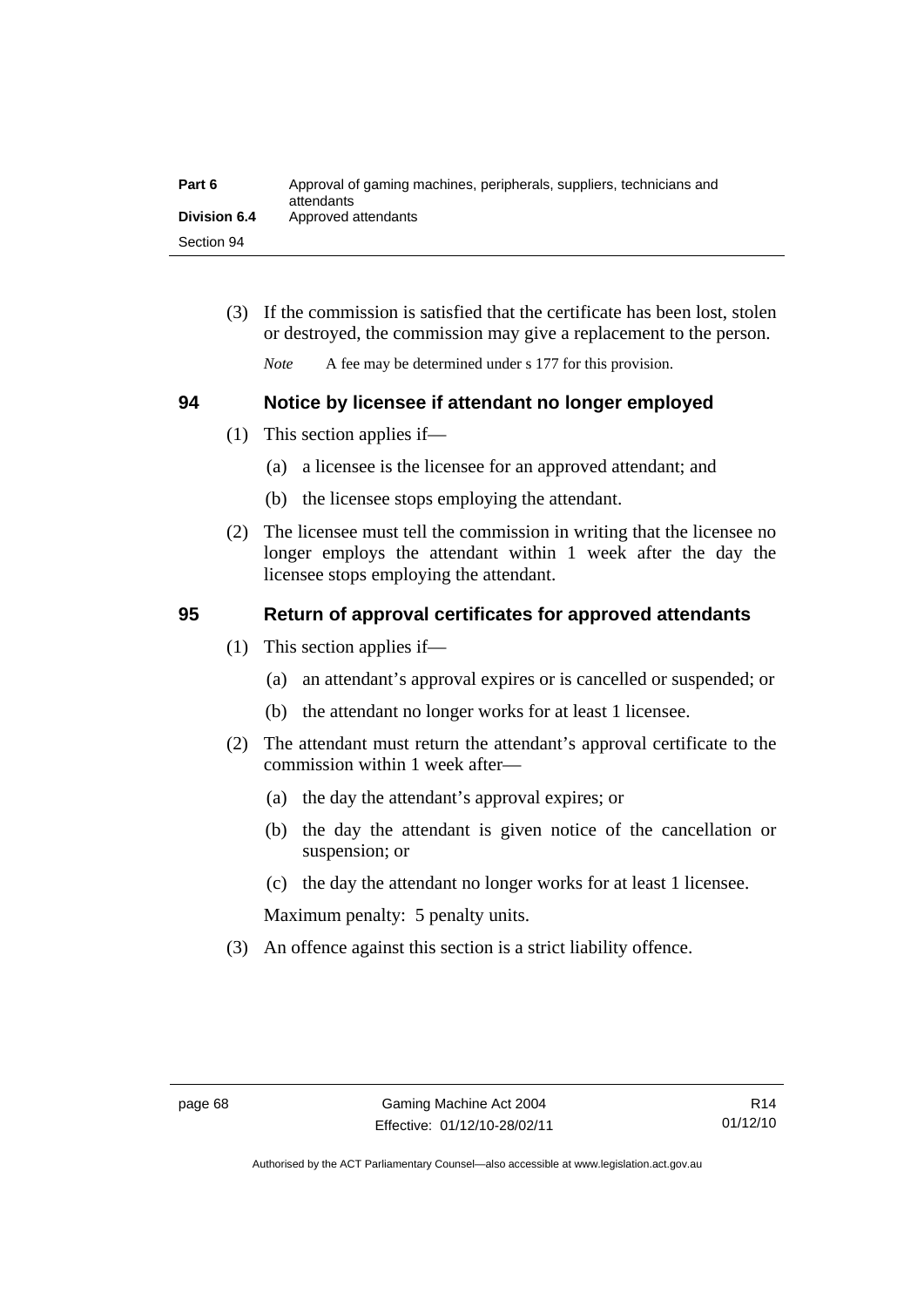#### **96 Renewal of attendant's approval**

- (1) An approved attendant may apply to the commission for renewal of his or her approval no later than 1 month, and no earlier than 3 months, before the approval expires.
	- *Note* If a form is approved under the Control Act, s 53D for an application, the form must be used.
- (2) The application must be accompanied by an undertaking by the applicant to—
	- (a) ask the police to check the applicant's criminal record using the applicant's fingerprints; and
	- (b) authorise the police to report the results of the check to the commission.
- (3) On application under this section, the commission must renew the approval if satisfied that it would approve the applicant if the application were an application for initial approval.
- (4) The renewal of the approval begins on the day after the approval being renewed ends.
- (5) An approval that is suspended may be renewed, but the renewed approval is suspended until the end of the suspension.

# **Division 6.5 Gaming machine dealings**

# **97 Control procedures**

- (1) A person's control procedures for gaming machines and peripheral equipment must include operational details (including who is responsible) for each of the following:
	- (a) accounting and record keeping in relation to the gaming machines and peripheral equipment;
	- (b) access to and handling of cash in relation to the gaming machines;

page 69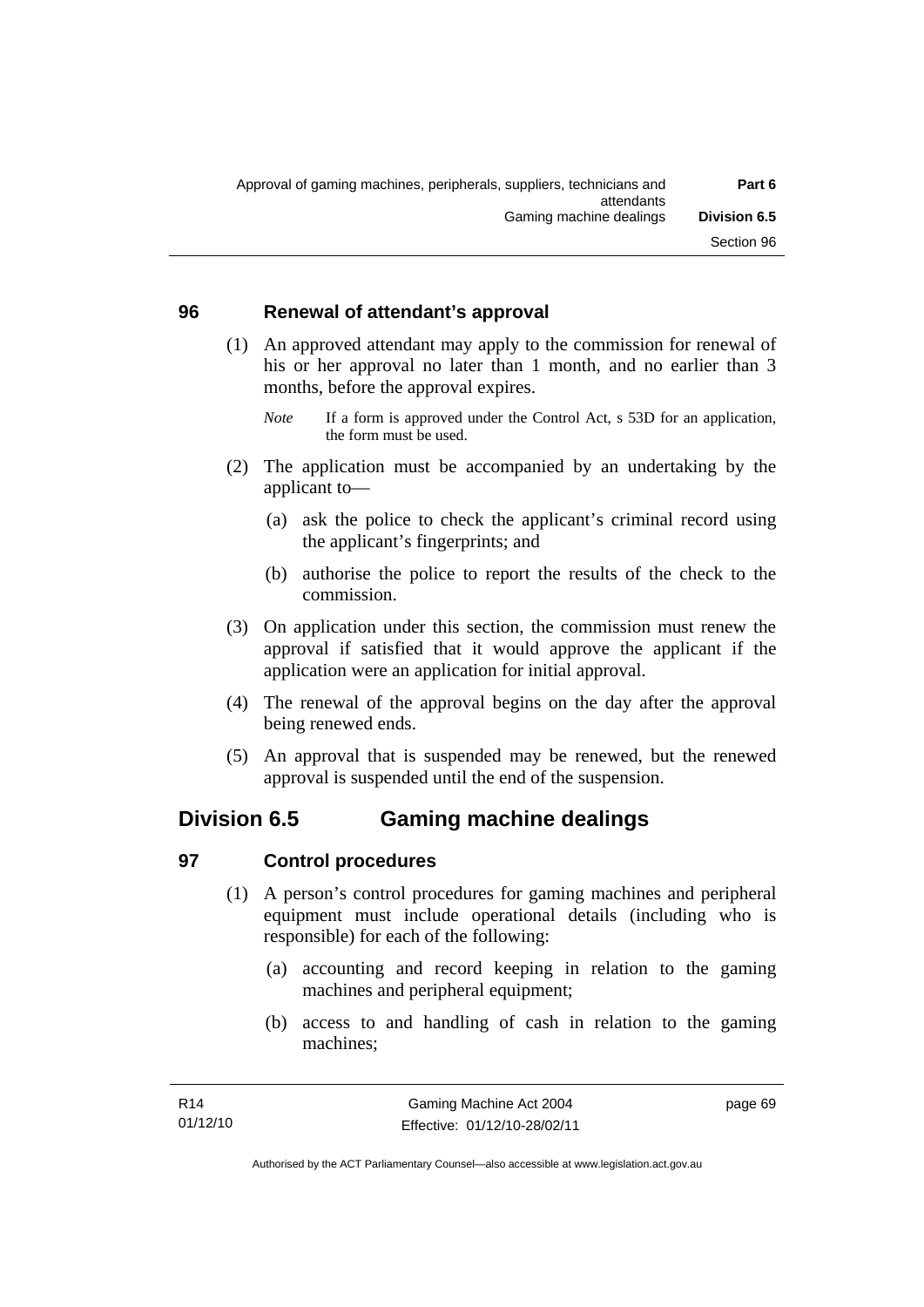| Part 6              | Approval of gaming machines, peripherals, suppliers, technicians and<br>attendants |
|---------------------|------------------------------------------------------------------------------------|
| <b>Division 6.5</b> | Gaming machine dealings                                                            |
| Section 98          |                                                                                    |

- (c) payment of winnings;
- (d) access control to the gaming machines and peripheral equipment;
- (e) security of the gaming machines and peripheral equipment;
- (f) security of cash, records and keys in relation to the gaming machines;
- (g) job descriptions (including responsibilities) of people operating and doing accounting and record keeping in relation to the gaming machines and peripheral equipment;
- (h) any marketing and promotion of the gaming machines.
- (2) A person may change the person's control procedures by written notice given to the commission.
- (3) The regulations may make provision in relation to control procedures.

#### **98 Acquisition of gaming machines—general**

A person commits an offence if the person—

- (a) intentionally acquires a gaming machine; and
- (b) does not have the commission's approval under section 100 to acquire the machine.

Maximum penalty: 100 penalty units, imprisonment for 1 year or both**.**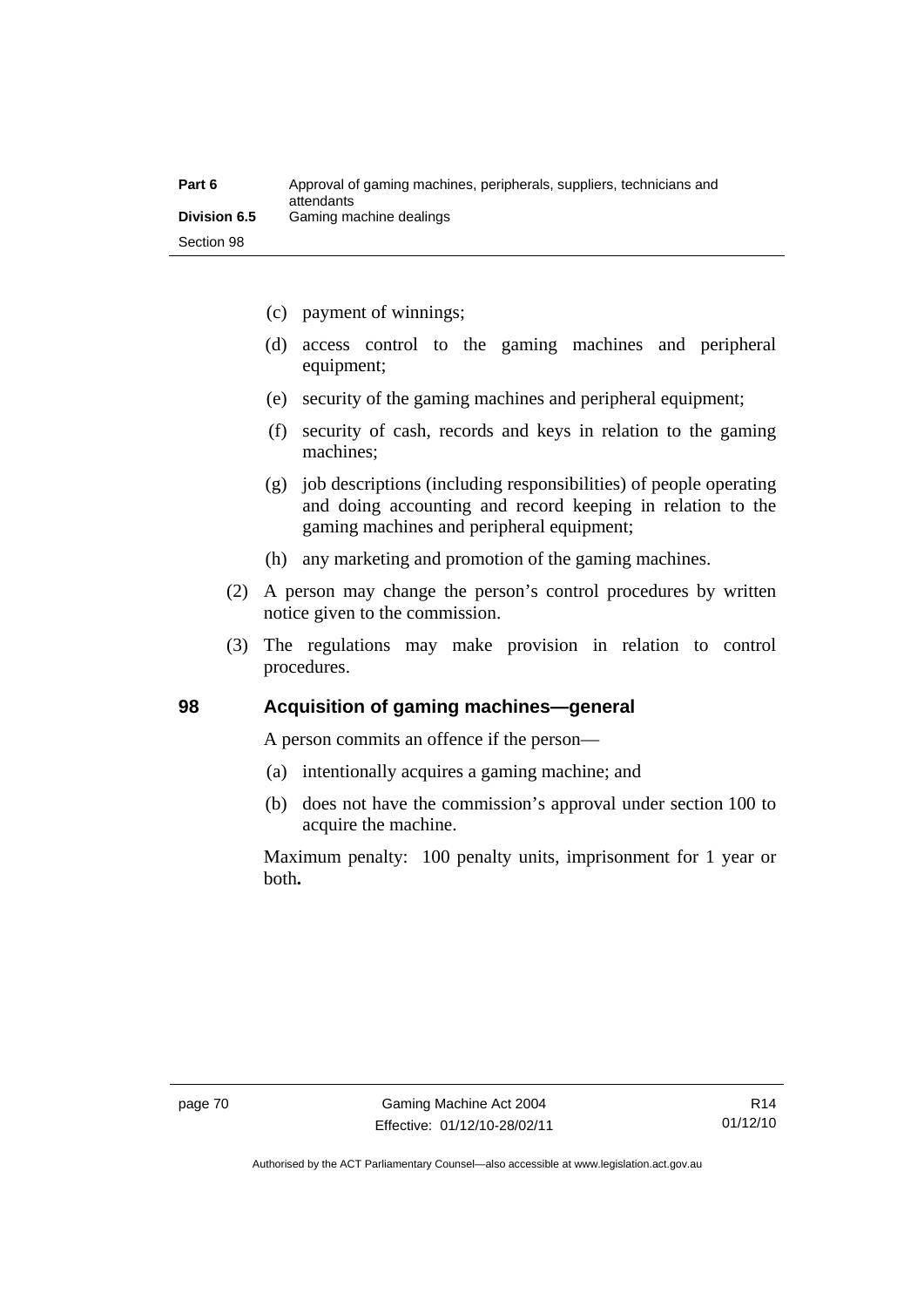## **99 Application for approval of acquisition of gaming machines**

- (1) A person may apply in writing to the commission for approval to acquire a gaming machine.
	- *Note 1* If a form is approved under the Control Act, s 53D for an application, the form must be used.
	- *Note* 2 A fee may be determined under s 177 for this provision.
- (2) The application must be accompanied by—
	- (a) the proposed contract for the acquisition (including any proposed order); and
	- (b) details of any proposed arrangements for financing the acquisition.

# **100 Decision on application for approval to acquire gaming machines**

- (1) On application for an approval to acquire a gaming machine, the commission must approve or refuse to approve the acquisition.
- (2) The commission must approve the acquisition of a gaming machine if—
	- (a) the applicant is a licensee; and
	- (b) the applicant's licence authorises the applicant to operate the machine; and
	- (c) the acquisition is to be under a written contract; and
	- (d) the gaming machine, and any peripheral equipment to be used with it, is approved under section 69; and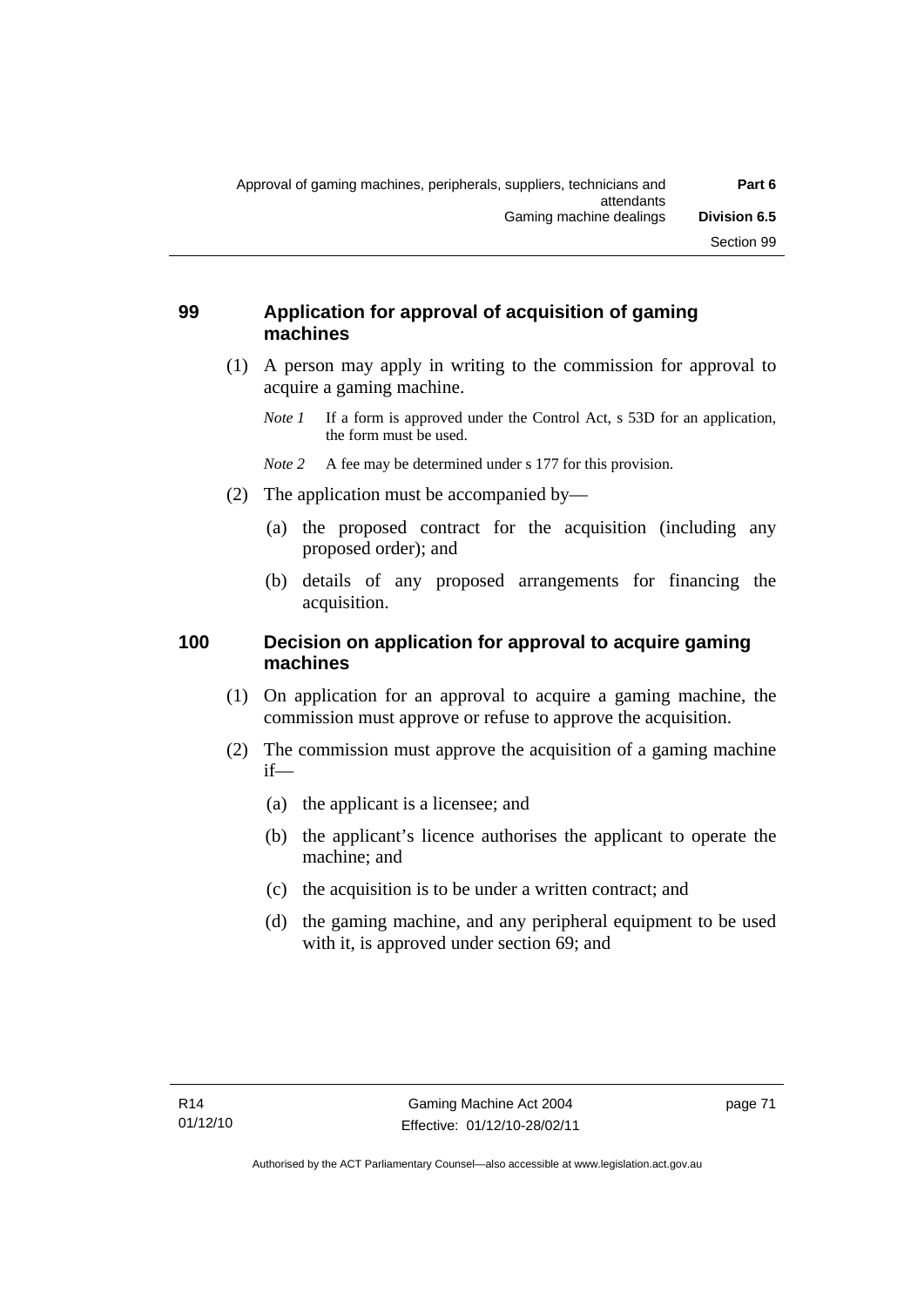| Part 6              | Approval of gaming machines, peripherals, suppliers, technicians and<br>attendants |
|---------------------|------------------------------------------------------------------------------------|
| <b>Division 6.5</b> | Gaming machine dealings                                                            |
| Section 101         |                                                                                    |

- (e) the person from whom the machine is to be acquired—
	- (i) is an approved supplier; or
	- (ii) is approved under section 113 (Approval of disposal of gaming machines) to dispose of the machine; and
- (f) for any proposed financial arrangement for financing the acquisition—the commission has approved, or proposes to approve, the arrangement under section 101.

#### **101 Application and approval of financial arrangements**

- (1) A licensee commits an offence if—
	- (a) the licensee enters into an arrangement—
		- (i) to finance the acquisition of a gaming machine; or
		- (ii) to encumber a gaming machine; and
	- (b) the commission has not approved the arrangement.

Maximum penalty: 100 penalty units.

- (2) A licensee may apply in writing to the commission for approval of an arrangement (a *financial arrangement*)—
	- (a) to finance the acquisition of a gaming machine; or
	- (b) to encumber a gaming machine.
	- *Note* If a form is approved under the Control Act, s 53D for an application, the form must be used.
- (3) The application must be accompanied by a copy of each document related to the proposed financial arrangement.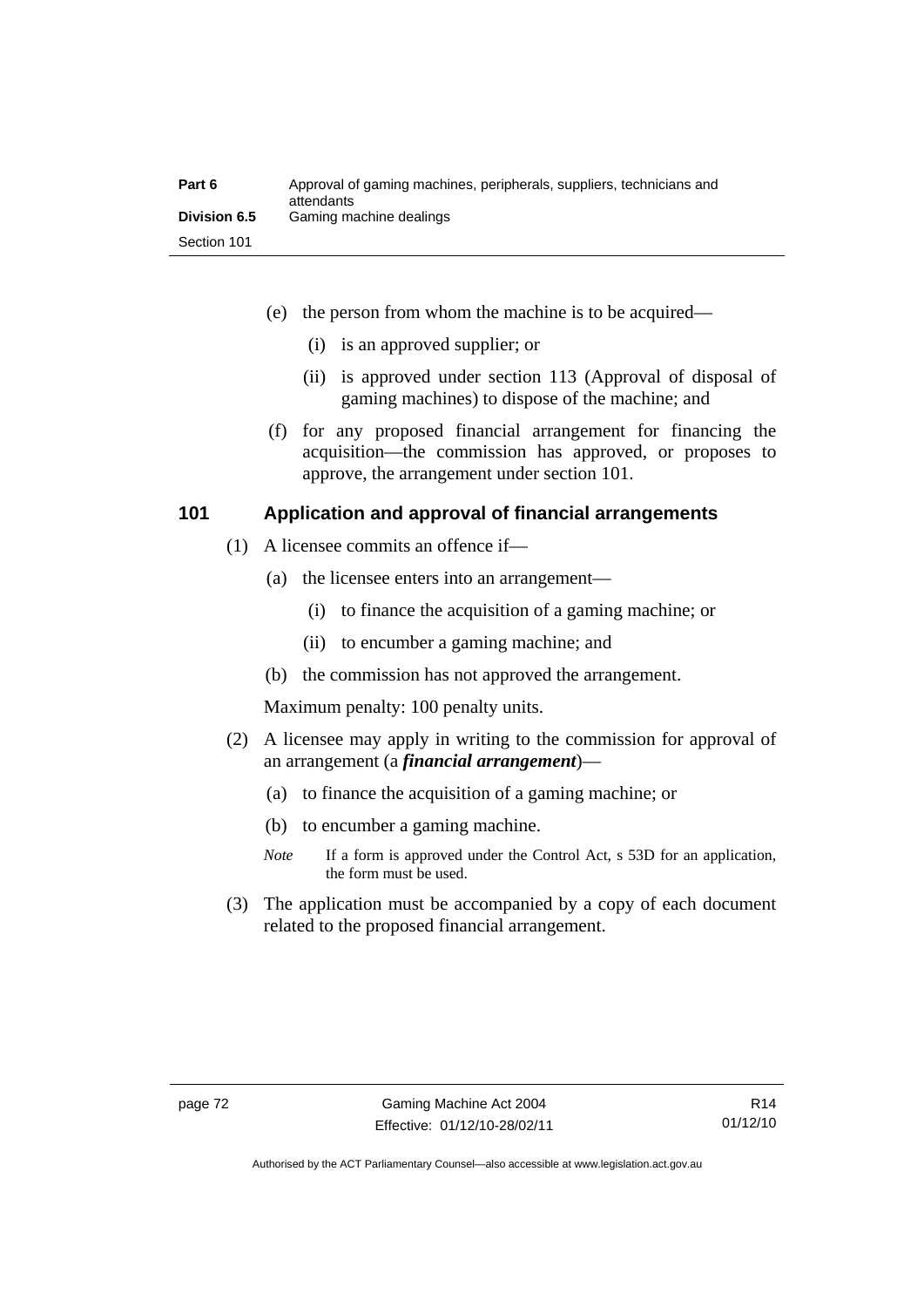#### **102 Decision on application for approval of financial arrangements**

- (1) On application for an approval of a financial arrangement, the commission must approve or refuse to approve the arrangement.
- (2) The commission must approve a financial arrangement for a gaming machine—
	- $(a)$  if—
		- (i) the arrangement is to be under 1 or more written contracts; and
		- (ii) if the financial arrangement is an arrangement to finance the acquisition of a gaming machine—the commission has approved the acquisition, or proposes to approve it, under section 100 (Decision on application for approval to acquire gaming machines); and
	- (b) if the applicant is a club—unless satisfied that the arrangement is not in the best interests of the club's members.
- (3) It is a condition of an approval under this section that a contract forming part of the approved financial arrangement cannot be amended unless the commission approves the amendment.

# **103 Possession and operation of gaming machines**

- (1) A person commits an offence if—
	- (a) the person possesses or operates a gaming machine; and
	- (b) the person is not authorised to possess or operate the gaming machine under this Act; and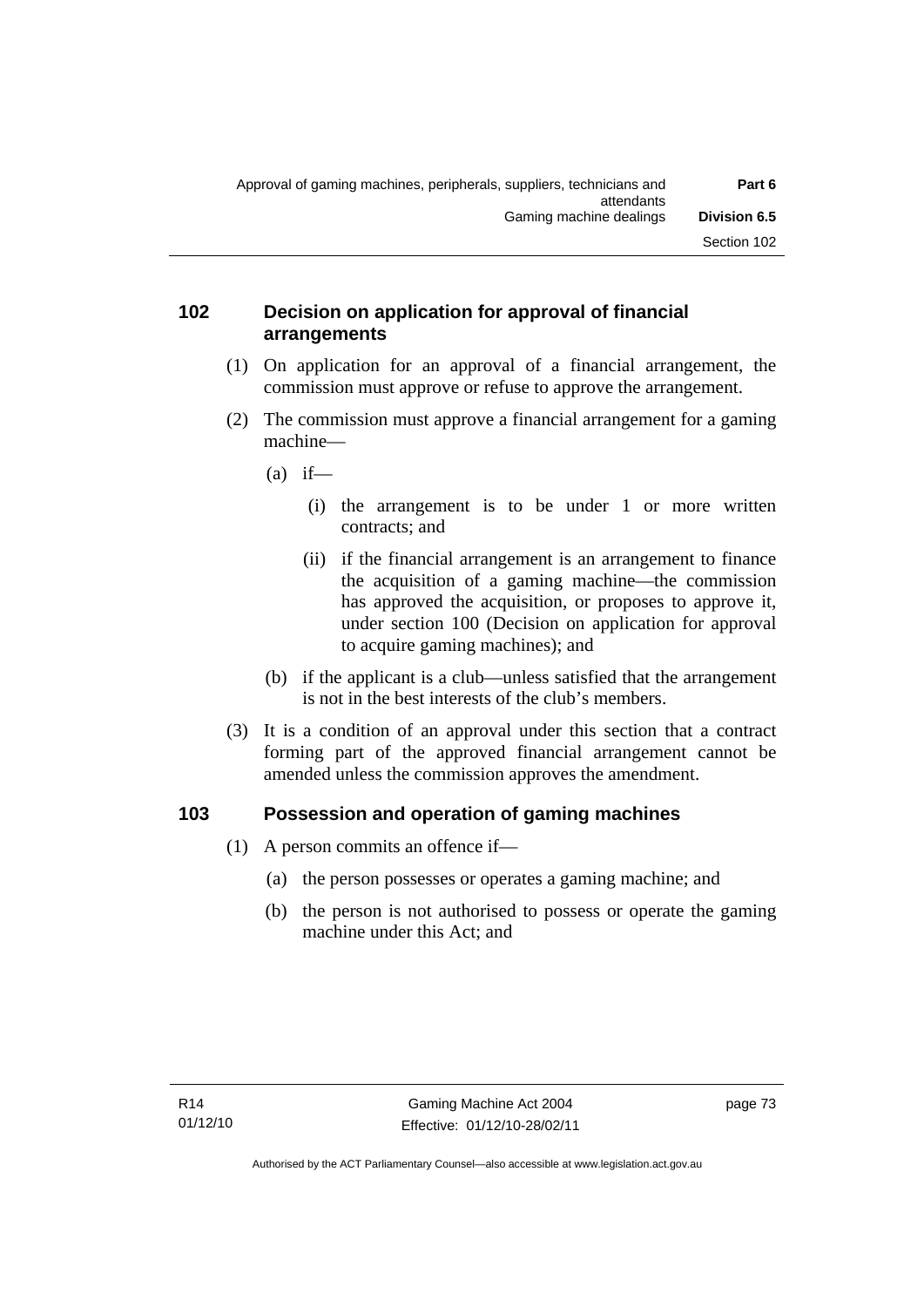| Part 6              | Approval of gaming machines, peripherals, suppliers, technicians and<br>attendants |
|---------------------|------------------------------------------------------------------------------------|
| <b>Division 6.5</b> | Gaming machine dealings                                                            |
| Section 104         |                                                                                    |

 (c) the person is reckless about whether the person is authorised to possess or operate the gaming machine under this Act.

Maximum penalty: 100 penalty units, imprisonment for 1 year or both.

- *Note* **Under this Act, a person may be authorised to possess or operate a** gaming machine by a licence, an approval to repossess the machine or under s (2).
- (2) The commission may, in writing, authorise a person to possess or operate a gaming machine on stated conditions if—
	- (a) the person is a licensee's administrator, receiver, manager or liquidator and the licensee is authorised under this Act to possess or operate the gaming machine; or
	- (b) the machine is used only for training purposes; or
	- (c) the machine is being stored; or
	- (d) the machine is being displayed for sale or as a promotion; or
	- (e) the machine is being repaired, tested or evaluated.

**104 Playing unlicensed gaming machines** 

A person commits an offence if—

- (a) the person plays a gaming machine; and
- (b) operation of the gaming machine is not authorised under a licence; and
- (c) the person is reckless about whether the operation of the gaming machine is authorised under a licence.

Maximum penalty: 100 penalty units.

Authorised by the ACT Parliamentary Counsel—also accessible at www.legislation.act.gov.au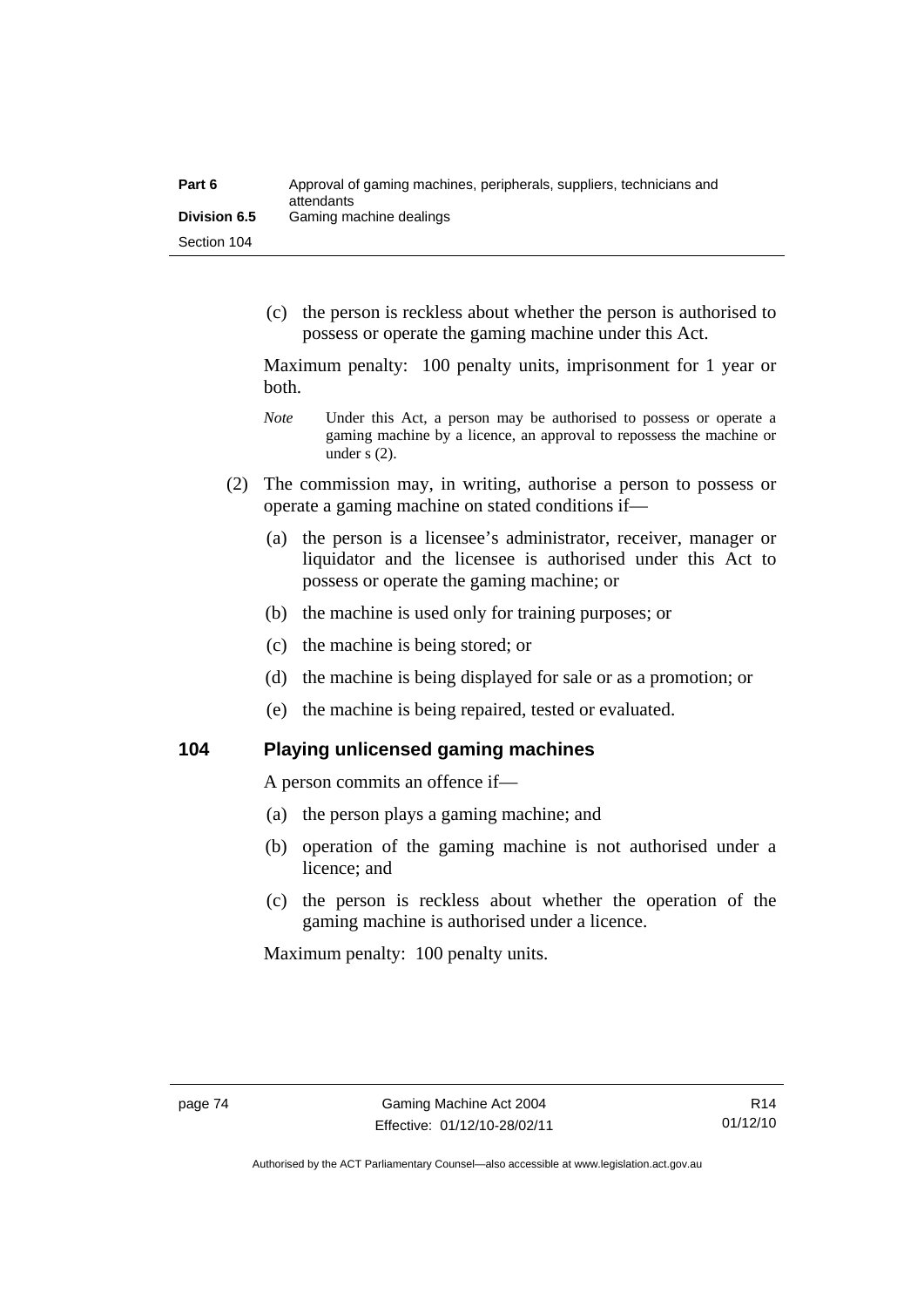## **105 Operation of gaming machines other than in accordance with licences**

- (1) A person commits an offence if—
	- (a) the person owns, occupies or manages licensed premises; and
	- (b) the person fails to take all reasonable steps to stop a gaming machine on the premises being used otherwise than in accordance with the licence; and
	- (c) someone uses the gaming machine otherwise than in accordance with the licence.

Maximum penalty: 100 penalty units.

- (2) A person commits an offence if—
	- (a) the person owns, occupies or manages premises other than licensed premises; and
	- (b) the person fails to take all reasonable steps to stop a gaming machine on the premises being used; and
	- (c) someone uses the gaming machine.

Maximum penalty: 100 penalty units.

(3) An offence against this section is a strict liability offence.

# **Division 6.6 Repossession of gaming machines**

# **106 Offences by people repossessing gaming machines**

 (1) A person commits an offence if the person repossesses a gaming machine otherwise than in accordance with an approval under section 108.

Maximum penalty: 100 penalty units.

- (2) A person commits an offence if—
	- (a) the person repossesses a gaming machine; and

page 75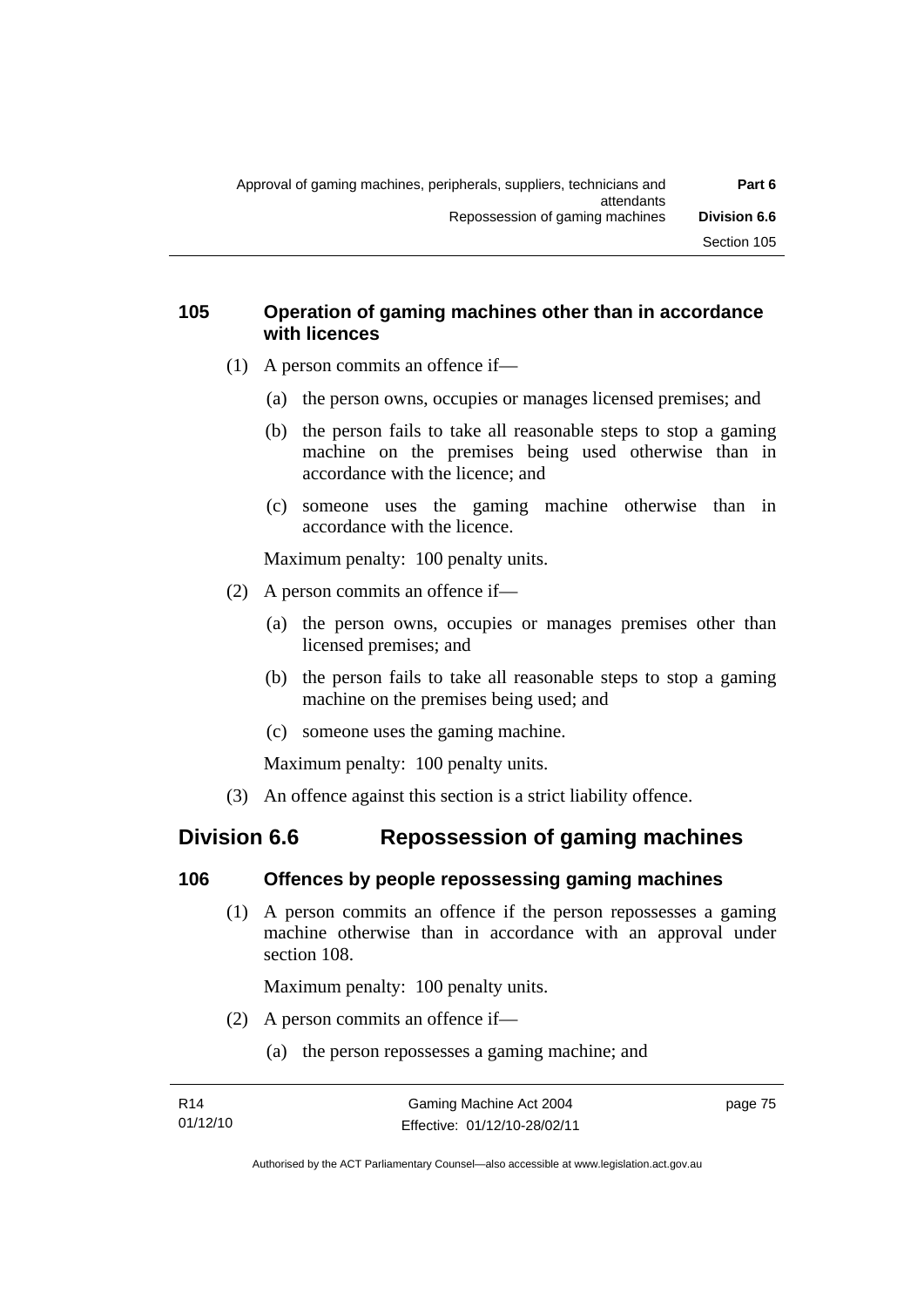| Part 6              | Approval of gaming machines, peripherals, suppliers, technicians and<br>attendants |
|---------------------|------------------------------------------------------------------------------------|
| <b>Division 6.6</b> | Repossession of gaming machines                                                    |
| Section 107         |                                                                                    |

- (b) the person fails to take all reasonable steps to stop the gaming machine being used; and
- (c) after repossession of the gaming machine but before its disposal, someone else uses the machine.

Maximum penalty: 100 penalty units

(3) An offence against this section is a strict liability offence.

#### **107 Application for repossession approval**

- (1) A person may apply in writing to the commission for approval to repossess a gaming machine.
	- *Note 1* If a form is approved under the Control Act, s 53D for an application, the form must be used.
	- *Note 2* A fee may be determined under s 177 for this provision.
- (2) The application must be accompanied by information identifying—
	- (a) the person from whom the machine is to be repossessed; and
	- (b) the premises where the machine is currently held; and
	- (c) the class, kind and basic stake denomination of the machine.

#### **108 Approval of repossession of gaming machines**

- (1) On application under section 107, the commission must approve, or refuse to approve, the repossession of a gaming machine.
- (2) The commission must approve the repossession unless the commission believes on reasonable grounds that the applicant would be likely to contravene a requirement of a condition on the approval.

*Note* For conditions, see s 109.

- (3) If an approval is given to repossess a gaming machine, after the machine is repossessed but before it is disposed of, an authorised officer must—
	- (a) take meter readings from the machine; and

Authorised by the ACT Parliamentary Counsel—also accessible at www.legislation.act.gov.au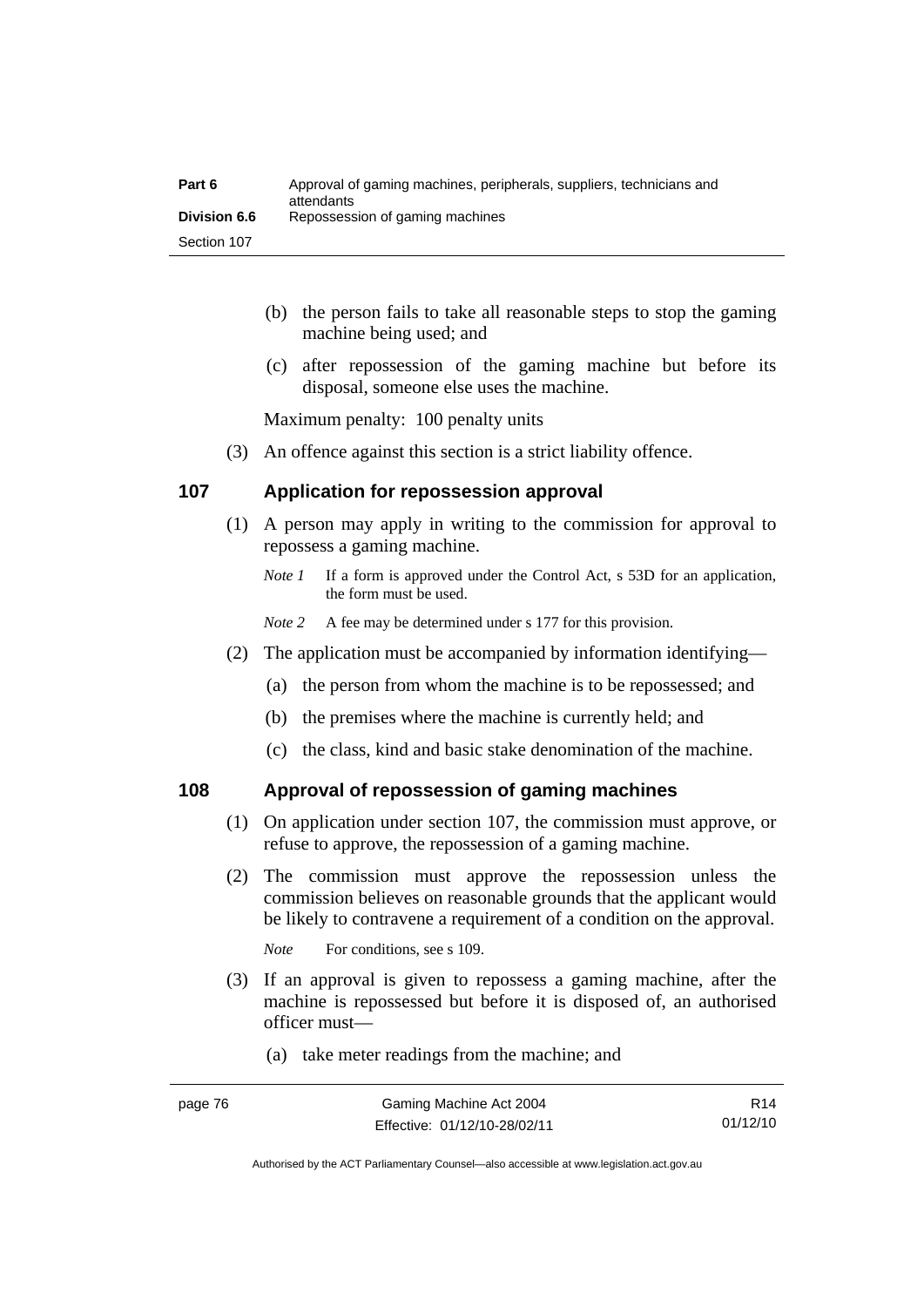- (b) seal the computer cabinet on the machine; and
- (c) render the machine inoperable.
- (4) This section does not entitle a person to repossess a gaming machine if the person is not otherwise entitled to repossess it.

#### **109 Conditions on approval to repossess gaming machine**

- (1) An approval to repossess a gaming machine under section 108 is subject to the following conditions:
	- (a) that the person given the approval take all reasonable steps necessary to prevent the repossessed gaming machine being played before its disposal;
	- (b) that the person given the approval allow an authorised officer to exercise the commission's functions under section 108 (3).
- (2) The commission may impose any other condition on the approval in relation to the storage of the machine before its disposal that the commission considers appropriate.

#### **110 Contravention of repossession approval conditions**

- (1) A person commits an offence if the person—
	- (a) is approved under section 108 to repossess a gaming machine; and
	- (b) contravenes a requirement of a condition on the approval.

Maximum penalty: 50 penalty units.

- (2) Subsection (1) does not apply if the person took all reasonable steps to avoid a contravention of the requirements of the approval conditions.
- (3) An offence against this section is a strict liability offence.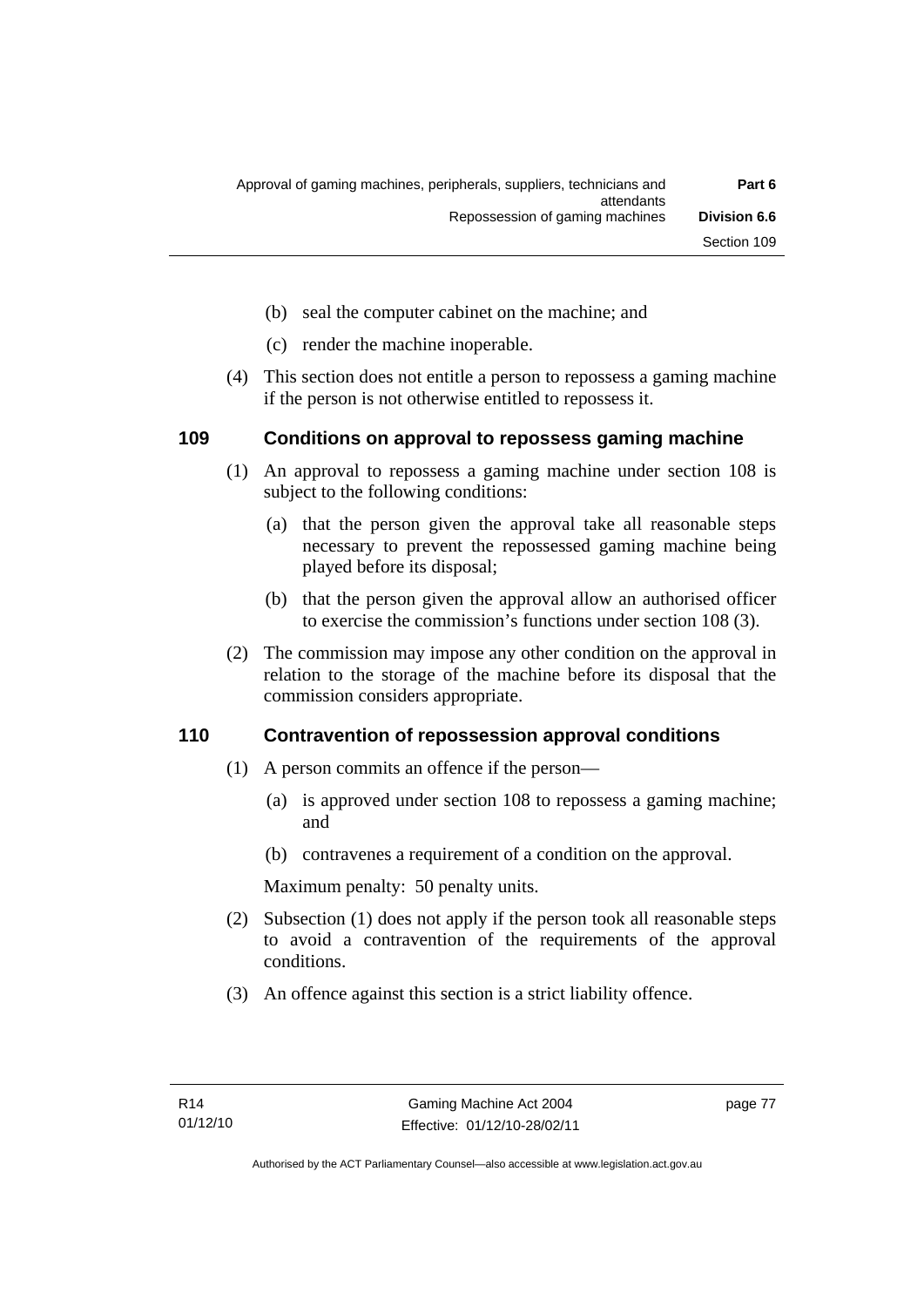| Part 6              | Approval of gaming machines, peripherals, suppliers, technicians and<br>attendants |
|---------------------|------------------------------------------------------------------------------------|
| <b>Division 6.7</b> | Disposal of gaming machines                                                        |
| Section 111         |                                                                                    |

# **Division 6.7 Disposal of gaming machines**

# **111 Unapproved disposal of gaming machines**

- (1) A person commits an offence if—
	- (a) the person disposes of a gaming machine; and
	- (b) the disposal is not in accordance with an approval under section 113 (Approval of disposal of gaming machines).

Maximum penalty: 100 penalty units.

(2) An offence against this section is a strict liability offence.

#### **112 Application for approval for disposal of gaming machines**

- (1) A person may apply in writing to the commission for approval to dispose of a gaming machine.
	- *Note 1* If a form is approved under the Control Act, s 53D for an application, the form must be used.
	- *Note 2* A fee may be determined under s 177 for this provision.
- (2) The application must be accompanied by information identifying—
	- (a) the person (if any) who is to acquire the machine; and
	- (b) the premises where the machine is currently held; and
	- (c) the class, kind and basic stake denomination of the machine.

#### **113 Approval of disposal of gaming machines**

- (1) On application under section 112, the commission must approve, or refuse to approve, the disposal of a gaming machine.
- (2) The commission must approve the disposal if—
	- (a) the person (if any) who is to acquire the machine is authorised—
		- (i) to operate the machine under a licence; or

Authorised by the ACT Parliamentary Counsel—also accessible at www.legislation.act.gov.au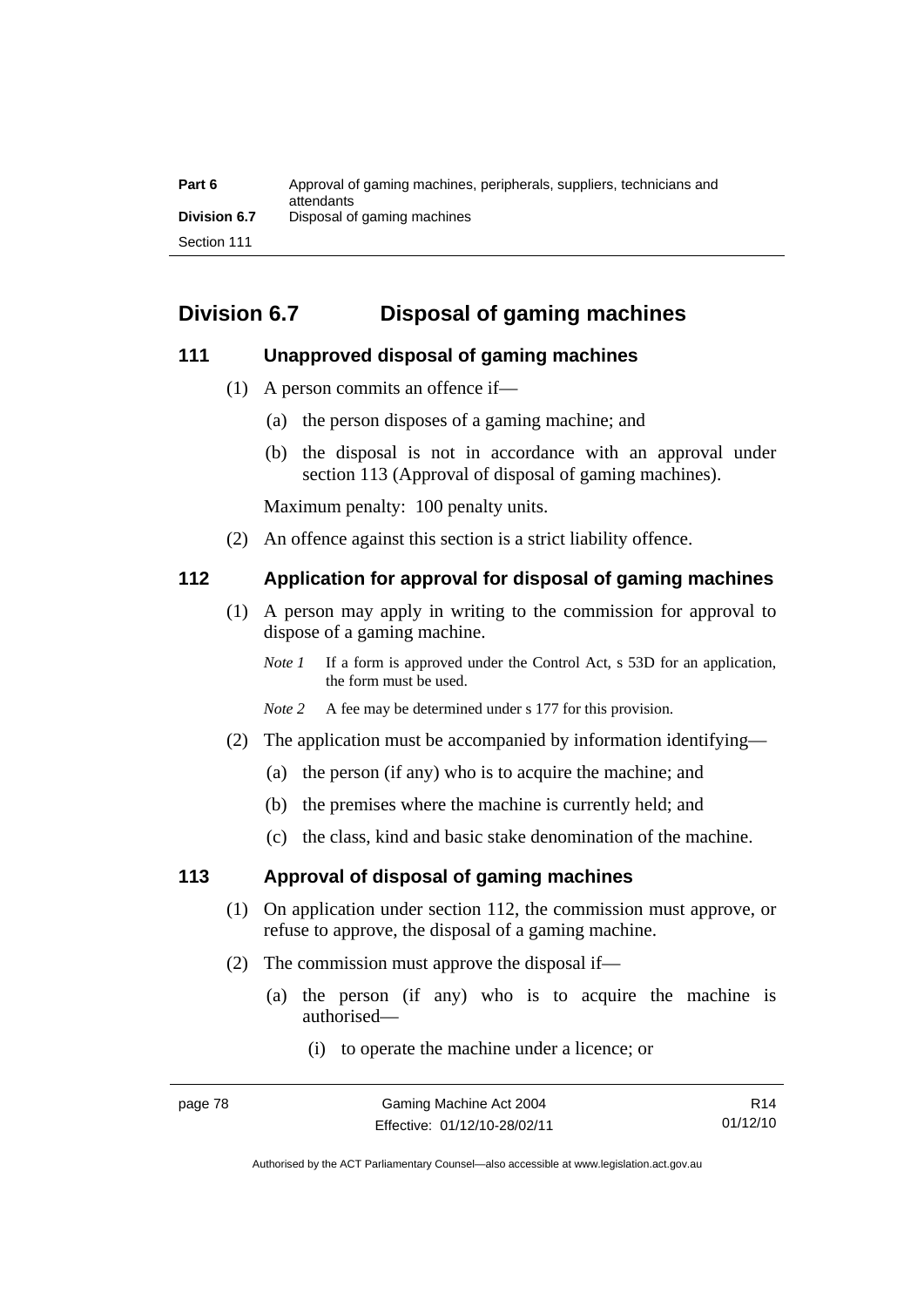- (ii) if the machine is to be sold or operated in a local jurisdiction—under a law of the local jurisdiction; or
- (iii) to destroy the machine; and
- (b) for an applicant who has repossessed the machine—the repossession is approved under section 108 (Approval of repossession of gaming machines) and the commission has no reason to believe that the approval has been contravened.
- (3) However, the commission must not approve the lease or hire of a gaming machine by 1 licensee to another.
- (4) This section does not entitle a person to dispose of a gaming machine if the person is not otherwise entitled to dispose of the machine.

# **Division 6.8 Seizure of gaming machines**

# **114 Seizure of unlawful gaming machines**

- (1) This section applies if an authorised officer believes on reasonable grounds that—
	- (a) a person possesses or operates a gaming machine; and
	- (b) the person is not authorised to possess or operate the gaming machine under this Act.
- (2) The authorised officer may seize the gaming machine.

# **115 Receipt for gaming machines seized**

- (1) As soon as practical after the gaming machine is seized, the authorised officer must give a receipt for it to the person from whom it was seized.
- (2) If, for any reason, it is not practicable to comply with subsection (1), the authorised officer must leave the receipt, secured conspicuously, at the place where the gaming machine was seized.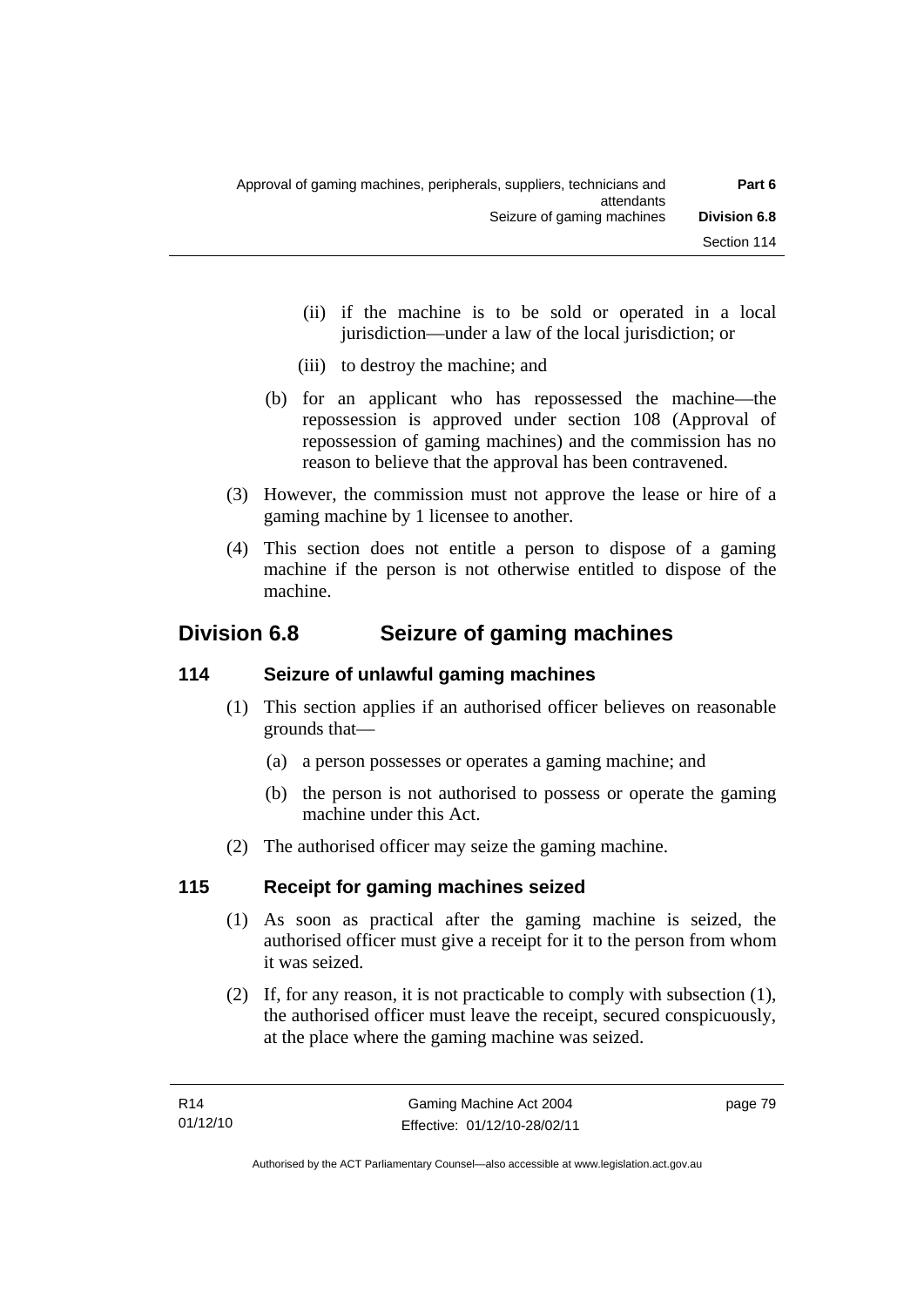| Part 6              | Approval of gaming machines, peripherals, suppliers, technicians and<br>attendants |
|---------------------|------------------------------------------------------------------------------------|
| <b>Division 6.8</b> | Seizure of gaming machines                                                         |
| Section 116         |                                                                                    |

- (3) A receipt under this section must include the following:
	- (a) a description of the gaming machine;
	- (b) an explanation of why the gaming machine was seized;
	- (c) an explanation of the person's right to apply to a court under section 116 for an order disallowing the seizure;
	- (d) where the gaming machine is to be taken;
	- (e) the authorised officer's name, and how to contact the officer.

#### **116 Application for order disallowing seizure**

- (1) A person claiming to be entitled to a gaming machine seized under this division may apply to the Magistrates Court within 10 days after the day of the seizure for an order disallowing the seizure.
- (2) The application may be heard only if the applicant has served a copy of the application on the commission.
- (3) The commission is entitled to appear as respondent at the hearing of the application.

#### **117 Order for return of seized gaming machine**

- (1) This section applies if a person claiming to be entitled to a gaming machine seized under this division applies to the Magistrates Court under section 116 for an order disallowing the seizure.
- (2) The Magistrates Court must make an order disallowing the seizure if satisfied that—
	- (a) the applicant would, apart from the seizure, be entitled to the return of the seized gaming machine; and
	- (b) the gaming machine is not connected with an offence against this Act; and
	- (c) possession of the gaming machine by the person would not be an offence.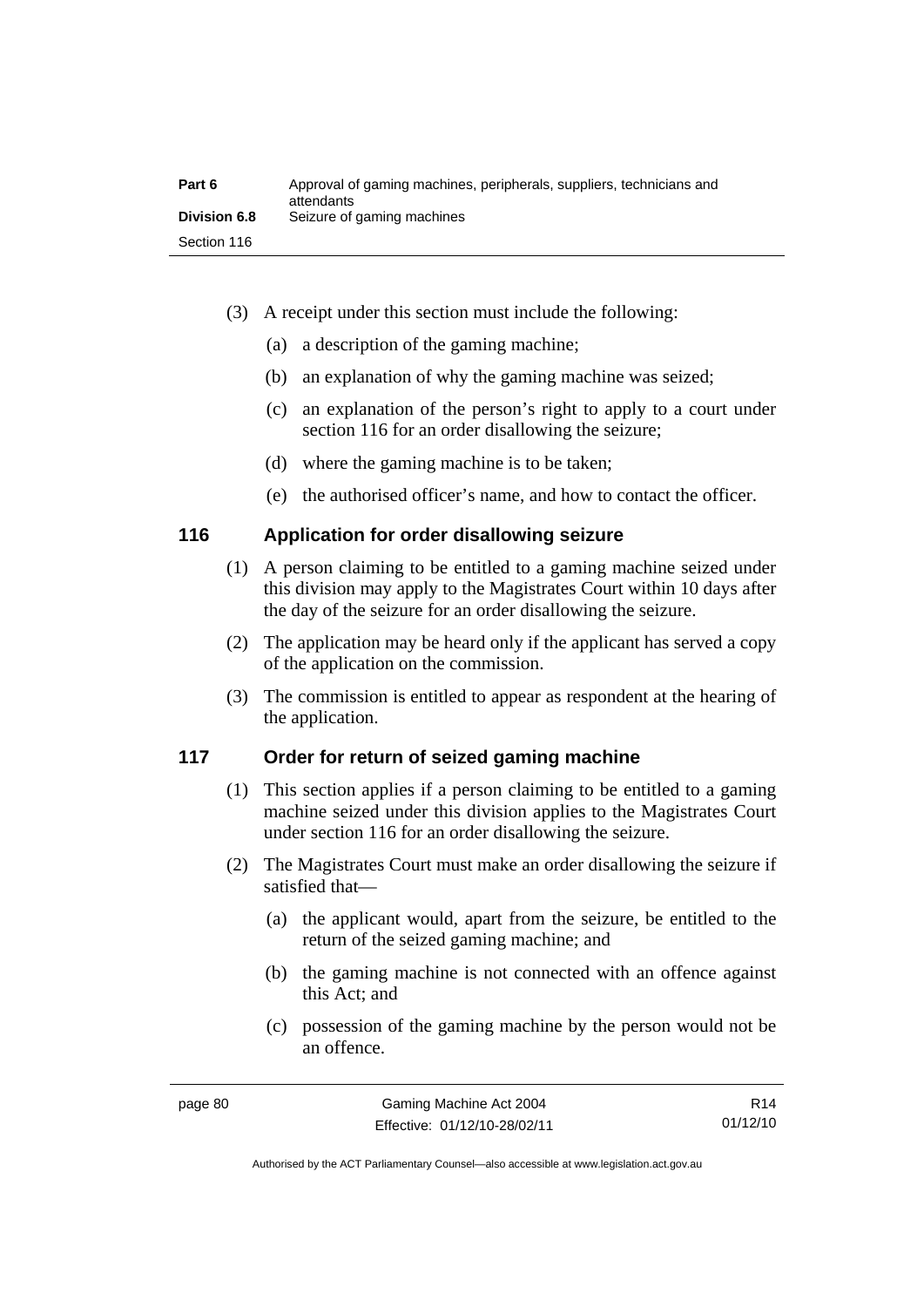- (3) The Magistrates Court may also make an order disallowing the seizure if satisfied there are exceptional circumstances justifying the making of the order.
- (4) If the Magistrates Court makes an order disallowing the seizure, the court may make 1 or more of the following ancillary orders:
	- (a) an order directing the commission to return the gaming machine to the applicant or to someone else that appears to be entitled to it;
	- (b) if the gaming machine cannot be returned or has depreciated in value because of the seizure—an order directing the Territory to pay reasonable compensation;
	- (c) an order about the payment of costs in relation to the application.

# **118 Adjournment pending hearing of other proceedings**

- (1) This section applies to the hearing of an application under section 116 (Application for order disallowing seizure).
- (2) If it appears to the Magistrates Court that the seized gaming machine is required to be produced in evidence in a pending proceeding in relation to an offence against a Territory law, the court may, on the application of the commission or its own initiative, adjourn the hearing until the end of that proceeding.

# **119 Forfeiture of seized gaming machines**

- (1) This section applies if an application under section 116 for an order disallowing the seizure of a gaming machine—
	- (a) has not been made within 10 days after the day of the seizure; or
	- (b) has been made within that period, but the application has been refused or has been withdrawn before a decision on the application had been made.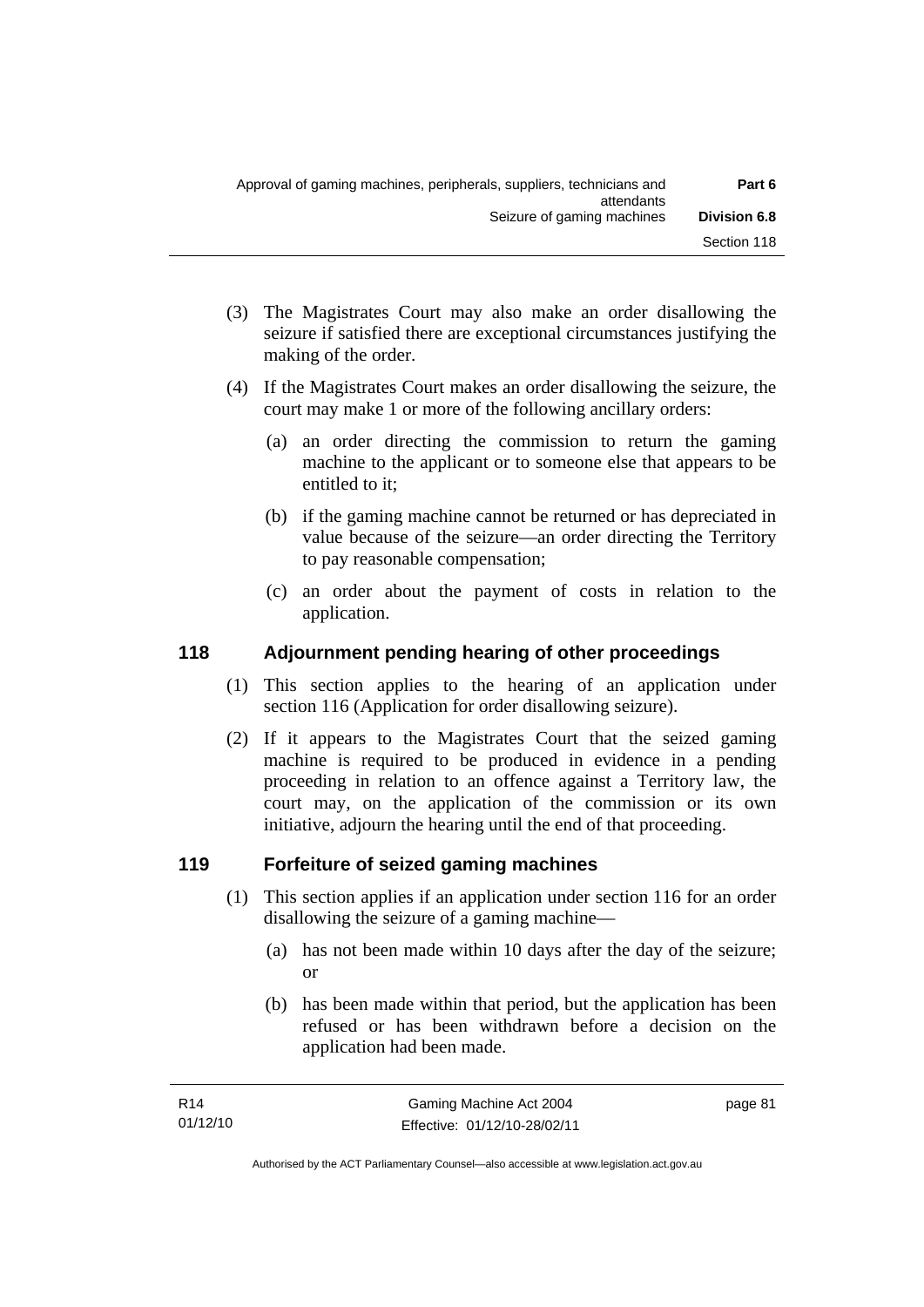| Part 6              | Approval of gaming machines, peripherals, suppliers, technicians and<br>attendants |
|---------------------|------------------------------------------------------------------------------------|
| <b>Division 6.9</b> | Installation and operation of gaming machines                                      |
| Section 120         |                                                                                    |

- (2) The seized gaming machine—
	- (a) is forfeited to the Territory; and
	- (b) may be sold, destroyed or otherwise disposed of as the commission directs.

# **Division 6.9 Installation and operation of gaming machines**

#### **120 Installation to be in accordance with approval of commission**

- (1) A licensee commits an offence if—
	- (a) the licensee allows the installation of a gaming machine on the licensed premises; and
	- (b) the gaming machine is installed otherwise than in a gaming area.

Maximum penalty: 50 penalty units.

(2) An offence against this section is a strict liability offence.

# **121 Offence to install gaming machines**

- (1) A person commits an offence if—
	- (a) the person installs a gaming machine on licensed premises; and
	- (b) the person is not an approved supplier or approved technician.

Maximum penalty: 50 penalty units

(2) An offence against this section is a strict liability offence.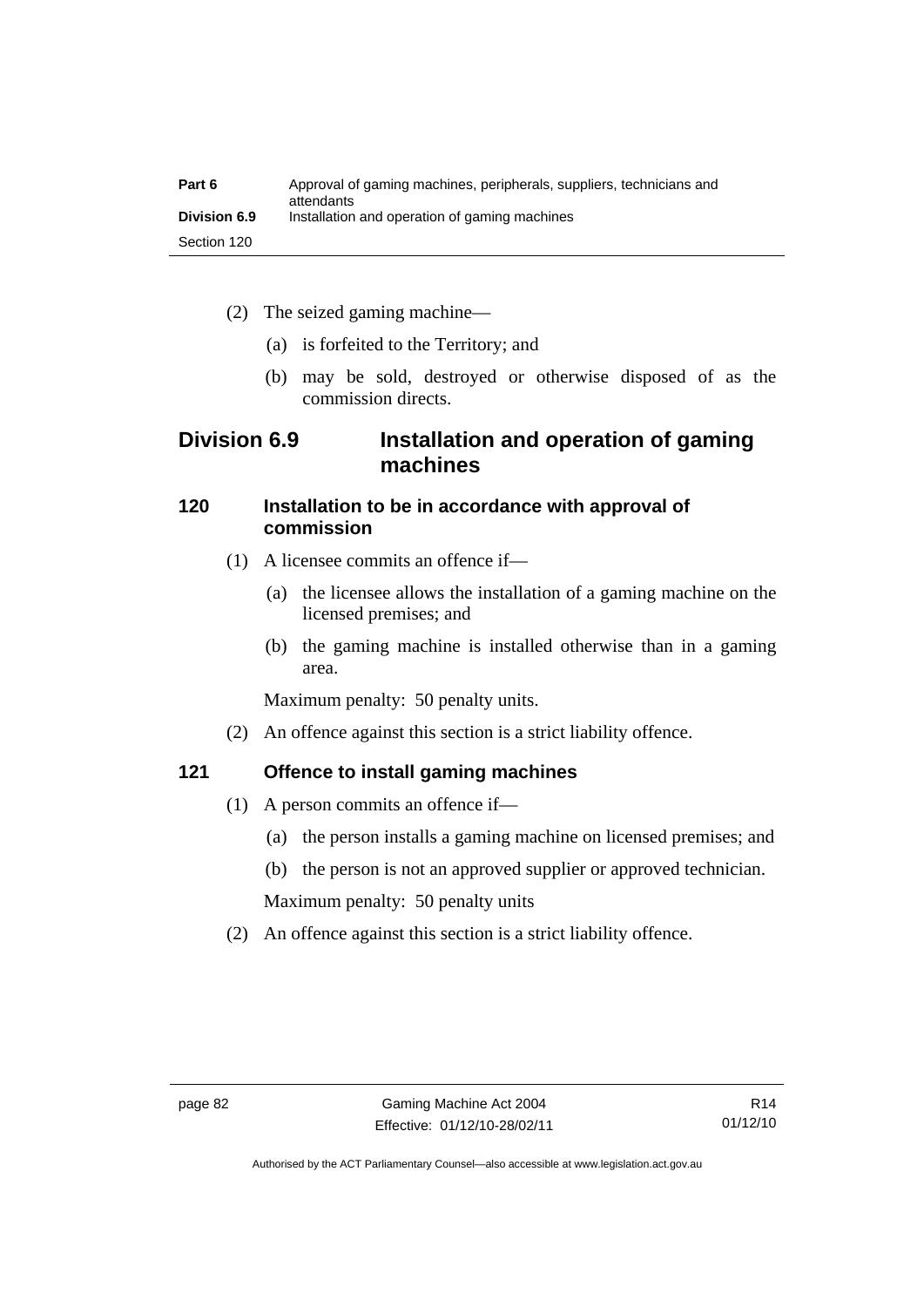# **122 Certificate about meter readings**

- (1) A person commits an offence if the person—
	- (a) installs a gaming machine on licensed premises; and
	- (b) as soon as practicable, but no later than 3 days, after installing the machine, does not give the licensee a certificate signed by the person stating the meter readings on the machine immediately after installation.

Maximum penalty: 20 penalty units.

(2) An offence against this section is a strict liability offence.

# **123 Sealing computer cabinet**

- (1) A licensee commits an offence if—
	- (a) the licensee allows the installation of a gaming machine on the licensed premises; and
	- (b) the computer cabinet is not sealed in a way that prevents unauthorised access.

Maximum penalty: 50 penalty units.

(2) An offence against this section is a strict liability offence.

# **124 Commission may require information**

- (1) This section applies if a gaming machine is installed on licensed premises.
- (2) The commission may give the licensee a written notice stating the details the commission needs to be told about the gaming machine.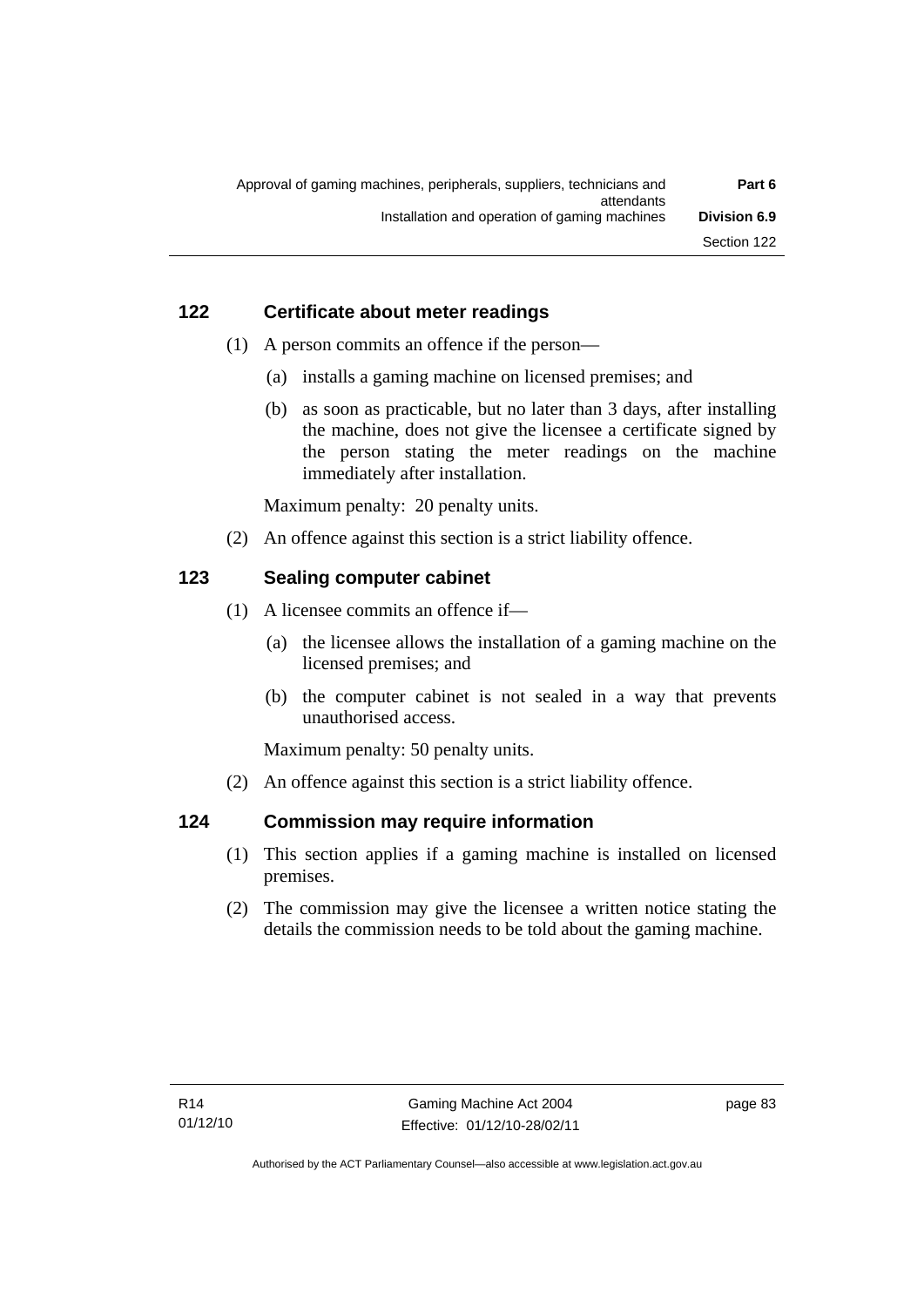| Part 6              | Approval of gaming machines, peripherals, suppliers, technicians and<br>attendants |
|---------------------|------------------------------------------------------------------------------------|
| <b>Division 6.9</b> | Installation and operation of gaming machines                                      |
| Section 125         |                                                                                    |

#### **125 Operation to be subject to correct percentage payout**

- (1) A person commits an offence if—
	- (a) the person is an approved supplier or approved technician; and
	- (b) the person opens a gaming machine and makes an adjustment that will, or is likely to, affect the percentage payout of the machine; and
	- (c) the percentage payout on the gaming machine on the licensed premises is not the percentage payout authorised by the licence for the machine.

Maximum penalty: 50 penalty units.

(2) An offence against this section is a strict liability offence.

## **126 Position for percentage payout of gaming machines display**

- (1) The commission may, in writing, approve a position on a kind of gaming machine for display of the percentage payout for the machine.
- (2) An approval is a notifiable instrument.

*Note* A notifiable instrument must be notified under the Legislation Act.

#### **127 Maximum stake amount**

A person commits an offence if—

- (a) the person is an approved supplier or approved technician; and
- (b) the person supplies or installs a gaming machine; and
- (c) the person intentionally sets the stake amount for the gaming machine higher than the amount prescribed under the regulations.

Maximum penalty: 50 penalty units.

Authorised by the ACT Parliamentary Counsel—also accessible at www.legislation.act.gov.au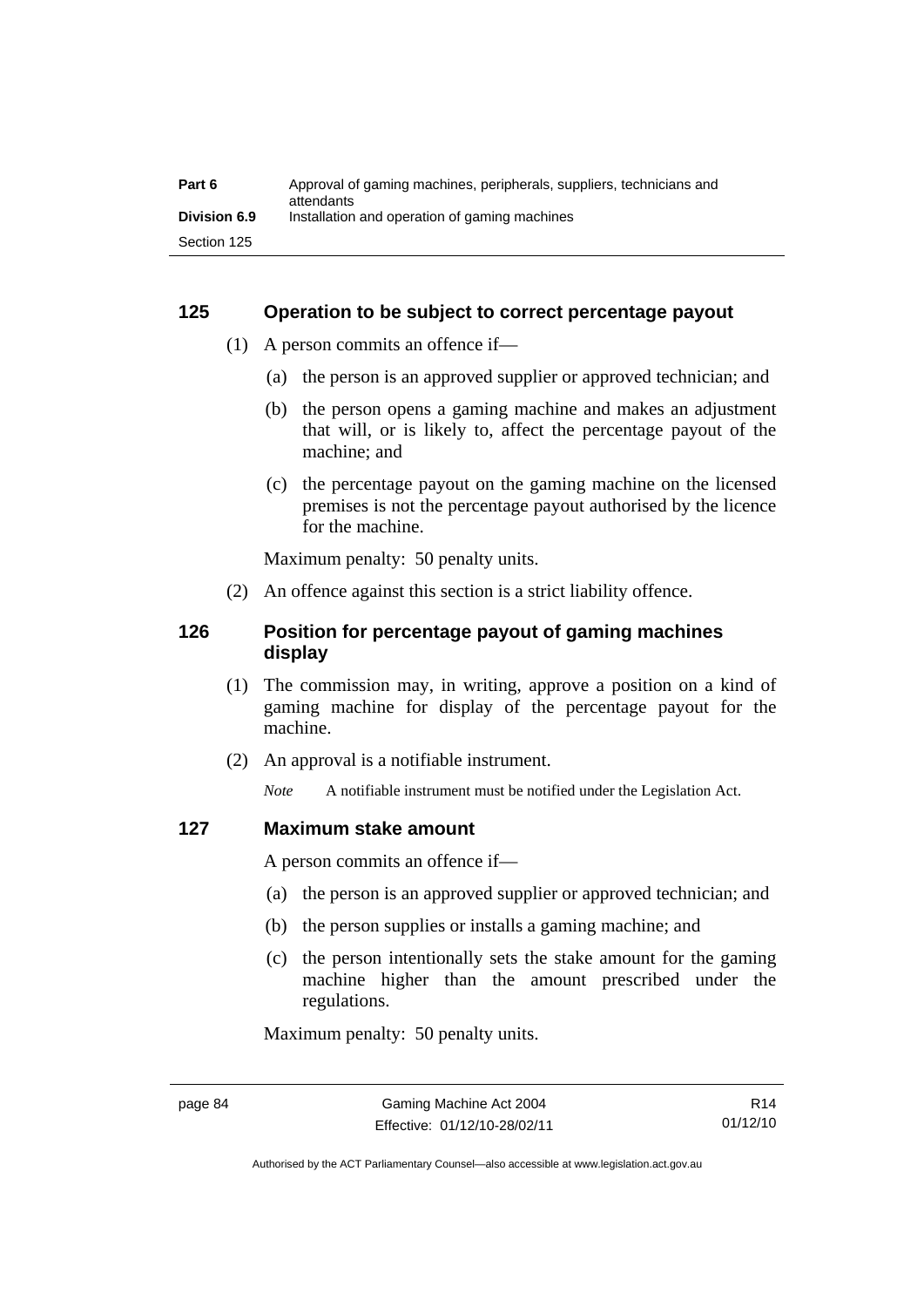# **Part 7 Regulation of gaming machines generally**

#### **128 Machine access generally**

- (1) A person commits an offence if the person does any of the following in relation to a licensed gaming machine on licensed premises:
	- (a) opens the machine;
	- (b) checks money in the machine;
	- (c) places money into the machine (other than to play the machine);
	- (d) removes money from the machine (other than money won or credited).

Maximum penalty: 50 penalty units.

- (2) Subsection (1) does not apply to the following people:
	- (a) an authorised officer;
	- (b) an approved supplier;
	- (c) an approved technician;
	- (d) an approved attendant.
- (3) A person commits an offence if—
	- (a) the person maintains a licensed gaming machine on licensed premises; and
	- (b) the person is not an approved supplier or approved technician.

Maximum penalty: 50 penalty units.

(4) An offence against this section is a strict liability offence.

page 85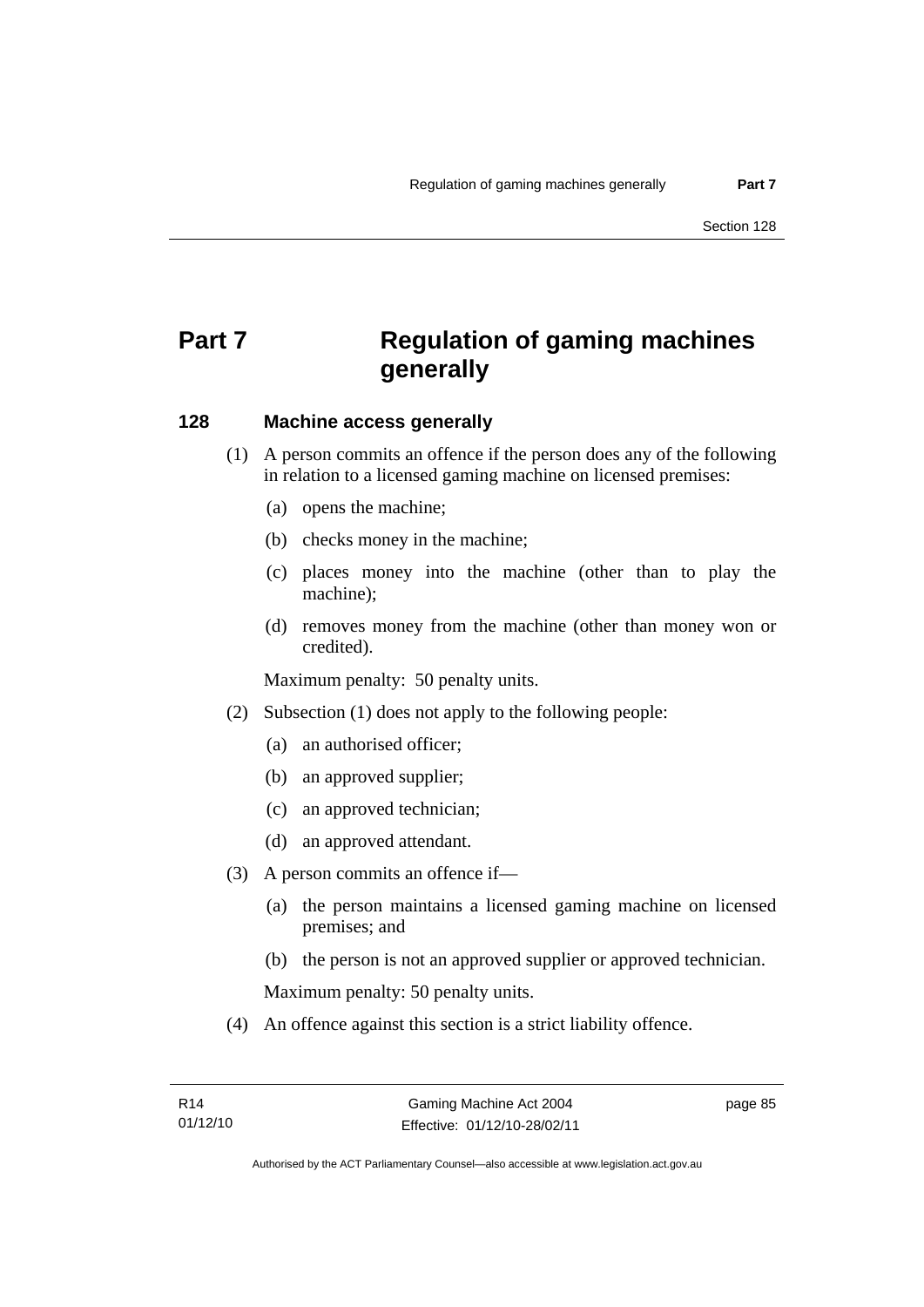Section 129

#### **129 Interference with gaming machines**

 (1) A person commits an offence if the person recklessly interferes with the operation of a gaming machine.

Maximum penalty: 100 penalty units, imprisonment for 1 year or both.

 (2) A person commits an offence if the person inserts into a gaming machine anything other than a coin, note or token of the kind stated on the gaming machine.

Maximum penalty: 100 penalty units, imprisonment for 1 year or both.

 (3) A person commits an offence if the person does anything intended to interfere with a gaming machine in a way that causes the machine to yield a reward less than or greater than the percentage payout under the licence in relation to that machine.

Maximum penalty: 100 penalty units, imprisonment for 1 year or both.

 (4) A person commits an offence if the person does anything intended to render a gaming machine, either temporarily or otherwise, incapable of forming a winning combination.

Maximum penalty: 100 penalty units, imprisonment for 1 year or both.

 (5) Subsection (1) does not apply in relation to anything done honestly for the maintenance of a gaming machine by an approved supplier, approved technician or authorised officer.

Authorised by the ACT Parliamentary Counsel—also accessible at www.legislation.act.gov.au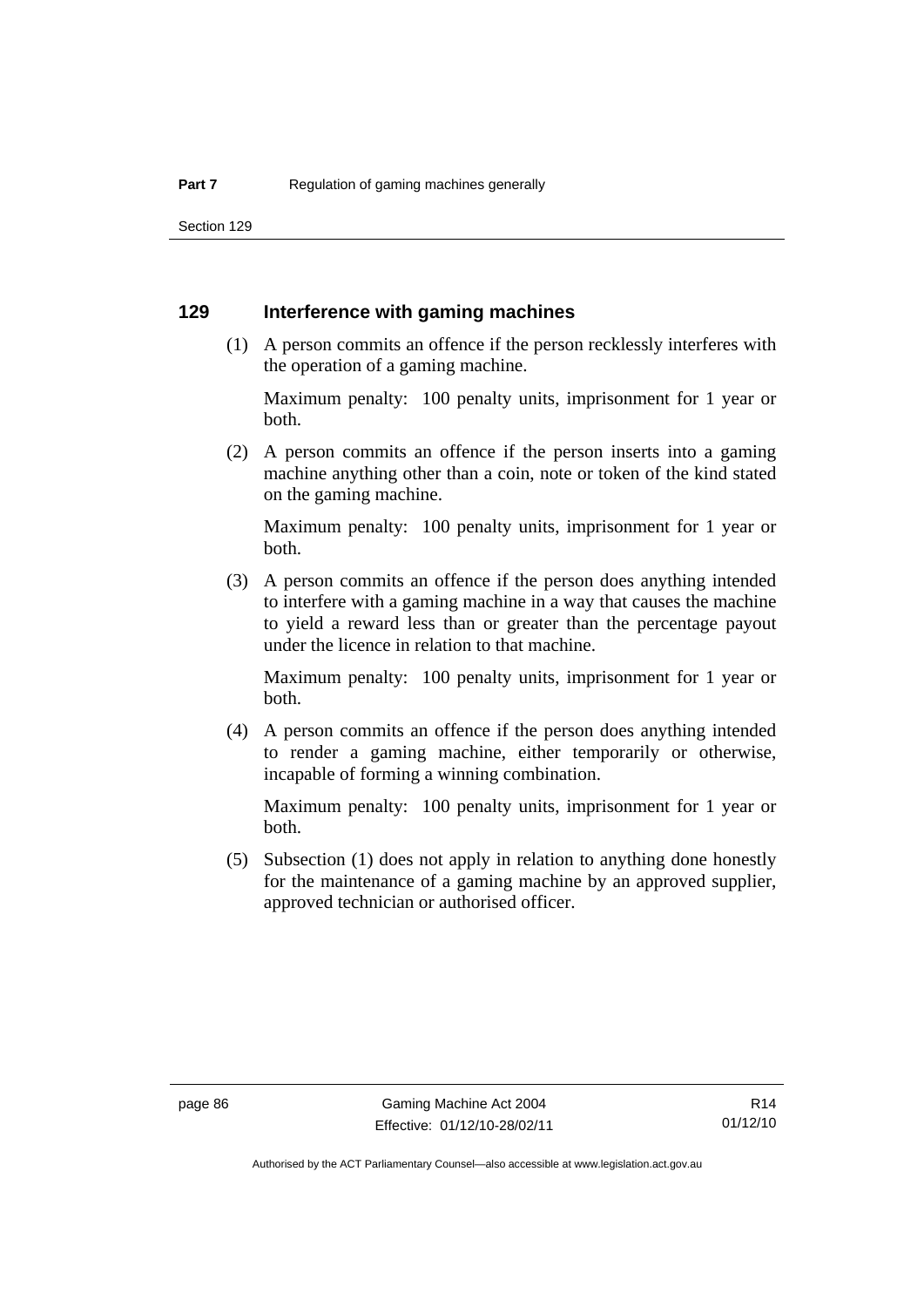## **130 Opening computer cabinets**

- (1) A person commits an offence if the person—
	- (a) opens the computer cabinet in a gaming machine; and
	- (b) is not an approved supplier, approved technician or authorised officer.

Maximum penalty: 50 penalty units.

(2) An offence against this section is a strict liability offence.

#### **131 Rendering gaming machines inoperable on licence ceasing to be in force**

If a licence ceases to be in force, the commission must ensure that each gaming machine on the licensed premises is inoperable—

 (a) if the licence ceased to be in force under section 64 (1) or because the licence expired—until the machines are removed from the premises; or

*Note* Section 64 (1) provides that a person's licence is cancelled if the person's general or on licence is not renewed.

- (b) if the licence is suspended—during the suspension; or
- (c) if the licence has been cancelled—until the first of the following happens:
	- (i) the machines are removed from the premises;
	- (ii) the decision of the commission cancelling the licence is set aside on an application for review of the decision; or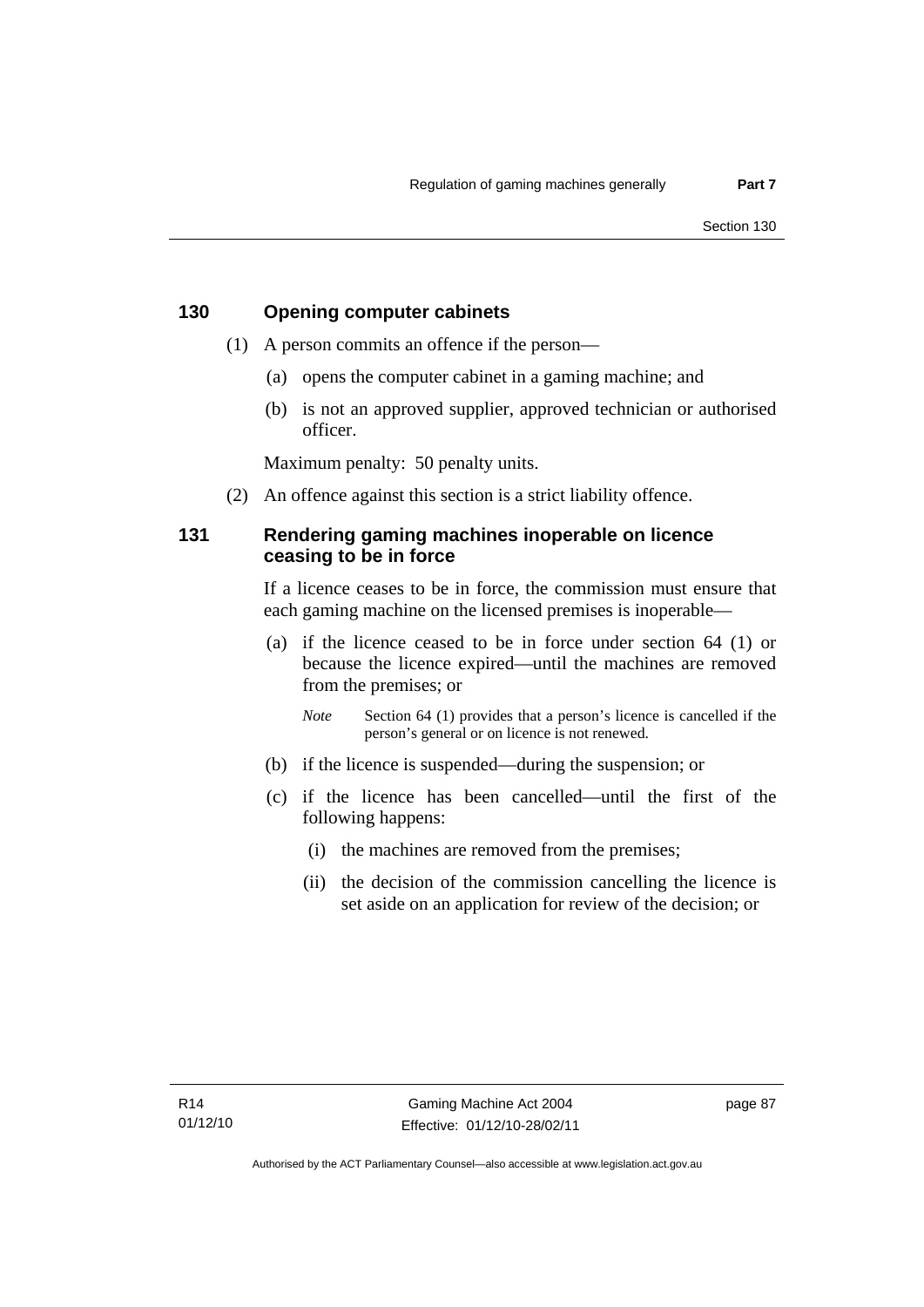- (d) if the licence ceased to be in force under section 64 (2)—until the first of the following happens:
	- (i) the machines are removed from the premises;
	- (ii) the licence is taken to be in force again under section 64 (3).
	- *Note* Section 64 (2) provides that a person's licence is cancelled if the person's general or on licence is cancelled.

#### **132 Removal of gaming machines from premises**

- (1) This section applies to a person who held a licence that has ceased to be in force, other than a person whose licence is suspended.
- (2) The person commits an offence if, at the end of the required period, a gaming machine that was licensed is on the premises that were licensed.

Maximum penalty: 50 penalty units.

(3) In this section:

*relevant decision* means the decision of the commission (if any) because of which the licence ceased to be in force.

#### *required period* means—

- (a) 2 weeks after the day—
	- (i) the licence ceases to be in force; or
	- (ii) if an application for review of the relevant decision may be made but is not made—the time for applying for review of the decision ends; or
	- (iii) if an application is made to review the relevant decision the application is withdrawn, dismissed or decided; or
- (b) any further period the commission, whether before or after the end of the period, in writing, approves.

Authorised by the ACT Parliamentary Counsel—also accessible at www.legislation.act.gov.au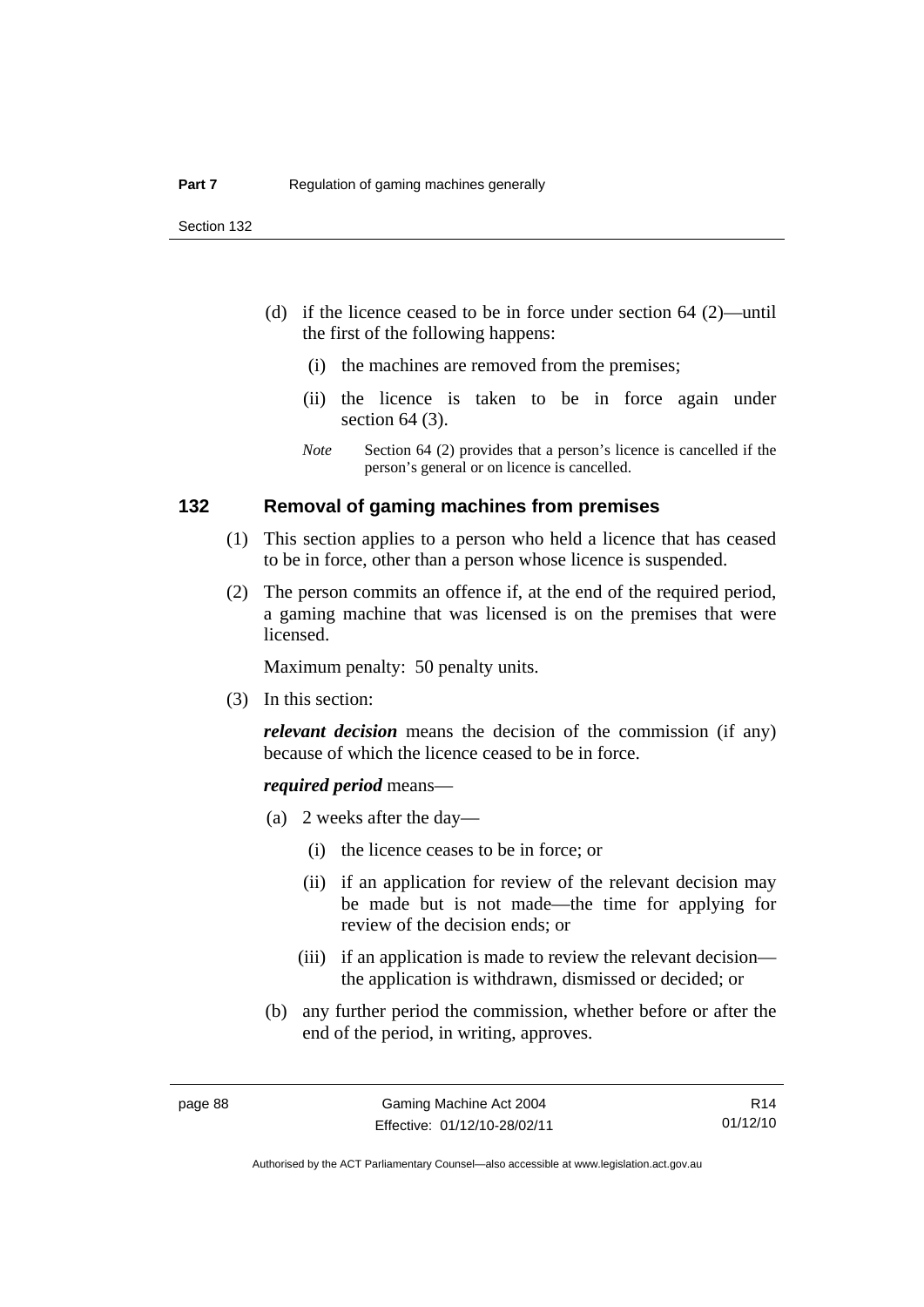# **Part 8 Linked-jackpot arrangements**

#### **133 Operation of linked-jackpot arrangements**

A person commits an offence if—

- (a) the person operates a linked-jackpot arrangement between gaming machines; and
- (b) the arrangement is not authorised under section 134 or by a multi-user permit.

Maximum penalty: 50 penalty units, imprisonment for 6 months or both.

#### **134 Single-user authorisation for linked-jackpot arrangements**

- (1) A licensee may apply in writing to the commission for authorisation to operate a linked-jackpot arrangement between gaming machines operated under the licence.
	- *Note 1* If a form is approved under the Control Act, s 53D for an application, the form must be used.

*Note* 2 A fee may be determined under s 177 for this provision.

- (2) The application must include details of each event by reference to which linked jackpots are to be payable under the proposed arrangement.
- (3) The commission must authorise the linked-jackpot arrangement if—
	- (a) each gaming machine proposed to be linked under the proposed arrangement—
		- (i) is operated under a single licence held by the applicant; and
		- (ii) is the same class; and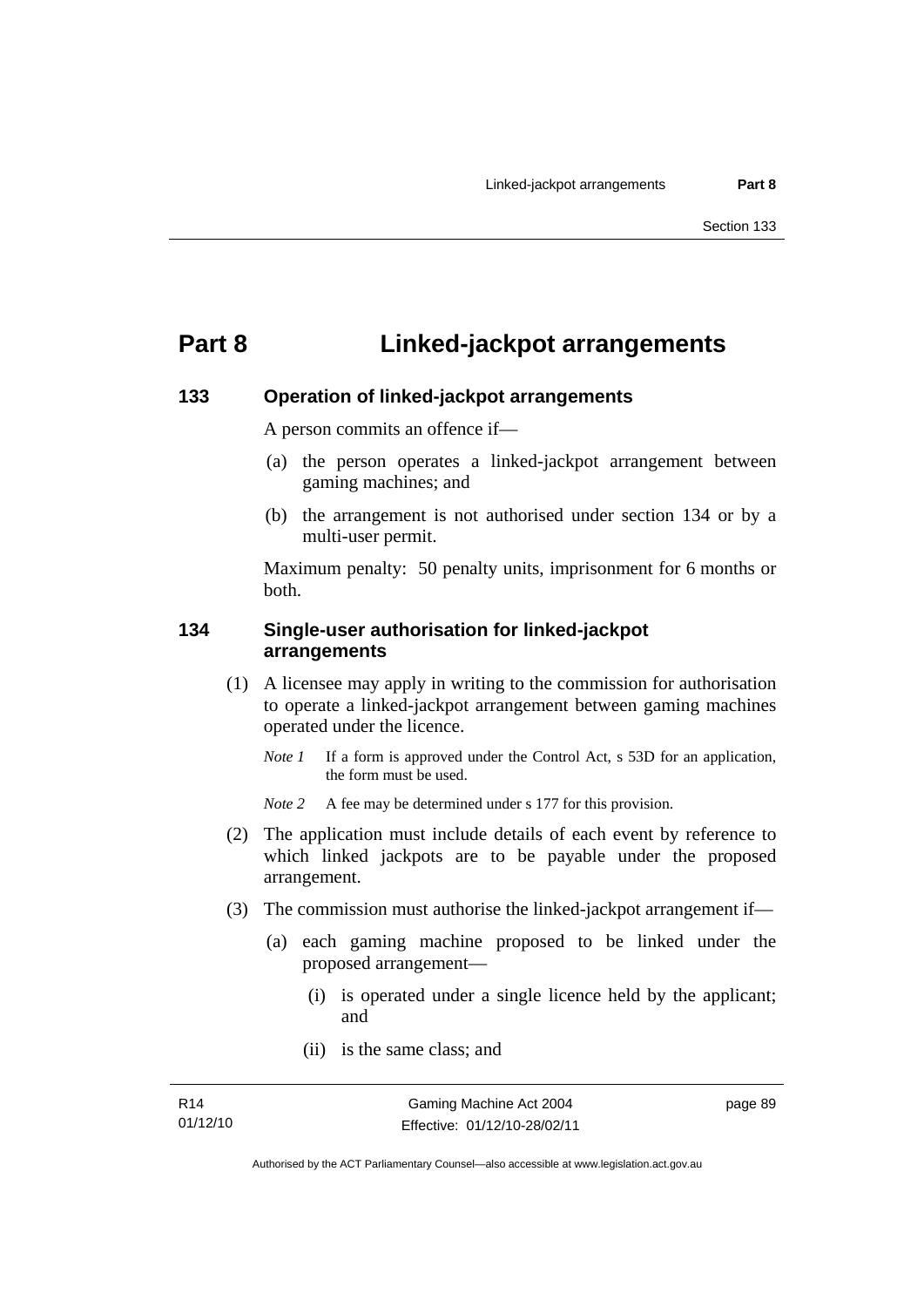Section 135

- (iii) offers the same chance of winning linked jackpots as each other machine in the arrangement, if played with the same stakes; and
- (b) the financial and operational aspects of the proposed arrangement are in accordance with the regulations; and
- (c) the commission is satisfied, on reasonable grounds, that the proposed arrangement is satisfactory, having regard to the interests of the people playing the machines in the proposed linked-jackpot arrangement.
- (4) It is a condition of an authorisation under this section that—
	- (a) each gaming machine in the linked-jackpot arrangement displays at all times a sign stating clearly—
		- (i) that the machine is part of a linked-jackpot arrangement with other machines on the licensed premises; and
		- (ii) the percentage of the turnover of the machine set aside for the payment of linked jackpots; and
	- (b) linked jackpots be payable for the authorised arrangement by reference to the event or events set out in the application for authorisation for the arrangement.

#### **135 Issue of multi-user permits**

- (1) A person (including a person other than a licensee) may apply in writing to the commission for a permit (a *multi-user permit*) to operate a linked-jackpot arrangement between gaming machines operated under 2 or more licences.
	- *Note 1* If a form is approved under the Control Act, s 53D for an application, the form must be used.
	- *Note* 2 A fee may be determined under s 177 for this provision.

Authorised by the ACT Parliamentary Counsel—also accessible at www.legislation.act.gov.au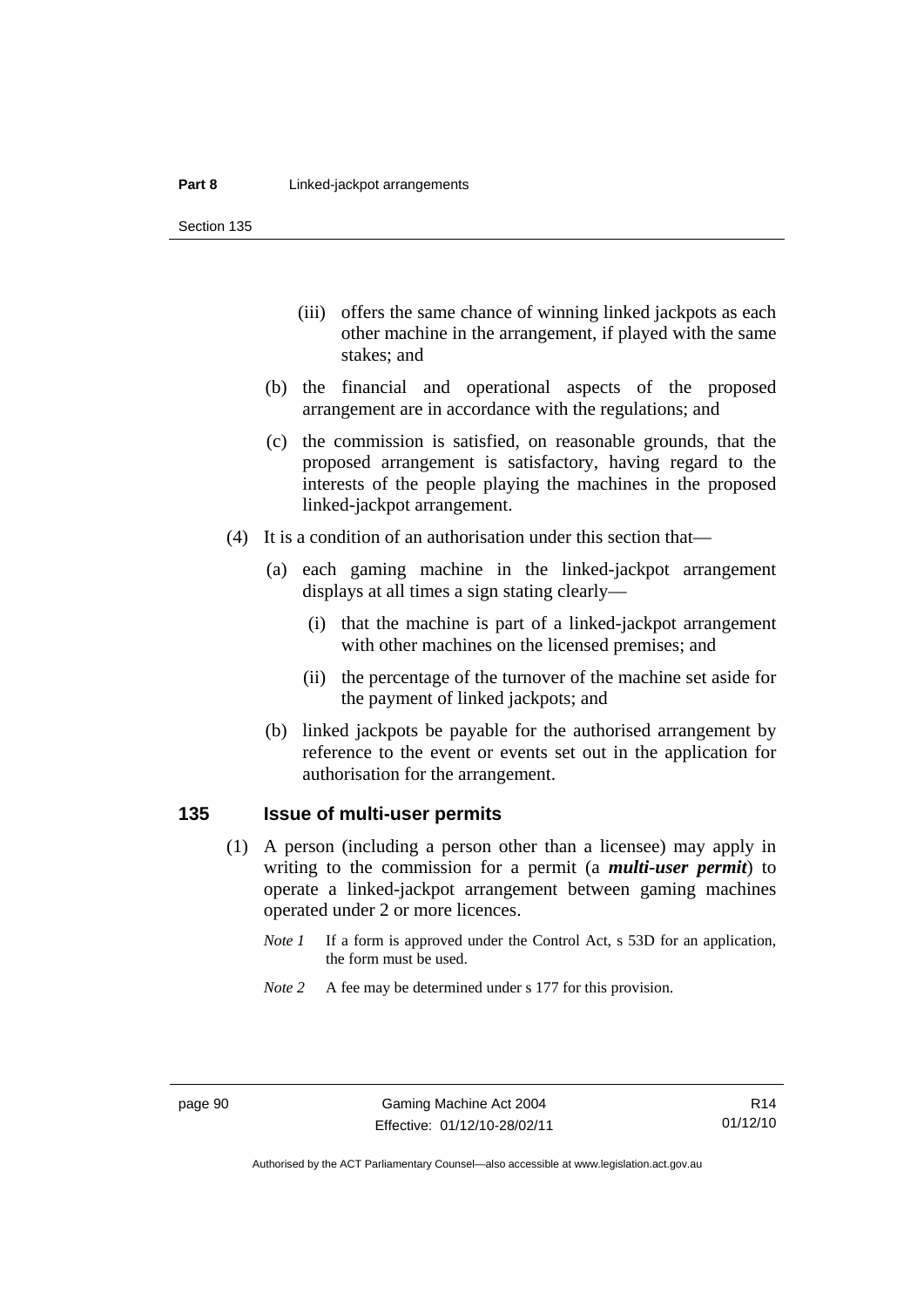- (2) The application must include details of the event or events by reference to which linked jackpots are to be payable under the proposed arrangement.
- (3) The commission must issue the multi-user permit if—
	- (a) the commission is satisfied, on reasonable grounds, that the applicant is an eligible person; and
	- (b) each licensee consents to the arrangement; and
	- (c) each gaming machine proposed to be linked under the proposed arrangement—
		- (i) is the same class; and
		- (ii) offers the same chance of winning linked jackpots as each other machine in the arrangement, if played with the same stakes; and
	- (d) the financial and operational aspects of the proposed arrangement is in accordance with the regulations; and
	- (e) the commission is satisfied, on reasonable grounds, that the proposed arrangement is satisfactory, having regard to the interests of the people playing the machines in the proposed arrangement.
- (4) A multi-user permit must state—
	- (a) the full name and address of the permit-holder; and
	- (b) the gaming machines in the linked-jackpot arrangement for which the permit is issued, and the licensed premises where they are situated; and
	- (c) the conditions to which the permit is subject.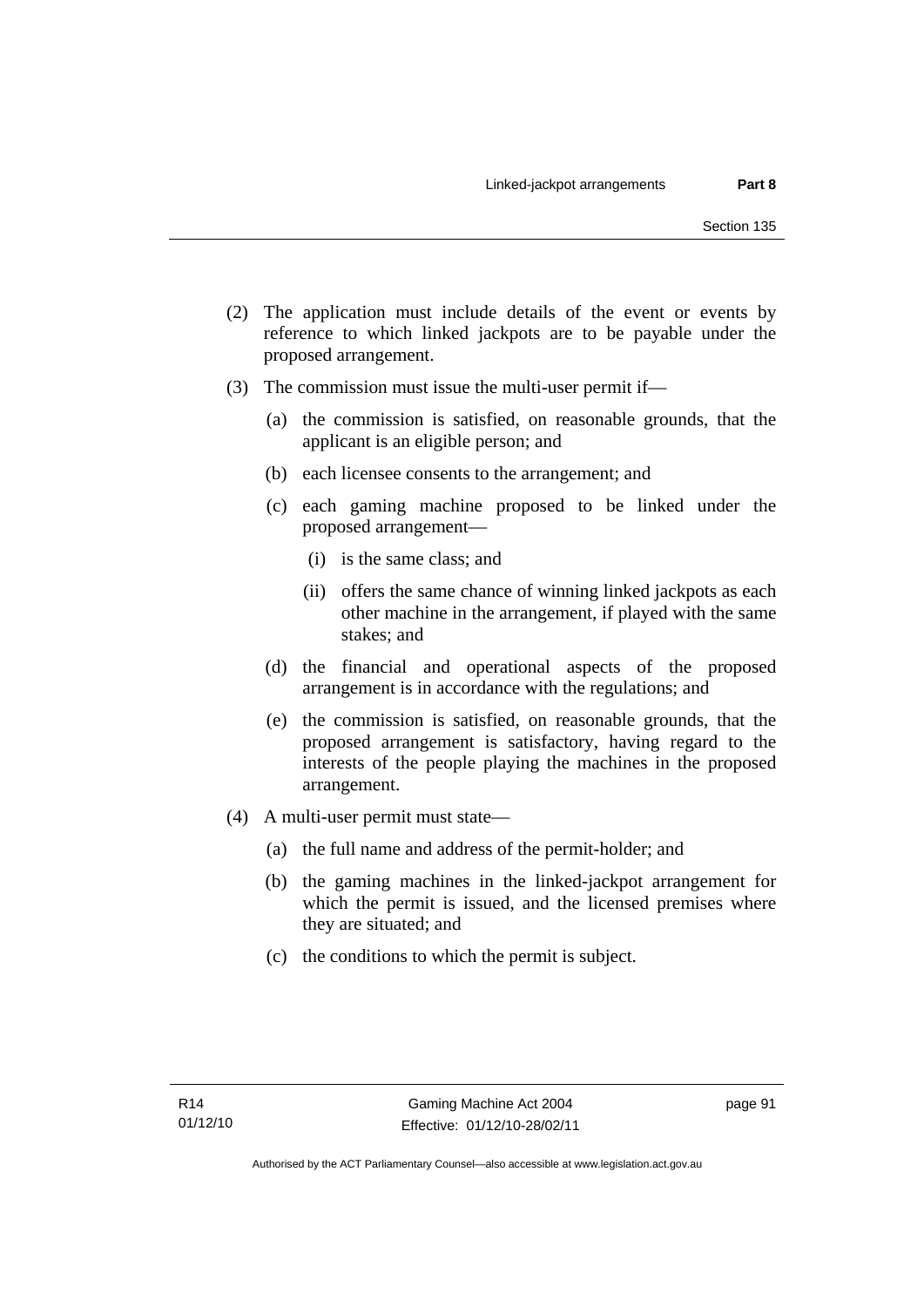#### **Part 8 Linked-jackpot arrangements**

Section 136

#### **136 Conditions on multi-user permits**

- (1) A multi-user permit is subject to the following conditions:
	- (a) each gaming machine in a linked-jackpot arrangement under the permit displays at all times a sign stating clearly—
		- (i) that the machine is part of a linked-jackpot arrangement with machines on different licensed premises; and
		- (ii) the percentage of the turnover of the machine set aside for the payment of linked jackpots;
	- (b) linked jackpots are payable under the arrangement by reference to the event or events set out in the application for the permit for the arrangement;
	- (c) the financial and operational aspects of the arrangement must not be amended without the commission's approval under section 138;
	- (d) if the permit-holder is a corporation—the permit-holder must give written notice to the commission stating any of the following changes in relation to the corporation within 1 week after the day of the change:
		- (i) a person becoming an influential person for the corporation;
		- (ii) a substantial change in the relationship of an influential person to the corporation;
		- (iii) a person ceasing to be an influential person for the corporation.
- (2) The commission may put any other reasonable condition on a multiuser permit that the commission considers appropriate, having regard to the interests of the people playing the machines in each linked-jackpot arrangement under the permit.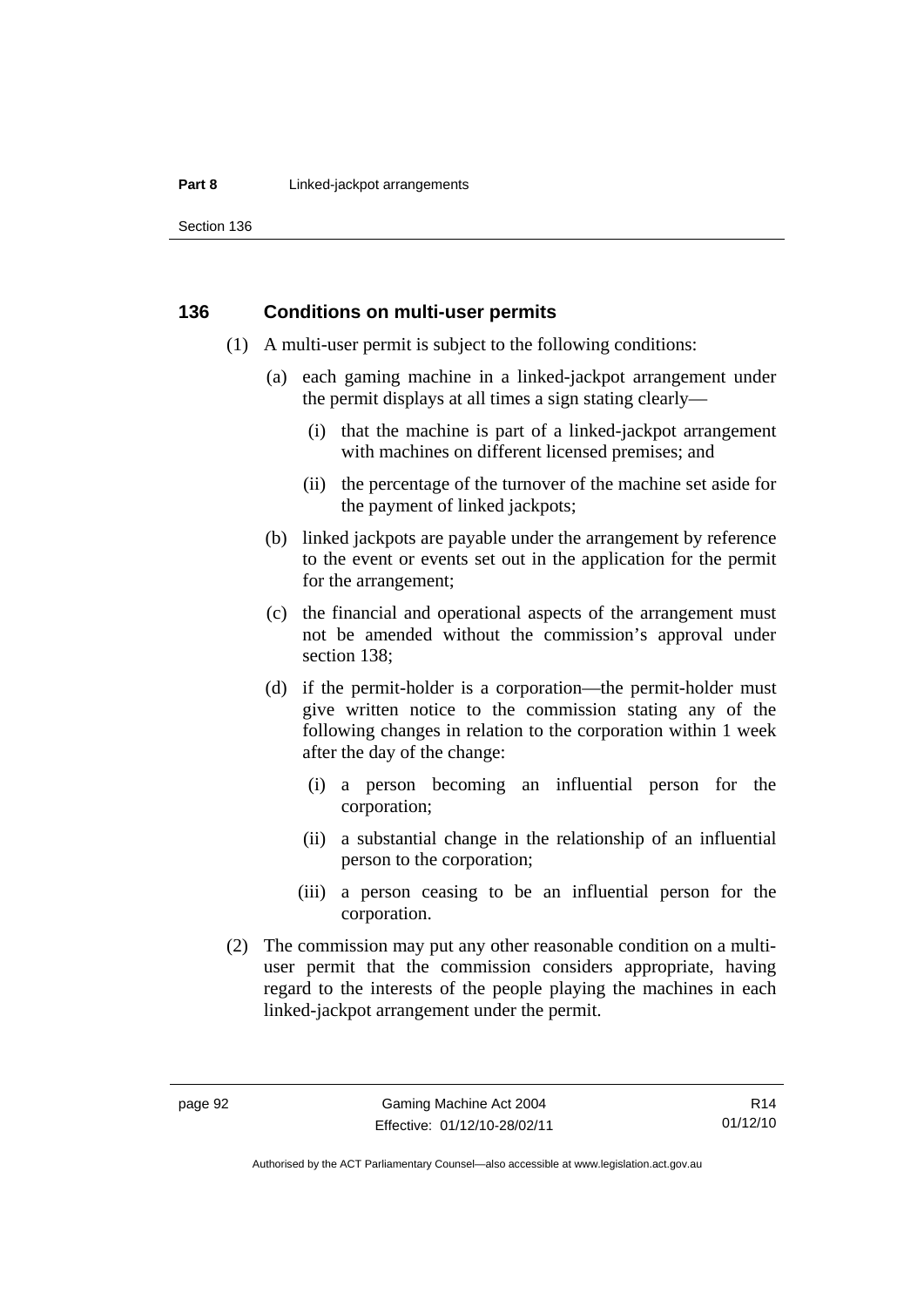# **137 Term of multi-user permits**

A multi-user permit is for the period (of up to 3 years) stated in the permit.

# **138 Amendment of multi-user permits in interest of users**

- (1) The commission may amend a condition of a multi-user permit on its own initiative if satisfied that it is appropriate to amend the condition, having regard to the interests of the people playing the machines in the linked-jackpot arrangement under the permit.
- (2) The amendment takes effect on the date stated in the notice of the decision on the amendment given to the permit-holder by the commission.

# **139 Amendment of multi-user permit on request**

- (1) This section applies if a multi-user permit-holder applies in writing to the commission for an amendment of the permit to—
	- (a) reduce the number of gaming machines in a linked-jackpot arrangement, or terminate a linked-jackpot arrangement; or
	- (b) increase the number of gaming machines in a linked-jackpot arrangement under the permit; or
	- (c) include a new linked-jackpot arrangement under the permit; or
	- (d) include gaming machines on other licensed premises in a linked-jackpot arrangement; or
	- (e) amend a condition on the permit.

*Note* A fee may be determined under s 177 for this provision.

 (2) The commission must amend the multi-user permit, or refuse to amend the permit.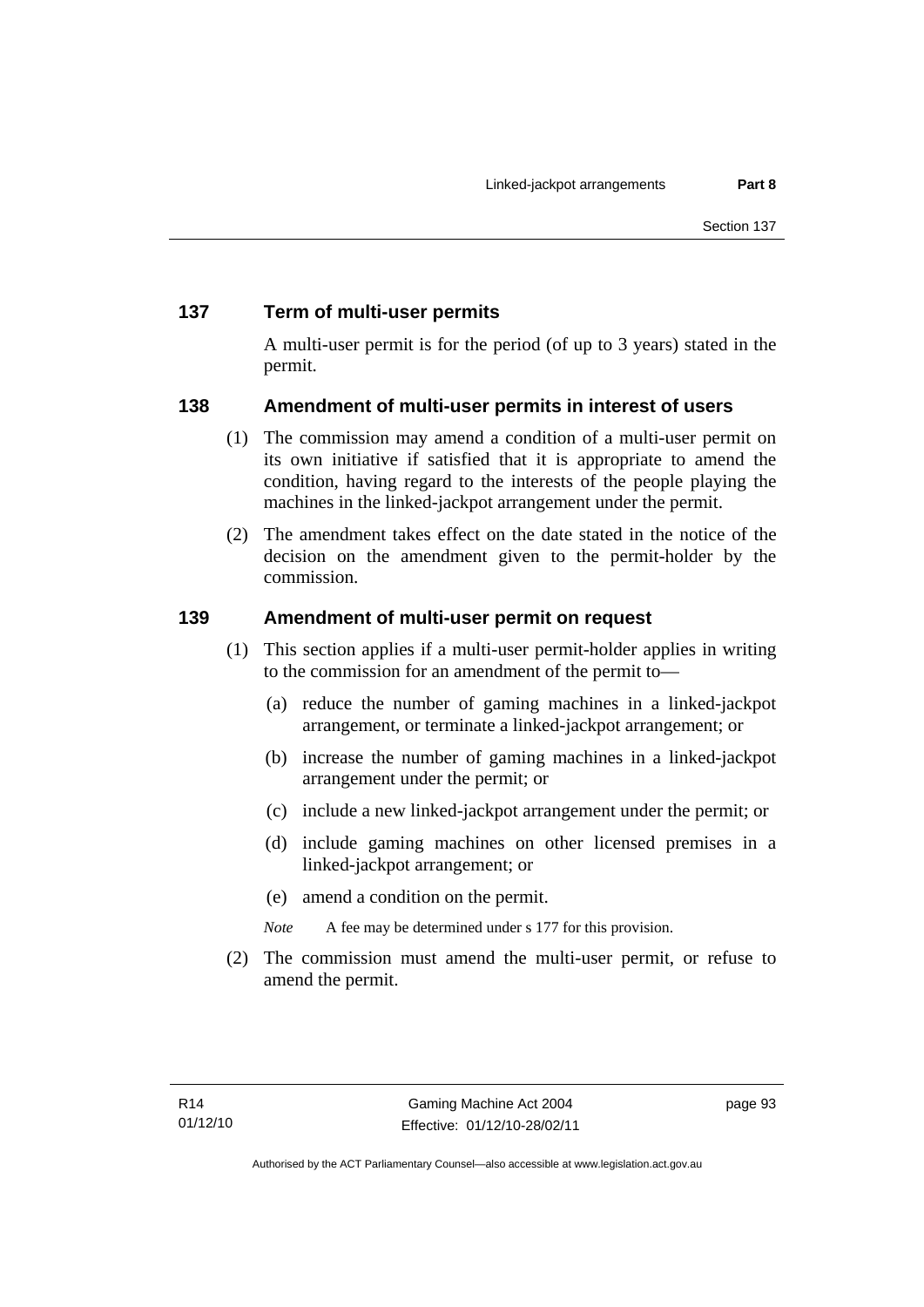Section 139

- (3) The commission must not amend the multi-user permit unless satisfied—
	- (a) if an additional gaming machine is proposed to be included in a linked-jackpot arrangement—that the additional machine—
		- (i) is the same class as the other machines in the arrangement; and
		- (ii) offers the same chance of winning linked jackpots as each other machine in the arrangement, if played with the same stakes; and
	- (b) if a new linked-jackpot arrangement is proposed to be included under a permit—that each gaming machine to be linked—
		- (i) is the same class; and
		- (ii) offers the same chance of winning linked jackpots as each other machine in the arrangement, if played with the same stakes; and
	- (c) if gaming machines on other licensed premises are proposed to be included in a linked-jackpot arrangement (whether or not the arrangement is an existing arrangement)—that the financial and operational aspects of the arrangement are in accordance with the regulations; and
	- (d) that the proposed amendment is satisfactory, having regard to the interests of the people playing the machines in each proposed linked-jackpot arrangement.
- (4) The amendment takes effect on the date stated in the notice of the decision on the amendment given to the permit-holder by the commission.

R14 01/12/10

Authorised by the ACT Parliamentary Counsel—also accessible at www.legislation.act.gov.au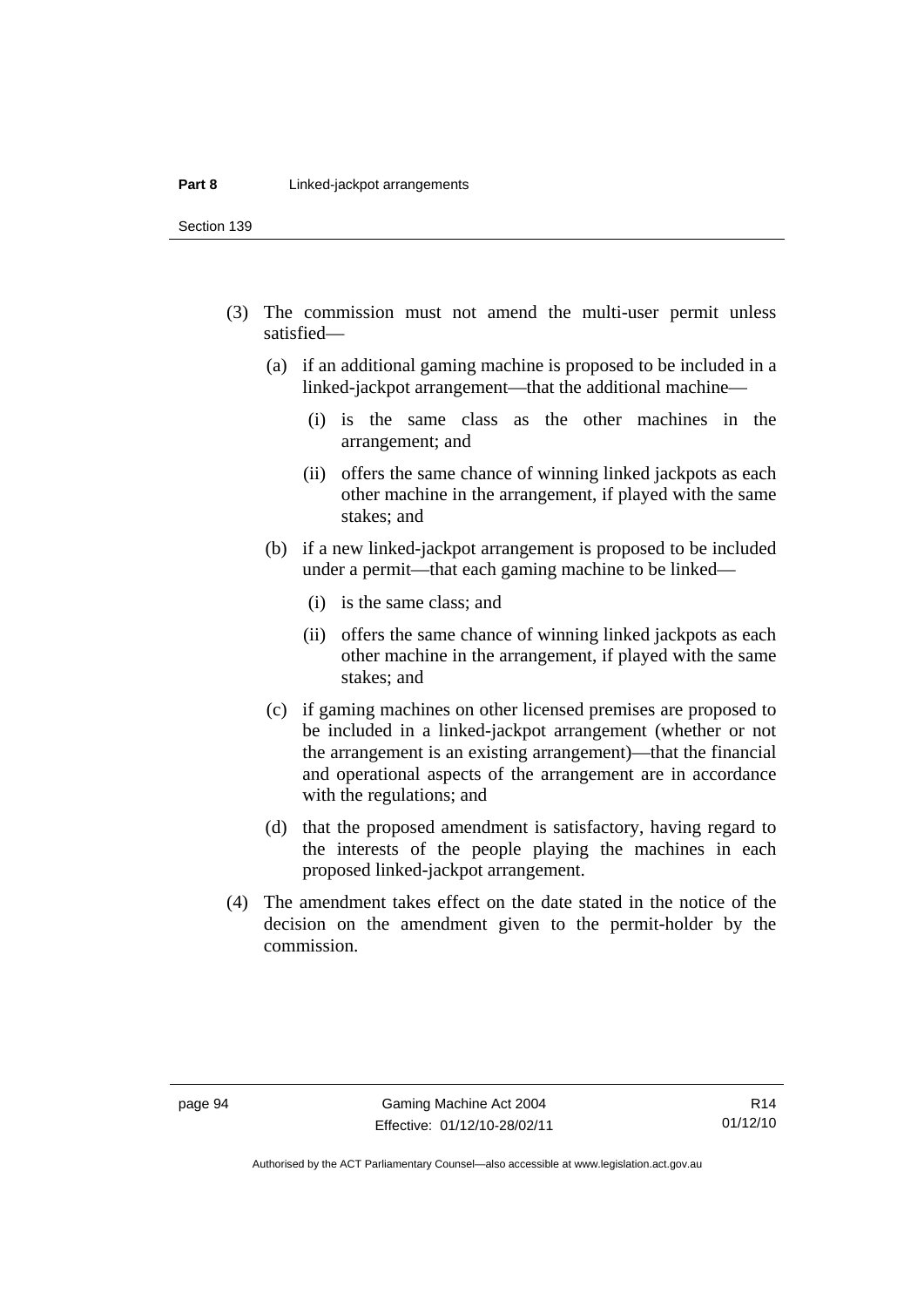## **140 Amendment of financial and operational aspects of multiuser permits**

- (1) This section applies if a multi-user permit-holder applies in writing to the commission for an amendment of a financial or operational aspect of a linked-jackpot arrangement under a multi-user permit.
- (2) The commission must amend the multi-user permit, or refuse to amend the permit.
- (3) The commission must amend the multi-user permit in accordance with the application if—
	- (a) the financial and operational aspects of the arrangement, as proposed to be amended, are in accordance with the regulations; and
	- (b) the commission is satisfied that the proposed amendment is satisfactory, having regard to the interests of the people playing the machines in the arrangement.

## **141 Transfer of multi-user permits**

- (1) The holder of a multi-user permit and a person (the *proposed permit-holder*) to whom the permit is proposed to be transferred may apply jointly in writing to the commission for transfer of the permit.
- (2) The commission must transfer the permit to the proposed permitholder if satisfied on reasonable grounds that the proposed permitholder is an eligible person.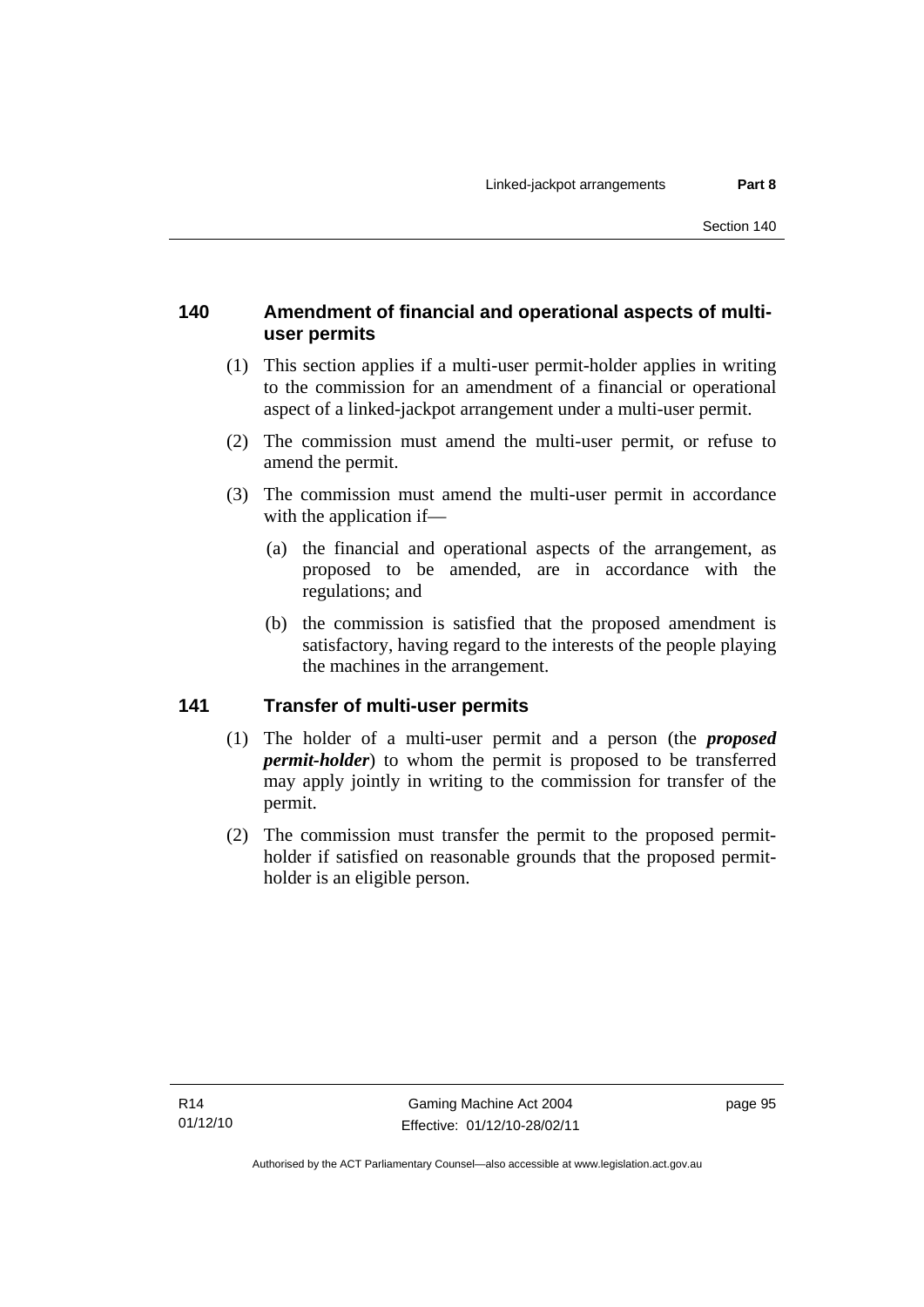Section 142

#### **142 Surrender of multi-user permits**

- (1) This section applies to a multi-user permit-holder if the permitholder does not owe the Territory an amount under this Act.
- (2) The multi-user permit-holder may surrender the permit by—
	- (a) giving the commission a written notice stating that the permitholder surrenders the permit; and
	- (b) returning the permit to the commission.
- (3) The surrender of the multi-user permit takes effect 4 weeks after the day the notice under subsection (2) (a) is given to the commission or, if the notice states a later date of effect, that date.

#### **143 Unclaimed jackpots**

- (1) This section applies if an amount won under a linked-jackpot arrangement authorised under section 134 for a licensee or approved under section 135 is not claimed within 1 year after the day it is won.
- (2) The amount is forfeited to the Territory.
- (3) After the amount is forfeited, the winner of the amount—
	- (a) is not entitled to recover the amount from the licensee or permit-holder; and
	- (b) is entitled to recover the amount from the Territory within 6 years after the day the person wins the amount; and
	- (c) is not entitled to recover interest on the amount from the Territory.

Authorised by the ACT Parliamentary Counsel—also accessible at www.legislation.act.gov.au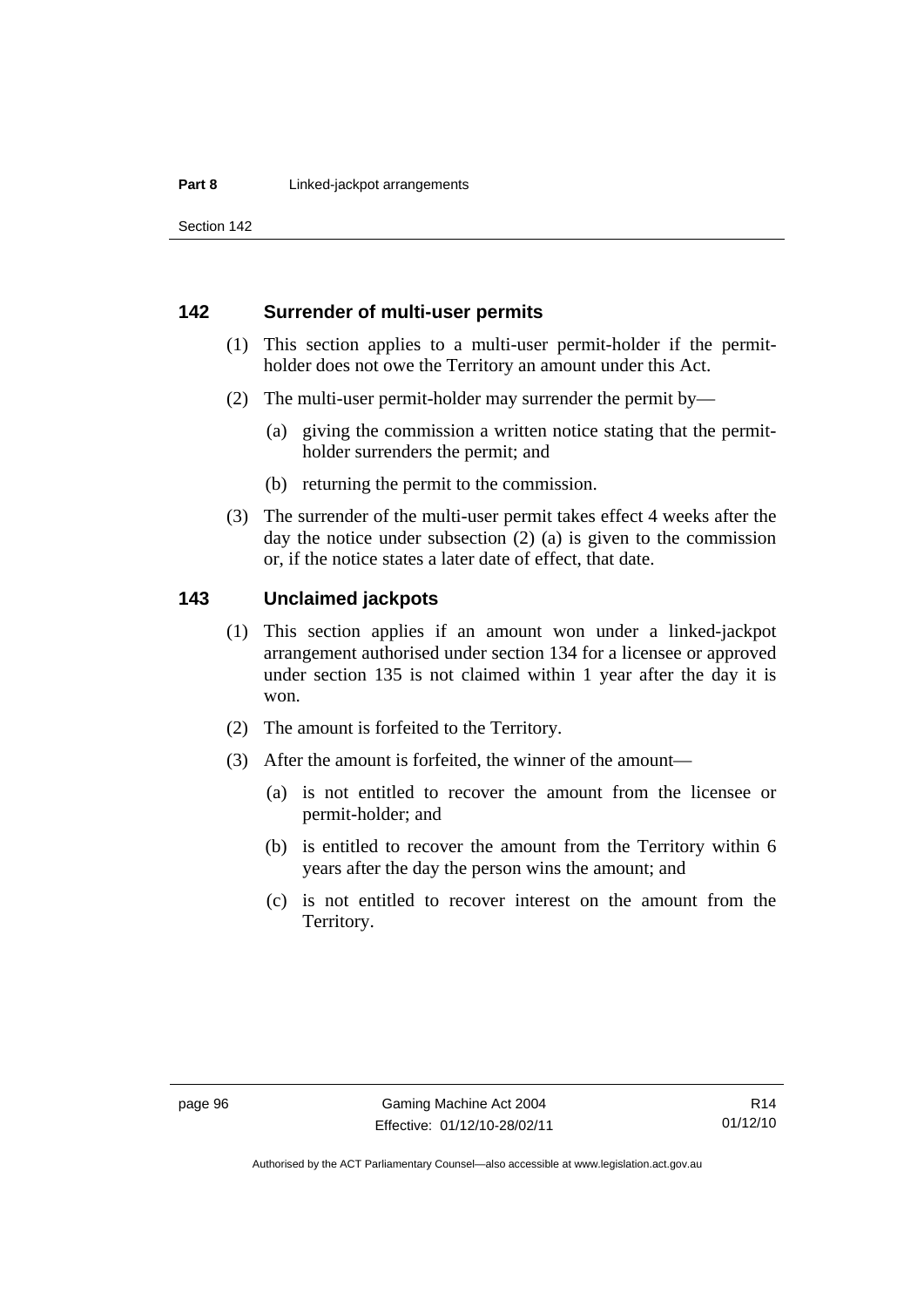## **144 Undisbursed jackpots**

 (1) This section applies if an amount available for allocation as a prize in a linked-jackpot arrangement authorised under section 134 or a multi-user permit has not been won, and cannot be won because the authorisation or permit for the arrangement has been cancelled or surrendered.

*Note* A permit may be cancelled under pt 4 (see s 62).

- (2) The commission may approve an arrangement for the redistribution of the amount as a prize, or an addition to another jackpot, if satisfied that the arrangement is fair.
- (3) However, the amount is forfeited to the Territory if—
	- (a) the person who held the authorisation or permit has stopped operating gaming machines; or
	- (b) an approval under subsection (2) has not been given for the amount 4 weeks after the day the authorisation or permit is cancelled or surrendered.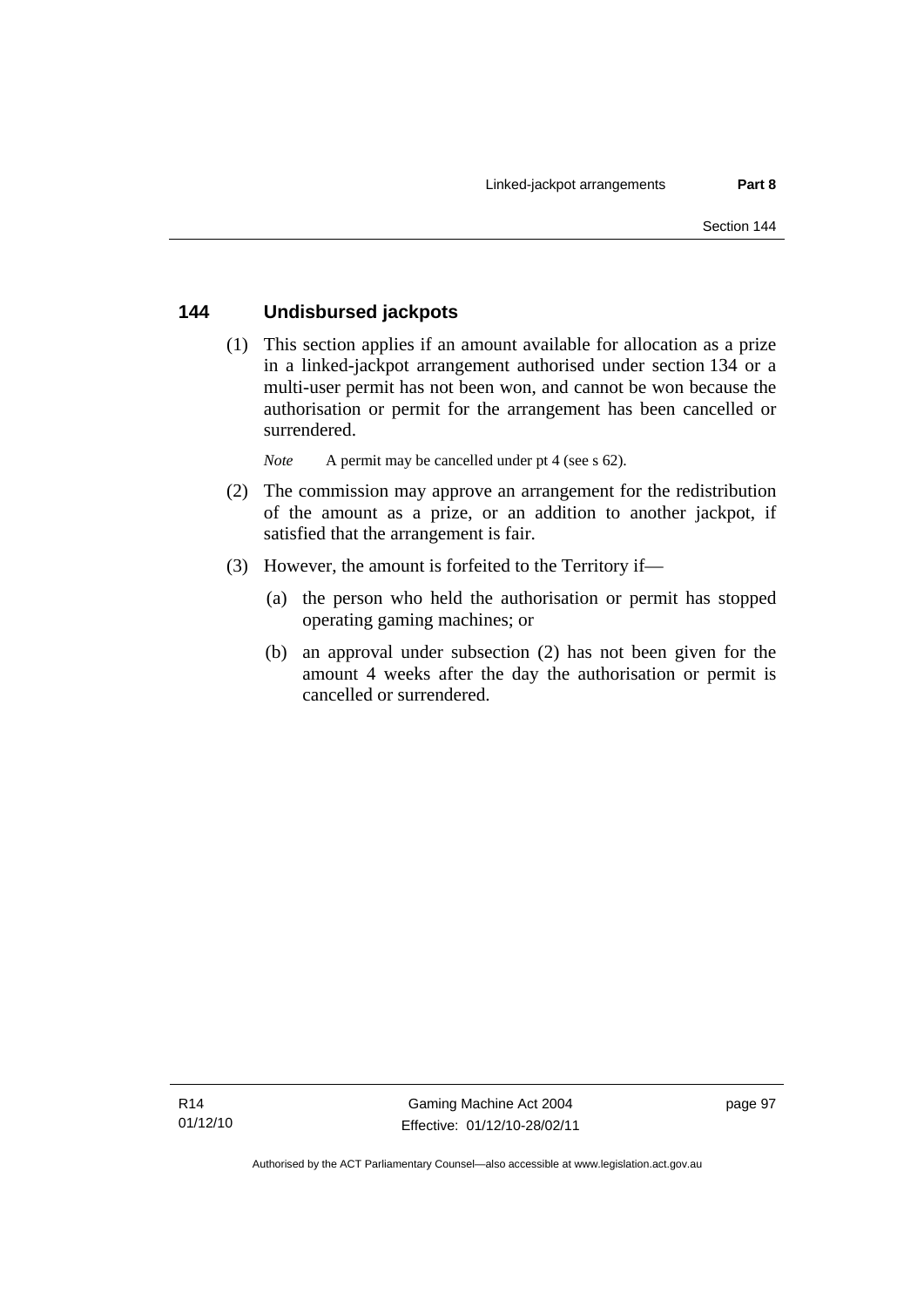#### **Part 9** Club administration

Section 145

# **Part 9 Club administration**

#### **145 Eligible objects**

(1) An object of a club is an *eligible object* if—

- (a) it furthers or promotes—
	- (i) recreation; or
	- (ii) social, religious, political, literary, scientific, artistic, sporting or athletic purposes; or
	- (iii) cultural or educational purposes; or
- (b) it is approved, in writing, by the commission; or
- (c) it is substantially the same as an object mentioned in paragraph (a) or (b).
- (2) An approval under subsection (1) (b) is a disallowable instrument.

*Note* A disallowable instrument must be notified, and presented to the Legislative Assembly, under the Legislation Act.

#### **146 Eligible clubs**

A club is an *eligible club* if—

- (a) the club is incorporated in the ACT; and
- (b) the club's statement of objects—
	- (i) includes eligible objects; and
	- (ii) indicates that the eligible objects together make up the main part of its objects; and
- (c) the club is conducted mainly to achieve eligible objects; and

R14 01/12/10

Authorised by the ACT Parliamentary Counsel—also accessible at www.legislation.act.gov.au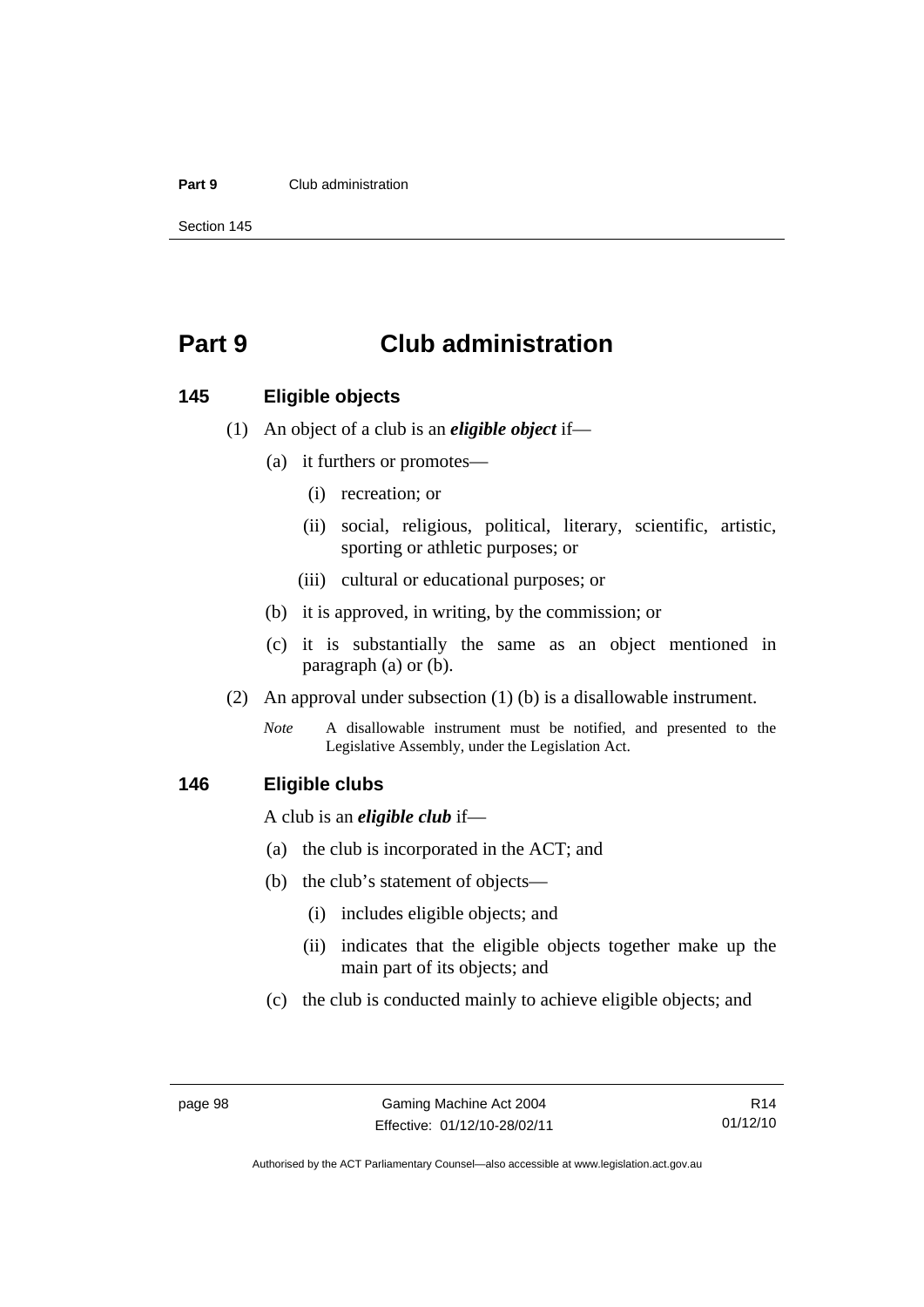- (d) the rules of the club—
	- (i) are in accordance with the regulations; and
	- (ii) are consistent with the licence conditions under part 3; and
	- (iii) do not prohibit the playing of games of chance for money on the club premises; and
- (e) the club has at least 300 voting members; and
- (f) the number of life members of the club is not more than 5% of the number of voting members of the club; and
- (g) the premises occupied by the club, and the facilities and property of the club, are kept and maintained for the benefit of members generally.

### **147 Associated organisations**

- (1) The commission may, in writing, declare that an entity is an associated organisation for a club.
- (2) However, the commission may make a declaration for an entity only if satisfied that—
	- (a) it is associated with the club; and
	- (b) it is not carried on for profit or gain to its members or anyone else; and
	- (c) it is incorporated or a registered party; and
	- (d) its statement of objects—
		- (i) includes eligible objects; and
		- (ii) indicates that the eligible objects together make up the main part of its objects; and
	- (e) it is conducted mainly to achieve eligible objects; and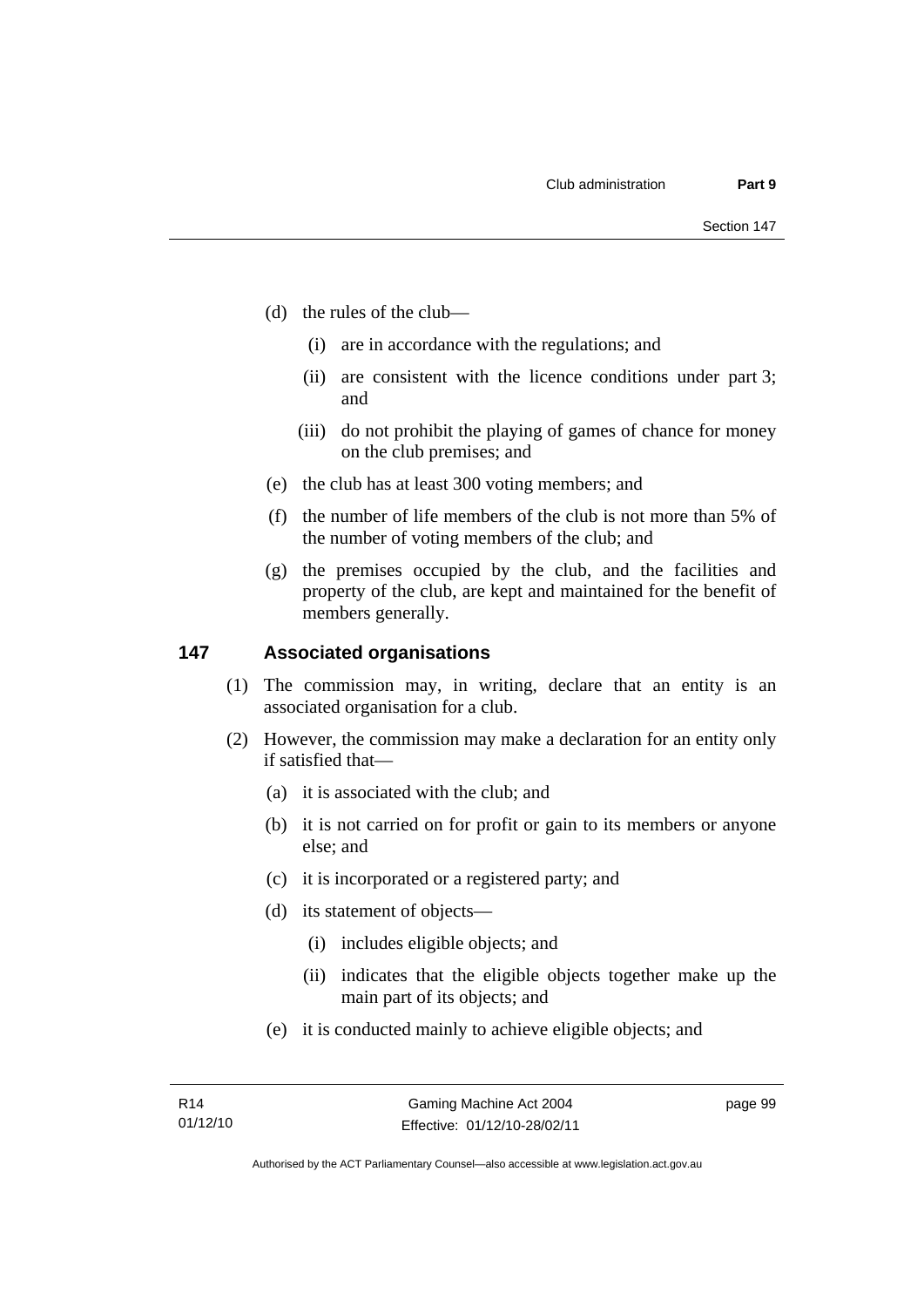#### **Part 9** Club administration

Section 148

- (f) approval of the entity as an associated organisation—
	- (i) would not cause the club to stop being conducted mainly to achieve eligible objects; and
	- (ii) would help the club to achieve its eligible objects.
- (3) In this section—
	- (a) a reference to the *statement of objects* of an entity incorporated under the Corporations Act is a reference to its memorandum; and
	- (b) a reference to an *eligible object* of an entity that is not a club is a reference to an object that would be an eligible object if the entity were a club.

## **148 Keeping records relating to club elections**

- (1) This section applies if a club has an election of members to the club's management committee or board, or another position in the club.
- (2) The club commits an offence if the club does not, for the relevant period, keep records in relation to the election.

Maximum penalty: 20 penalty units.

(3) In this section:

*club* means a club in relation to whose premises a licence is in force. *election* of someone to a position includes re-election of the person. *relevant period* means 2 years after the day of the election.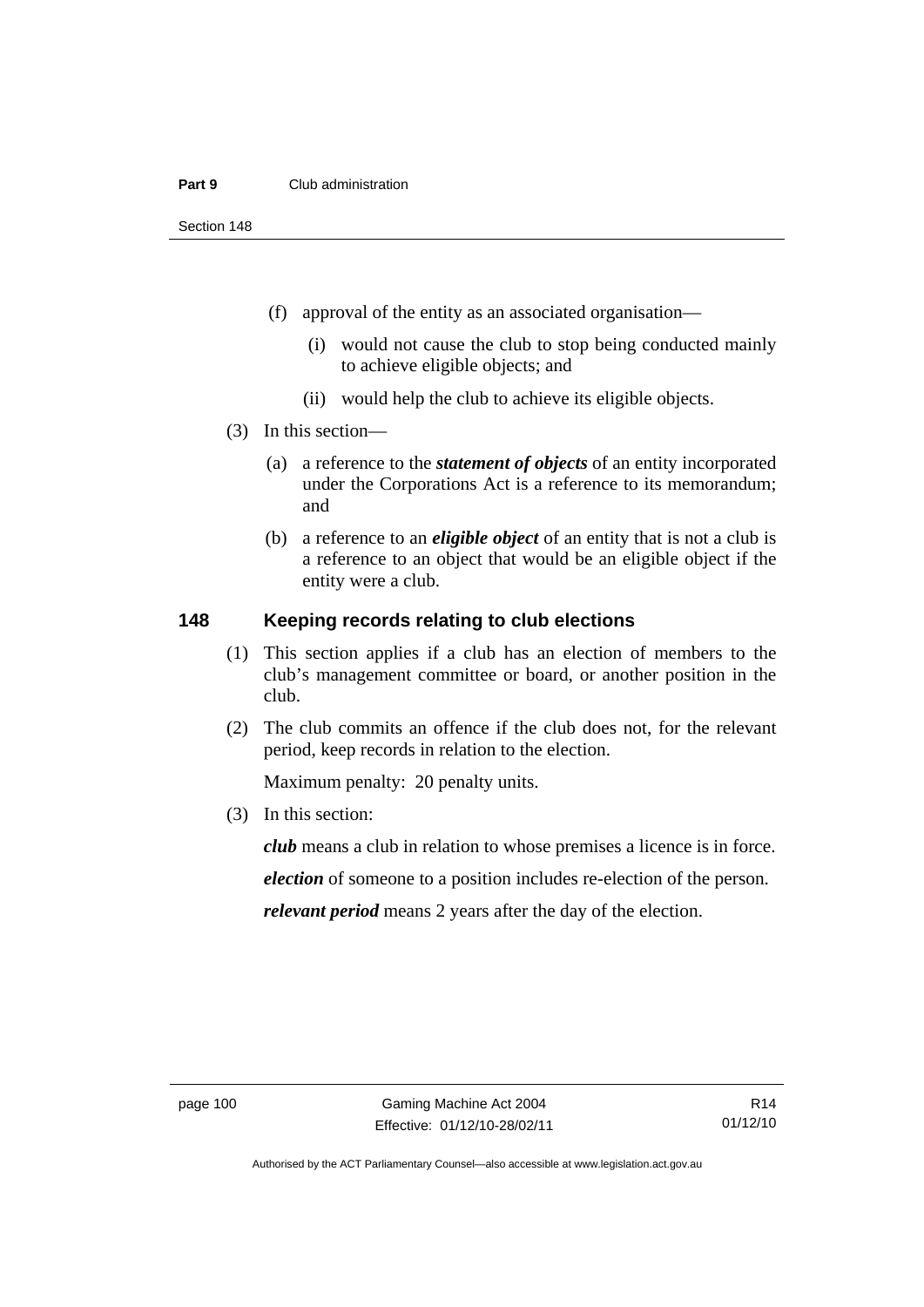# **149 Power to require information about status of eligible clubs**

- (1) This section applies if the commission believes, on reasonable grounds, that a club—
	- (a) is no longer an eligible club; or
	- (b) may no longer be an eligible club.
- (2) The commission may, in writing, require the club to give the commission, within a stated period, information or documents relating to the club or an associated organisation for the club.
- (3) A club must comply with a requirement under subsection (2).
- (4) In this section:

*club* means a club in relation to whose premises a licence is in force.

# **150 Disclosure of gifts by executive officer**

A person commits an offence if—

- (a) the person is an executive officer of a club; and
- (b) the person receives a gift while exercising a function as executive officer; and
- (c) the person does not tell the management committee or the board about the gift.

Maximum penalty: 20 penalty units.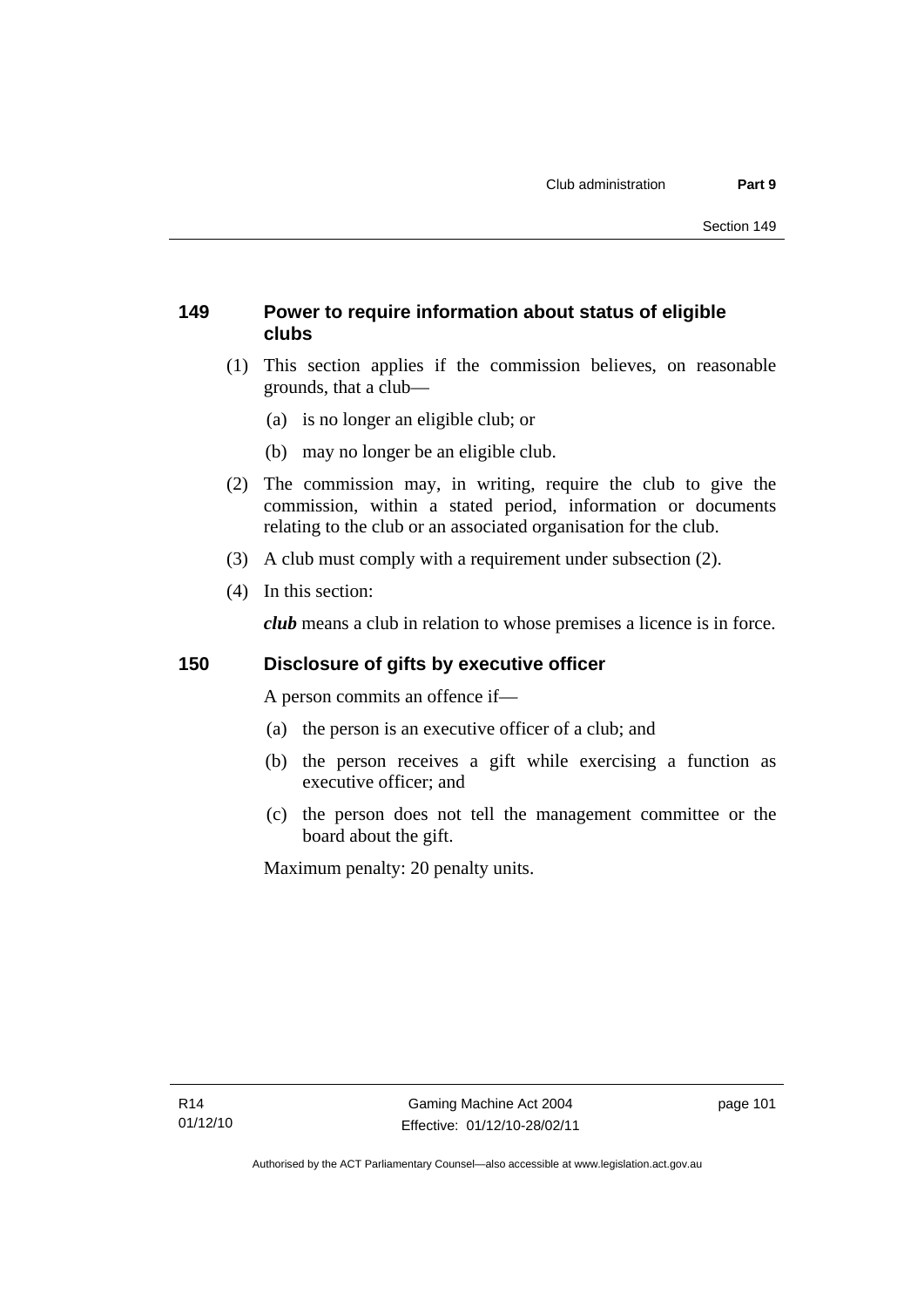#### **Part 10** Gaming areas

Section 151

# **Part 10 Gaming areas**

#### **151 Warning notices**

- (1) The commission may, in writing, determine—
	- (a) the form and minimum dimensions of a notice (a *warning notice*); and
	- (b) the text of a warning notice.

#### **Examples of what may be included in warning notice**

- 1 risks associated with gambling
- 2 counselling or other support services available for addictive or excessive gambling
- 3 the provisions of this part about children
- *Note* An example is part of the Act, is not exhaustive and may extend, but does not limit, the meaning of the provision in which it appears (see Legislation Act, s 126 and s 132).
- (2) If the commission makes a determination under subsection (1), a licensee must ensure that a warning notice complying with the determination is displayed in a prominent position—
	- (a) on each gaming machine installed on the licensed premises; and
	- (b) at or near each entrance to each gaming area within the licensed premises.
- (3) A licensee commits an offence if the licensee contravenes a requirement of subsection (2).

Maximum penalty: 5 penalty units.

(4) An offence against subsection (3) is a strict liability offence.

Authorised by the ACT Parliamentary Counsel—also accessible at www.legislation.act.gov.au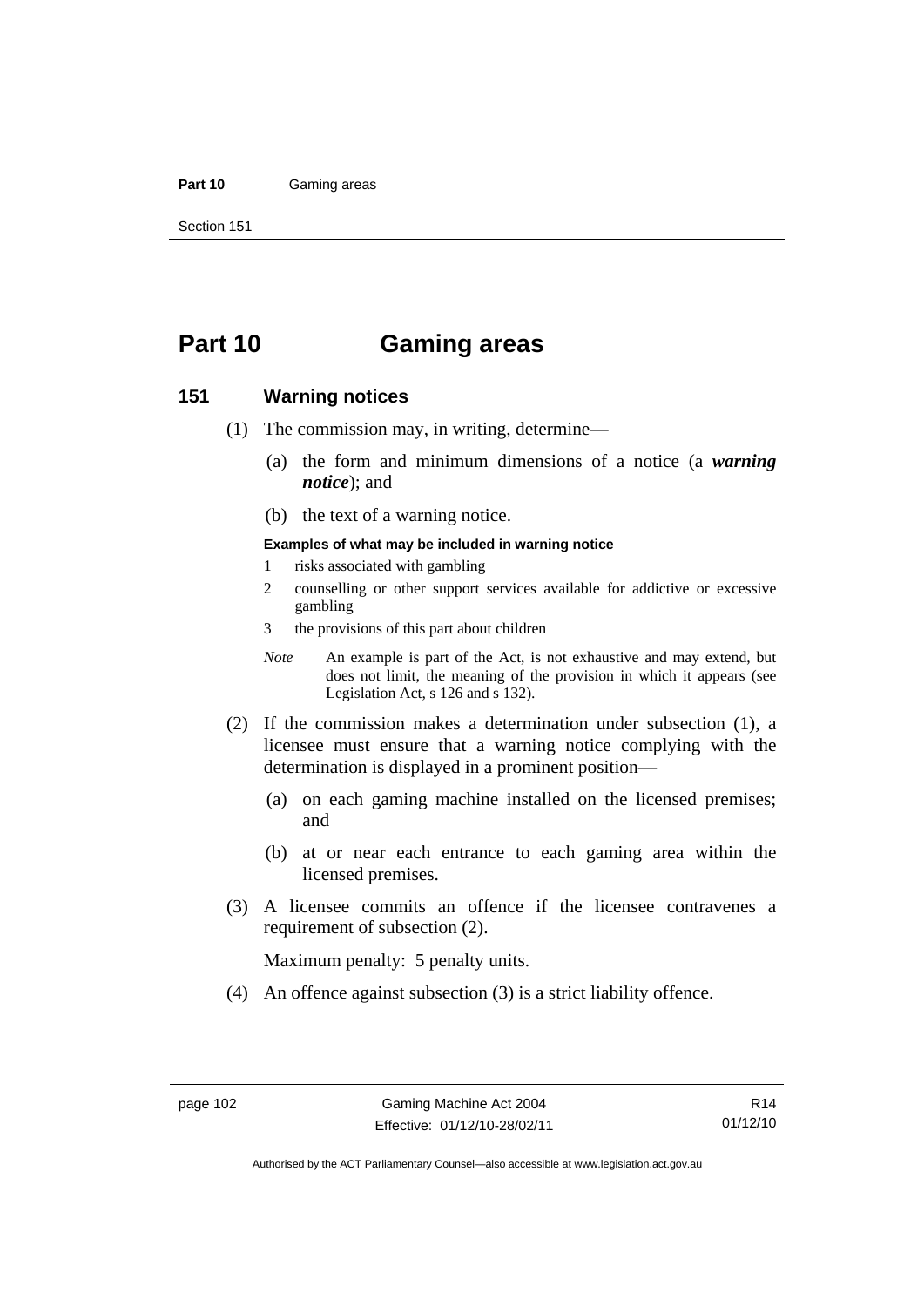(5) A determination under subsection (1) is a disallowable instrument.

- (6) Unless the determination is disallowed by the Legislative Assembly, the determination commences—
	- (a) 2 weeks after the last day when it could have been disallowed; or
	- (b) if the determination provides for a later commencement—on that later commencement.

#### **152 External signs**

 (1) A licensee commits an offence if the licensee displays an external sign advertising gaming machines or promoting a gambling activity on the licensed premises.

Maximum penalty: 50 penalty units.

- (2) An offence against subsection (1) is a strict liability offence.
- (3) In this section:

*external sign*, for licensed premises, means a sign that can be seen from outside the licensed premises, but does not include—

- (a) an advertisement on television (other than closed-circuit television) or on the internet; or
- (b) a sign consisting mainly of a registered business name; or
- (c) a sign consisting mainly of a business logo that does not advertise gaming machines or promote a gambling activity.

#### **Example**

a written, electronic or physical display, picture or symbol

*Note* An example is part of the Act, is not exhaustive and may extend, but does not limit, the meaning of the provision in which it appears (see Legislation Act, s 126 and s 132).

*Note* A disallowable instrument must be notified, and presented to the Legislative Assembly, under the Legislation Act.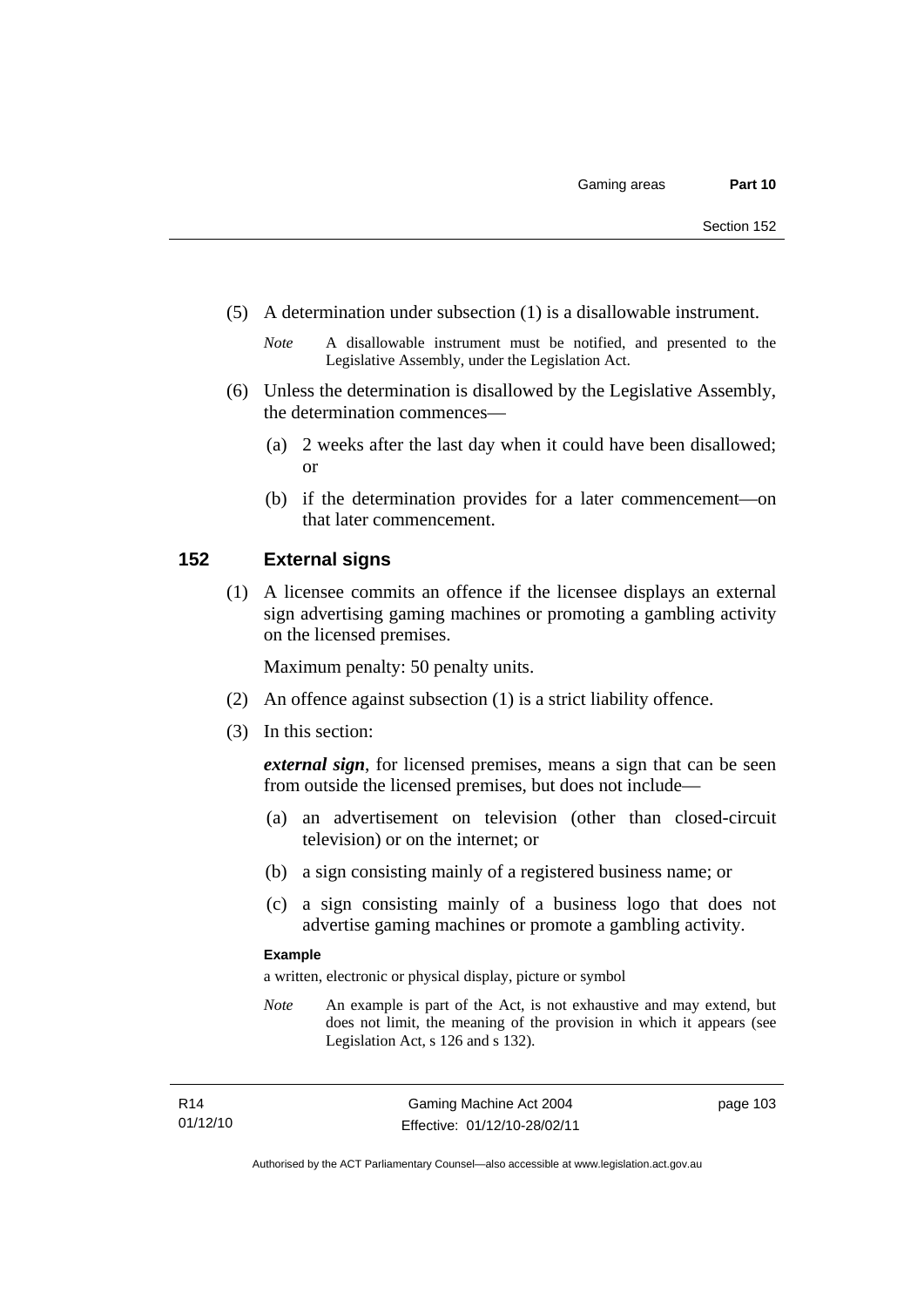#### **Part 10** Gaming areas

Section 152A

*gambling activity* means an activity that requires approval under a gaming law.

*registered business name*—see the *Business Names Act 1963*, dictionary*.*

#### **152A External visibility of gaming machines**

 (1) A licensee commits an offence if a gaming machine, or any peripheral equipment for a gaming machine, can be seen from outside the licensed premises.

Maximum penalty: 50 penalty units.

(2) An offence against subsection (1) is a strict liability offence.

#### **153 Cash facilities**

 (1) A licensee commits an offence if the licensee provides, or allows the provision of, a cash facility in a gaming area within the licensed premises.

Maximum penalty: 50 penalty units, imprisonment for 6 months or both.

 (2) If the commission is satisfied that there is not adequate physical separation between a gaming area of licensed premises and a cash facility on the premises, the commission may give the licensee a written direction to separate the parts of the premises.

#### **Example**

by installing barriers

- *Note* An example is part of the Act, is not exhaustive and may extend, but does not limit, the meaning of the provision in which it appears (see Legislation Act, s 126 and s 132).
- (3) A licensee must comply with a direction under subsection (2).

Authorised by the ACT Parliamentary Counsel—also accessible at www.legislation.act.gov.au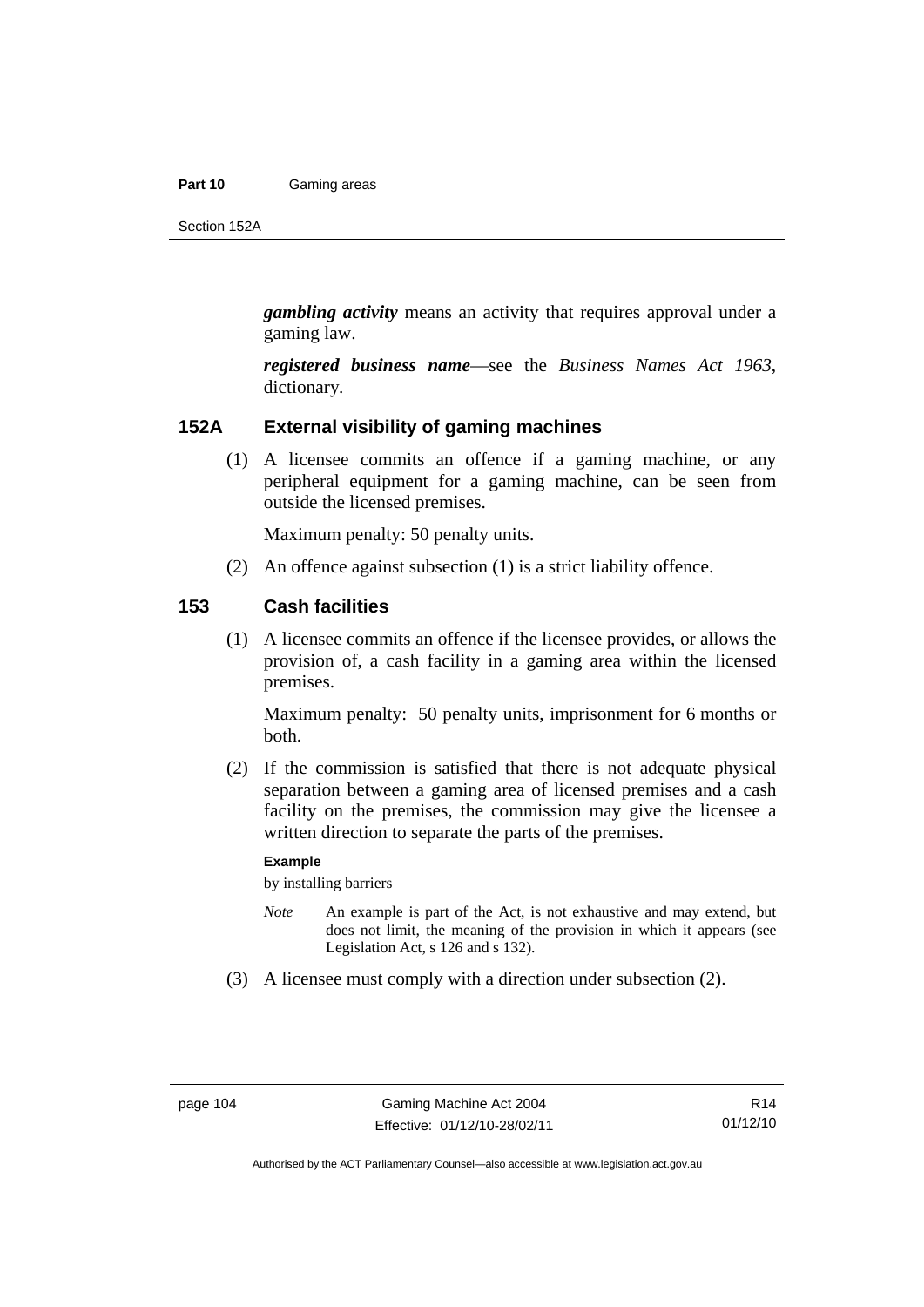(4) In this section:

# *cash facility*—

- (a) means—
	- (i) an automatic teller machine; or
	- (ii) an EFTPOS facility; or
	- (iii) any other facility for gaining access to cash or credit; but
- (b) does not include a facility where cash is exchanged for other denominations of cash, tokens, tickets or cards for the purpose of playing machines.

# **154 Lending or extending credit**

- (1) A person commits an offence if—
	- (a) the person is a licensee or licensee's employee; and
	- (b) the person—
		- (i) lends or offers to lend money to a person who is in, or appears to be about to enter, the licensed premises or part of them; or
		- (ii) extends or offers to extend credit to a person to allow the person to play a gaming machine on the licensed premises.

Maximum penalty: 50 penalty units, imprisonment for 6 months or both.

(2) In this section:

*credit* includes accepting postdated cheques, blank cheques and credit and debit cards.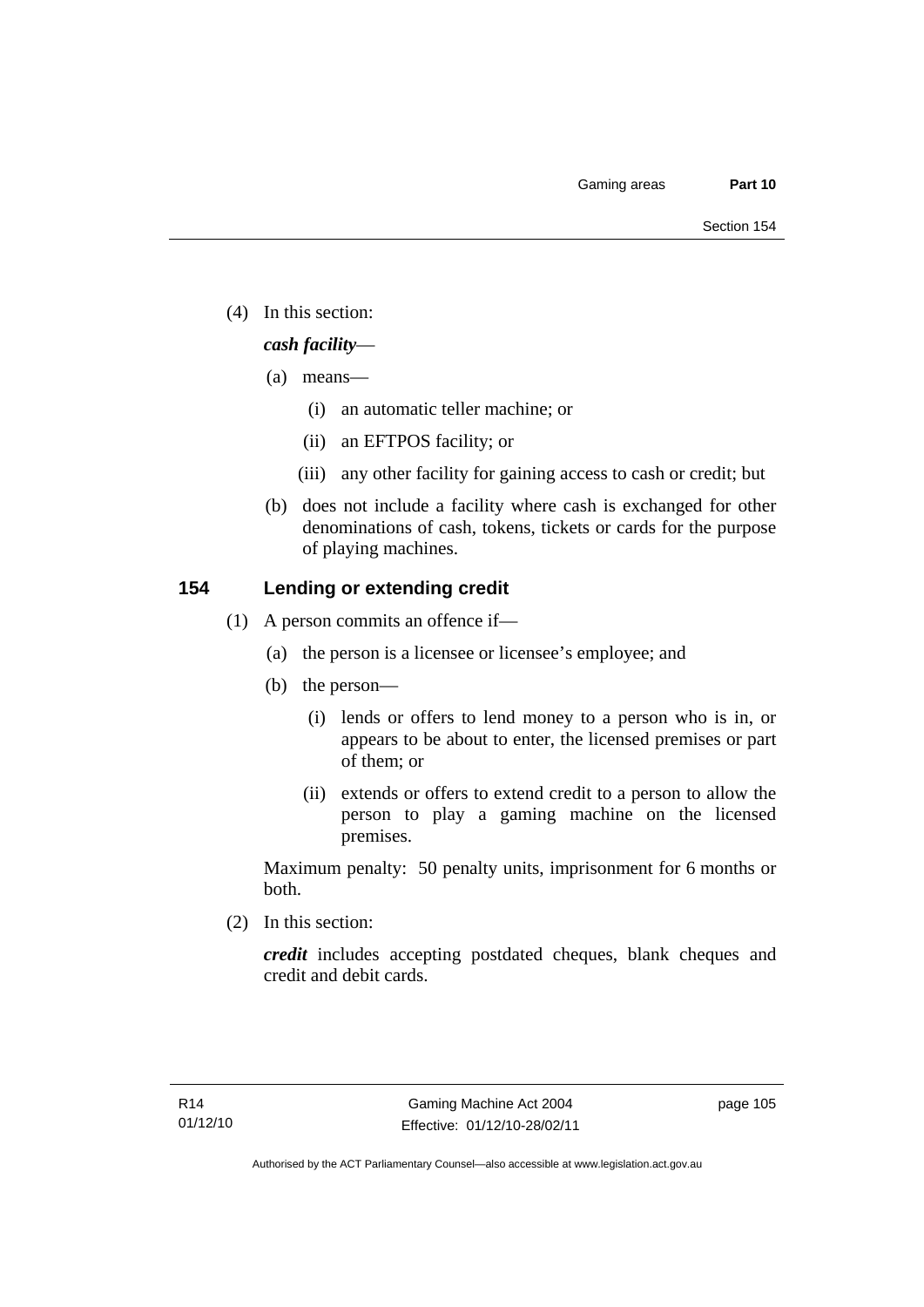#### **Part 10** Gaming areas

Section 155

#### **155 Children must not enter gaming area**

 (1) A licensee commits an offence if the licensee allows a child to enter or remain in a gaming area.

Maximum penalty: 50 penalty units.

 (2) An employee of a licensee commits an offence if the employee allows a child to enter or remain in a gaming area.

Maximum penalty: 50 penalty units.

(3) An offence against this section is a strict liability offence.

#### **156 Children must not play gaming machines**

 (1) A licensee commits an offence if the licensee allows a child to play a gaming machine.

Maximum penalty: 50 penalty units.

(2) An offence against this section is a strict liability offence.

### **157 Using false identification**

- (1) A person commits an offence if the person uses someone else's identification or a form of identification that is forged—
	- (a) to obtain entry to or remain in a gaming area on licensed premises; or
	- (b) to play a gaming machine.

Maximum penalty: 10 penalty units.

(2) An offence against this section is a strict liability offence.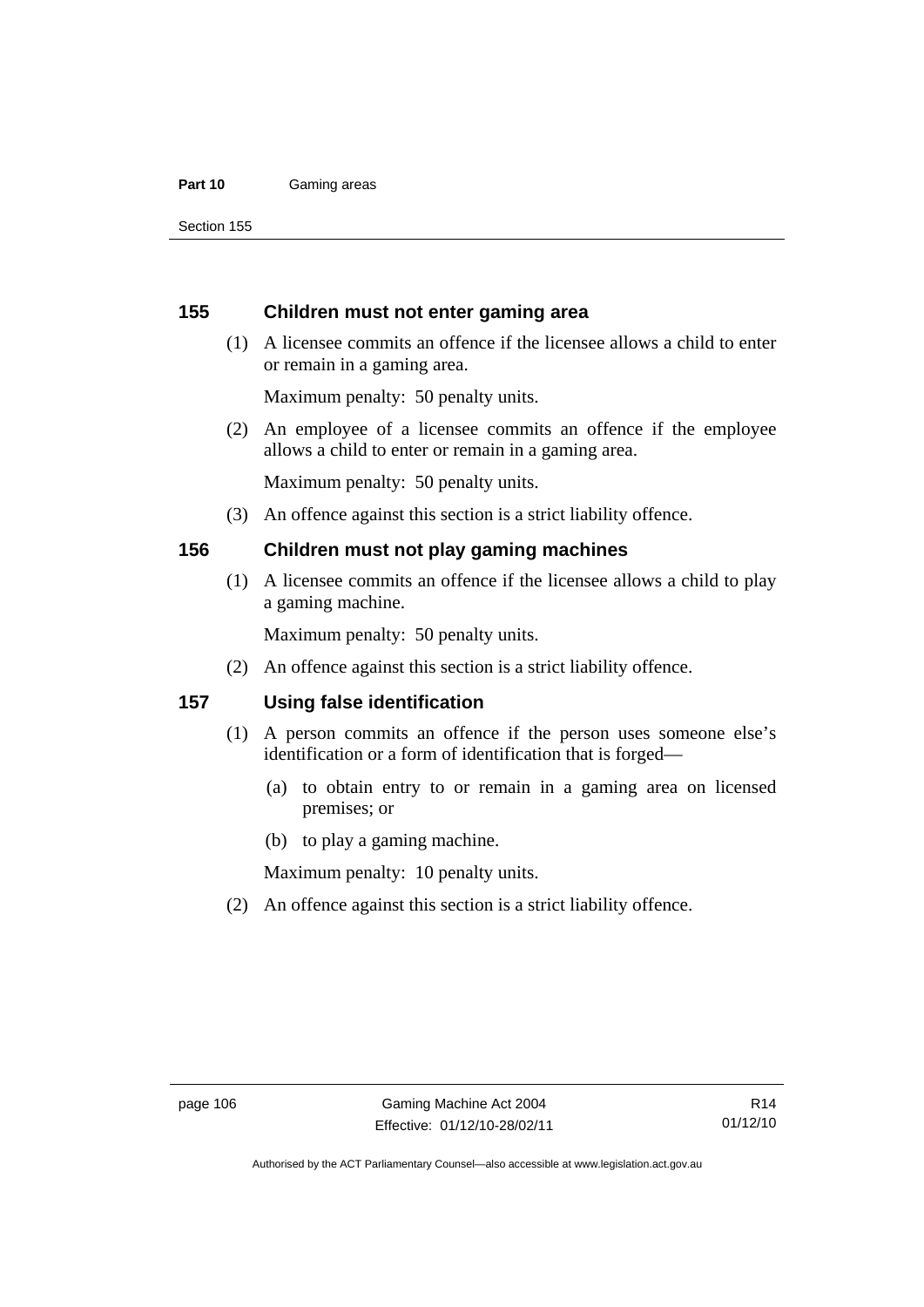| Finance | Part 11              |  |
|---------|----------------------|--|
| General | <b>Division 11.1</b> |  |
|         | Section 158          |  |

# **Part 11 Finance**

# **Division 11.1 General**

# **158 Audit of financial statements etc**

- (1) A licensee must, as soon as practicable (but not later than 6 months) after the end of each financial year—
	- (a) if the licensee's gross revenue for the year is at least \$200 000—
		- (i) ensure that the licensee's financial statements for the year are audited by a qualified accountant; and
		- (ii) ensure that the audited financial statements identify the licensee's gross revenue during the year; and
	- (b) if the licensee's gross revenue for the year is less than \$200 000—
		- (i) prepare an income and expenditure statement for the year that identifies the licensee's gross revenue during the year; and
		- (ii) certify that the statement is true; and
	- (c) give the commission a copy of the audited financial statements or certified income and expenditure statement.
	- *Note Gross revenue*—see the dictionary.
- (2) The audited financial statements or certified income and expenditure statement must be accompanied by—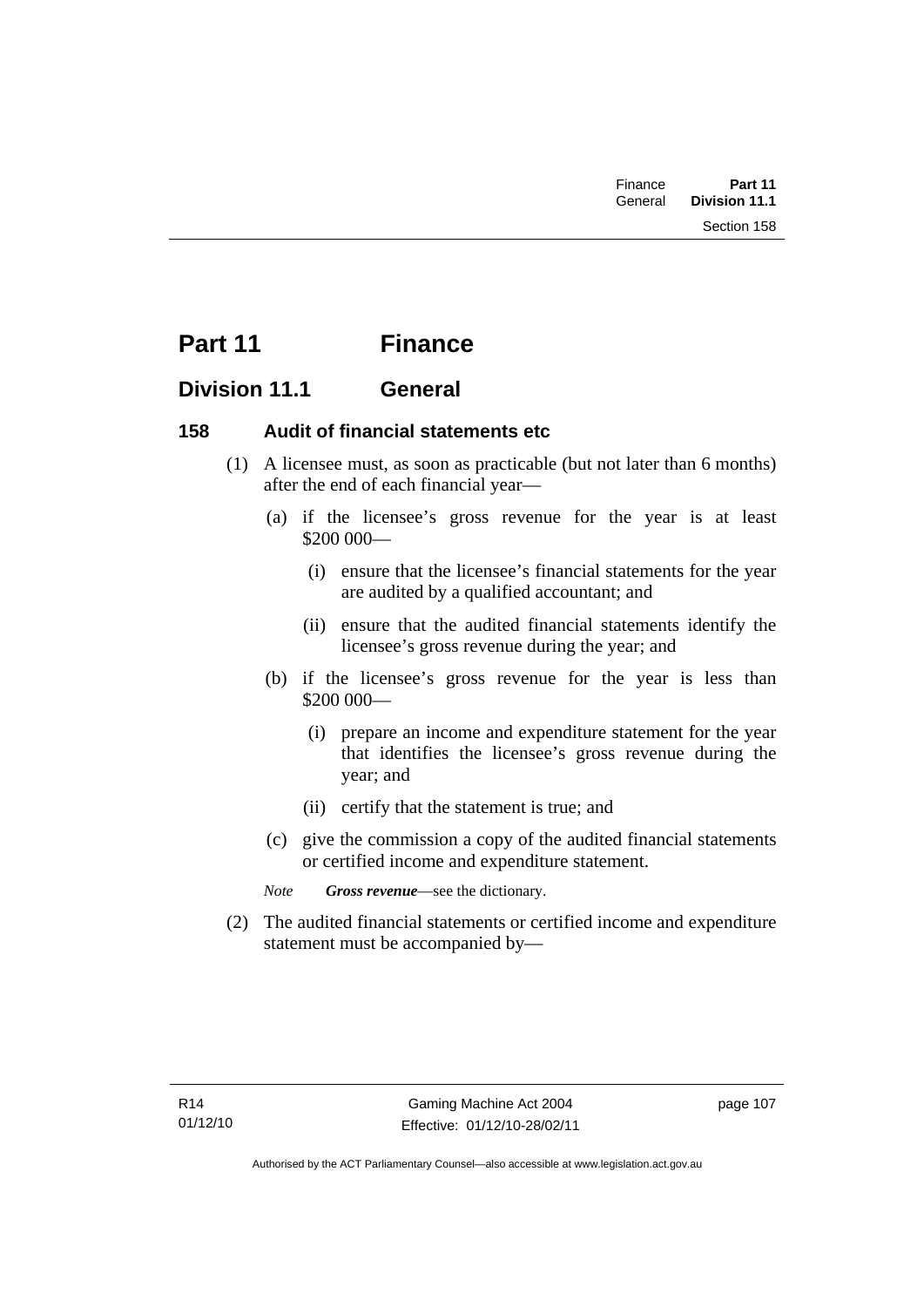(a) if the licensee is a club—a report stating the number of club members at the end of the relevant financial year and, if different classes of members exist, the number of members in each class; and

**Examples—classes of member** 

life member, social member, voting member

- *Note* An example is part of the Act, is not exhaustive and may extend, but does not limit, the meaning of the provision in which it appears (see Legislation Act, s 126 and s 132).
- (b) any other details the commission requires in writing.

### **159 Gaming machine tax**

- (1) Gaming machine tax is payable on the gross revenue in relation to the operation of gaming machines each month, whether or not the operation is lawful.
- (2) The rate at which gaming machine tax is payable in relation to a month is the prescribed percentage for the month.
- (3) In this section:

*prescribed percentage*, for a month, means—

- (a) in relation to a licensee that is a club—
	- (i) for the part of the gross revenue of the club for the month that is less than \$15 000—nil; and
	- (ii) for the part of the gross revenue of the club for the month that is \$15 000 or more but less than \$25 000—15%; and
	- (iii) for the part of the gross revenue of the club for the month that is \$25 000 or more but less than \$50 000—17%; and
	- (iv) for the part of the gross revenue of the club for the month that is \$50 000 or more—21%; or

R14 01/12/10

Authorised by the ACT Parliamentary Counsel—also accessible at www.legislation.act.gov.au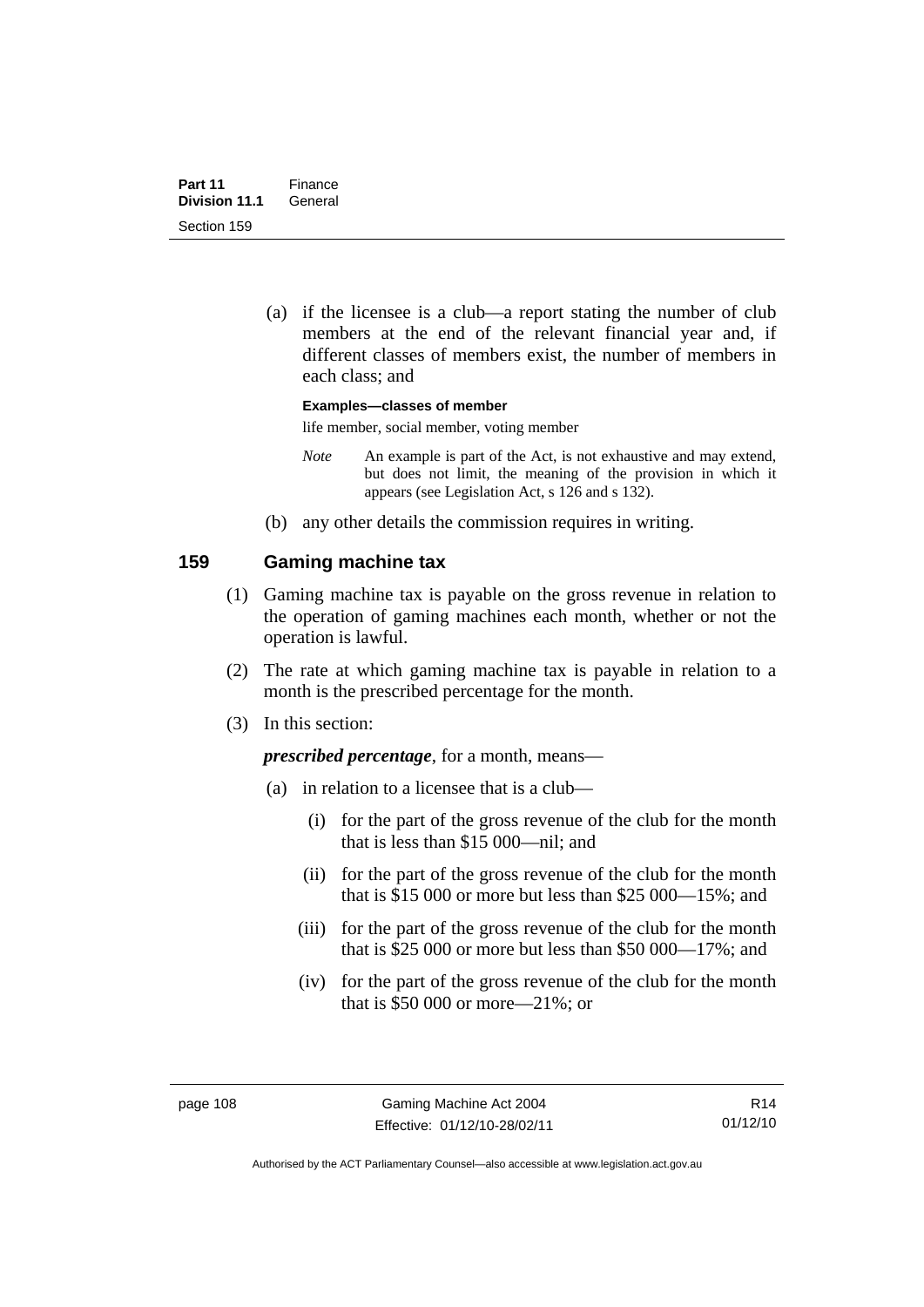- (b) in relation to a licensee that is a not a club—25.9%; or
- (c) in any other case—100%.

### **161 Payment of gaming machine tax**

- (1) Gaming machine tax in relation to the operation of a gaming machine must be paid by—
	- (a) in relation to a machine operated lawfully—the licensee; or
	- (b) in relation to a machine operated unlawfully—
		- (i) the person receiving the gross revenue; or
		- (ii) the occupier of the premises where the machine is operated.
- (2) If subsection (1) (b) applies, the person receiving the gross revenue from the operation of the relevant gaming machine and the occupier of the premises where the machine is operated are jointly and severally liable to pay tax under subsection (1).
- (3) Gaming machine tax in relation to the operation of a gaming machine during a month is payable on the 7th day after the end of the month.

## **162 Gaming machine tax returns**

- (1) Within 1 week after the end of a month, a licensee must give the commission a return relating to the gross revenue in relation to the operation of gaming machines during that month under the licence.
- (2) A return must be in writing.
	- *Note* If a form is approved under the Control Act, s 53D for a return, the form must be used.
- (3) To remove any doubt, the return may be given by emailing it to the commission.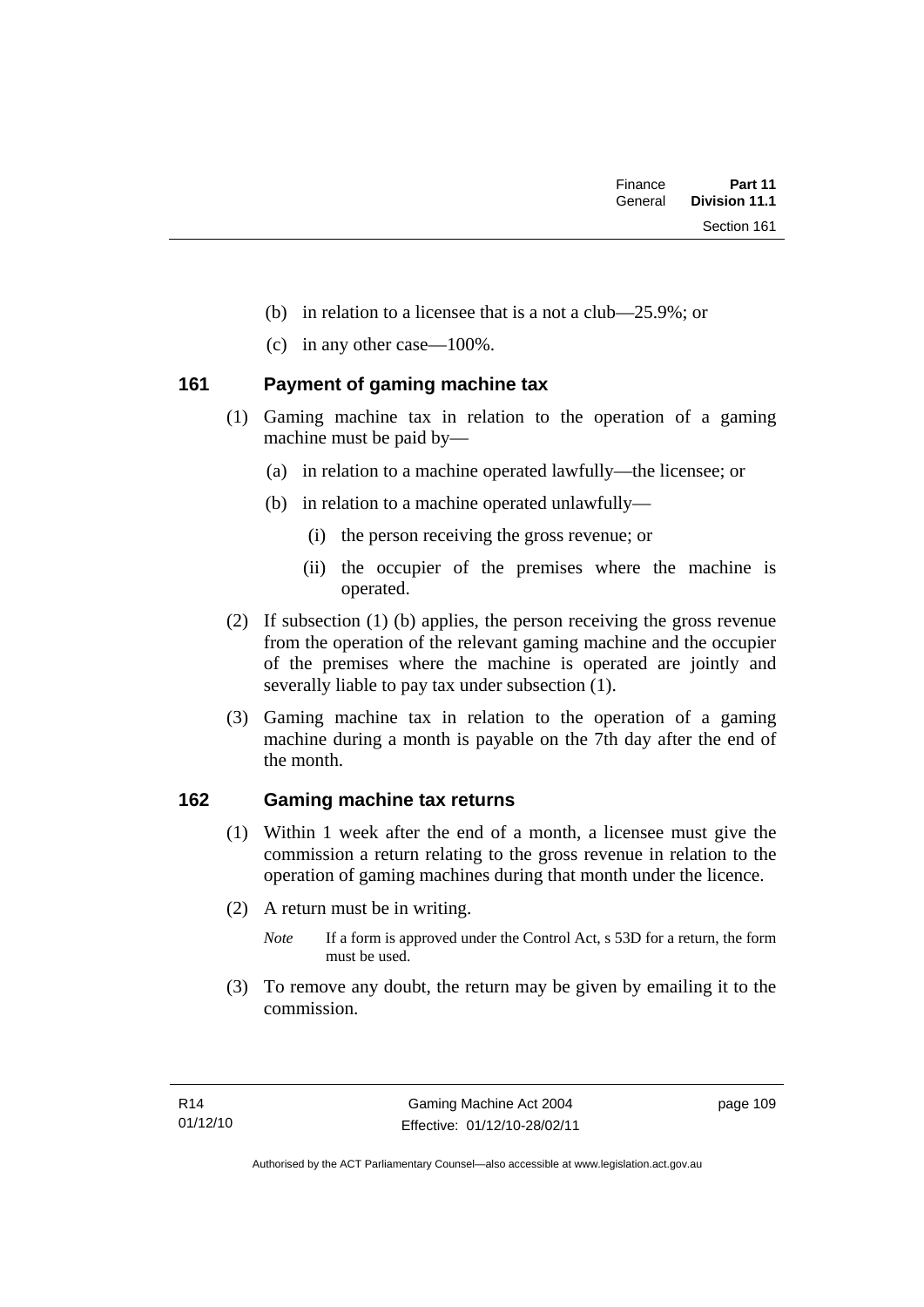#### **163 Payment of gaming machine tax following transfer**

- (1) If a licence is transferred, the person (the *transferor*) from whom the licence is transferred must pay the commission the prescribed amount within 1 week after the date of transfer.
- (2) In this section:

*licensed period* means the period beginning on the 1st day of the month when the transfer happens and ending on the date of transfer.

*prescribed amount* means the amount of gaming machine tax that would be payable in relation to the licensed period if the transferor did not transfer the licence.

page 110 Gaming Machine Act 2004 Effective: 01/12/10-28/02/11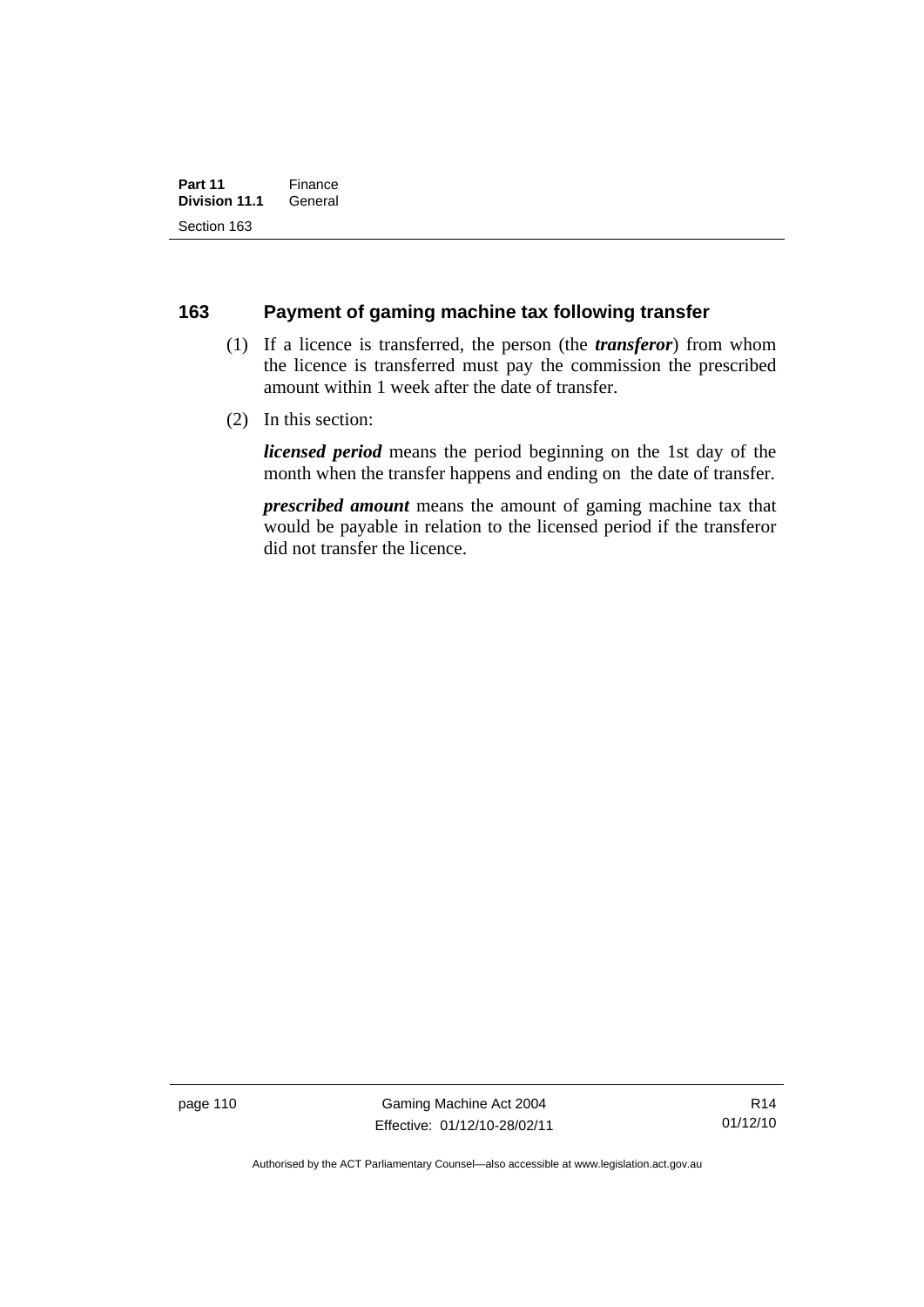# **Part 12 Community contributions**

#### **164 Approval of community contributions**

- (1) The commission may approve contributions made by a licensee to a stated entity for a stated purpose as community contributions if satisfied the contributions will have the effect of—
	- (a) contributing to or supporting the development of the community; or
	- (b) raising the standard of living of the community or part of the community.

#### **Examples of areas of contributions**

- 1 charitable and social welfare
- 2 sport and recreation
- 3 non-profit activities
- 4 community infrastructure
- *Note* An example is part of the Act, is not exhaustive and may extend, but does not limit, the meaning of the provision in which it appears (see Legislation Act, s 126 and s 132).
- (2) The regulations may make provision in relation to contributions, including—
	- (a) guidelines for approving contributions as community contributions; and
	- (b) how contributions may be claimed.

#### **Example**

A capital payment may be claimed proportionately over a number of years.

(3) In this section:

*community* includes a community outside the ACT.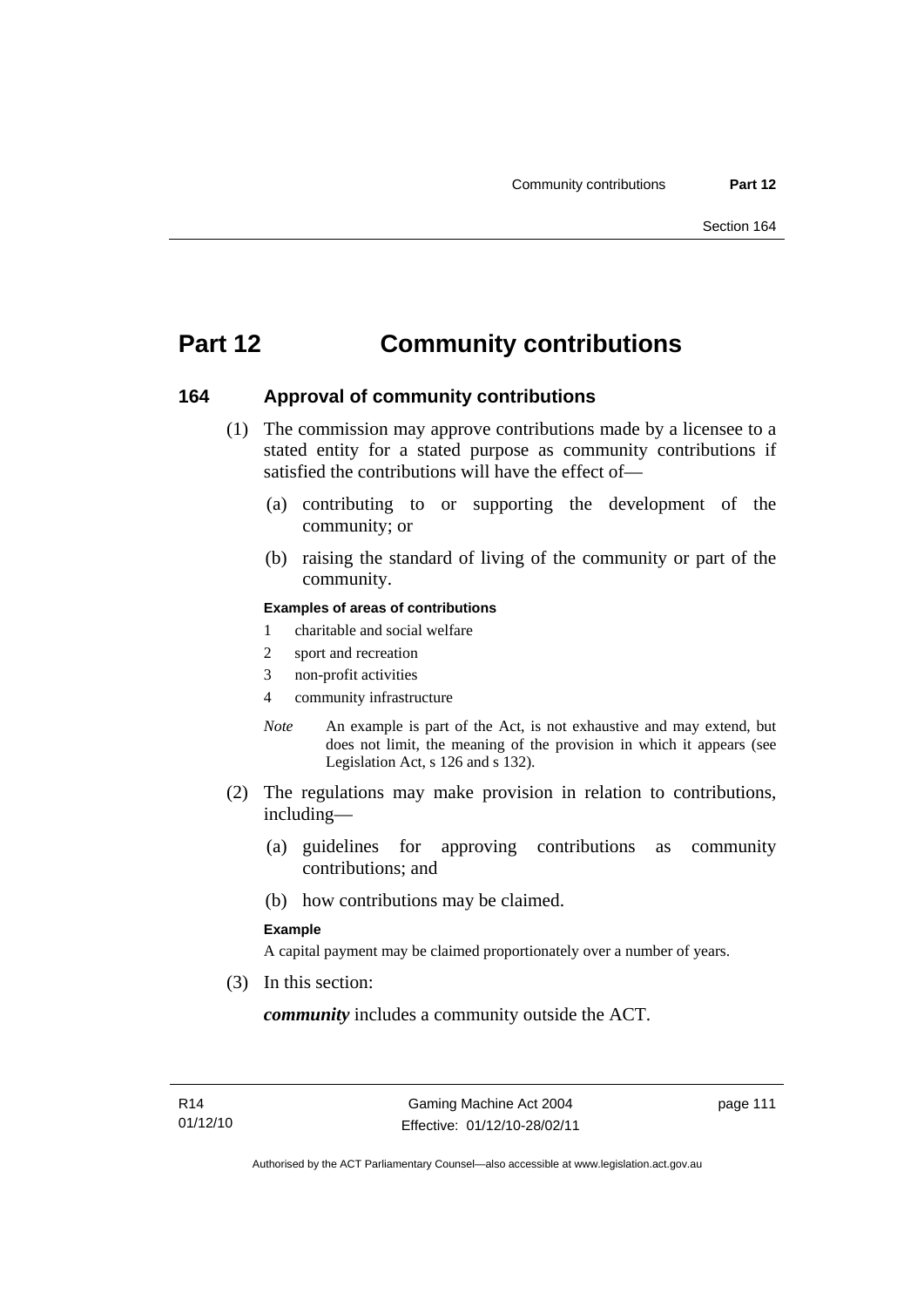#### **Part 12 Community contributions**

Section 164

*contribution*, by a licensee—

- (a) includes the value of a contribution made in kind by the licensee; but
- (b) does not include the following:
	- (i) expenditure on commercial activities, or, if the licensee is a club, on the social or entertainment activities of the club for its members;
	- (ii) expenditure intended to promote the licensee's activities;
	- (iii) expenditure in relation to gambling (for example, the purchase of gaming machines);
	- (iv) capital payments for assets owned, controlled or being acquired by the licensee or an associated organisation that are not available to be used by the public;
	- (v) capital payments or other expenditure on assets owned, controlled or being acquired by the licensee, if the assets are not in the ACT;
	- (vi) notional provisions (for example, long service and annual leave), other than depreciation;
	- (vii) depreciation in relation to a capital payment mentioned in paragraph (iv) or (v);
	- (viii) depreciation in relation to a capital payment that is an approved contribution;
	- (ix) a capital payment if depreciation in relation to the payment is an approved contribution;
	- (x) a contribution made out of donations collected by the licensee, or out of the proceeds of any special fundraising activity conducted by the licensee;
	- (xi) a contribution to a business association, registered party, associated entity or trade union;

R14 01/12/10

Authorised by the ACT Parliamentary Counsel—also accessible at www.legislation.act.gov.au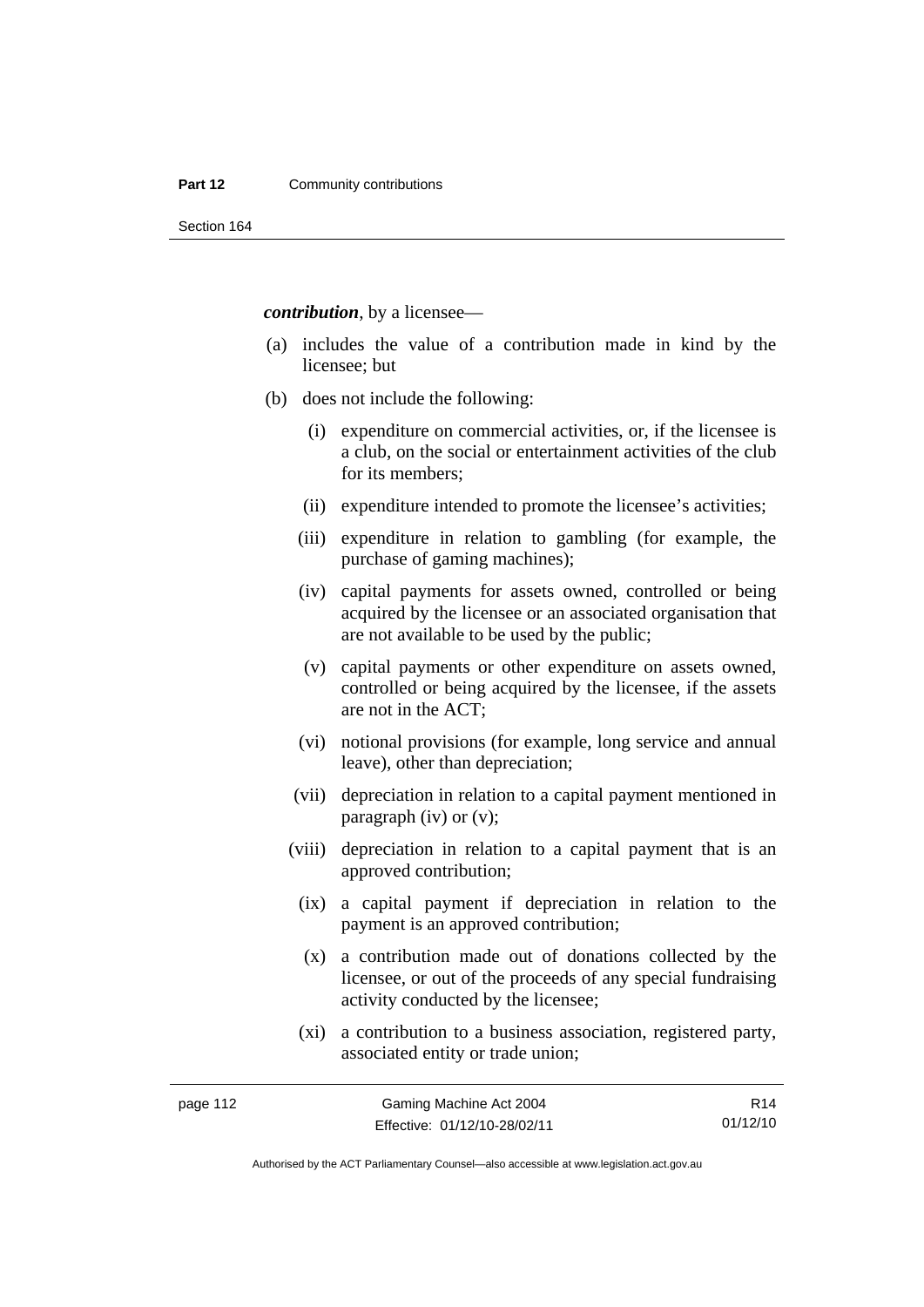- (xii) if a contribution is made on a condition—the value to the licensee of that condition being fulfilled;
- (xiii) if an asset is otherwise a contribution—the value of any income earned from the asset (for example, entry or hiring fees);
- (xiv) a contribution made to another licensee under a reciprocal arrangement or agreement;
- (xv) the cost of borrowing funds to acquire an asset.

### **165 Records of contributions**

- (1) A licensee must record each community contribution made by the licensee, stating—
	- (a) the entity to which, and the purpose for which, each contribution was made; and
	- (b) the amount or value of the contribution and the date when, or period over which, it was made.

Maximum penalty: 20 penalty units.

- (2) To remove any doubt, a record must relate to single licensed premises.
- (3) An offence against this section is a strict liability offence.

## **166 Report about records and finances**

 (1) Within 1 month after the end of a financial year, a licensee must give the commission a copy of the records kept under section 165 that relate to the financial year, together with a financial report for the financial year.

Maximum penalty: 20 penalty units.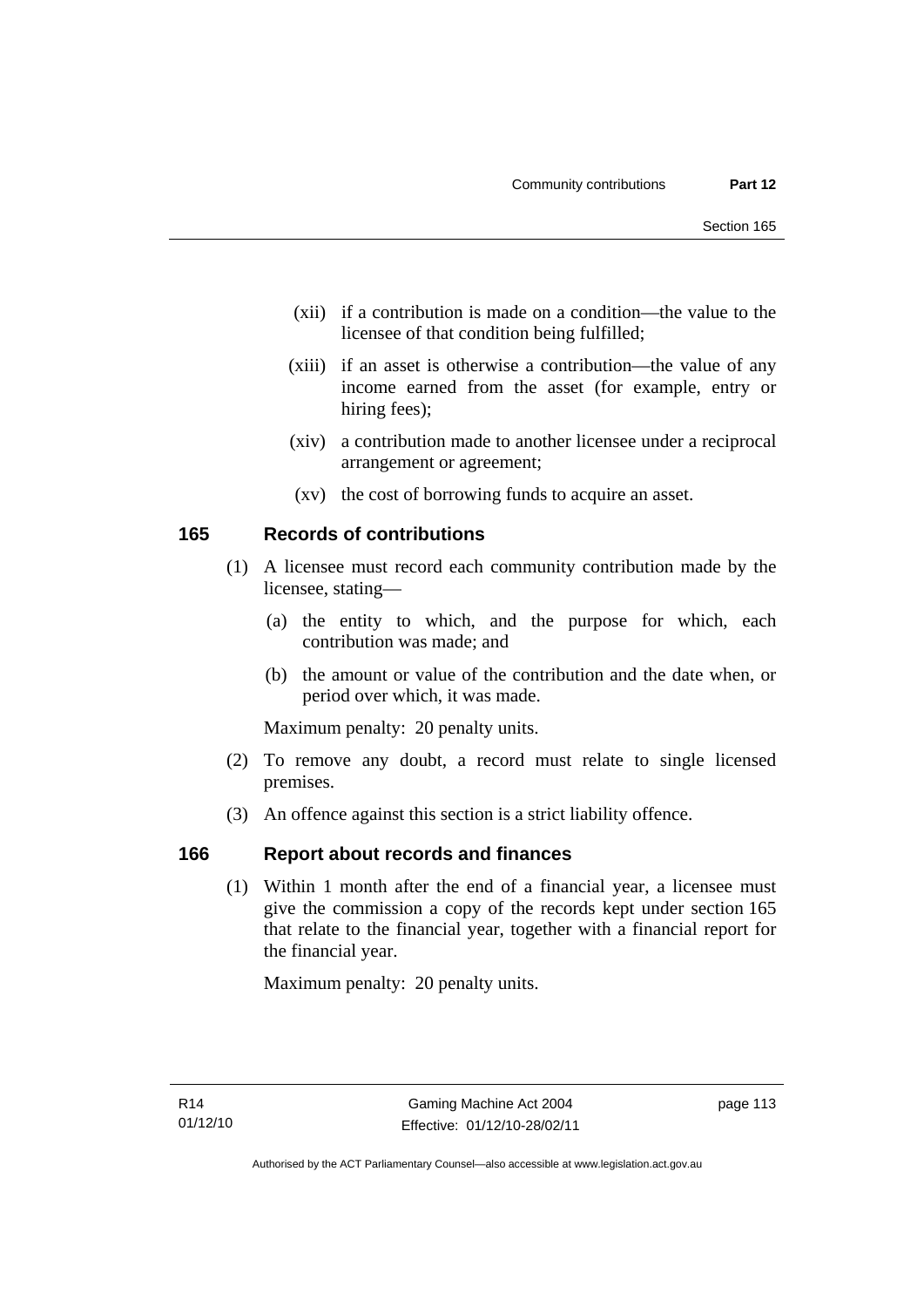Section 167

(2) In this section:

*financial report* means a report about the following:

- (a) the gross revenue of the licensee;
- (b) if the licensee is a club—the net revenue of the licensee;
- (c) the total value of community contributions;
- (d) the total value of contributions to registered parties and associated entities.
- *Note* If a form is approved under the Control Act, s 53D for a financial report, the form must be used.

#### **167 Commission must report to Minister**

Within 4 months after the end of the financial year, the commission must give the Minister a report—

- (a) summarising the extent of compliance by licensees with section 165 and section 166 for the financial year; and
- (b) analysing the extent to which revenue received by licensees was being used to make community contributions during the financial year.

### **168 Minister must present commission's report**

The Minister must present a report given to the Minister under section 167 to the Legislative Assembly within 6 sitting days after the day the Minister receives the report.

#### **169 Required community contributions**

 (1) For a licensee that is a club, the *required community contribution* for a financial year is the required percentage of the club's net revenue for the financial year.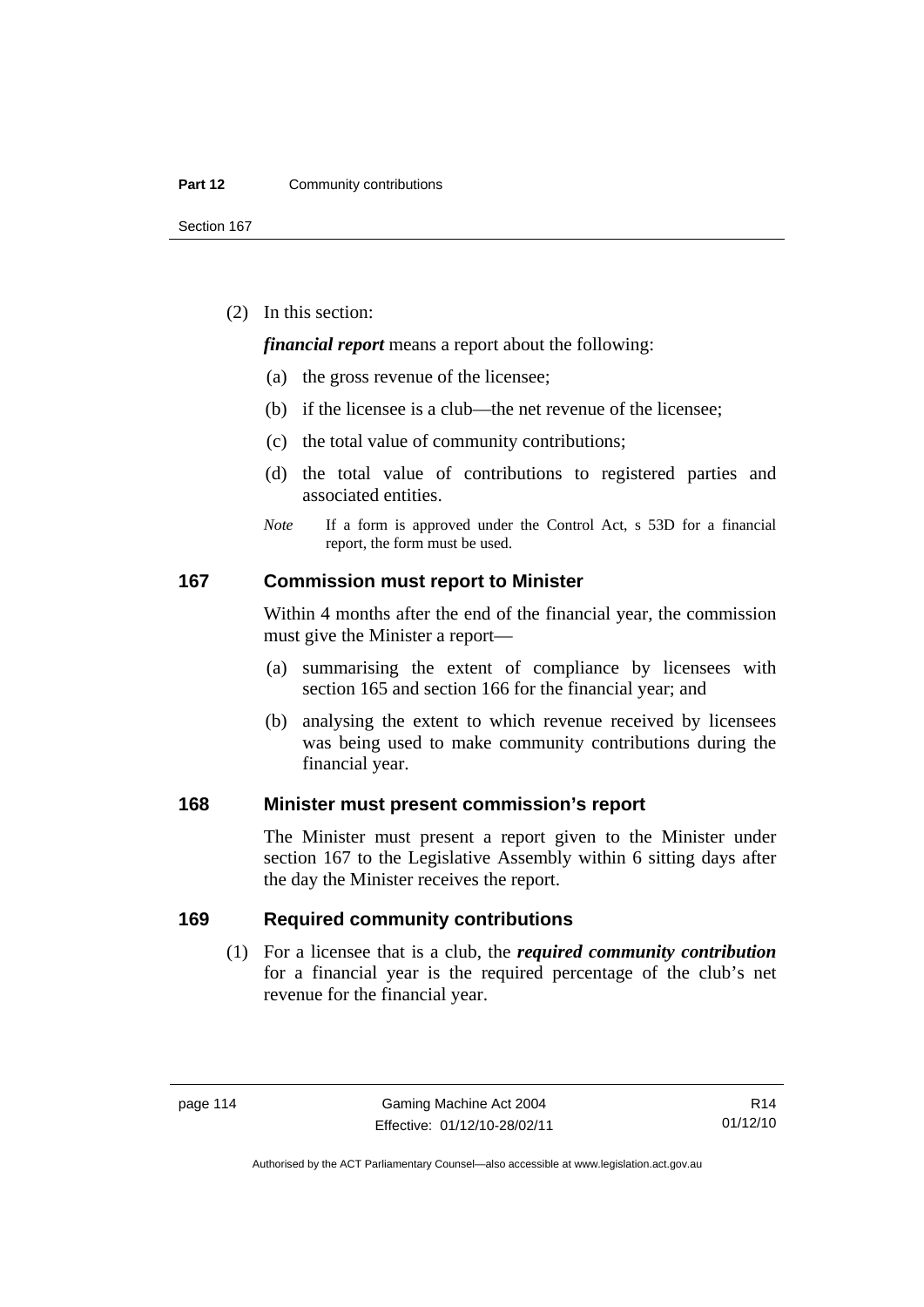(2) In subsection (1):

*required percentage*, for a club, means—

- (a) 7%; or
- (b) if the Minister determines a different percentage under subsection (3) for the club—that percentage.
- (3) The Minister may, in writing, determine a lower required percentage for a club if satisfied, on application by the club, that—
	- (a) the gross revenue of the club for a financial year is, or is likely to be, less than \$200 000; and
	- (b) if the required percentage for the club were 7%, the application of subsection (1) to the club would so seriously affect the club's viability that it would not be just and equitable in the circumstances for that subsection to apply to the club.
- (4) A determination under subsection (3) is a disallowable instrument.
	- *Note* A disallowable instrument must be notified, and presented to the Legislative Assembly, under the Legislation Act.

# **170 Corporations with several licences**

- (1) This section applies to a club that is a licensee if a corporation owns the club and at least 1 other club that is a licensee.
- (2) In working out the community contributions for the club, common expenditure on behalf of the different clubs must be allocated between the clubs in proportion to the number of gaming machines operated by each club.

# **171 Women's sport community contributions**

 (1) For every \$3 of women's sport community contributions that a licensee contributes to an entity under section 164 (1), the licensee's required community contributions must be worked out as if the licensee had contributed \$4.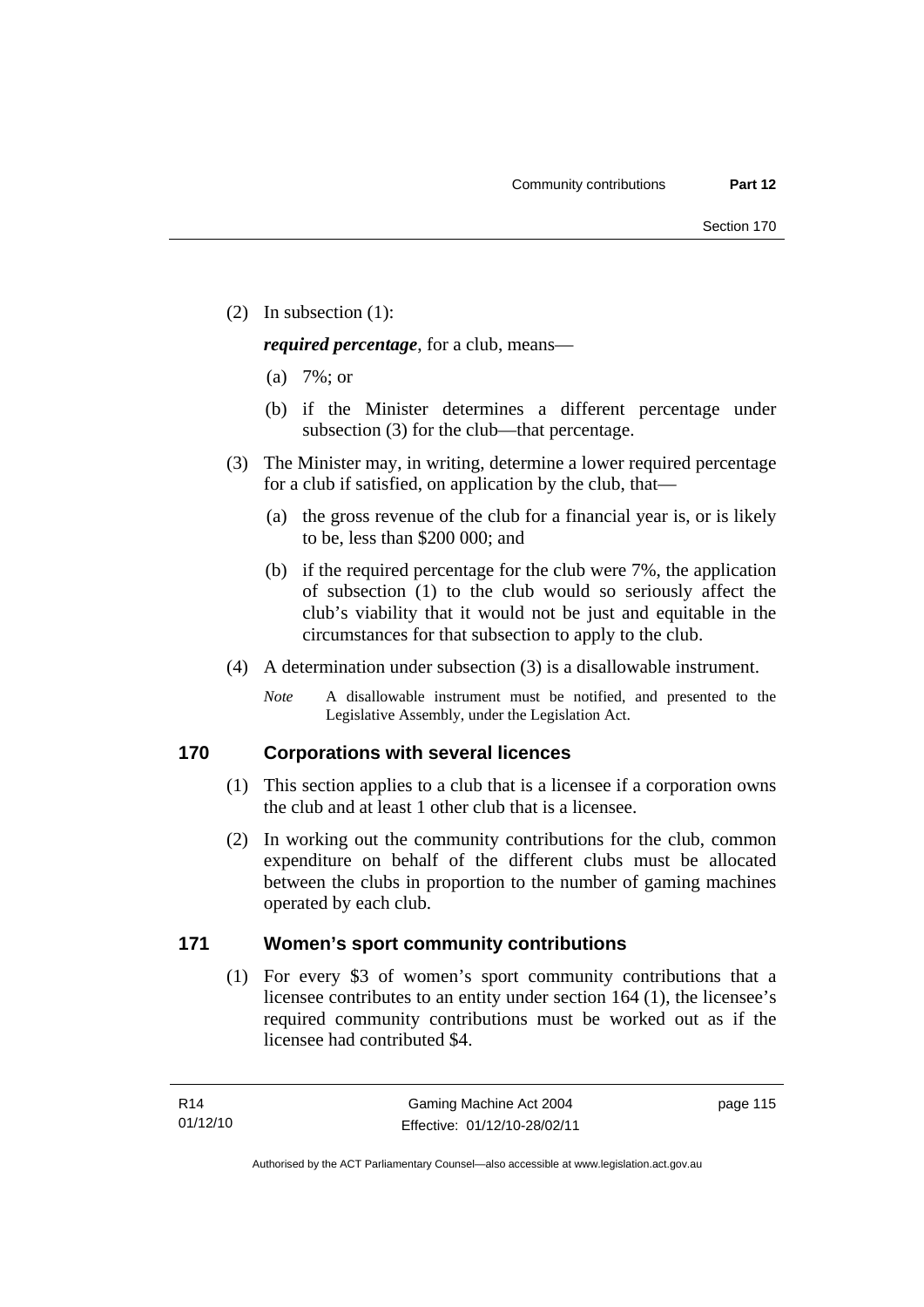Section 171A

(2) In this section:

*women's sport community contributions* means community contributions that the commission is satisfied will benefit or enhance women's sport conducted in the ACT, or with participants mainly based in the ACT.

## **171A Problem gambling community contributions**

- (1) For every \$3 of problem gambling community contributions that a licensee contributes to an entity under section 164 (1), the licensee's required community contributions must be worked out as if the licensee had contributed \$4.
- (2) In this section:

*problem gambling community contributions* means community contributions that the commission is satisfied will assist in—

- (a) alleviating problem gambling; or
- (b) alleviating the disadvantages that arise from problem gambling; or
- (c) providing information about problem gambling.

### **172 Community contribution shortfall tax**

- (1) Tax (the *community contribution shortfall tax*) is imposed on a community contribution shortfall of a licensee that is a club at the rate of 100%.
- (2) The licensee must pay the community contribution shortfall tax.
- (3) Community contribution shortfall tax is payable 30 days after the day the licensee receives an assessment under the Control Act, part 6.
- (4) If an amount of community contribution shortfall tax is paid, the commission must transfer the amount to the grants program fund or, if another fund is prescribed under the regulations, that fund.

Authorised by the ACT Parliamentary Counsel—also accessible at www.legislation.act.gov.au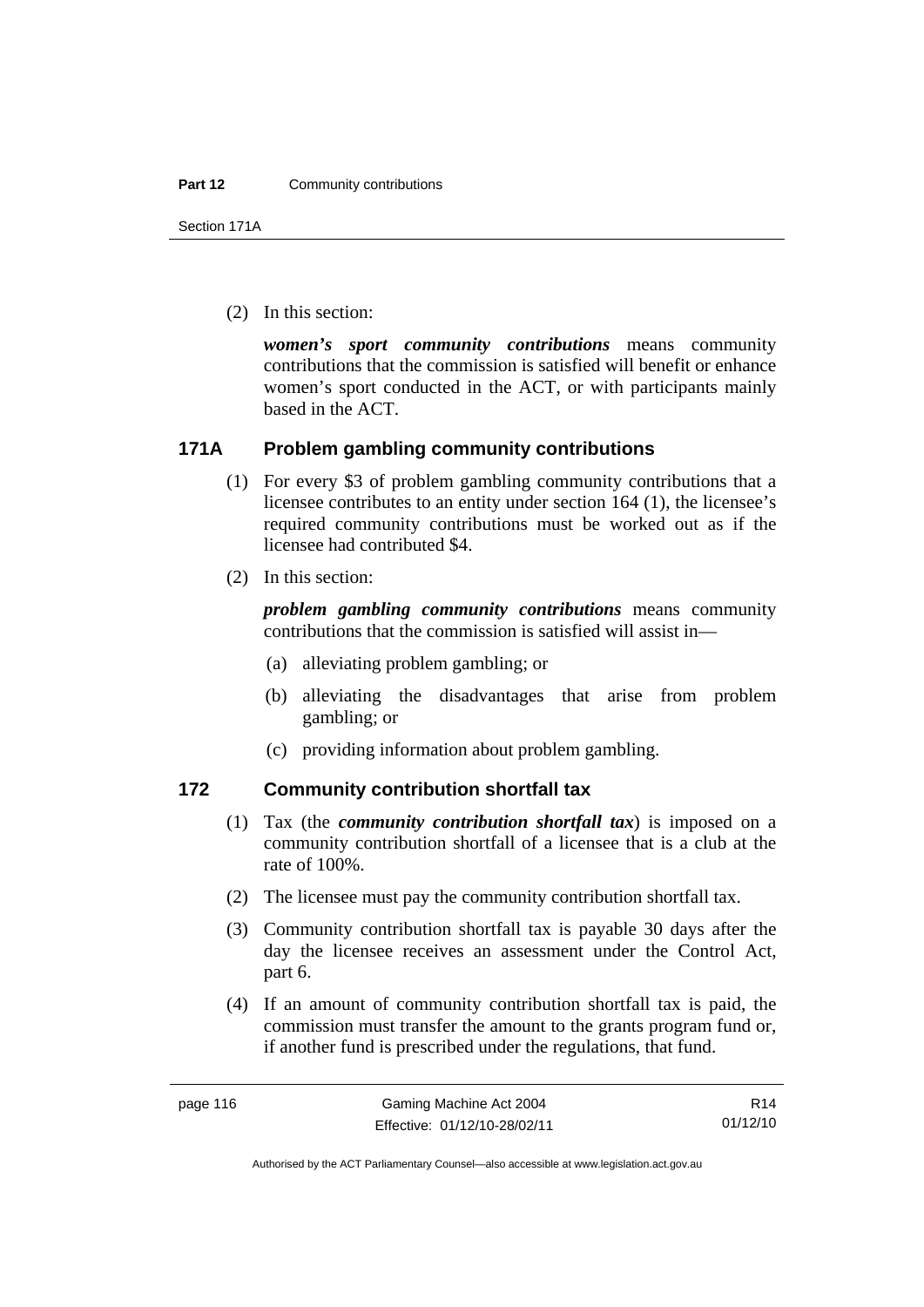(5) In this section:

*community contribution shortfall*, for a licensee that is a club in relation to a financial year, means the amount (if any) by which the club's community contributions fall short of its required community contribution.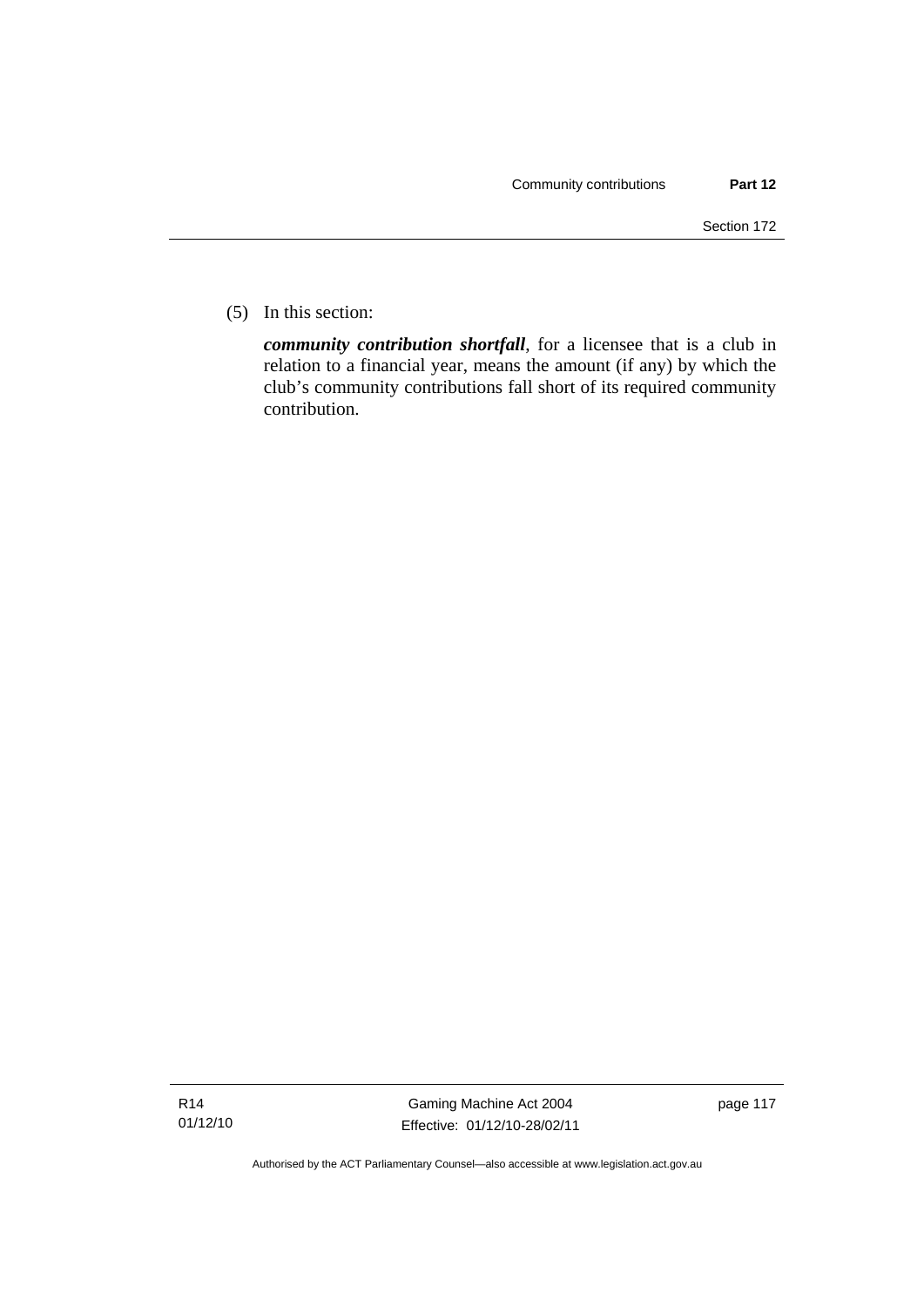Section 173

# **Part 13 Notification and review of decisions**

### **173 Meaning of** *reviewable decision***—pt 13**

In this part:

*reviewable decision* means a decision mentioned in schedule 1, column 3 under a provision of this Act mentioned in column 2 in relation to the decision.

#### **173A Reviewable decision notices**

If the commission makes a reviewable decision, the commission must give a reviewable decision notice to each entity mentioned in schedule 1, column 4 in relation to the decision.

- *Note 1* The commission must also take reasonable steps to give a reviewable decision notice to any other person whose interests are affected by the decision (see *ACT Civil and Administrative Tribunal Act 2008*, s 67A).
- *Note* 2 The requirements for reviewable decision notices are prescribed under the *ACT Civil and Administrative Tribunal Act 2008*.

### **173B Applications for review**

The following may apply to the ACAT for review of a reviewable decision:

- (a) an entity mentioned in schedule 1, column 4 in relation to the decision;
- (b) any other person whose interests are affected by the decision.
- *Note* If a form is approved under the *ACT Civil and Administrative Tribunal Act 2008* for the application, the form must be used.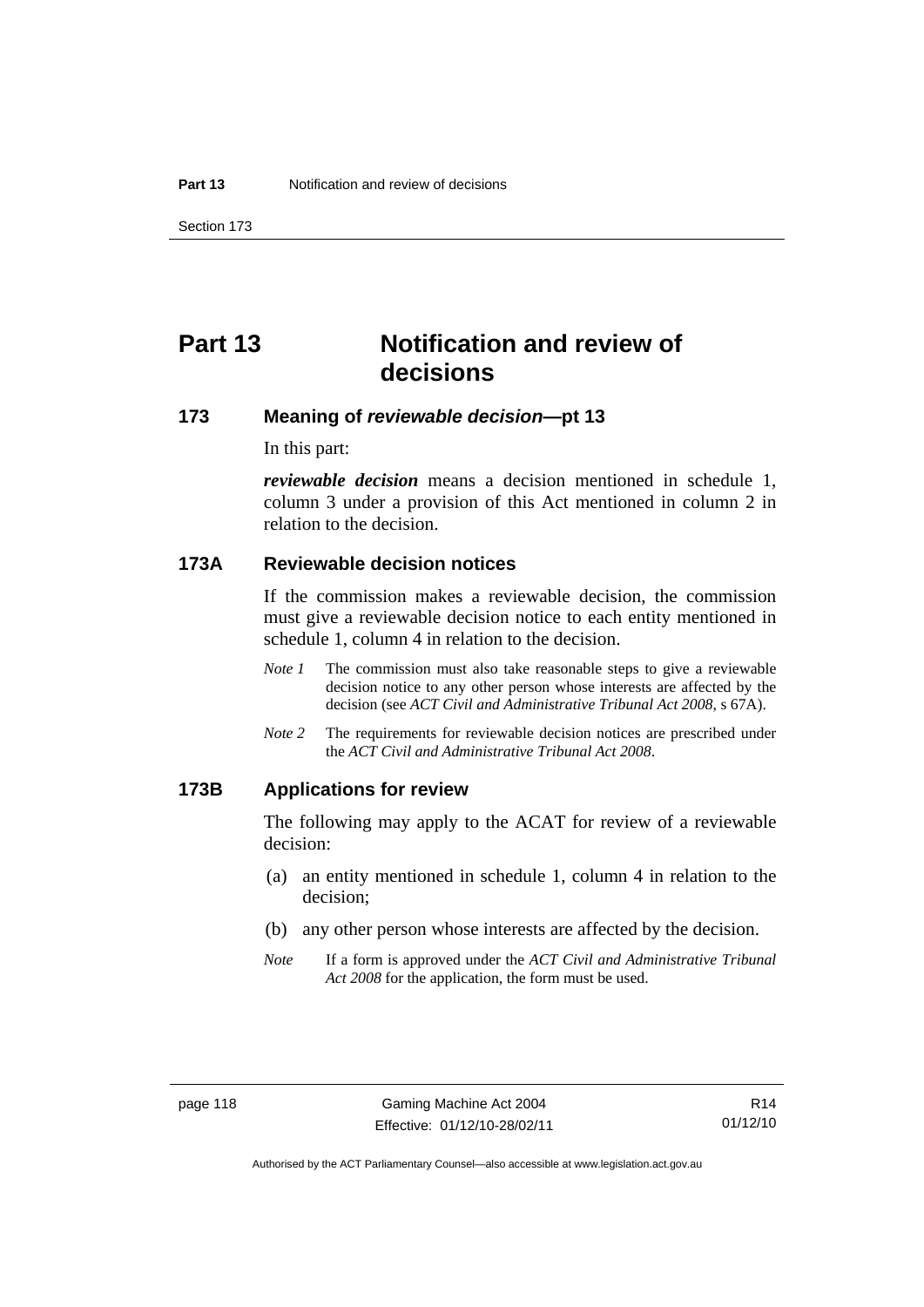# **Part 14 Miscellaneous**

### **174 Acts and omissions of representatives**

(1) In this section:

*person* means an individual.

*Note* See the Criminal Code, pt 2.5 for provisions about corporate criminal responsibility.

*representative*, of a person, means an employee or agent of the person.

*state of mind*, of a person, includes—

- (a) the person's knowledge, intention, opinion, belief or purpose; and
- (b) the person's reasons for the intention, opinion, belief or purpose.
- (2) This section applies to a prosecution for any offence against this Act.
- (3) If it is relevant to prove a person's state of mind about an act or omission, it is enough to show—
	- (a) the act was done or omission made by a representative of the person within the scope of the representative's actual or apparent authority; and
	- (b) the representative had the state of mind.
- (4) An act done or omitted to be done on behalf of a person by a representative of the person within the scope of the representative's actual or apparent authority is also taken to have been done or omitted to be done by the person.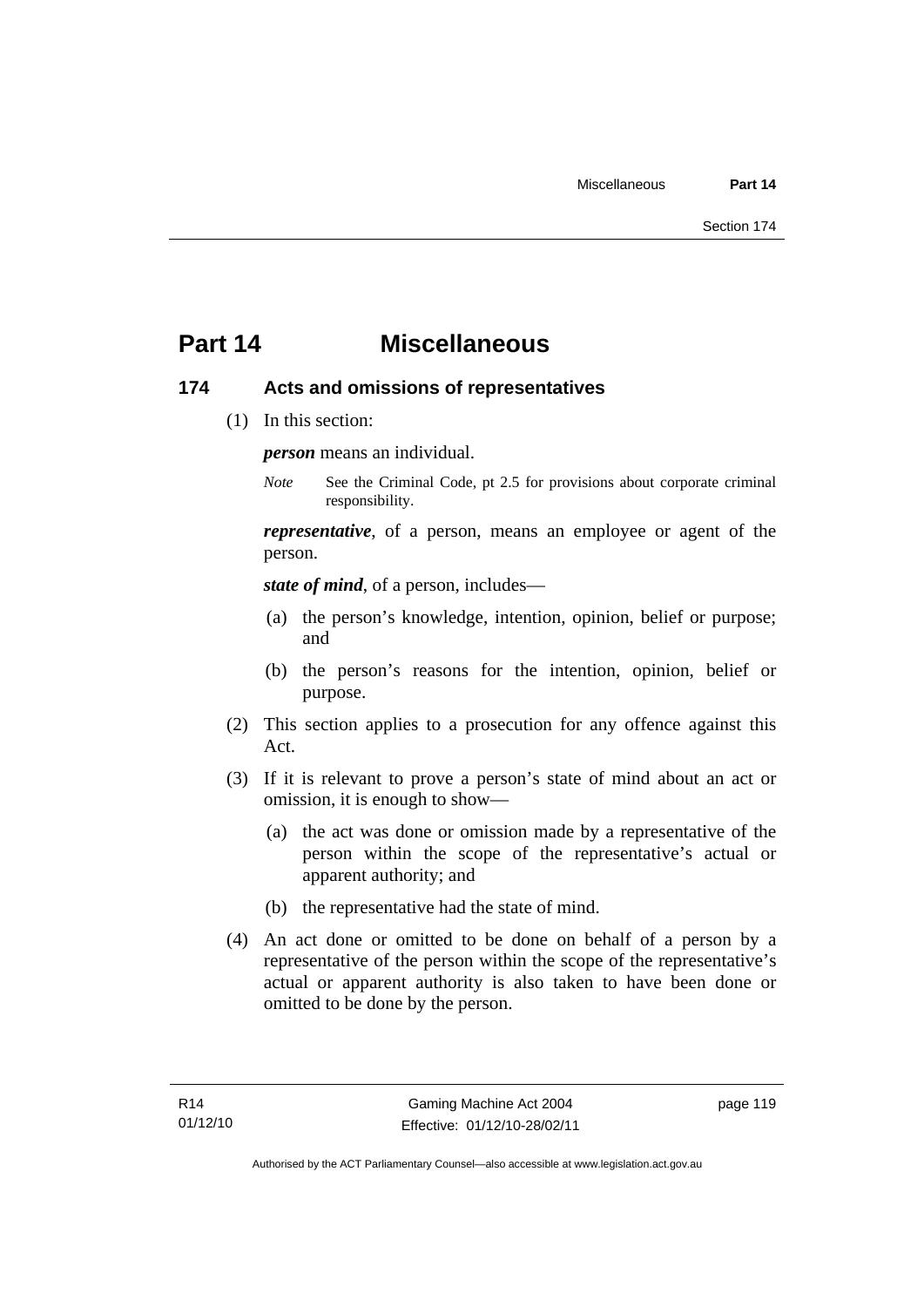#### **Part 14** Miscellaneous

Section 175

- (5) However, subsection (4) does not apply if the person establishes that reasonable precautions were taken and appropriate diligence was exercised to avoid the act or omission.
- (6) A person who is convicted of an offence cannot be punished by imprisonment for the offence if the person would not have been convicted of the offence without subsection (3) or (4).

# **175 Canberra Airport**

- (1) A licence must not be issued in relation to premises at Canberra Airport.
- (2) An approval must not be given under section 100 for the acquisition of a gaming machine to be operated at Canberra Airport.
- (3) In this section:

*Canberra Airport* means block 3, sections 17 and 28, division of Pialligo in the district of Majura, and blocks 587, 594, 595, 614 and 660 in that district.

#### **176 Evidentiary certificates**

In a prosecution for an offence against this Act, a certificate issued by the commission stating that the person named in the certificate was or was not the holder of a licence on the date, or during the period, stated in the certificate is evidence of the matters so stated.

## **177 Determination of fees**

- (1) The Minister may, in writing, determine fees for this Act.
	- *Note* The Legislation Act contains provisions about the making of determinations and regulations relating to fees (see pt 6.3).
- (2) A determination is a disallowable instrument.
	- *Note* A disallowable instrument must be notified, and presented to the Legislative Assembly, under the Legislation Act.

Authorised by the ACT Parliamentary Counsel—also accessible at www.legislation.act.gov.au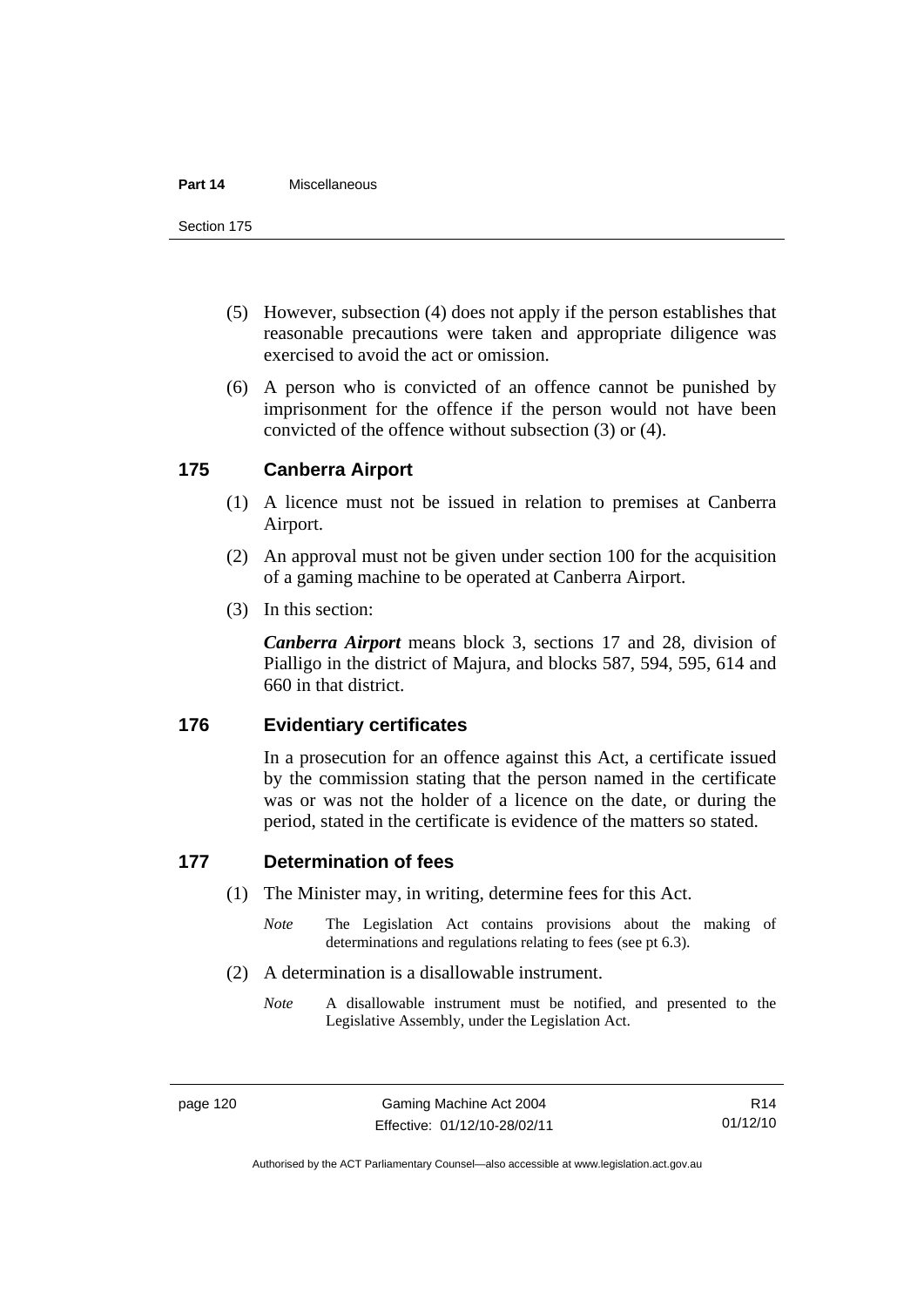### **178 Regulation-making power**

- (1) The Executive may make regulations for this Act.
	- *Note* **Regulations** must be notified, and presented to the Legislative Assembly, under the Legislation Act.
- (2) The regulations may make provision in relation to the following:
	- (a) the operation (including the restriction of the operation) of peripheral equipment for gaming machines;
	- (b) the minimum payout for gaming machines.
- (3) The regulations may create offences for contraventions of the regulations and fix maximum penalties of not more than 10 penalty units for offences against the regulations.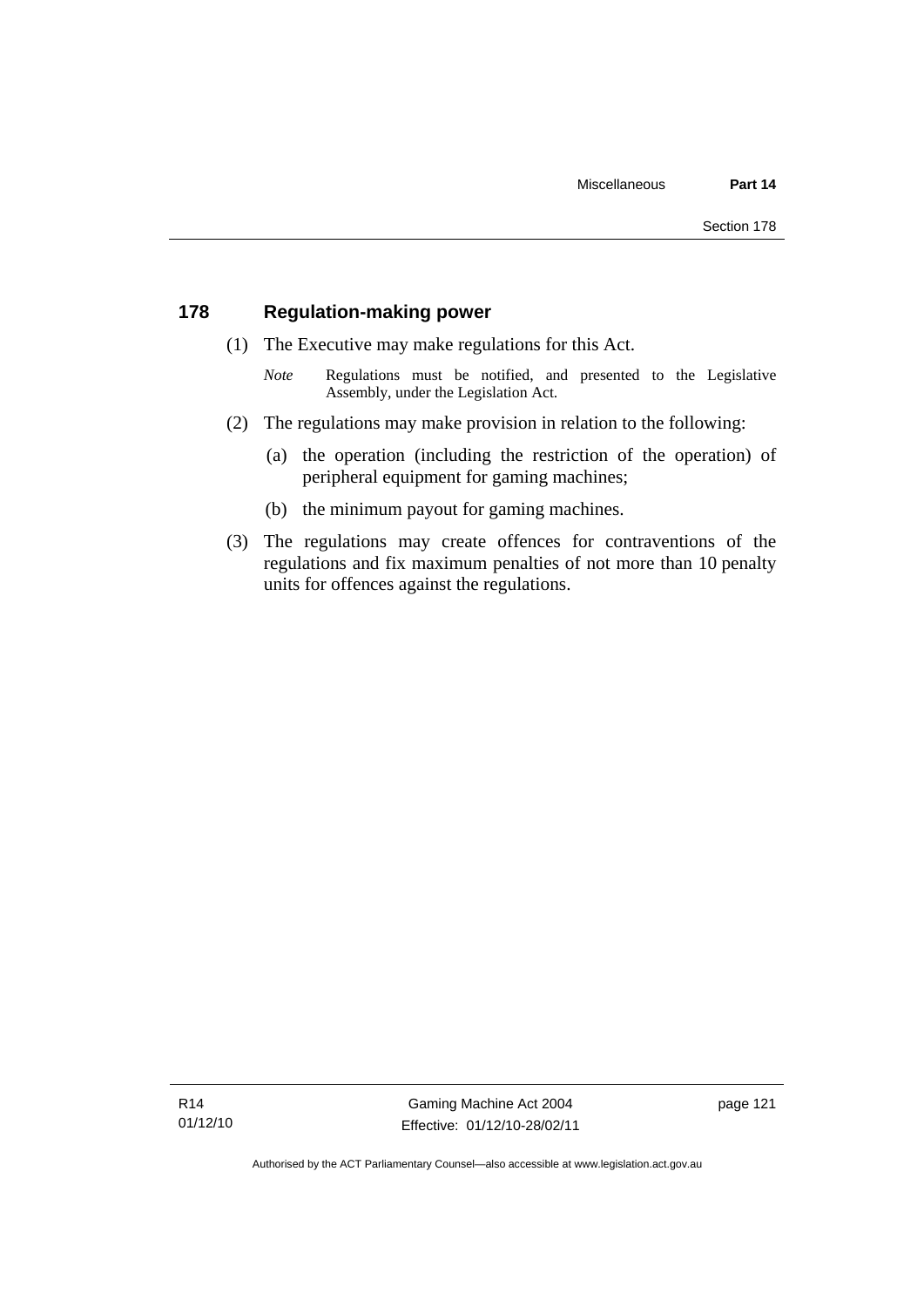# **Schedule 1 Reviewable decisions**

(see pt 13)

| column 1<br>item | column <sub>2</sub><br>section | column 3<br>decision                                                                        | column 4<br>entity                                      |
|------------------|--------------------------------|---------------------------------------------------------------------------------------------|---------------------------------------------------------|
| 1                | 12                             | refuse application for<br>licence                                                           | applicant for licence                                   |
| $\overline{2}$   | 12                             | issue licence of number<br>or kind of gaming<br>machines different from<br>that applied for | applicant for licence                                   |
| 3                | 24, 25 or 26                   | refuse to amend licence                                                                     | applicant for<br>amendment                              |
| $\overline{4}$   | 29                             | revoke uncommenced<br>licence amendment                                                     | entity that has<br>amendment revoked                    |
| 5                | 32                             | refuse to approve<br>transfer of licence                                                    | applicant for transfer                                  |
| 6                | 38                             | refuse to give<br>replacement licence                                                       | applicant for<br>replacement                            |
| 7                | 40                             | give licensee direction                                                                     | licensee given direction                                |
| 8                | 62                             | take disciplinary action                                                                    | licensee                                                |
| 9                | 72                             | refuse to approve<br>supplier                                                               | applicant for approval                                  |
| 10               | 73A                            | cancel or suspend<br>supplier's approval                                                    | supplier that has<br>approval cancelled or<br>suspended |
| 11               | 73A                            | reprimand supplier                                                                          | supplier                                                |

page 122 Gaming Machine Act 2004 Effective: 01/12/10-28/02/11

R14 01/12/10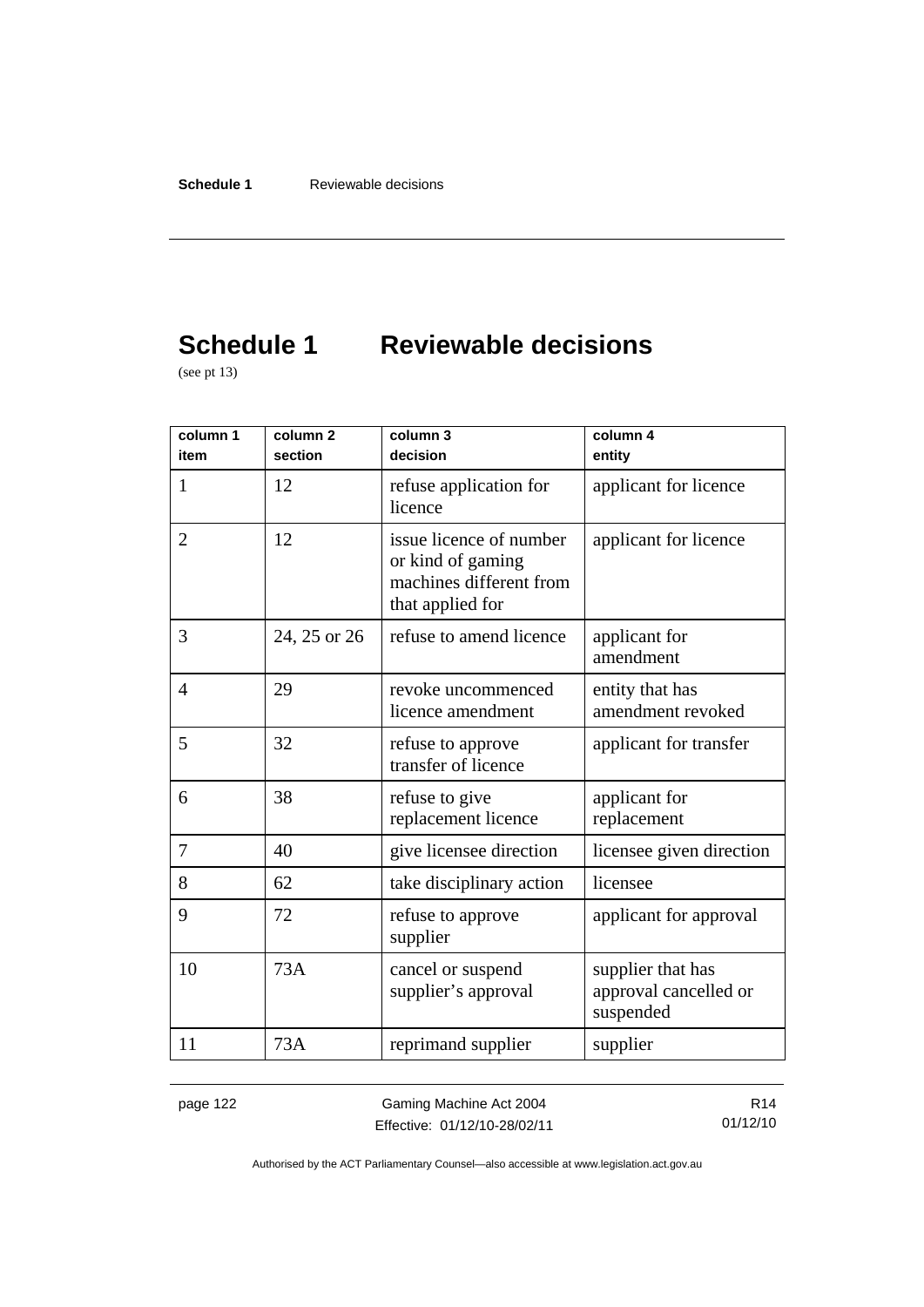| column 1<br>item | column <sub>2</sub><br>section | column 3<br>decision                                      | column 4<br>entity                                        |
|------------------|--------------------------------|-----------------------------------------------------------|-----------------------------------------------------------|
| 12               | 75                             | refuse to approve<br>technician                           | applicant for approval                                    |
| 13               | 78                             | refuse to approve<br>transfer of technician's<br>approval | applicant for transfer                                    |
| 14               | 79                             | cancel or suspend<br>technician's approval                | technician that has<br>approval cancelled or<br>suspended |
| 15               | 79                             | reprimand technician                                      | technician                                                |
| 16               | 84                             | refuse to renew<br>approved technician's<br>approval      | applicant for renewal                                     |
| 17               | 86                             | refuse to approve<br>attendant                            | applicant for approval                                    |
| 18               | 89                             | refuse to approve<br>transfer of attendant's<br>approval  | applicant for transfer                                    |
| 19               | 91                             | cancel or suspend<br>attendant's approval                 | attendant that has<br>approval cancelled or<br>suspended  |
| 20               | 91                             | reprimand attendant                                       | attendant                                                 |
| 21               | 96                             | refuse to renew<br>approved attendant's<br>approval       | applicant for renewal                                     |
| 22               | 100                            | refuse to approve<br>acquisition of gaming<br>machine     | applicant for approval                                    |

R14 01/12/10

Gaming Machine Act 2004 Effective: 01/12/10-28/02/11 page 123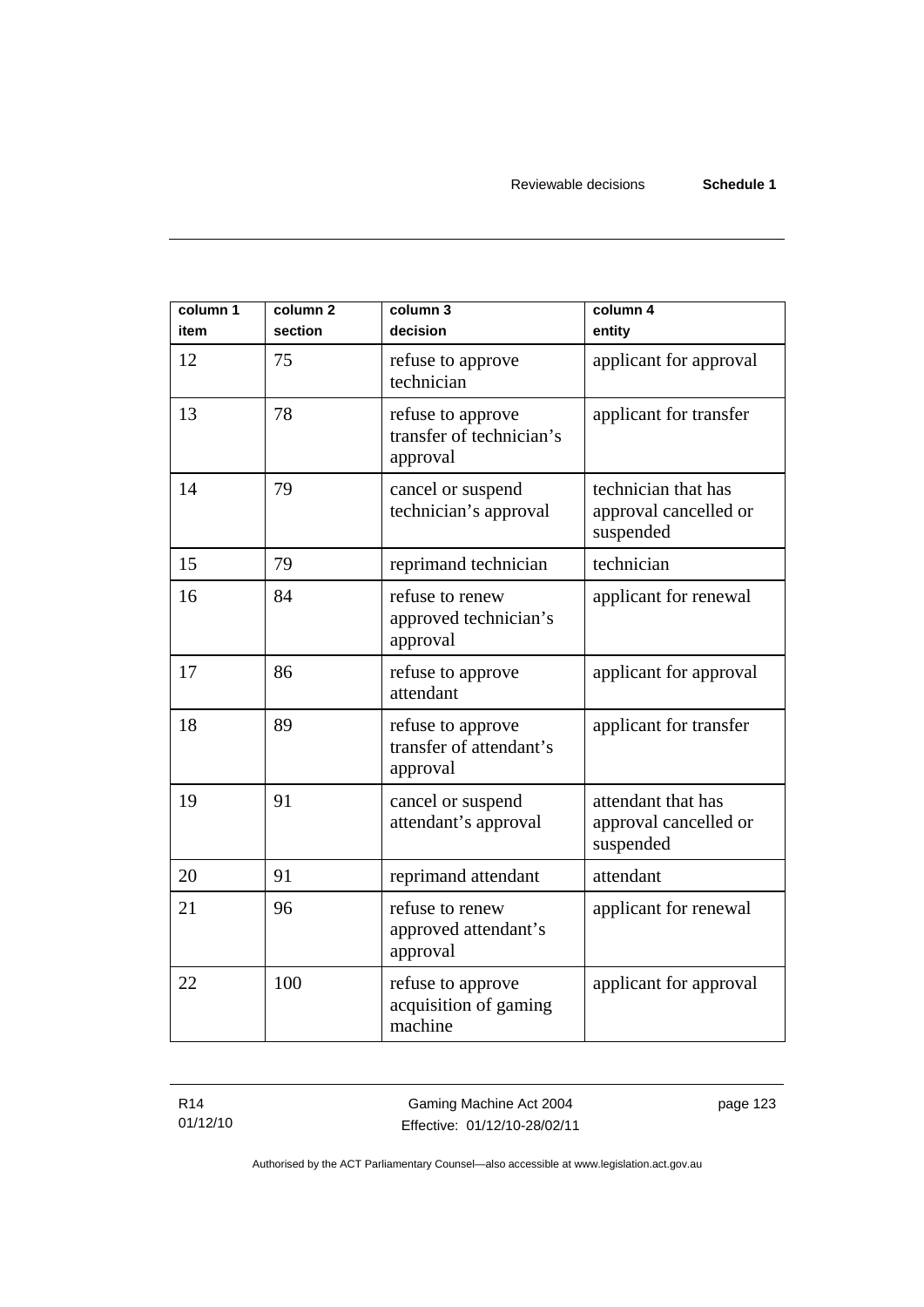#### **Schedule 1** Reviewable decisions

| column 1<br>item | column <sub>2</sub><br>section | column 3<br>decision                                                                       | column 4<br>entity                |
|------------------|--------------------------------|--------------------------------------------------------------------------------------------|-----------------------------------|
| 23               | 102                            | refuse to approve<br>financial arrangement or<br>amendment of<br>arrangement               | applicant for approval            |
| 24               | 108                            | refuse to approve<br>repossession of gaming<br>machine                                     | applicant for approval            |
| 25               | 109(2)                         | approve repossession of<br>gaming machine subject<br>to condition                          | applicant for approval            |
| 26               | 113                            | refuse to approve<br>disposal of gaming<br>machine                                         | applicant for approval            |
| 27               | 134                            | refuse to authorise<br>linked-jackpot<br>arrangement                                       | applicant for<br>authorisation    |
| 28               | 135                            | refuse to issue<br>multi-user permit                                                       | applicant for permit              |
| 29               | 135                            | issue multi-user permit<br>subject to condition,<br>other than condition<br>imposed by Act | applicant for permit              |
| 30               | 138                            | amend multi-user permit                                                                    | entity that has permit<br>amended |
| 31               | 139                            | refuse to amend<br>multi-user permit                                                       | applicant for<br>amendment        |

page 124 Gaming Machine Act 2004 Effective: 01/12/10-28/02/11

R14 01/12/10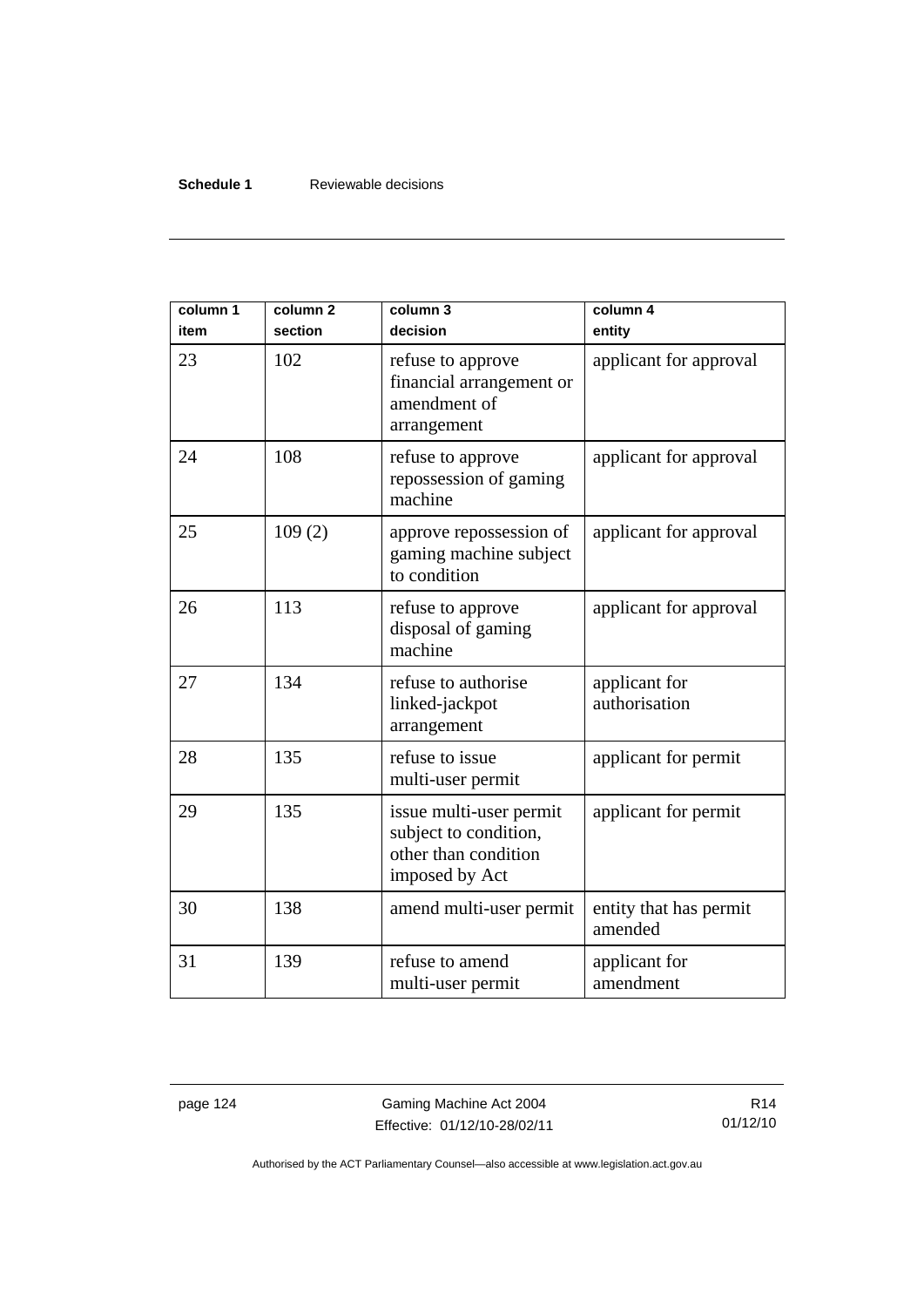| column 1<br>item | column <sub>2</sub><br>section | column 3<br>decision                                                                                       | column 4<br>entity         |
|------------------|--------------------------------|------------------------------------------------------------------------------------------------------------|----------------------------|
| 32               | 140                            | refuse to approve<br>amendment of financial<br>and operational aspects<br>of linked-jackpot<br>arrangement | applicant for<br>amendment |
| 33               | 141                            | refuse to transfer<br>multi-user permit                                                                    | applicant for transfer     |
| 34               | 147                            | refuse to approve entity                                                                                   | applicant for approval     |
| 35               | 153(2)                         | give direction about<br>separate parts of<br>licensed premises                                             | licensee given direction   |
| 36               | 164                            | refuse to approve<br>contributions as<br>community<br>contributions                                        | applicant for approval     |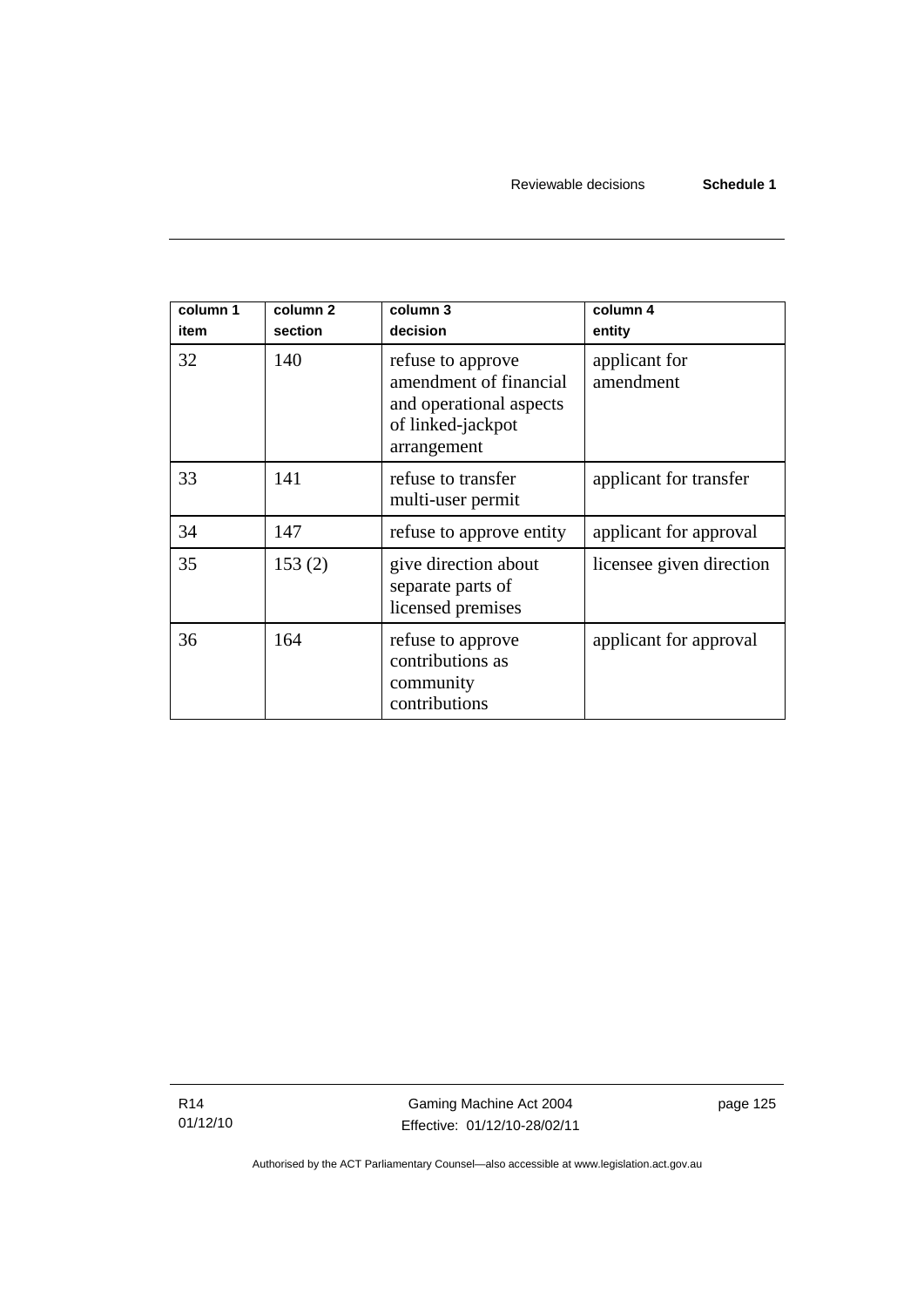# **Dictionary**

(see s 3)

*Note 1* The Legislation Act contains definitions and other provisions relevant to this Act.

*Note 2* In particular, the Legislation Act, dict, pt 1, defines the following terms:

- ACAT
- ACT
- adult
- appoint
- child
- Commonwealth
- contravene
- Corporations Act
- Criminal Code
- disallowable instrument
- **Executive**
- fail
- found guilty
- gambling and racing commission
- *individual*
- law, of the Territory
- Legislation Act
- may (see s 146)
- must (see s  $146$ )
- penalty unit (see s 135)
- prescribed
- regulations
- reviewable decision notice
- the Territory
- under.

page 126 Gaming Machine Act 2004 Effective: 01/12/10-28/02/11

R14 01/12/10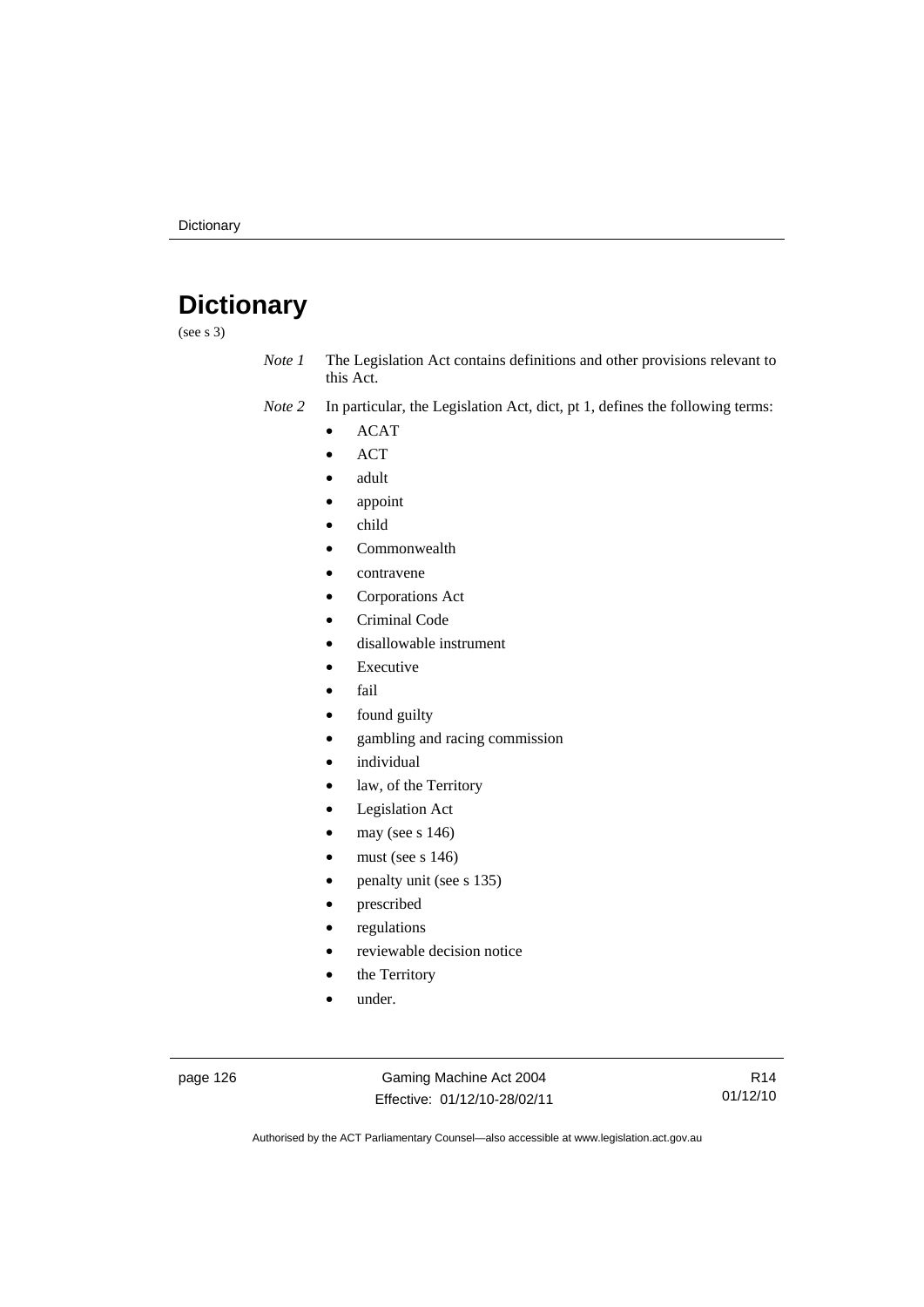*acquire* a gaming machine, means take possession of the machine for the purpose of using it for gaming.

*acquisition approval application*—see section 99.

*approval certificate*—

- (a) for an approved technician—see section 80 (2) (a) (Certificates and identity cards for approved technicians);
- (b) for an attendant—see section 92 (2) (a) (Certificates for approved attendants).

*approved attendant* means an attendant approved under section 86 (Approval of attendants) or section 87 (Short-term approval of attendants).

*approved gaming machine* means a gaming machine approved under section 69.

*approved supplier* means a supplier approved under section 72.

*approved technician* means a technician approved under section 75 (Approval of technicians) or section 76 (Short-term approval of technicians).

*associated entity*—see the *Electoral Act 1992*, section 198.

*associated organisation*, for a club, means an entity declared to be an associated organisation under section 147.

*authorised officer* means an authorised officer under the Control Act, section 20.

*centralised monitoring system (*or *CMS)*—see section 66.

*certificate of suitability*—see section 17 (2) (b).

*charitable organisation* means a body, whether or not incorporated, formed or carried on mainly for charitable, benevolent, philanthropic or religious purposes, but does not include a body formed or carried on for the purpose of trading or gaining a financial profit for its members.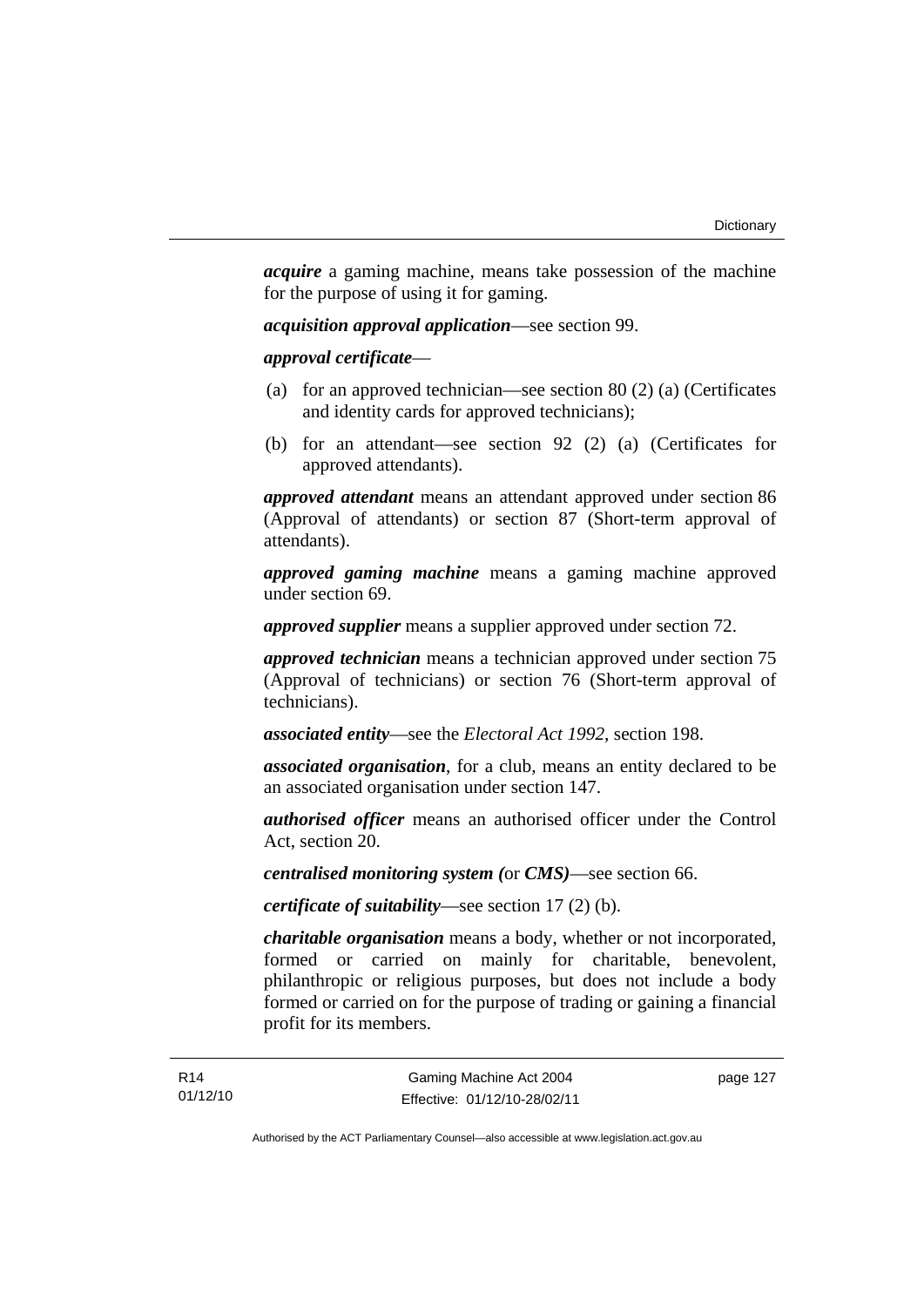*class B gaming machine* means a gaming machine consisting of the game of draw poker, or a game derived from draw poker, that requires player interaction or intervention as part of the fundamental game operation.

*class C gaming machine* means a gaming machine that consists of a game other than the following games or games derived from them:

- (a) roulette;
- (b) blackjack;
- (c) sic bo;
- (d) craps;
- (e) pai gow;
- (f) baccarat;
- (g) two-up;
- (h) money wheel;
- (i) draw poker.

*club* means a corporation established for the benefit of members to achieve eligible objects.

*CMS*—see definition of *centralised monitoring system*.

*commission* means the gambling and racing commission.

*community contribution* means a contribution made by a licensee that is approved as a community contribution under section 164.

*community contribution shortfall tax*—see section 172 (1).

*computer cabinet* means the sealable part of a gaming machine that contains the game storage medium and the random access memory.

R14 01/12/10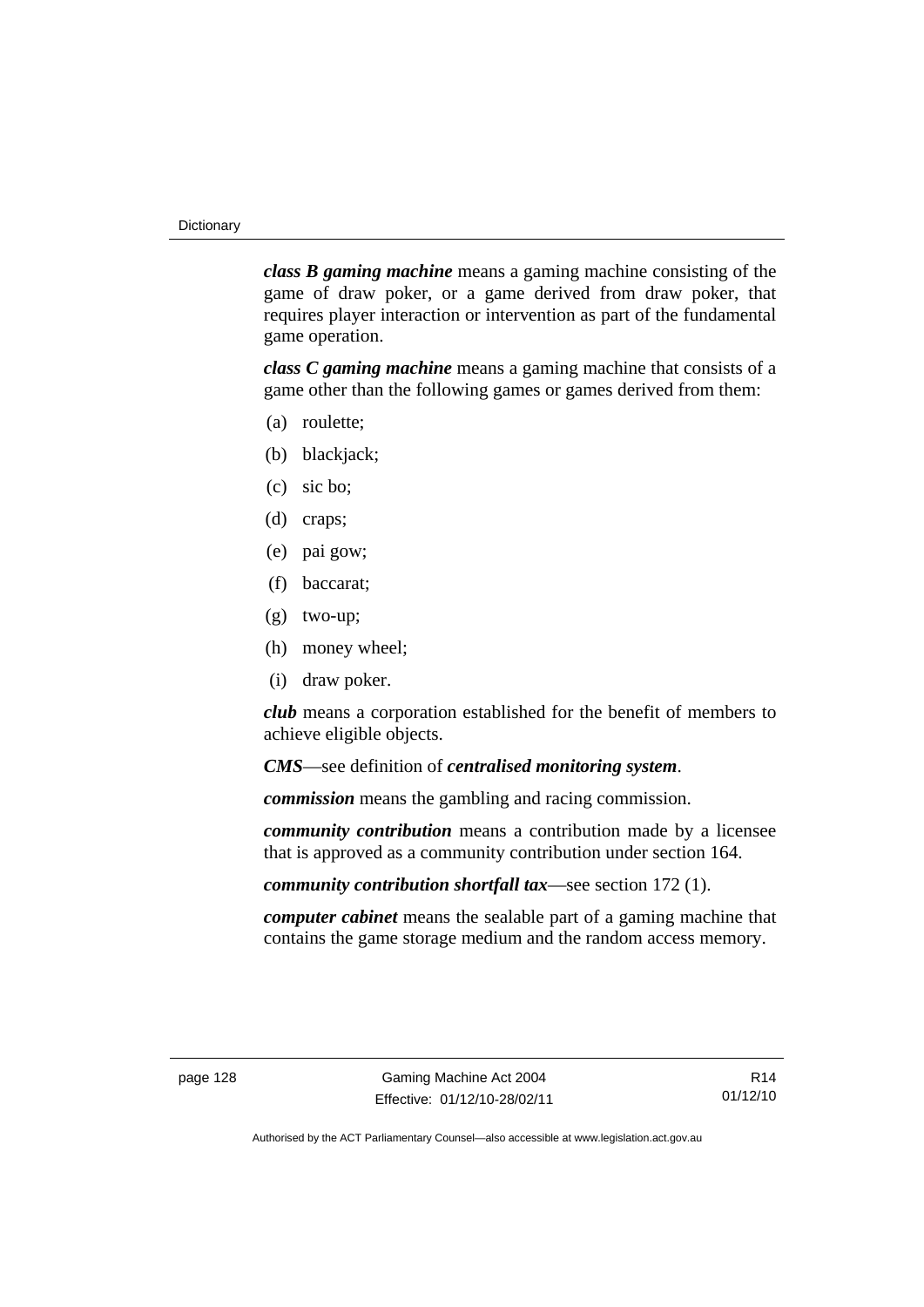*constitution* means—

- (a) for a club that is a company—the memorandum, and any articles of association, of the company; or
- (b) for a club that is an incorporated association—the statement of objects and the rules of the association.

*contribution* means any money, benefit, valuable consideration or security.

*Control Act* means the *Gambling and Racing Control Act 1999*.

*control procedures*, for an entity, means the procedures under section 97.

*corporation* includes a club.

*current licensee*, for division 2.6 (Transfer and surrender of licences)—see section 31 (1).

*disciplinary action*—see section 58.

*disciplinary notice*—see section 61.

*dispose of* a gaming machine includes the following:

- (a) lease or hire the machine to a person;
- (b) destroy the machine;
- (c) make the machine inoperable.

*eligible club*—see section 146.

*eligible object*—see section 145.

#### *eligible person*—

- (a) for an individual—see section 20;
- (b) for a corporation—see section 21.

*employ* includes engage.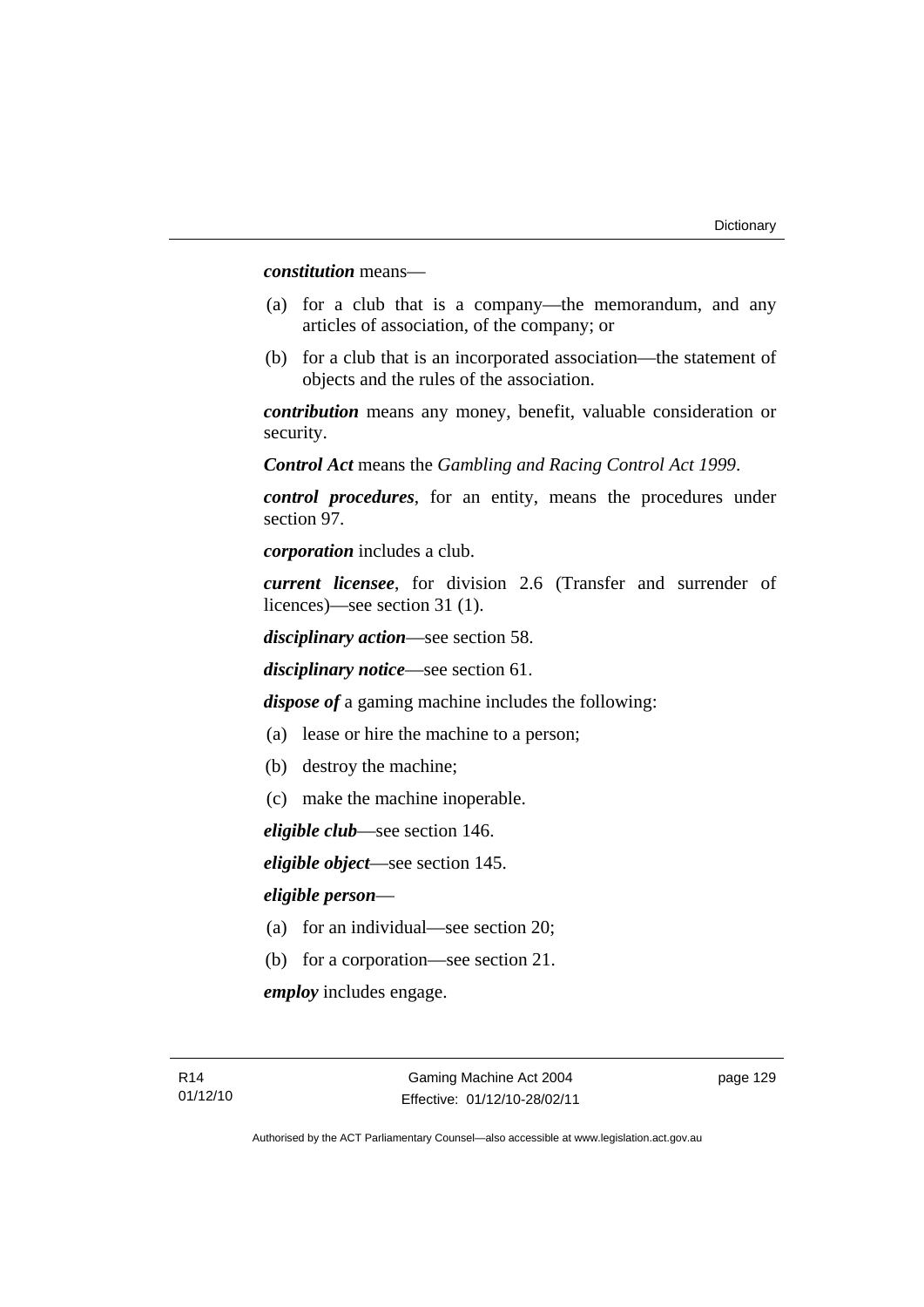*executive officer*, of a corporation, means a person, by whatever name called and whether or not the person is a director of the corporation, who is concerned with, or takes part in, the corporation's management.

*financial arrangement*—see section 101.

*game*, in relation to a gaming machine, means a play, or a series of plays, initiated by the application of a single stake registered on the machine.

*gaming area* means a room or other area within licensed premises approved under section 120 for the installation of gaming machines.

#### *gaming machine*—

- (a) means a machine—
	- (i) designed for playing a game of chance, or of mixed chance and skill; and
	- (ii) designed to be played completely or partly by—
		- (A) the insertion of 1 or more coins, notes or tokens; or
		- (B) by the application of a monetary credit registered on the machine or elsewhere; and
	- (iii) that offers, or that appears to offer, people a chance to win monetary or other valuable consideration by playing the machine; but
- (b) does not include a device prescribed under the regulations.

*gaming machine tax* means the tax imposed by section 159.

*general licence*—see the *Liquor Act 2010*, section 17.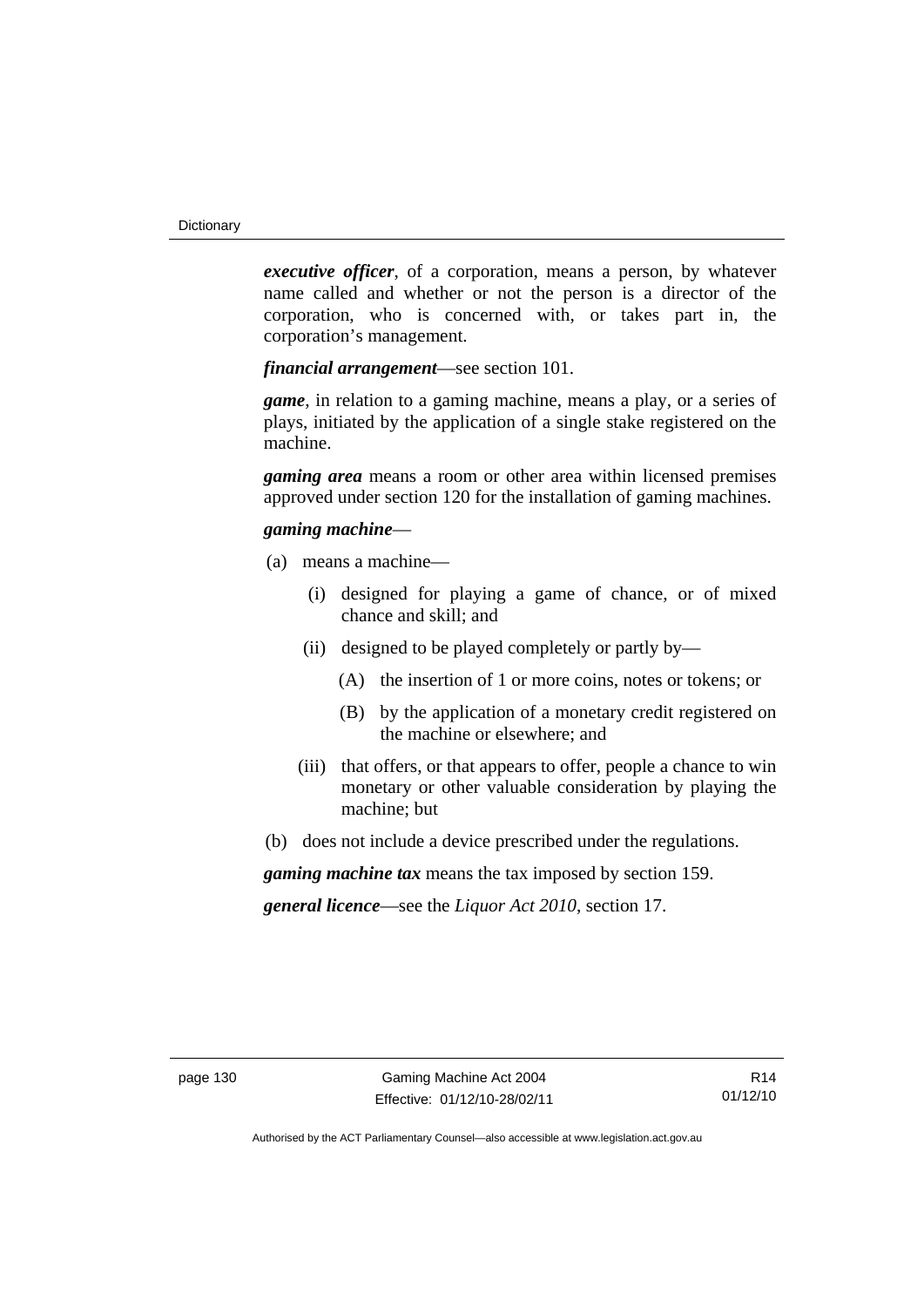*gross revenue*, of a licensee or person, means all revenue derived by the licensee or person from the operation of gaming machines, other than—

- (a) the amount of winnings for playing the machines paid or payable in accordance with the machines' indicated prize scales (excluding linked jackpots); and
- (b) any amount set aside under a linked-jackpot arrangement for the payment of linked jackpots.

*ground for disciplinary action* against a licensee—see section 57.

*incorporated association* means an association incorporated under the *Associations Incorporation Act 1991*.

*influential person*, for a corporation—see section 7.

*initial licence application*—see section 9.

*inquiry* means an inquiry held by the commission under the Control Act.

*jackpot*, in relation to a gaming machine, means the combination of letters, numbers, symbols or representations as part of a game on the machine that pays the maximum winnings payable on the machine for any 1 combination.

*licence* means—

- (a) a gaming machine licence issued under this Act; and
- (b) in relation to a person authorised under section 134—the authorisation; and
- (c) in relation to a permit-holder under part 8 (Linked-jackpot arrangements)—a multi-user permit.

*licence amendment application*—see section 9.

*licensed premises* means premises for which a licence is in force.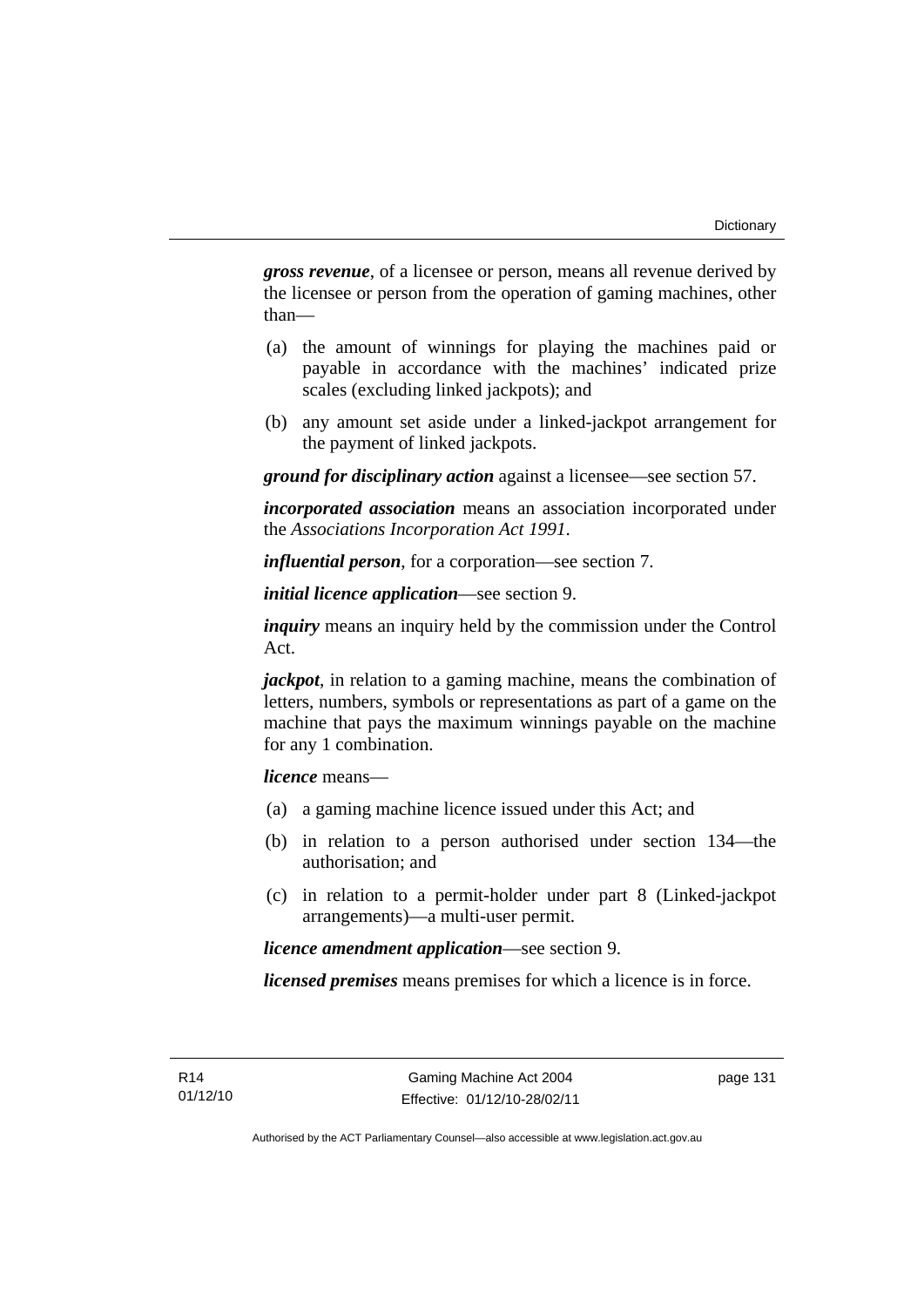*licensee* means—

- (a) in relation to a licence—the holder of the licence; and
- (b) in relation to licensed premises—the holder of the licence in force for the premises; and
- (c) for part 4 (Disciplinary action)—see section 56.

*life member*, of a club, means a person who is elected to membership of the club for life under the rules of the club.

*linked jackpot* means winnings under a linked-jackpot arrangement operated in accordance with an authorisation or permit under part 8.

*linked-jackpot arrangement* means an arrangement under which 2 or more gaming machines are linked to a device—

- (a) that, from time to time, records the amount payable as winnings under the arrangement; and
- (b) that, for the purpose of recording the amount mentioned in paragraph (a), receives messages from each machine to which it is linked; and
- (c) that cannot affect the percentage payout of, or transmit a message to, a machine to which it is linked.

*local jurisdiction* means a State or New Zealand.

*machine access register*—see section 71.

*maintain* a gaming machine includes repair, adjust or alter the machine.

*member*, of a club, means—

- (a) a member who, under the rules of the club, is required to pay fees; or
- (b) a life member.

*multi-user permit*—see section 135.

page 132 Gaming Machine Act 2004 Effective: 01/12/10-28/02/11

R14 01/12/10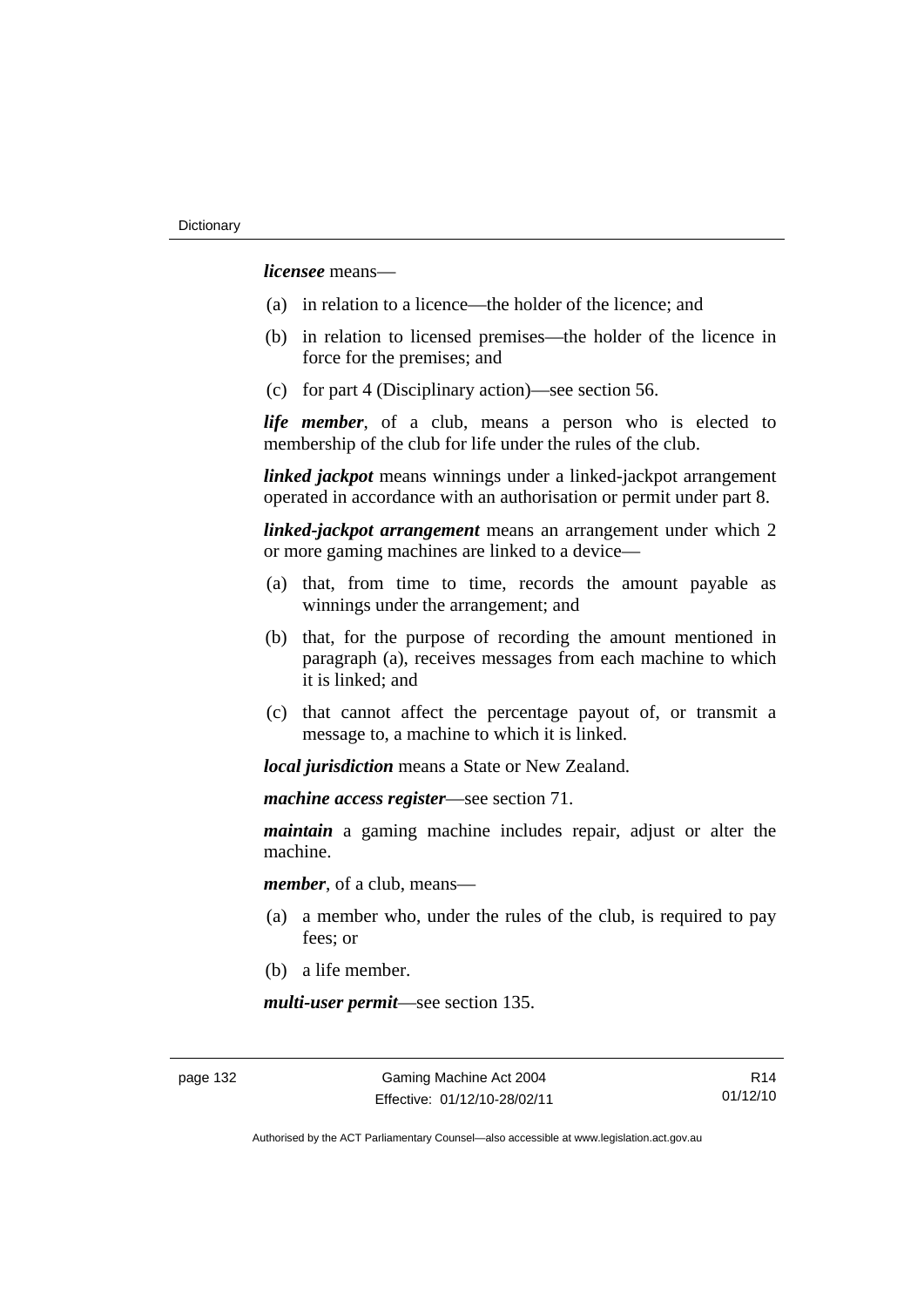*net revenue*, of a licensee that is a club, means gross revenue derived by the licensee, less—

- (a) any amount of gaming machine tax payable on that revenue; and
- (b) 24% of the gross revenue.

*officer* of a club—

- (a) means—
	- (i) any office-holder of the club (however described), including the secretary, treasurer, executive officer or public officer; or
	- (ii) anyone else concerned in or who takes part in the management of the club's affairs; but
- (b) does not include a patron or the holder of another honorary office of the club if the office does not give its holder a right to take part in the management of the club's affairs.

*on licence*—see the *Liquor Act 2010*, section 18.

*Note* Subclasses of on licences are dealt with in the *Liquor Act 2010*, div 2.2.

*operator*, of relevant premises, means the person who manages the premises.

*percentage payout*, for a gaming machine, means the percentage payout authorised for the machine under the licence.

*peripheral equipment*, for a gaming machine—see section 68.

*permit-holder* means the holder of a multi-user permit.

*proposed gaming area*, in relation to an application—see section 11 (2) (b).

*prospective licensee*, for division 2.6 (Transfer and surrender of licences)—see section 31 (1).

page 133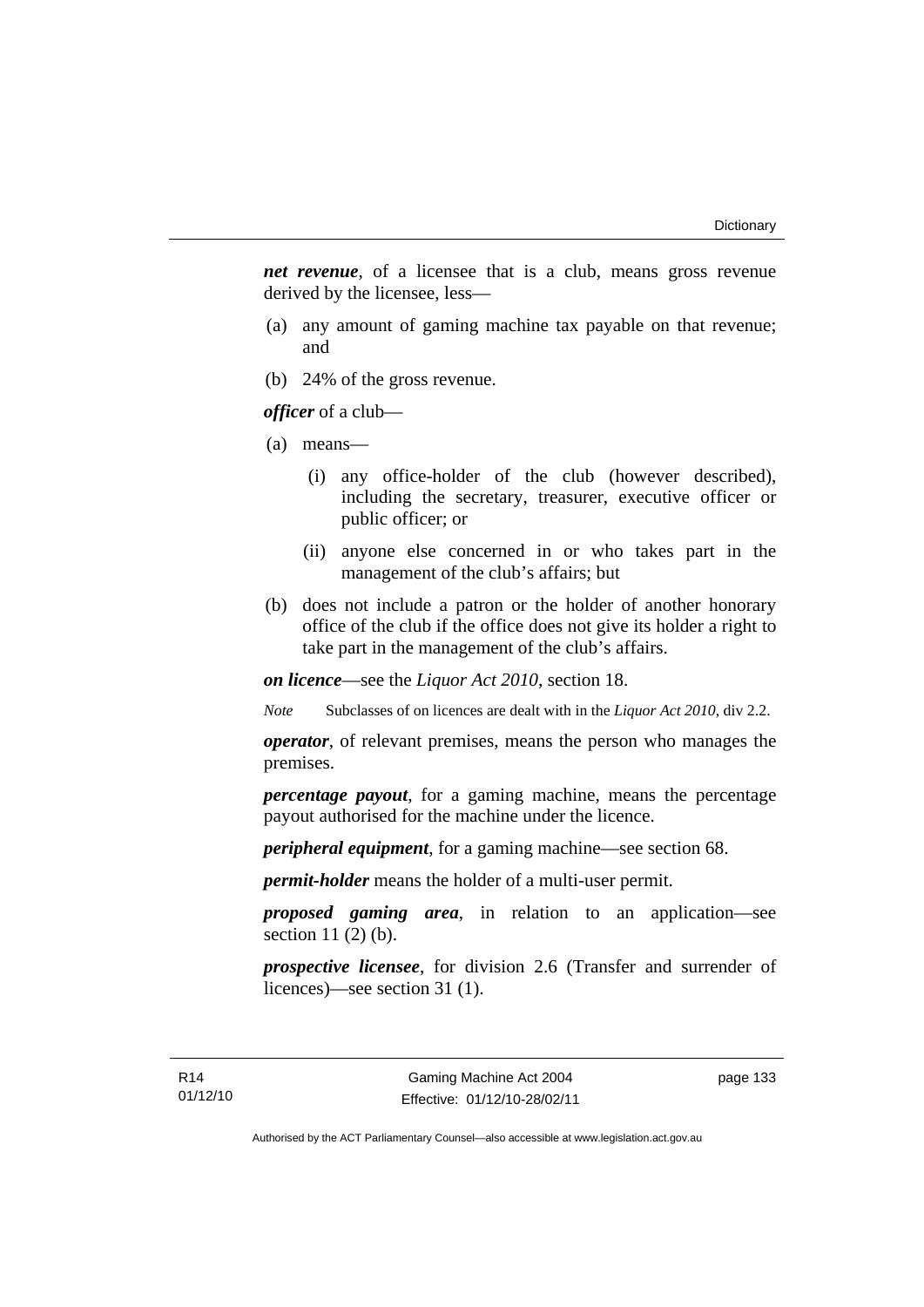## *qualified accountant* means—

- (a) a member of the Institute of Chartered Accountants in Australia, the National Institute of Accountants or the Australian Society of Certified Practising Accountants; or
- (b) a person registered as a registered company auditor under the Corporations Act.

*registered party*—see the *Electoral Act 1992*, dictionary.

*relevant premises* means the premises for which a person has applied for a licence.

*repossession* of a gaming machine includes taking possession of the machine under a default provision in a financial agreement.

*required community contribution*, for a licensee that is a club—see section 169 (1).

*reviewable decision*, for part 13 (Notification and review of decisions)—see section 173.

*rules*, for an entity, means the rules mentioned in section 11 (2) (c).

*secretary*, in relation to a club, includes a person concerned in the management of the club.

#### *short-term approval*—

- (a) for an attendant—see section 87 (3); and
- (b) for a technician—see section 76 (3).

*statement of objects* of a club, means—

- (a) for a company—the memorandum of the company; or
- (b) for an incorporated association—the statement of objects of the association.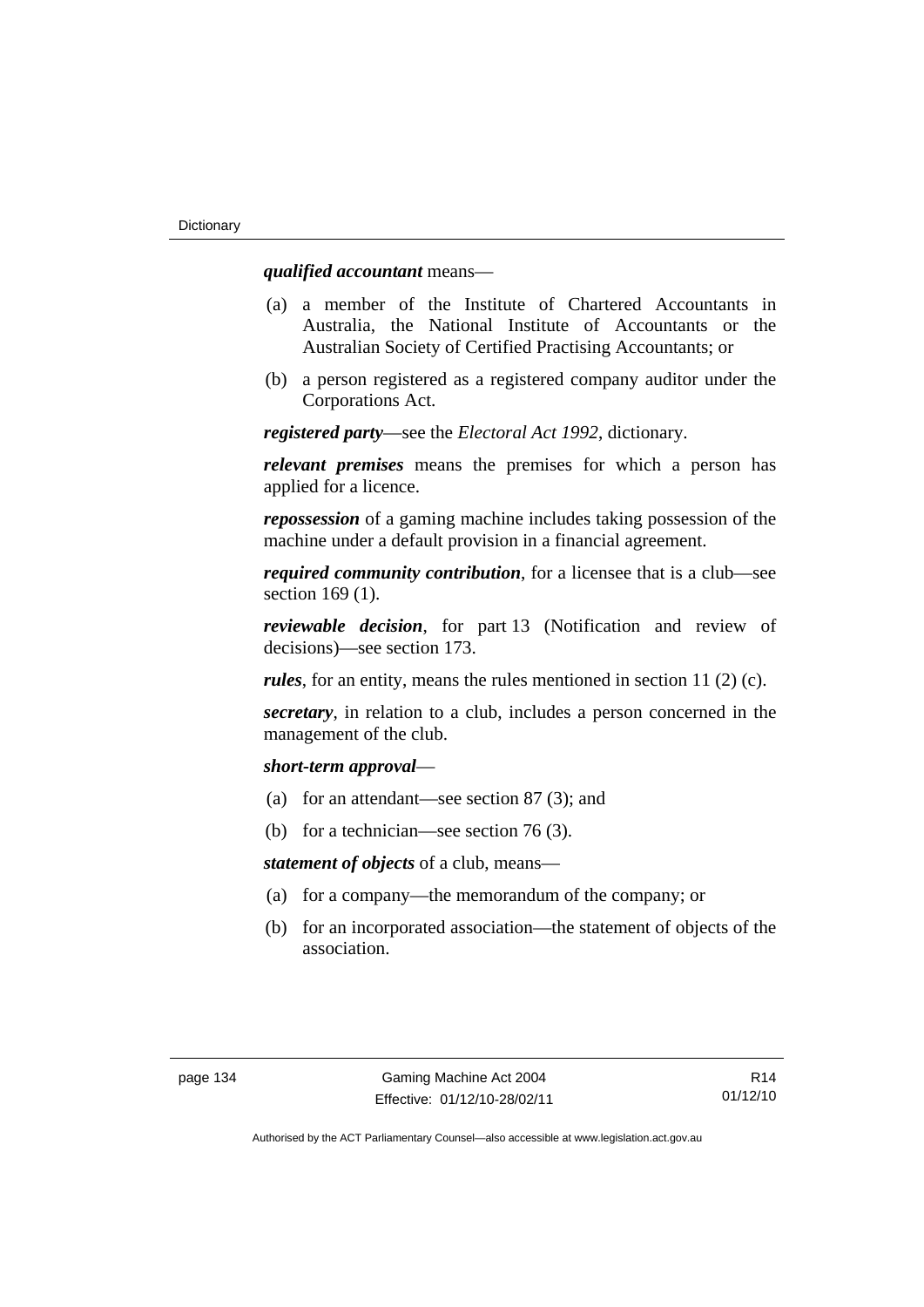*social impact assessment*, for an initial licence application or an amendment licence application, means a social impact assessment for the application under division 2.3.

*technical evaluation* means a technical evaluation under section 69.

Gaming Machine Act 2004 Effective: 01/12/10-28/02/11 page 135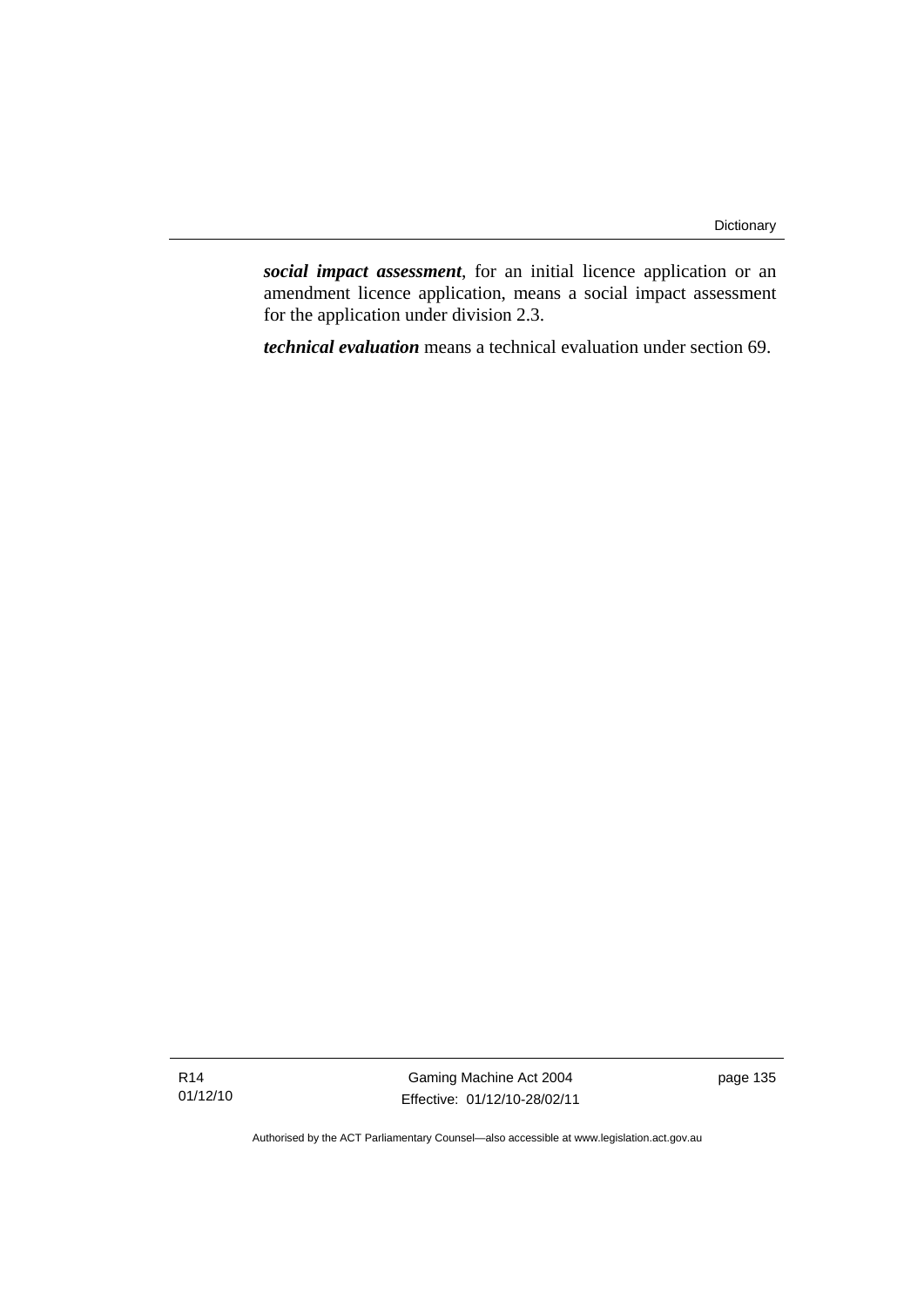1 About the endnotes

# **Endnotes**

# **1 About the endnotes**

Amending and modifying laws are annotated in the legislation history and the amendment history. Current modifications are not included in the republished law but are set out in the endnotes.

Not all editorial amendments made under the *Legislation Act 2001*, part 11.3 are annotated in the amendment history. Full details of any amendments can be obtained from the Parliamentary Counsel's Office.

Uncommenced amending laws and expiries are listed in the legislation history and the amendment history. These details are underlined. Uncommenced provisions and amendments are not included in the republished law but are set out in the last endnote.

If all the provisions of the law have been renumbered, a table of renumbered provisions gives details of previous and current numbering.

The endnotes also include a table of earlier republications.

| $A = Act$                                    | NI = Notifiable instrument                |
|----------------------------------------------|-------------------------------------------|
| $AF =$ Approved form                         | $o = order$                               |
| $am = amended$                               | $om = omitted/report)$                    |
| $amdt = amendment$                           | $ord = ordinance$                         |
| $AR = Assembly resolution$                   | $orig = original$                         |
| $ch = chapter$                               | par = paragraph/subparagraph              |
| $CN =$ Commencement notice                   | $pres = present$                          |
| $def = definition$                           | $prev = previous$                         |
| $DI = Disallowable instrument$               | $(\text{prev}) = \text{previously}$       |
| $dict = dictionary$                          | $pt = part$                               |
| disallowed = disallowed by the Legislative   | $r = rule/subrule$                        |
| Assembly                                     | $reloc = relocated$                       |
| $div = division$                             | $remum = renumbered$                      |
| $exp = expires/expired$                      | $R[X]$ = Republication No                 |
| $Gaz = gazette$                              | $RI = reissue$                            |
| $hdg =$ heading                              | $s = section/subsection$                  |
| $IA = Interpretation Act 1967$               | $sch = schedule$                          |
| $ins = inserted/added$                       | $sdiv = subdivision$                      |
| $LA =$ Legislation Act 2001                  | $SL = Subordinate$ law                    |
| $LR =$ legislation register                  | $sub =$ substituted                       |
| $LRA =$ Legislation (Republication) Act 1996 | underlining = whole or part not commenced |
| $mod = modified/modification$                | or to be expired                          |

# **2 Abbreviation key**

page 136 Gaming Machine Act 2004 Effective: 01/12/10-28/02/11

R14 01/12/10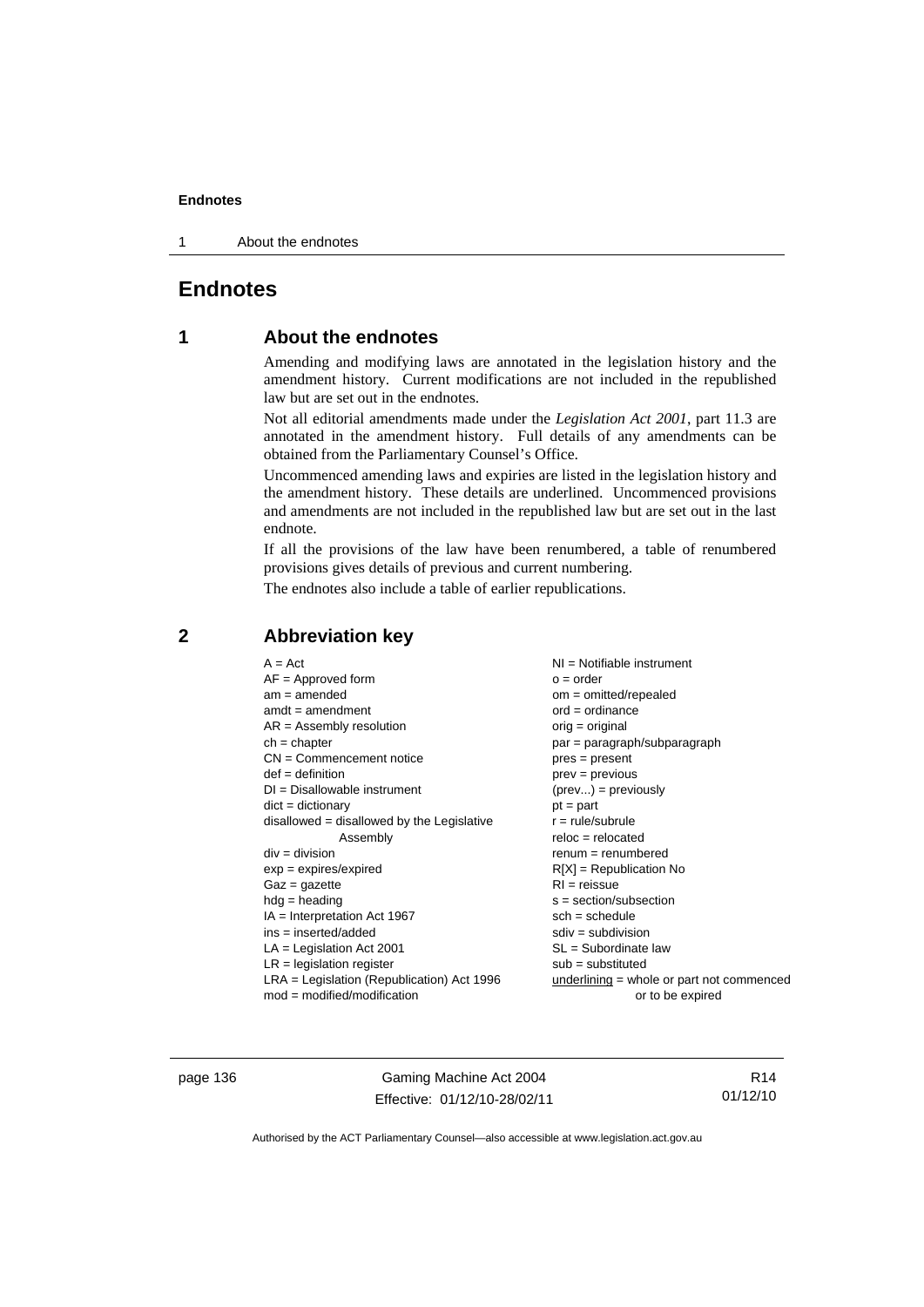## **3 Legislation history**

#### **Gaming Machine Act 2004 A2004-34**

notified LR 9 July 2004 s 1, s 2 commenced 9 July 2004 (LA s 75 (1))

remainder commenced 1 November 2004 (s 2 and CN2004-14)

as amended by

#### **Gaming Machine Amendment Act 2005 A2005-17**

notified LR 13 April 2005 s 1, s 2 commenced 13 April 2005 (LA s 75 (1)) remainder commenced 14 April 2005 (s 2)

#### **Gaming Machine Amendment Act 2005 (No 2) A2005-26**

notified LR 28 June 2005 s 1, s 2 commenced 28 June 2005 (LA s 75 (1)) s 8 commenced 1 July 2007 (s 2 (2)) remainder commenced 1 July 2005 (s 2 (1))

## **Casino Control Act 2006 A2006-2 sch 1 pt 1.3**

notified LR 22 February 2006 s 1, s 2 commenced 22 February 2006 (LA s 75 (1)) sch 1 pt 1.3 commenced 1 May 2006 (s 2 and CN2006-6)

#### **Gaming Machine Amendment Act 2007 A2007-14**

notified LR 31 May 2007 s 1, s 2 commenced 31 May 2007 (LA s 75 (1)) remainder commenced 1 June 2007 (s 2)

#### **Gaming Machine Amendment Act 2007 (No 2) A2007-40**

notified LR 4 December 2007 s 1, s 2 commenced 4 December 2007 (LA s 75 (1)) s 17 commenced 4 June 2008 (s 2 (2)) remainder commenced 5 December 2007 (s 2 (1))

# **Statute Law Amendment Act 2008 A2008-28 sch 3 pt 3.29**

notified LR 12 August 2008

s 1, s 2 commenced 12 August 2008 (LA s 75 (1))

sch 3 pt 3.29 commenced 26 August 2008 (s 2)

R14 01/12/10 page 137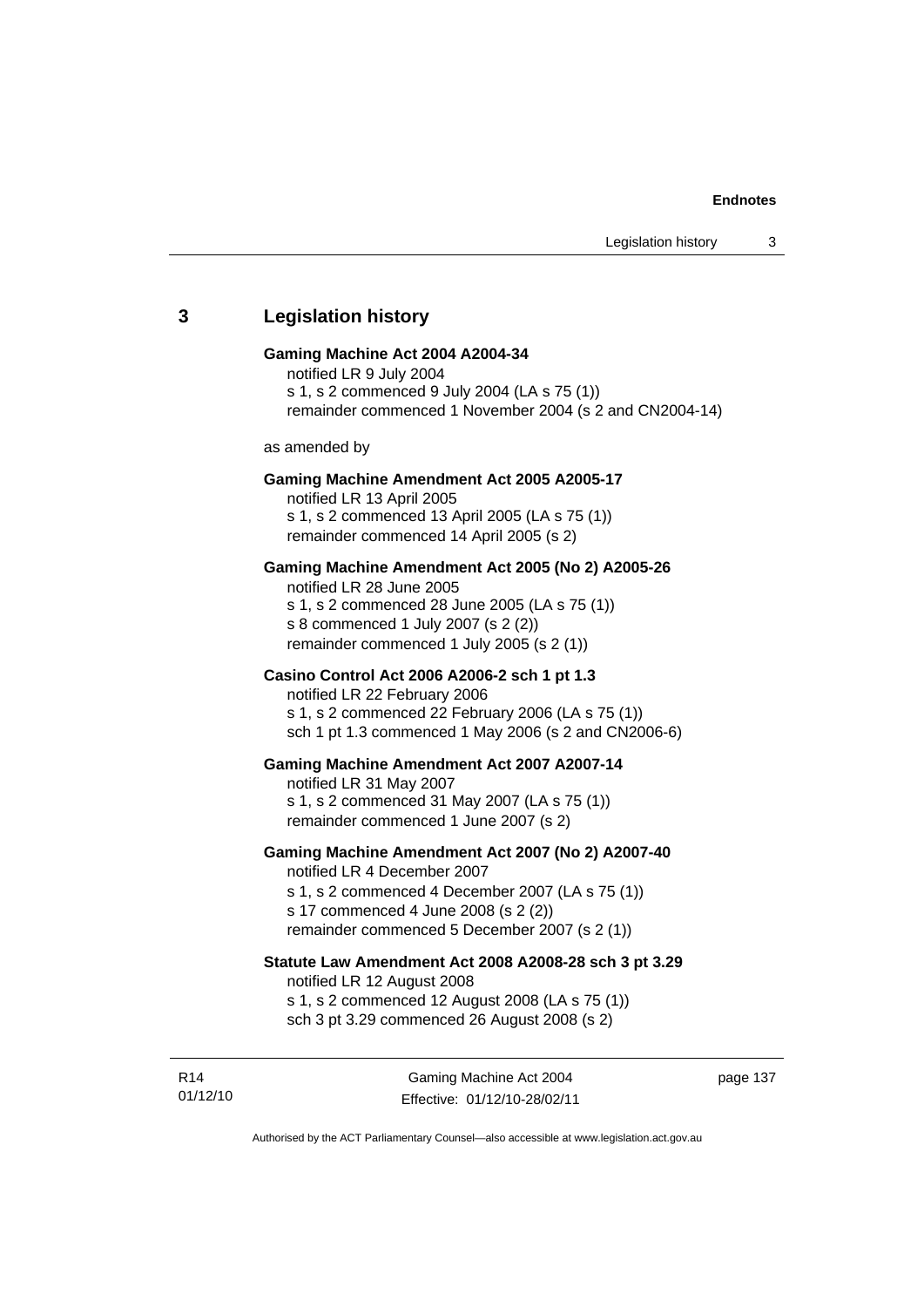4 Amendment history

## **ACT Civil and Administrative Tribunal Legislation Amendment Act 2008 (No 2) A2008-37 sch 1 pt 1.47**

notified LR 4 September 2008

s 1, s 2 commenced 4 September 2008 (LA s 75 (1)) sch 1 pt 1.47 commenced 2 February 2009 (s 2 (1) and see ACT Civil and Administrative Tribunal Act 2008 A2008-35, s 2 (1) and CN2009-2)

#### **Statute Law Amendment Act 2009 (No 2) A2009-49 sch 1 pt 1.6**

notified LR 26 November 2009

s 1, s 2 commenced 26 November 2009 (LA s 75 (1)) sch 1 pt 1.6 commenced 17 December 2009 (s 2)

### **Liquor (Consequential Amendments) Act 2010 A2010-43 sch 1 pt 1.12**  notified LR 8 November 2010

s 1, s 2 commenced 8 November 2010 (LA s 75 (1)) sch 1 pt 1.12 commenced 1 December 2010 (s 2 (4) and see Liquor Act 2010 A2010-35, s 2 (3) (as am by A2010-43 amdt 1.19) and CN2010-14)

### **4 Amendment history**

**Commencement**  s 2 om LA s 89 (4) **Applications to be dealt with in order of receipt**  s 10 am A2007-40 s 4 **Grounds for refusing initial licence application by club**  s 14 am A2005-17 s 4, s 5 **Form of licence**  s 15 am A2005-17 s 6 **No available gaming machines**  s 17 am A2007-40 s 5 **Eligibility of individuals**  s 20 am A2007-14 s 4; A2007-40 s 6; A2008-28 amdt 3.94 **Eligibility of clubs and other corporations**  s 21 am A2007-14 s 5; A2007-40 s 7 **Licence amendment applications**  s 22 am A2005-17 s 7

**Substantive licence amendments**  s 24 am A2007-40 s 8, s 9

page 138 Gaming Machine Act 2004 Effective: 01/12/10-28/02/11

R14 01/12/10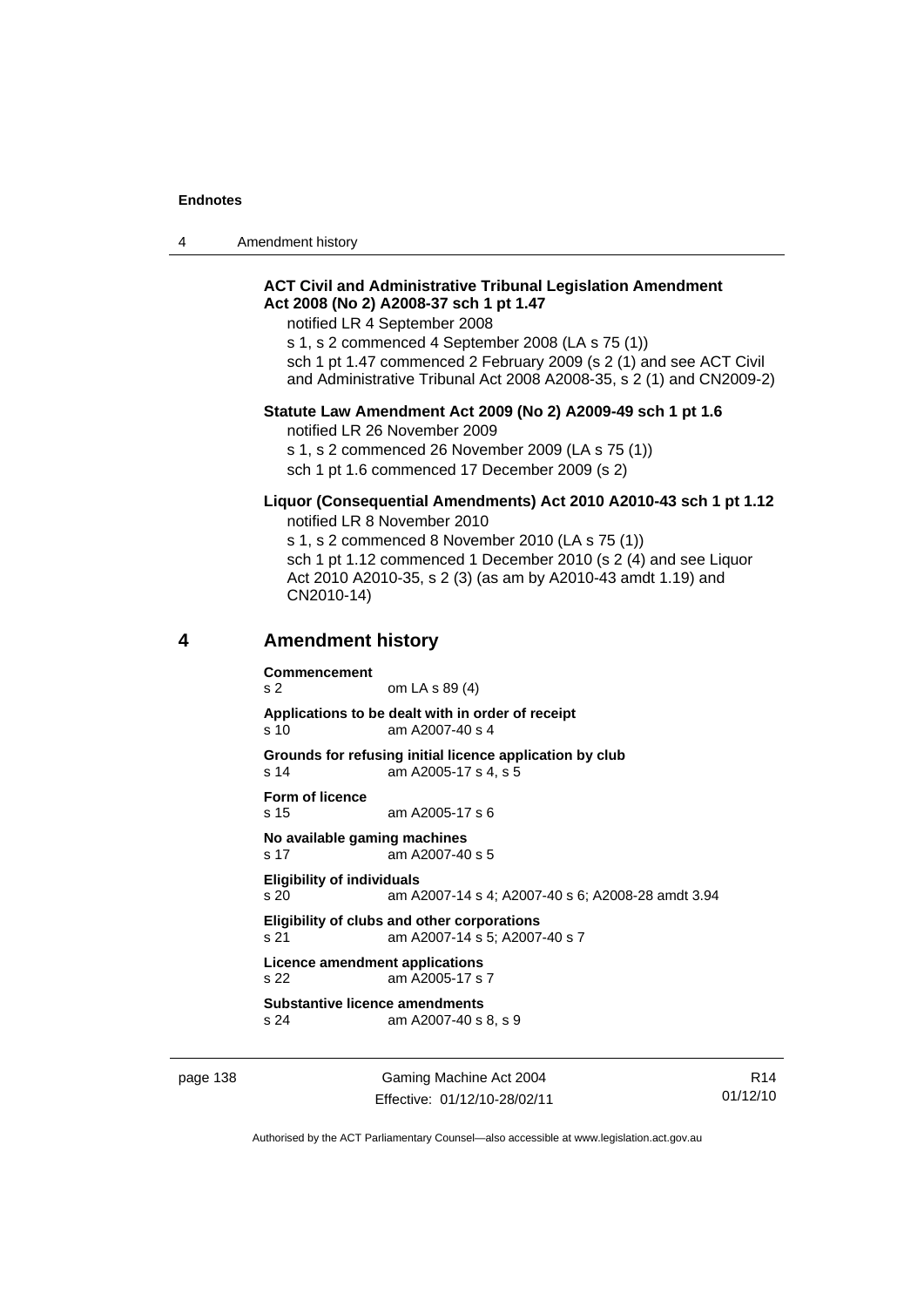```
Amendment history 4
```

```
Transfer of licence 
                am A2005-17 ss 8-10; ss renum A2005-17 s 11; A2007-40
                 s 10 
Compliance with requirements for issue of licence 
s 39A ins A2005-26 s 4 
Other conditions of club licences 
s 55 am A2005-26 s 5 
Grounds for disciplinary action 
s 57 am A2005-17 s 12; ss renum A2005-17 s 13; A2006-2 
                 amdts 1.13-1.15; pars renum A2006-2 amdt 1.16 
Suspension of licences because of suspension of general and on licences 
s 63 sub A2010-43 amdt 1.15 
Cancellation of licences because of cancellation etc of general and on 
licences 
s 64 sub A2010-43 amdt 1.16 
Approval of gaming machines and peripheral equipment 
s 69 am A2007-40 s 11 
Application and approval as supplier 
s 72 am A2007-40 s 12 
Cancellation etc of supplier's approval 
s 73A ins A2007-40 s 13 
Approval of technicians 
s 75 am A2007-40 s 14 
Cancellation etc of technician's approval 
s 79 am A2005-17 s 14; ss renum A2005-17 s 15 
Approval of attendants 
s 86 am A2007-40 s 15 
Cancellation etc of attendant's approval 
s 91 am A2005-17 s 16; ss renum A2005-17 s 17 
Eligible clubs 
s 146 am A2005-26 s 6 
Associated organisations 
s 147 am A2005-17 s 18, s 19 
External signs 
s 152 sub A2007-40 s 16 
External visibility of gaming machines 
                ins A2007-40 s 17
```
R14 01/12/10

Gaming Machine Act 2004 Effective: 01/12/10-28/02/11 page 139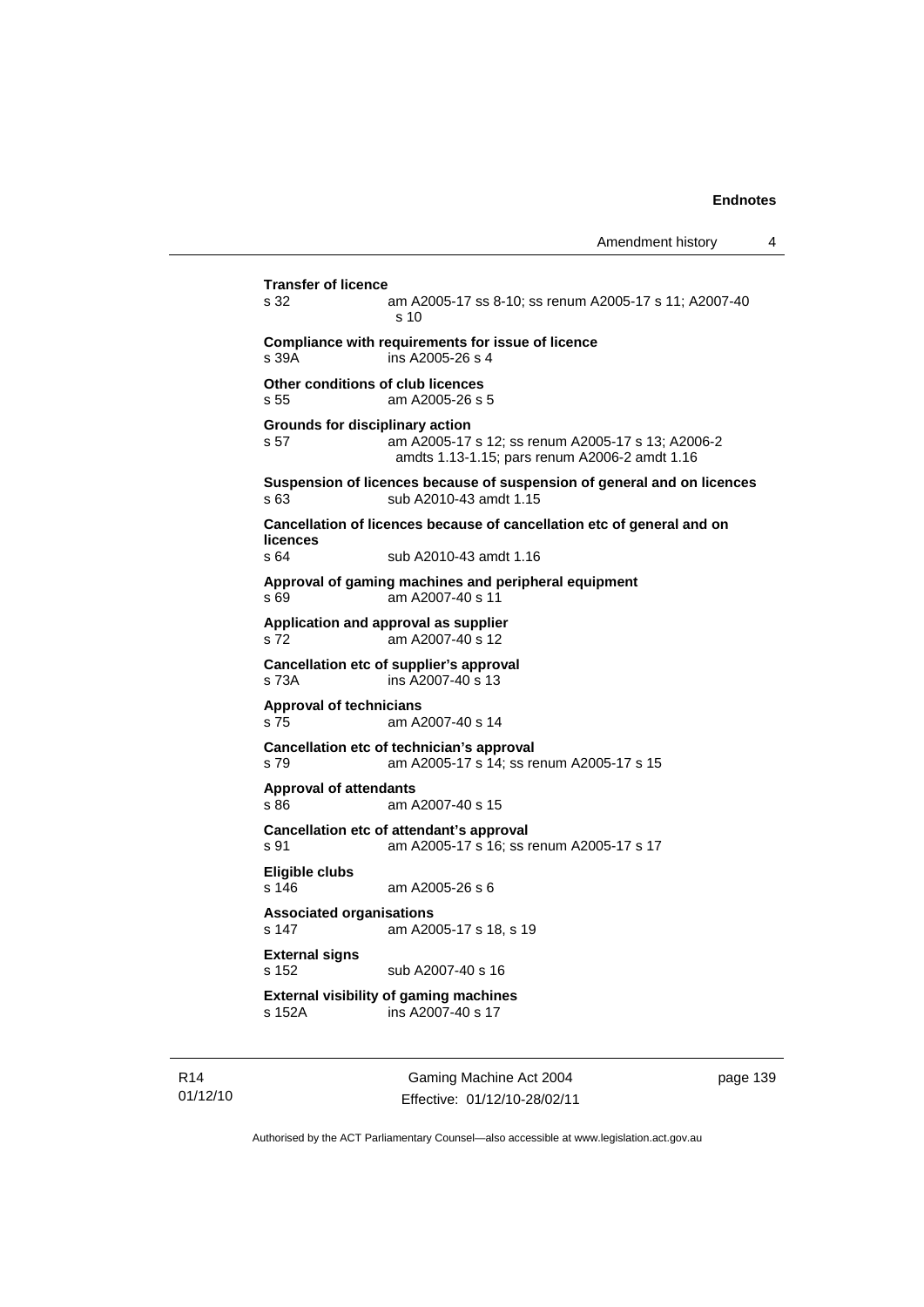| Amendment history<br>4 |  |
|------------------------|--|
|------------------------|--|

**Audit of financial statements etc**  s 158 sub A2009-49 amdt 1.14 **Gaming machine tax**  s 159 am A2005-26 s 7, s 8 **Tax adjustment in relation to GST for clubs**  s 160 am A2005-26 s 9 exp 1 February 2006 (s 160 (6)) **Approval of community contributions**  s 164 am A2007-40 s 18 **Problem gambling community contributions**  s 171A ins A2007-40 s 19 **Notification and review of decisions**  pt 13 hdg sub A2008-37 amdt 1.212 **Meaning of** *reviewable decision***—pt 13**  s 173 sub A2008-37 amdt 1.212 **Reviewable decision notices**  ins A2008-37 amdt 1.212 **Applications for review**  s 173B ins A2008-37 amdt 1.212 **Miscellaneous**  exp 1 November 2005 (s 189) ins A2008-37 amdt 1.212 **Legislation amended or repealed**  s 179 om LA s 89 (3) **Definitions for pt 14**  exp 1 November 2005 (s 189) **Licences**  s 181 exp 1 November 2005 (s 189) **Clubs**  s 182 exp 1 November 2005 (s 189) **Rules and control procedures**  s 183 exp 1 November 2005 (s 189) **Disciplinary proceedings under former gaming Act**  s 184 exp 1 November 2005 (s 189) **Approvals under former gaming Act**  s 185 exp 1 November 2005 (s 189)

page 140 Gaming Machine Act 2004 Effective: 01/12/10-28/02/11

R14 01/12/10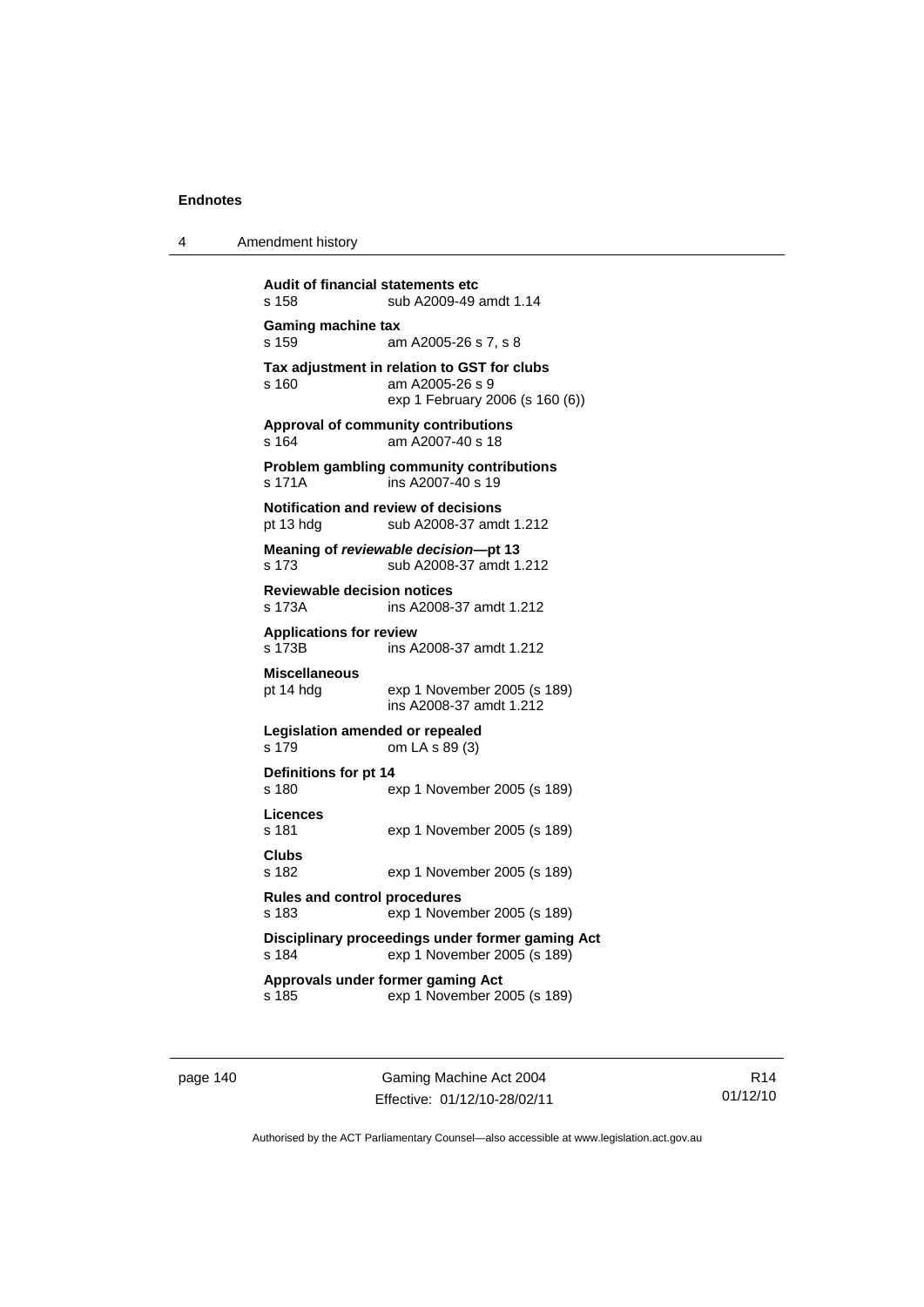**Linked-jackpot arrangements**  s 186 exp 1 November 2005 (s 189) **Clubs not required to be corporations for s 146**  s 187 exp 1 November 2005 (s 189) **Clubs with too many life members for s 146**  s 188 exp 1 November 2005 (s 189) **Expiry of pt 14**  s 189 exp 1 November 2005 (s 189) **Reviewable decisions**  sch 1 am A2007-40 s 20; items renum R9 LA sub A2008-37 amdt 1.213 **Gambling and Racing Control Act 1999**  sch 2 om LA s 89 (3) **Dictionary**  dict am A2008-37 amdt 1.214; amdt 1.215 def *commission* sub A2005-26 s 10 def *gaming machine* pars renum R13 LA def *general licence* sub A2010-43 amdt 1.17 def *net revenue* am A2005-26 s 11 def *on licence* sub A2010-43 amdt 1.18 def *reviewable decision* ins A2008-37 amdt 1.216

## **5 Earlier republications**

Some earlier republications were not numbered. The number in column 1 refers to the publication order.

Since 12 September 2001 every authorised republication has been published in electronic pdf format on the ACT legislation register. A selection of authorised republications have also been published in printed format. These republications are marked with an asterisk (\*) in column 1. Electronic and printed versions of an authorised republication are identical.

| <b>Republication</b><br>No and date | <b>Effective</b>             | Last<br>amendment<br>made by | <b>Republication</b><br>for |
|-------------------------------------|------------------------------|------------------------------|-----------------------------|
| R1<br>1 Nov 2004                    | 1 Nov 2004-<br>13 Apr 2005   | not amended                  | new Act                     |
| R <sub>2</sub><br>14 Apr 2005       | 14 Apr 2005-<br>30 June 2005 | A2005-17                     | amendments by<br>A2005-17   |
|                                     |                              |                              |                             |

| R14      |
|----------|
| 01/12/10 |

Gaming Machine Act 2004 Effective: 01/12/10-28/02/11 page 141